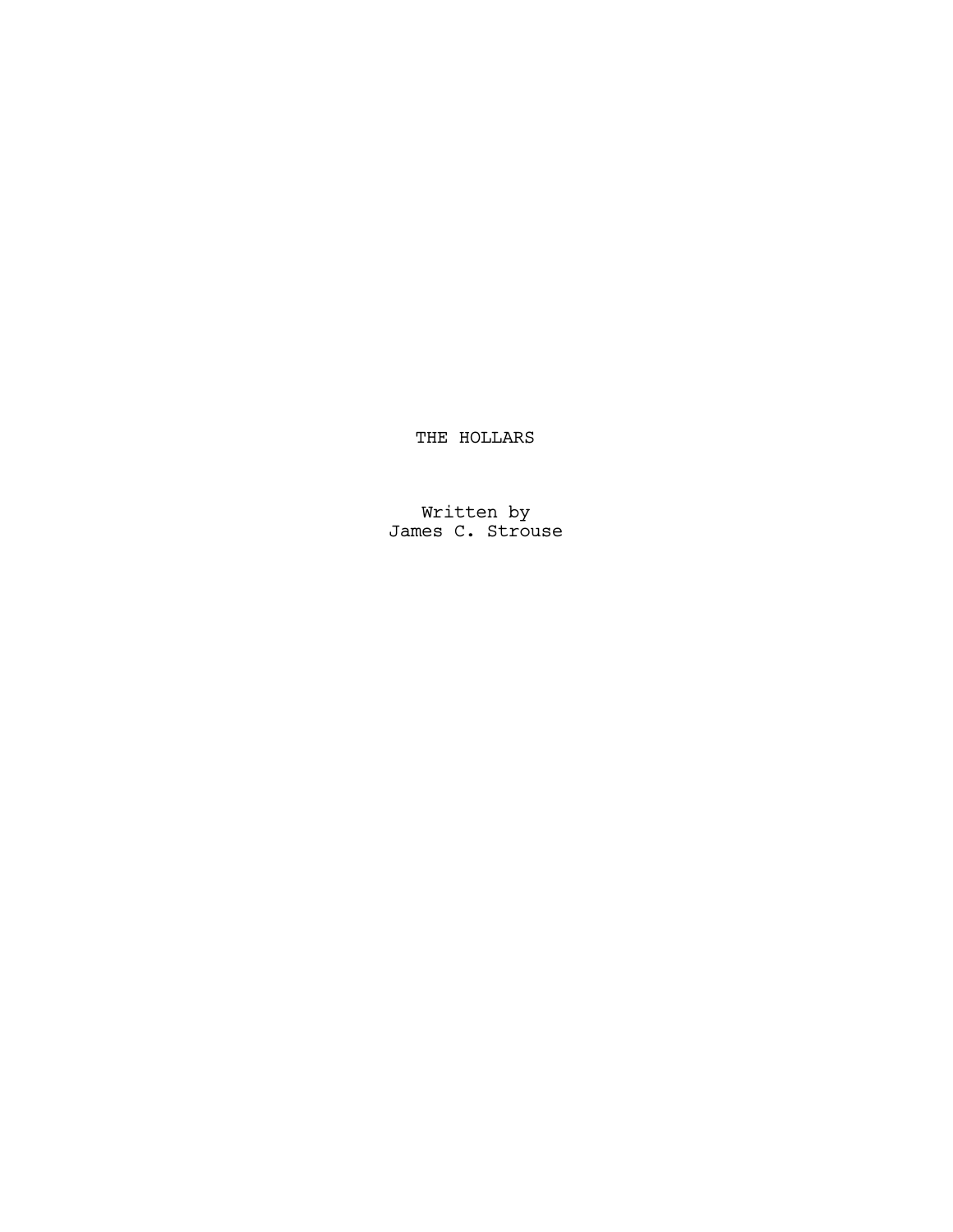A woman stands in front of a bathroom mirror, curling her hair. Her name is SALLY HOLLAR, 58. Sally is dressed in a pink nightgown and robe. She is a kind looking woman. Heavy set and motherly with lines of distinction on her face. She takes a breath and faces herself in the mirror. A troubled look flutters across her eyes.

An out of shape man opens the door to the bathroom. His name is RON HOLLAR, 36. Ron is Sally's son. He looks surprised to see his mother there.

> RON Oh. Sorry. I thought you were...gone.

Sally looks annoyed.

SALLY Ronald. This is my bathroom. If you're going to stay here, you have to use the downstairs bathroom.

RON Dad's in that one.

SALLY<sub>S</sub>

Well, then you're going to have to wait.

Ron goes to leave... then comes back.

RON

How long?--

# **SALLY**

Close the door.

Sally picks up her curling iron.

2 INT. KITCHEN, HOLLAR HOUSE. DAY. 2

Ron holds himself as he looks around the kitchen. He takes a container for juice out of a cupboard and pees into it. A look of relief comes across his face as he urinates into the container.

> $MAN (0.S.)$ What the hell are you doing?

Ron jumps, almost spilling everywhere.

RON Jesus, Dad, you scared me!

(CONTINUED)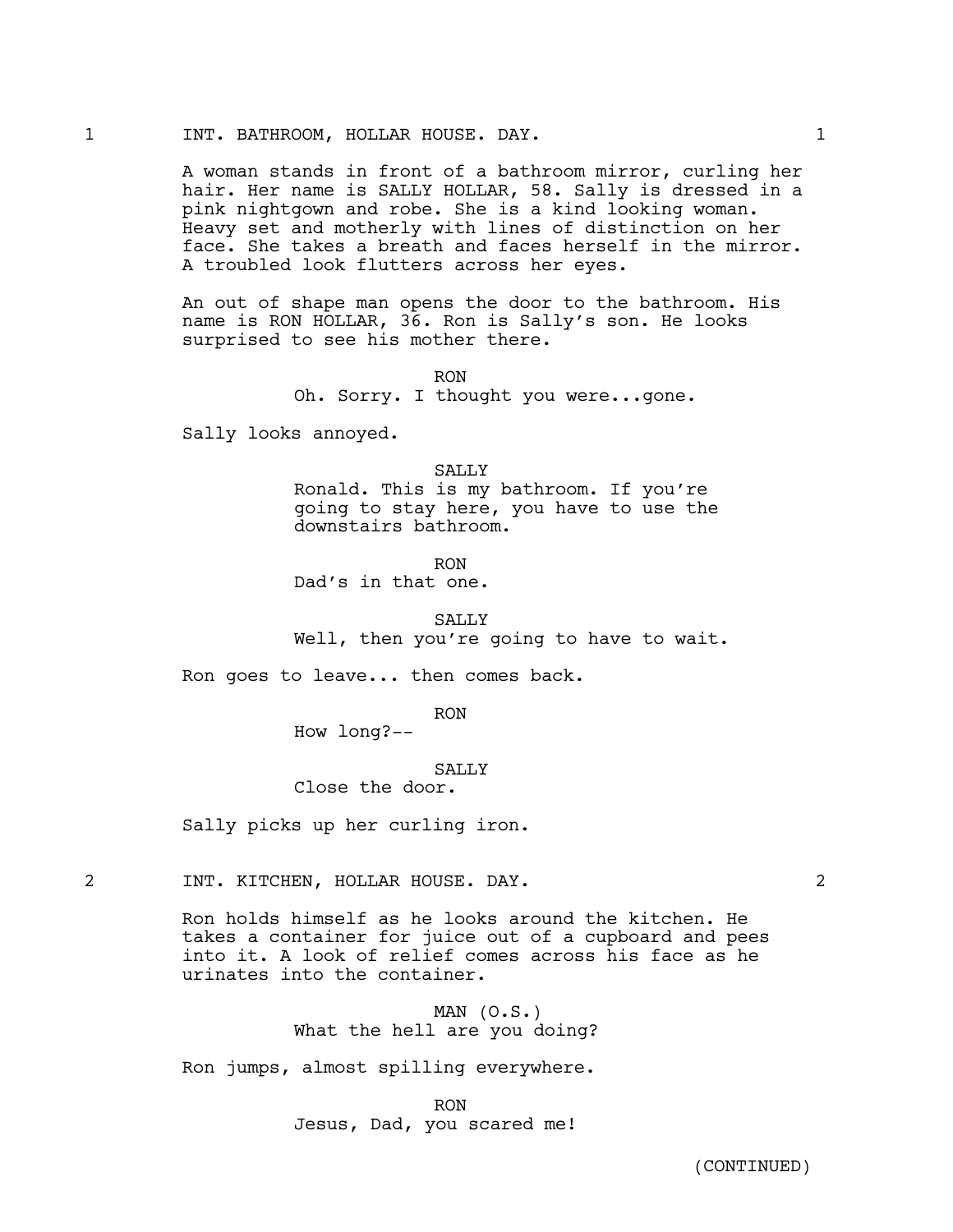#### 2 CONTINUED: 2

Ron looks over his shoulder at his father, DONALD HOLLAR, 62, staring at him. Don is a taller, angry looking man. He is dressed in flannel pajamas.

> DON Your mother puts orange juice in that thing.

Ron can't stop peeing.

RON

I'm going to wash it.

Don looks upset. But before he can say anything else Sally screams in the bathroom. Glass breaks.

Don and Ron give each other a look.

3 INT. BATHROOM, HOLLAR HOUSE. DAY. 3

Ron and Don find Sally shaking on the floor.

DON (totally confused) Sally! What-- What are you doing on the floor?

### SALLY

I don't know.

DON What do you mean you don't know?

SALLY I think I'm having a stroke.

DON A stroke?! You're only fifty eight.

#### RON

Dad! The curling iron!

The curling iron is burning her wrist.

A MUSIC CUE BEGINS

DON Get up, chief.

SALLY I can't. I can't move.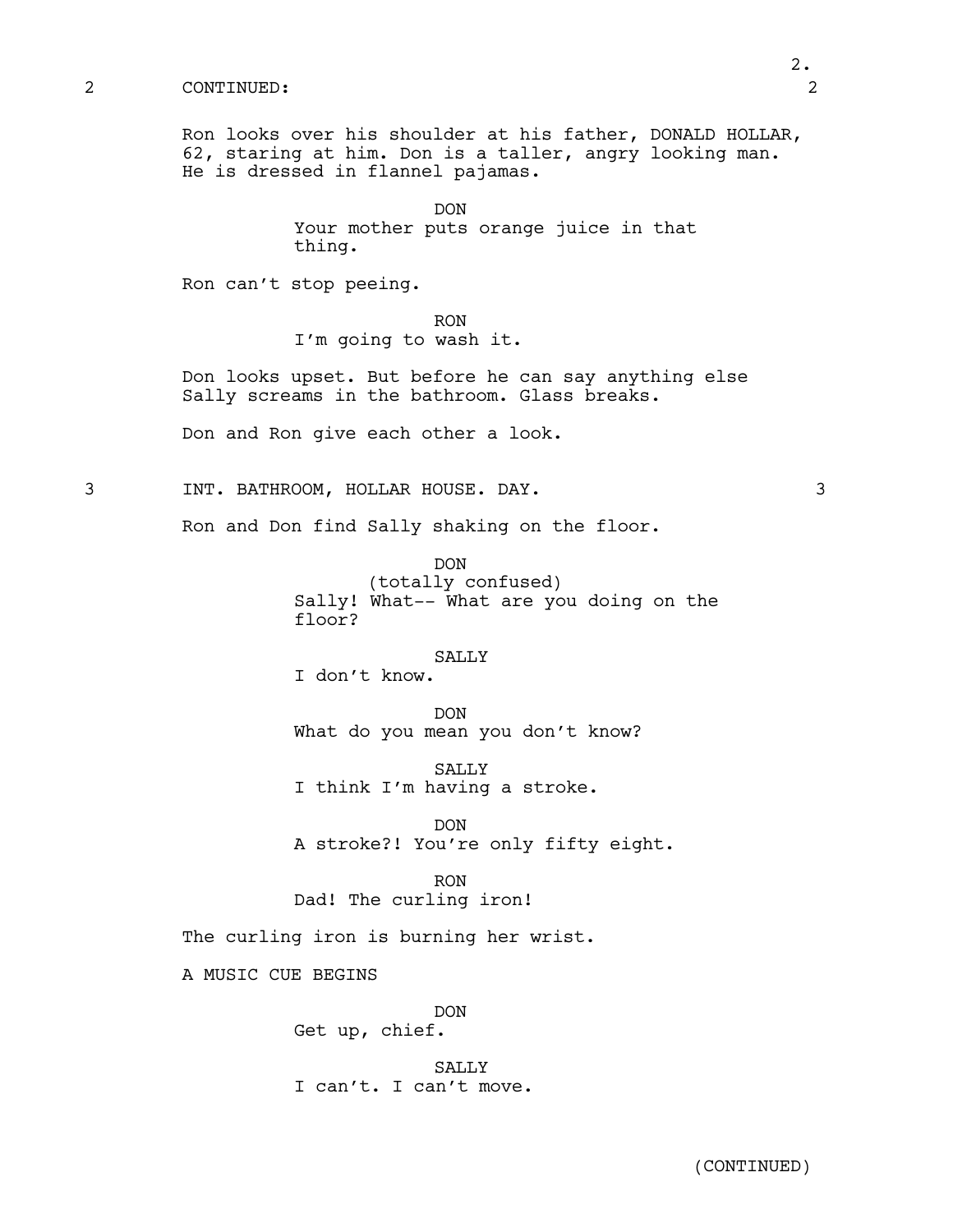3 CONTINUED: 3

Ron goes over to his mother and moves the curling iron away from her. Her wrist is badly burnt.

RON

Oh, my god.

Don stares in terror. He doesn't know what to do.

RON (CONT'D) Dad, call an ambulance!

Don doesn't move.

RON (CONT'D) (screams) Dad, call an ambulance! Now!

Don stands still. Ron gets up and runs out. We stay on Don, lost. Then off camera we hear...

> RON (O.S.) (CONT'D) (into phone) Hello? Hello?

4 INT. OFFICE CUBICLE, NEW YORK CITY. DAY. 4

THE SAME MUSIC CUE FROM THE LAST SCENE CONTINUES as we come in on a man, 34, sitting at a cubicle talking on the phone. He is of average height and weight. He has a common face with a good natured grin. He wears a blue oxford with the sleeves rolled up to his elbows and dark grey slacks. His name is **John Hollar**. Hanging on the cubicle walls are a few pictures of him with his girlfriend and many, many comic book-esque drawings. John wears a head set as he seemingly draws something. Suddenly the music stops. We hear a very southern voice.

VOICE (O.S.)

Hello?

JOHN (Speaking into head set)

Hi.

VOICE (O.S.) I'm sorry about the wait.

JOHN

Oh... that's no problem. I was actually... kind of enjoying being on hold. What music was that?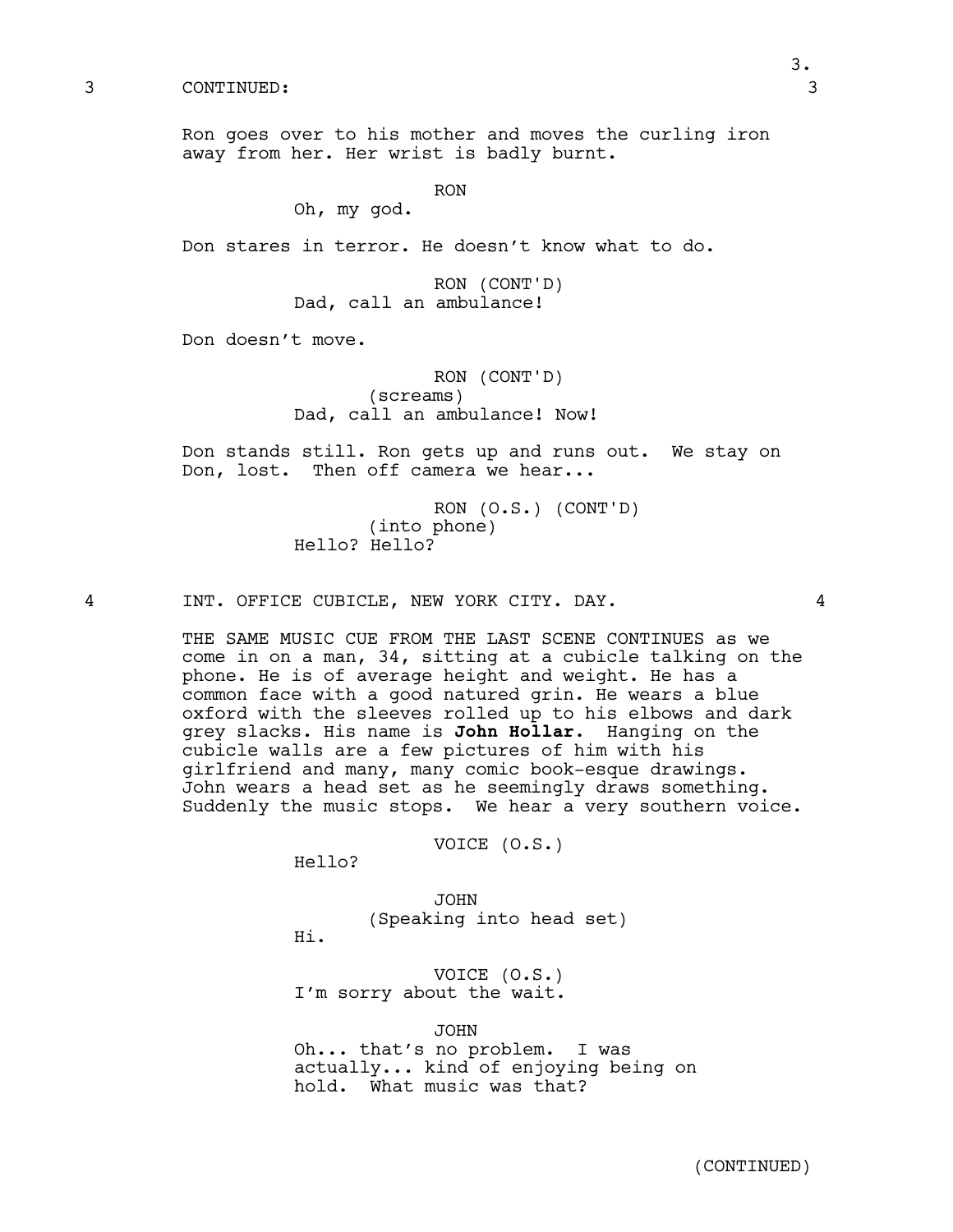VOICE (O.S.) The hold music? I have no idea. We don't have access to that.

JOHN You don't have access to music?

VOICE (O.S.) No, we don't have anything to do with programming the hold music. Someone else does that.

JOHN How do you get *that* job?

VOICE (O.S.) Is there something I can help you with?

JOHN Uh, yes. Yes. This is John Hollar.

No response.

JOHN (CONT'D) From Routlege Publishing?...We spoke last week.

There is no answer. John looks for an invoice number on his desk. As he turns we see what he's been drawing... A bizarre cartoon of a baby in an ultra sound photo. The baby looks angrily out at John with a word bubble above it's head. "Oh, great!"

> JOHN (CONT'D) Anyway, I'm calling about order number 6849-49-494-8464-9494-8602.

VOICE (O.S.) What's the last part?

JOHN

8602.

VOICE (O.S.) No! The part *before* that!

JOHN

Oh, 9494.

VOICE (O.S.)

Uh huh.

JOHN

You found it?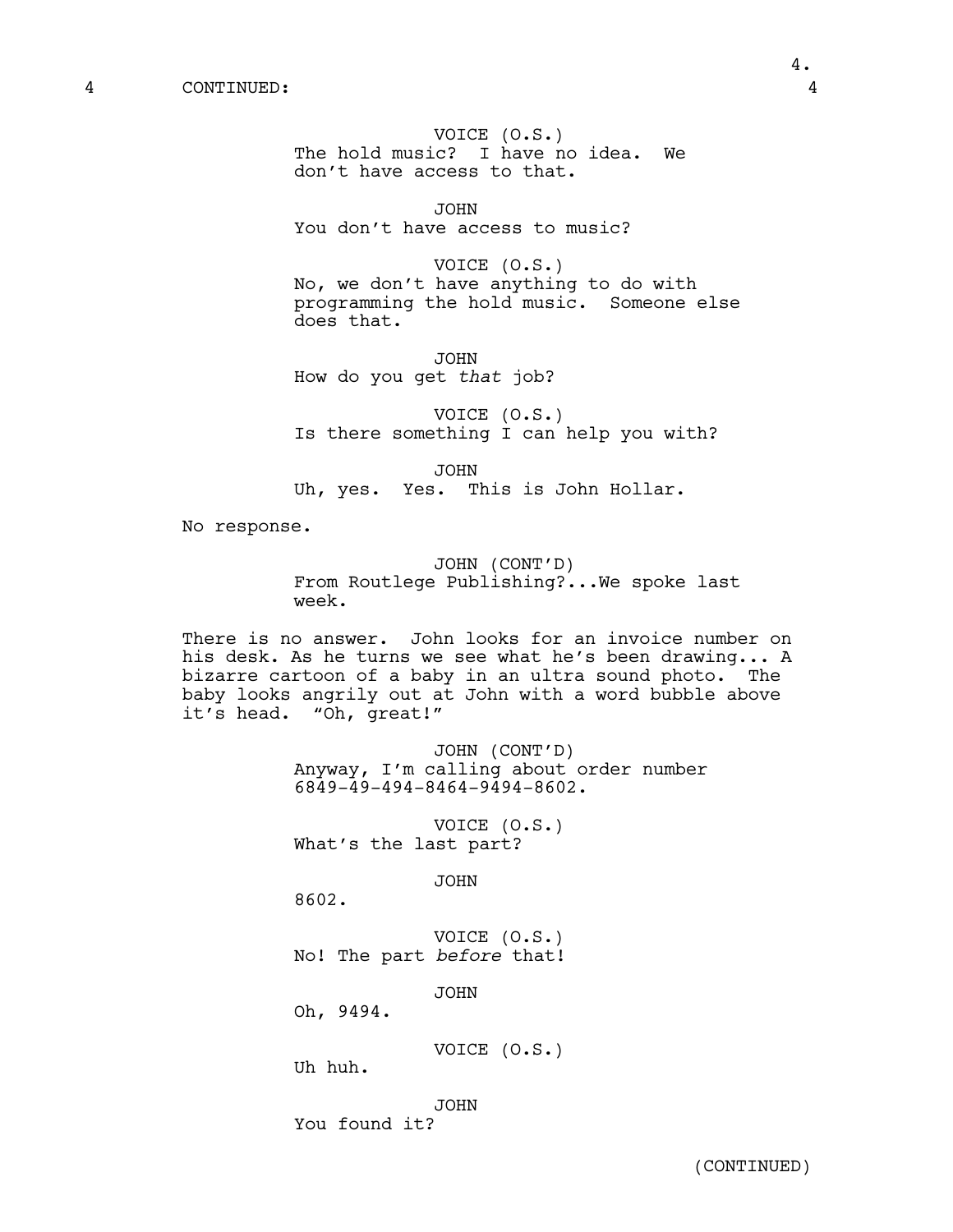|  |                  | VOICE $(0.S.)$ |
|--|------------------|----------------|
|  | I said "Uh huh"! |                |

JOHN Oh ok, can you just tell me, is that order finished? Because it was scheduled to be at our interior printer yesterday.

VOICE (O.S.) No, that order is not finished.

JOHN It's not... Well, can I ask why?

VOICE (O.S.) Because... I guess I forgot to put it through. I'm sorry.

JOHN

You forgot to put it through? I see. Hmmm. But you didn't forget to send us an invoice?

VOICE (O.S.) I said I was sorry! I'm the only person  $*$ <br>in this department. And I've only been  $*$ in this department. And I've only been here three weeks.  $\star$ 

#### JOHN

No, no. I understand.

| VOICE (O.S.)                              |  |
|-------------------------------------------|--|
| It's hard to keep everything straight all |  |
| the time, you know.                       |  |

JOHN \* Yes, it is hard to keep things straight all the time.  $\star$ 

## VOICE (O.S.)

Look, you don't need to talk down to me.  $*$ I only took this goddamn job cuz I got \* fired from my last one for being late!

JOHN \* Oh, geez, I'm sorry I didn't realize that-

VOICE (O.S.) \* They didn't care that my boyfriend was  $*$ dumping me that morning!

#### JOHN

Oh God, I'm so sorry I--  $*$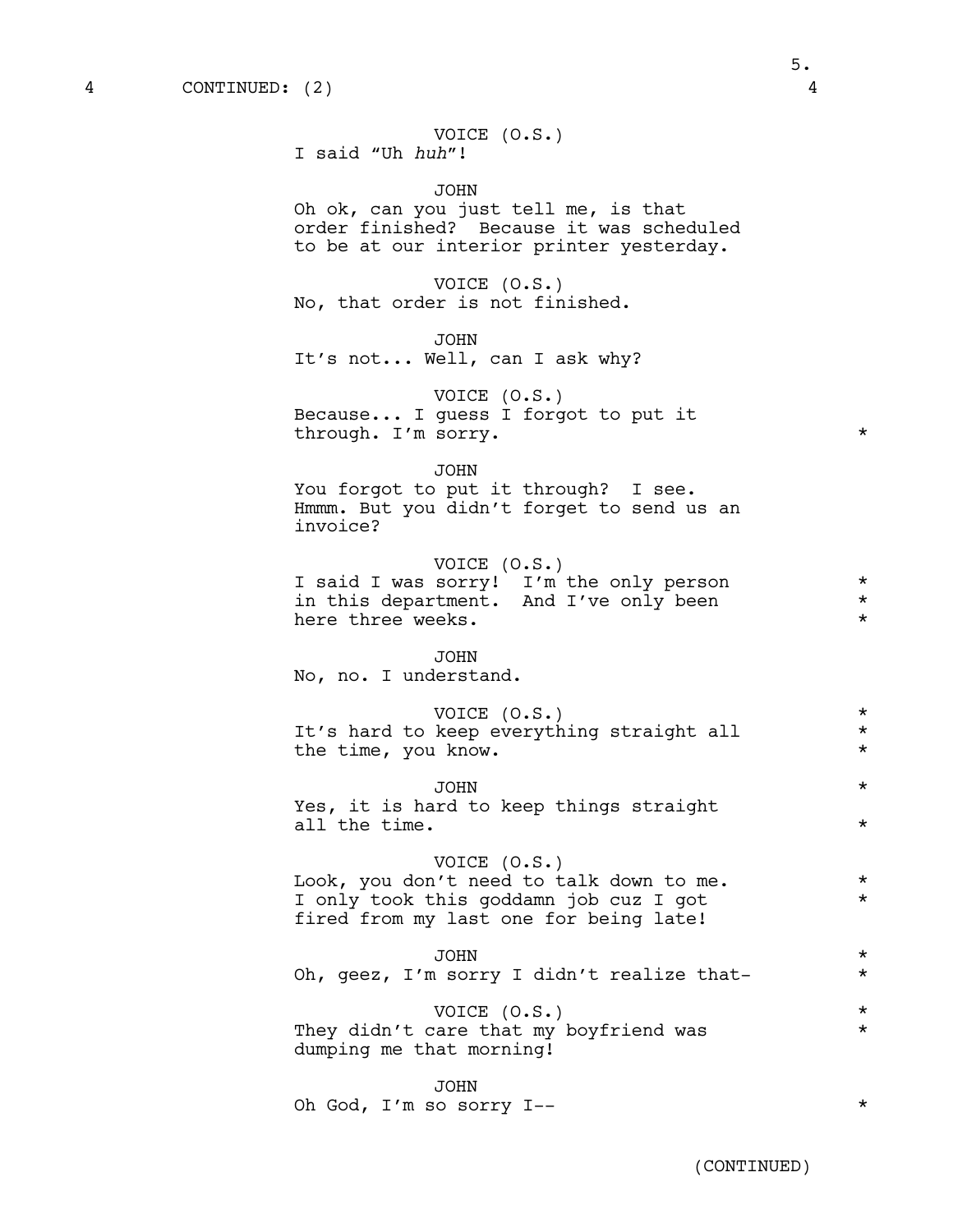# VOICE (O.S.)

Yeah, we were havin' breakfast and he \* just stood up! Like some kinda zombie. I \* looked up and asked him what was wrong and he said... (She begins to cry) Youuuuu....

## JOHN

Oh, no. No, no. Please don't-- What was \* your name again?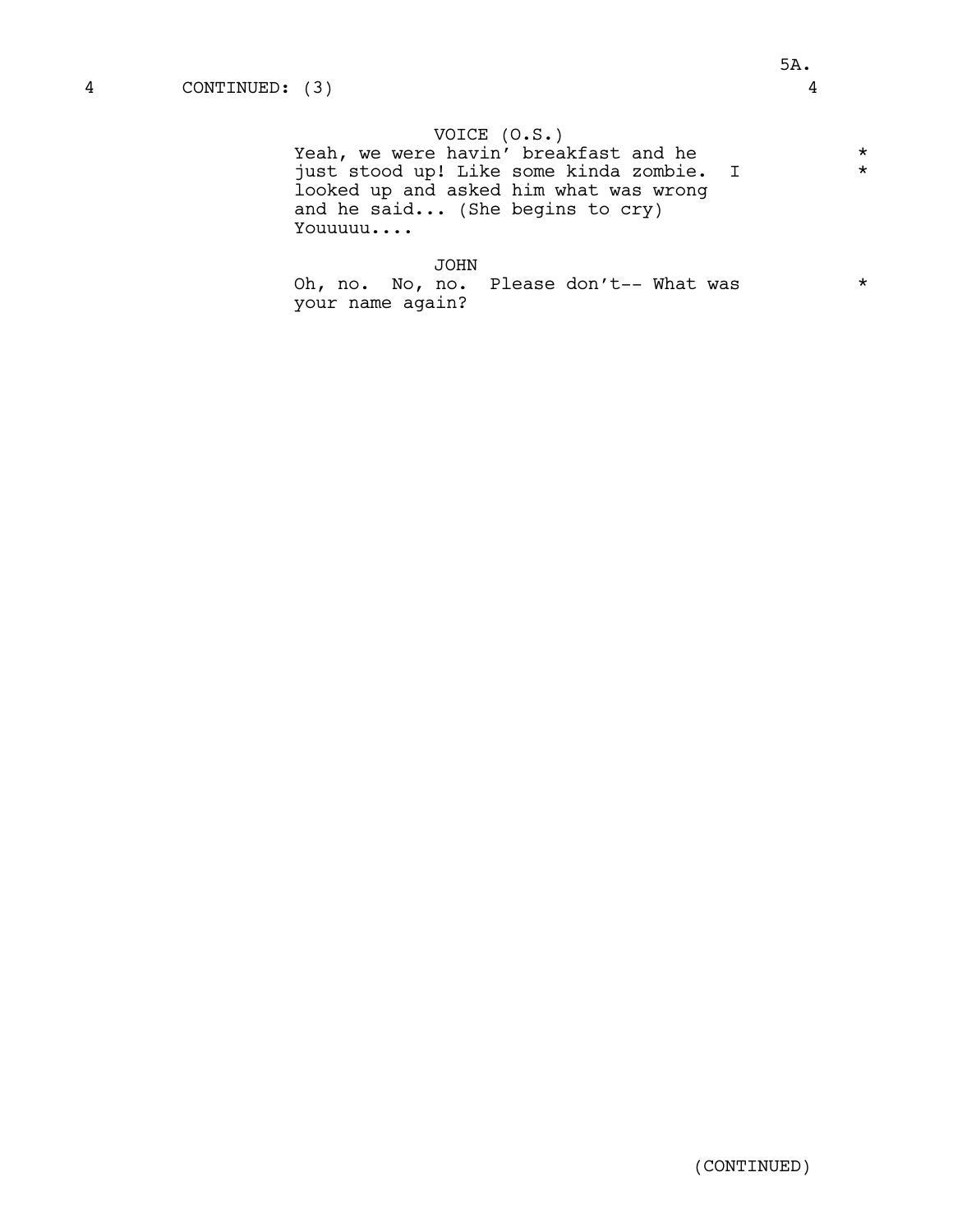Nancyyyy...

#### JOHN

Nancy, please don't cry. Please don't do that. It's okay. Listen, we all have  $*$ stuff, right?... I mean, hey, if it makes \* you feel any better, I think I'm in the middle of a some kind of life crisis  $*$ <br>myself myself. \*

### VOICE (O.S.)

... Yeah?

#### JOHN

Oh God yeah! Are you kidding? I'm \* anxious, like, all the time. I have no  $*$ idea what I'm doing with my life. I mean,<br>for starters what is this iob? Am I for starters what is this job? Am I  $*$ <br>right? Do you even know what we do? Of  $*$ right? Do you even know what we do? Of  $*$ <br>course not, But it's funny how little  $*$ course not. But it's funny how little \* money it takes to give up on a dream  $*$ <br>  $\frac{1}{1}$  isn't it? I thought I was an artist isn't it? I thought I was an artist. \* What about you?

### VOICE (O.S.) \*

Um... I'm sorry.

# JOHN \*

No, I'm sorry! About your boyfriend.  $*$ I have a girlfriend who I don't deserve. \* She's beautiful and smart and runs her own company. We've been together for 3  $*$ <br>years' She's amazing! But that doesn't years! She's amazing! But, that doesn't<br>stop my insane brain from consistently \* \* \* stop my insane brain from consistently  $*$ <br>cuestioning and over analyzing our questioning and over analyzing our  $*$ <br>relationship. I'm sure that's fun for  $*$ relationship. I'm sure that's fun for \* her. Oh and did I mention she's eight  $*$ months pregnant??? You have kids? \*

# VOICE (O.S.) \*

 $\ldots$ No.  $\star$ 

# JOHN \*

Well, lemme tell ya, nothing holds your  $*$ <br>life up to a big mirror like a due date. life up to a big mirror like a due date.<br>I don't know what's wrong with me. Every \*\* I don't know what's wrong with me. Every day, I'm feeling more and more lost and inadequate. And the craziest part I  $*$ can't get out of my head is... "Did I \* ever even really want a kid ANYWAY"???????"

John is in a state. Pause.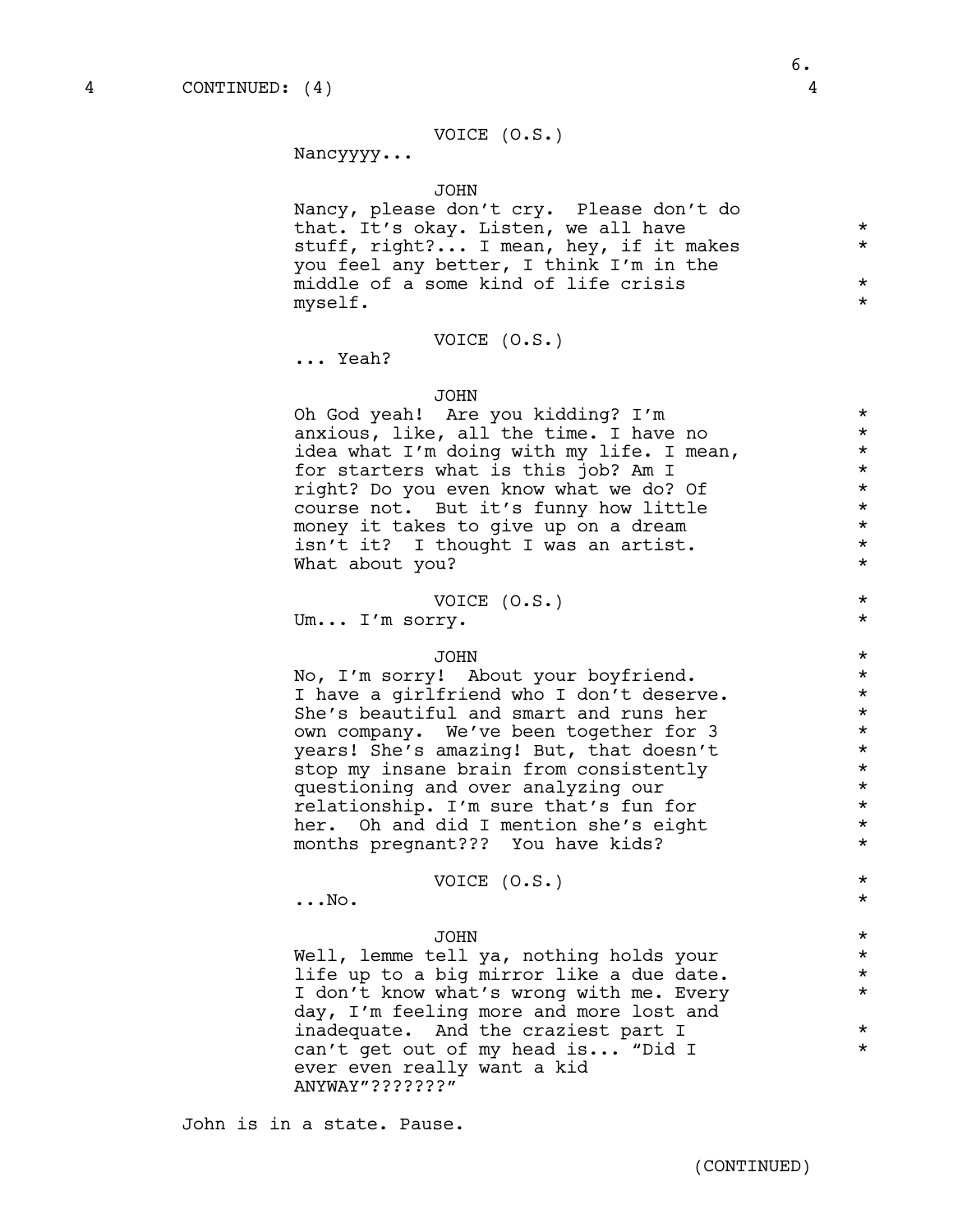JOHN No, that's...hey, you'll get em to us when you get em to us, right? \*

VOICE (O.S.) \* Boy or girl.

JOHN \* Oh we don't-- We want it to be a  $*$ <br>surprise. We want everything to be a  $*$ surprise. We want everything to be a<br>surprise... You, uh... you have a nice \*\*\* surprise... You, uh... you have a nice  $\star$ <br>day. Nancy. day, Nancy.

John hangs up the phone and stares at the drawing. He then picks it up and holds it next to an actual ultra sound image that is taped to his computer. He just stares. The phone rings. He picks it up.

> JOHN (CONT'D) Routledge Publishing.

6A.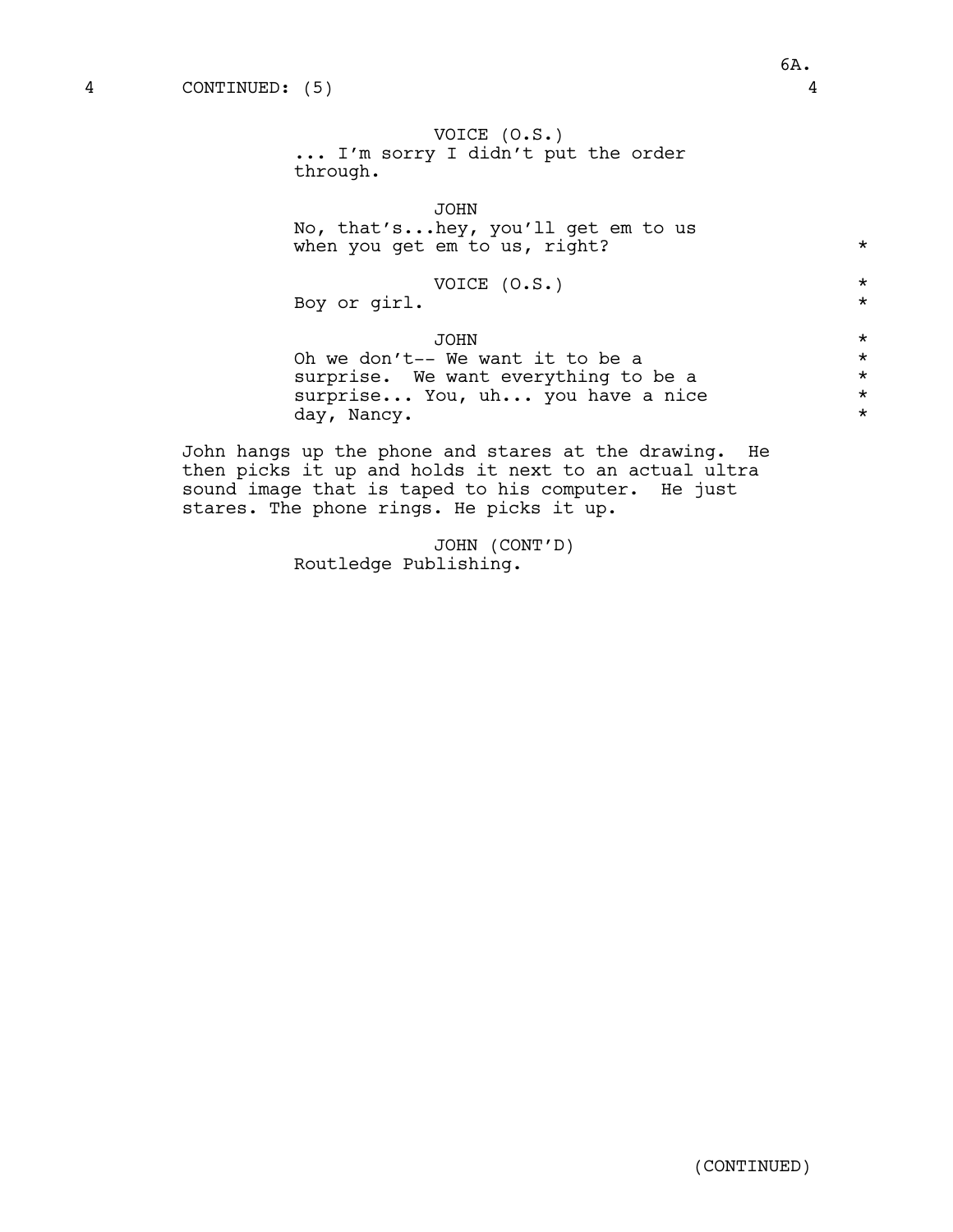```
VOICE (O.S.)
```
John.

JOHN

Nancy?

VOTCE 
$$
(0.S.)
$$

It's me.  $\star$ 

#### JOHN

Oh, Rebecca. I'm sorry I missed the  $*$ appointment. I just got swamped. How'd  $*$ <br>it go? it go?

### $REBECCA$  \*

| It was fine. We can talk about it |  |  |  |  |
|-----------------------------------|--|--|--|--|
| another time.                     |  |  |  |  |

JOHN \* Ok. Can I call you back in a little bit,  $\star$ I'm in the middle of a--

An extremely pregnant woman on a cellphone rounds the \* corner of John's cubicle. It is John's girlfriend, Rebbecca Feingold, 31.

### REBECCA

 $\texttt{Hey} \ldots$  \*

# JOHN Hey! How'd you get up here? You need a card to--

REBECCA John, listen. Your Dad called me. \* \*

### JOHN

What?

### REBECCA

Your Mom had a seizure this morning. They  $*$ think it might be a brain tumor. I booked  $*$ <br>you on a non stop flight, so you should  $*$ you on a non stop flight, so you should \* get in around  $3:30.$  I packed you clothes  $*$ <br>and some lunch in the bag and some lunch in the bag.

# JOHN \*

There are non-stop flights to--

#### $REBECCA$  \*

|  |  | John, this is serious. Your dad called    |  |  |  |
|--|--|-------------------------------------------|--|--|--|
|  |  | the house. He was sobbing into the phone. |  |  |  |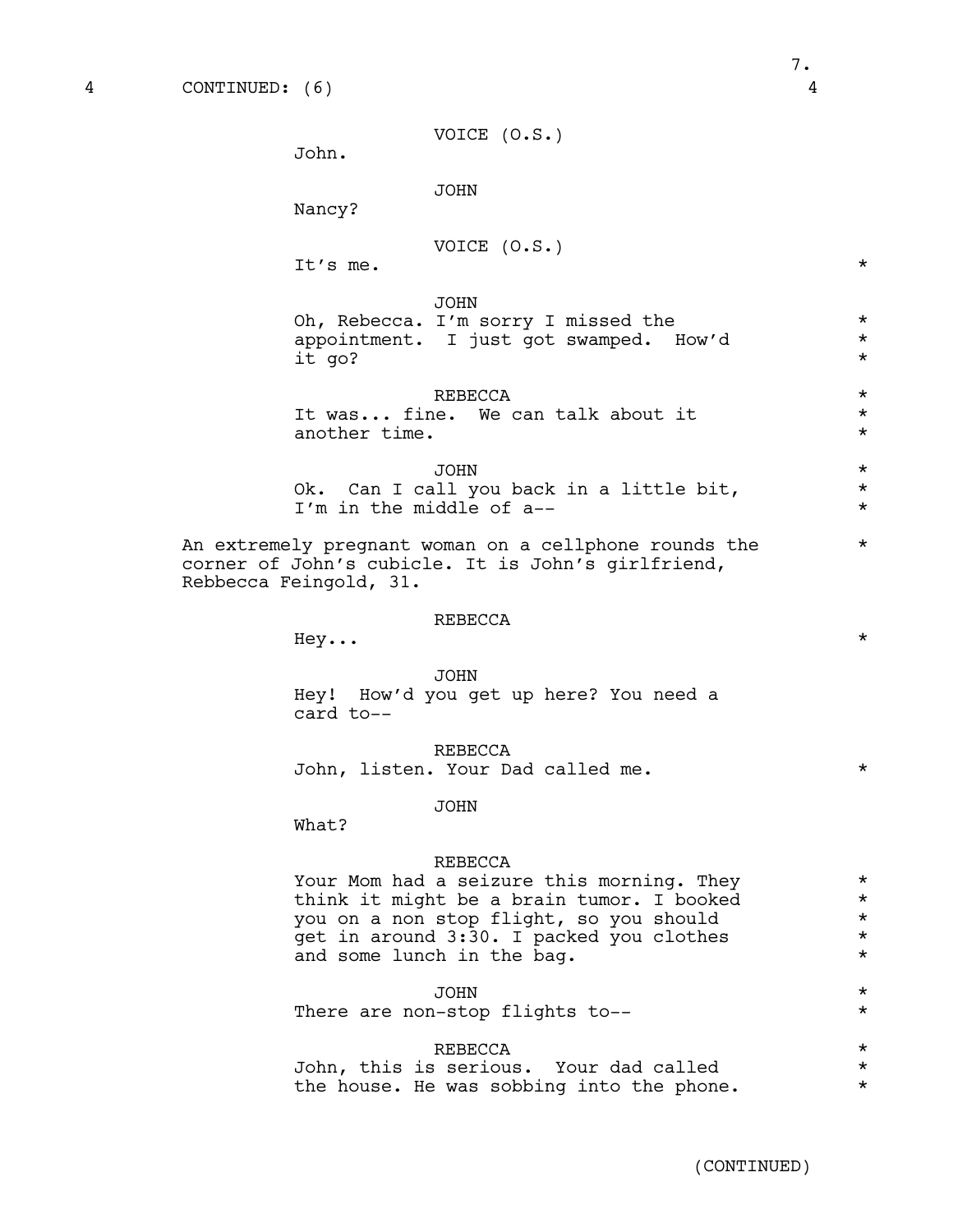| JOHN<br>Who thinks it might be a brain tumor?                                                                                                            | $\star$<br>$\star$ |
|----------------------------------------------------------------------------------------------------------------------------------------------------------|--------------------|
| John just looks at Rebecca. A new experience of anxiety<br>washes over his face. He is either not getting it, or<br>not accepting it. It's hard to tell. | $\star$            |
| REBECCA                                                                                                                                                  | $\star$            |
| I know this is a lot. But, your mother is                                                                                                                | $\star$            |
| in the hospital. You have to go. Now.                                                                                                                    | $\star$            |
| Rebecca rolls John's suitcase closer to him.                                                                                                             | $\star$            |

(CONTINUED)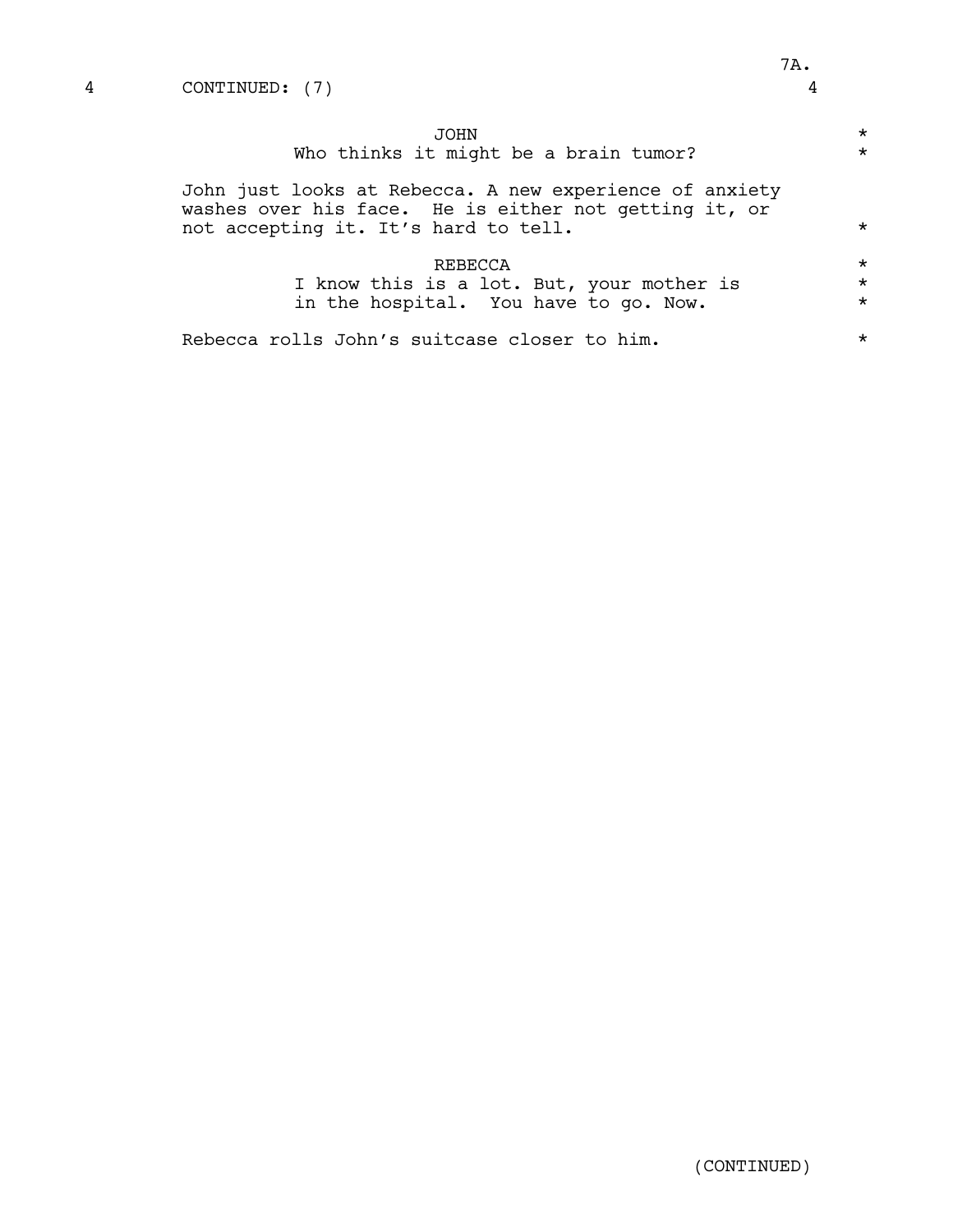This snaps John out of it.  $\star$ JOHN Wait, you're not going to come with me? \* REBECCA They won't let me on a plane like this. JOHN Well, I can't-- I can't just leave you here. Rebecca gives John a long, hard look. REBECCA John, it's your mother. You need to go. We'll figure everything else out later. JOHN What do you mean figure everything else out? REBECCA She needs you. The weight of this statement hits John for the first time. He looks really scared. JOHN Okay. I should tell Mike about missing \*  $work- *$  $REBECCA$  \*  $*$ <br>
Mike, You just go get a  $*$ I'll go find Mike. You just go get a \* cab. Call me when you get there.  $*$ John stands. He takes the bag from Rebecca. She gives him a big hug. They smile warmly at each other. JOHN Okay. BEGIN CREDITS A5 EXT. NEW YORK CITY/INT. NYC TAXI A5 John exits his work building and drives to airport.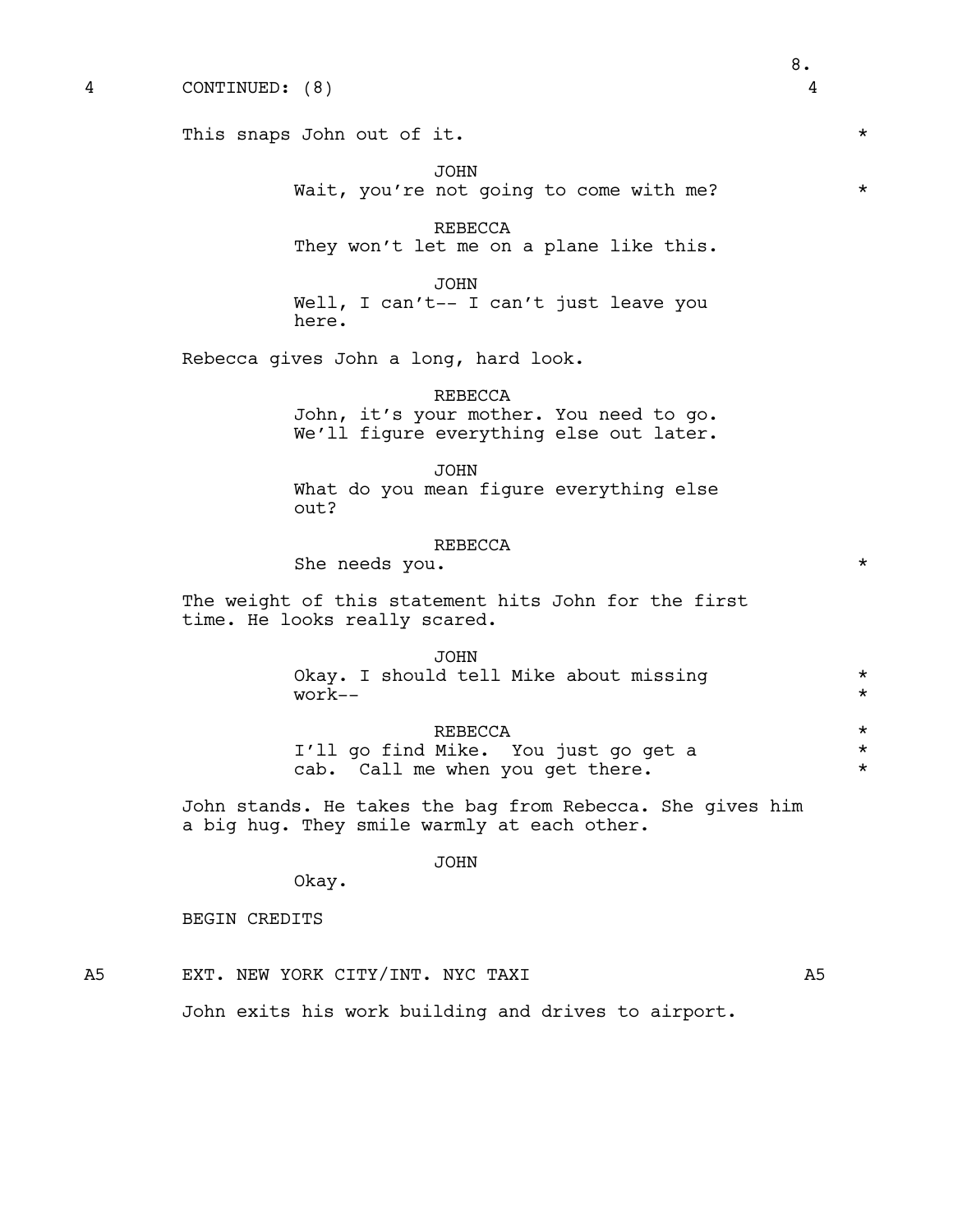B5 EXT. JFK AIRPORT. DAY. B5 John arrives at JFK. 5 INT. JFK. DAY. 5 John rides along a people mover as people pass. AA6 EXT. JFK. TARMAC AA6 A Delta plane takes off. AB6 INT. DELTA PLANE. DAY. AB6 \* John sits in his seat on the plane.  $\star$ A6 INT. HOMETOWN AIRPORT. DAY. The mass of the set of the set of the set of the set of the set of the set of the set of the set of the set of the set of the set of the set of the set of the set of the set of the set of the John deplanes down the jetway and walks into small town  $*$ terminal. B6 INT. HOMETOWN AIRPORT. DAY. THE RESERVE OF STRING OF STRING OF STRING OF STRING OF STRING OF STRING OF STRING OF STRING OF STRING OF STRING OF STRING OF STRING OF STRING OF STRING OF STRING OF STRING OF STRING OF STRING John exits the gate area in his hometown airport. 6 EXT. HOMETOWN AIRPORT. DAY. 6 John walks out of the airport and into the street. He hails a taxi. 7 INT. TAXI. DAY. 7 John sits in the taxi and stares out the window at a lone highway of strip malls, GAPS and APPLEBEES. JOHN (to the taxi driver) Can we stop at a gas station for a second? 8 EXT. GAS STATION. DAY. 8 John stands at the edge of the gas station and smokes a cigarette. He hasn't smoked in a long time and it shows. He doesn't look right holding it. But he's happy to have the nicotine running through his blood.

(CONTINUED)

9.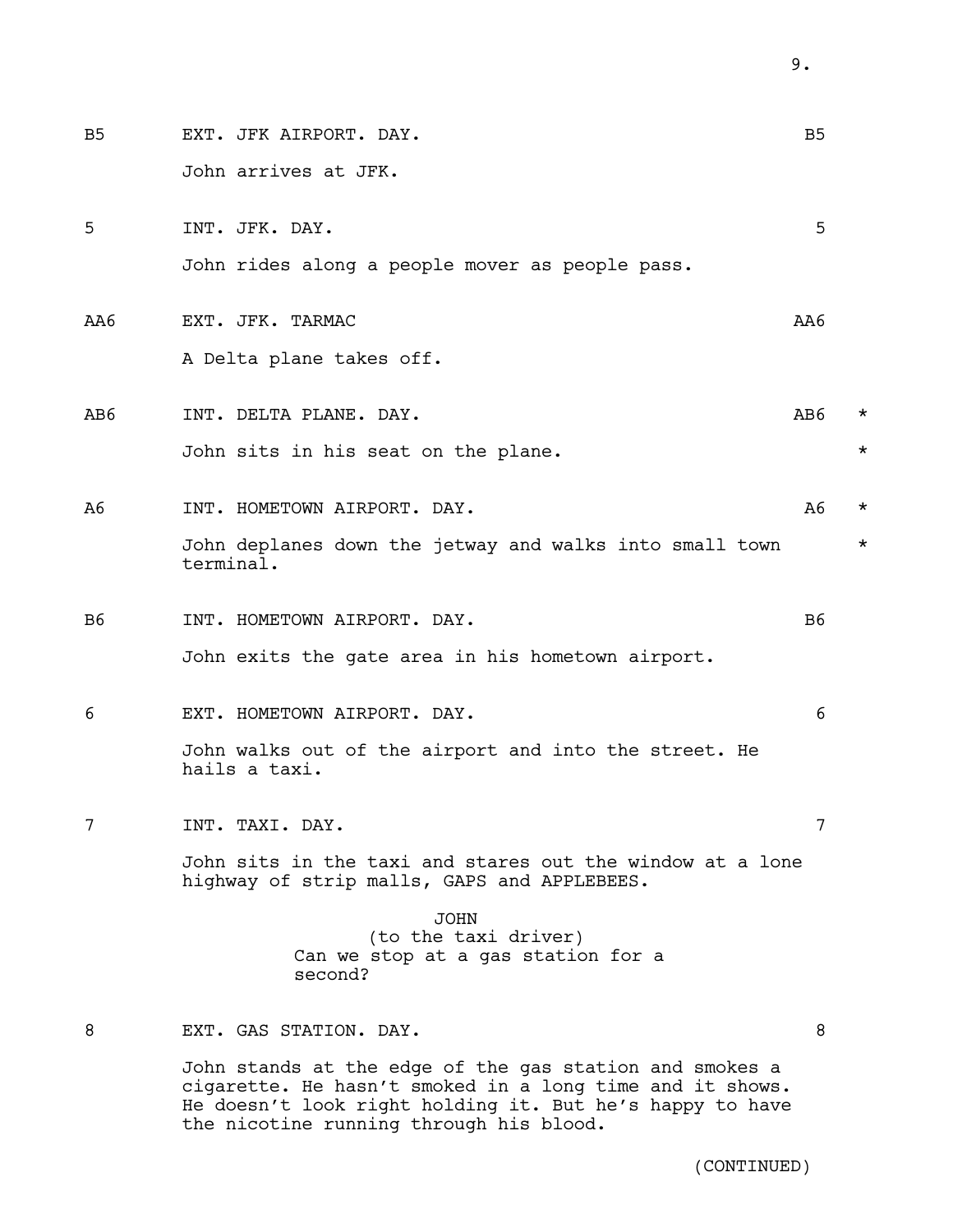# 8 CONTINUED: 8

John watches as high school kids exit the gas station with 'slushies' and cigarettes. John stares at the former version of himself.

The taxi driver sits in his car and sighs with boredom.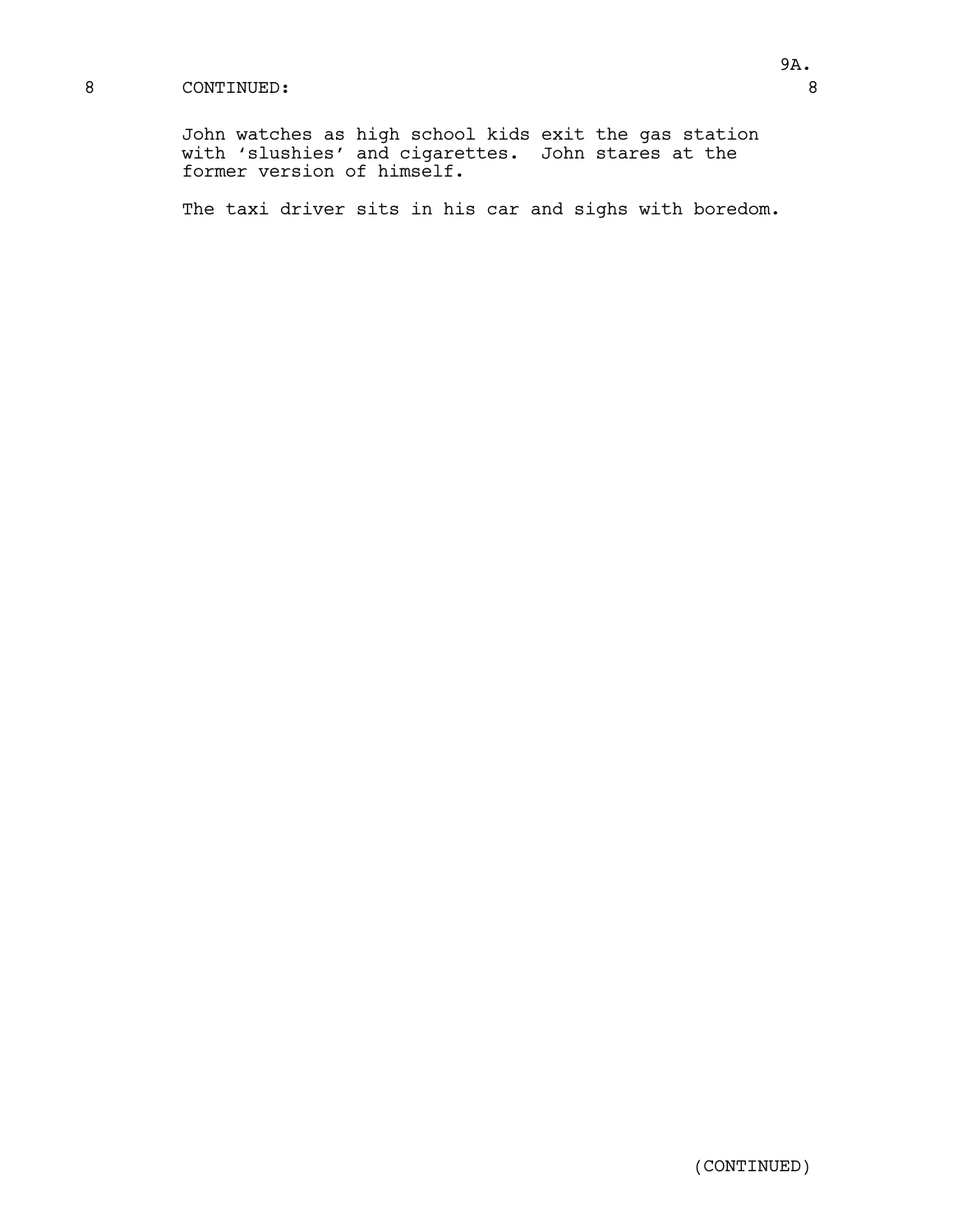END CREDITS

### 9 INT. HOSPITAL ROOM. DAY. 9

Sally lies in bed, knitting, as she watches Project Runway. She is in a hospital gown but otherwise she seems fine. Don and Ron sit beside Sally. They watch the show as well. There is a nurse changing Sally's IV.

> RON Oh, that's really creative. I would have never thought to do that with denim.

> > DON

He wouldn't.

SALLY Oh, I would. I think that's terrific.

A10 INT. HOSPITAL HALLWAY. DAY. A10

John walks down the hospital hallway and pauses just before entering his Mom's room. He takes a breath... then walks in.

B10 INT. HOSPITAL ROOM. DAY. B10

John enters.

JOHN

Hey, mom.

Sally lights up when she sees him.

SALLY<sub>S</sub>

Oh my God--Look who's here! How did you know?

John looks to his Dad who smiles.

SALLY (CONT'D)

Donald!

Don gives a satisfied laugh as he hugs his son.

SALLY (CONT'D) Come here and give mom a hug.

John puts down his bag and gives his mother a big hug.

(CONTINUED)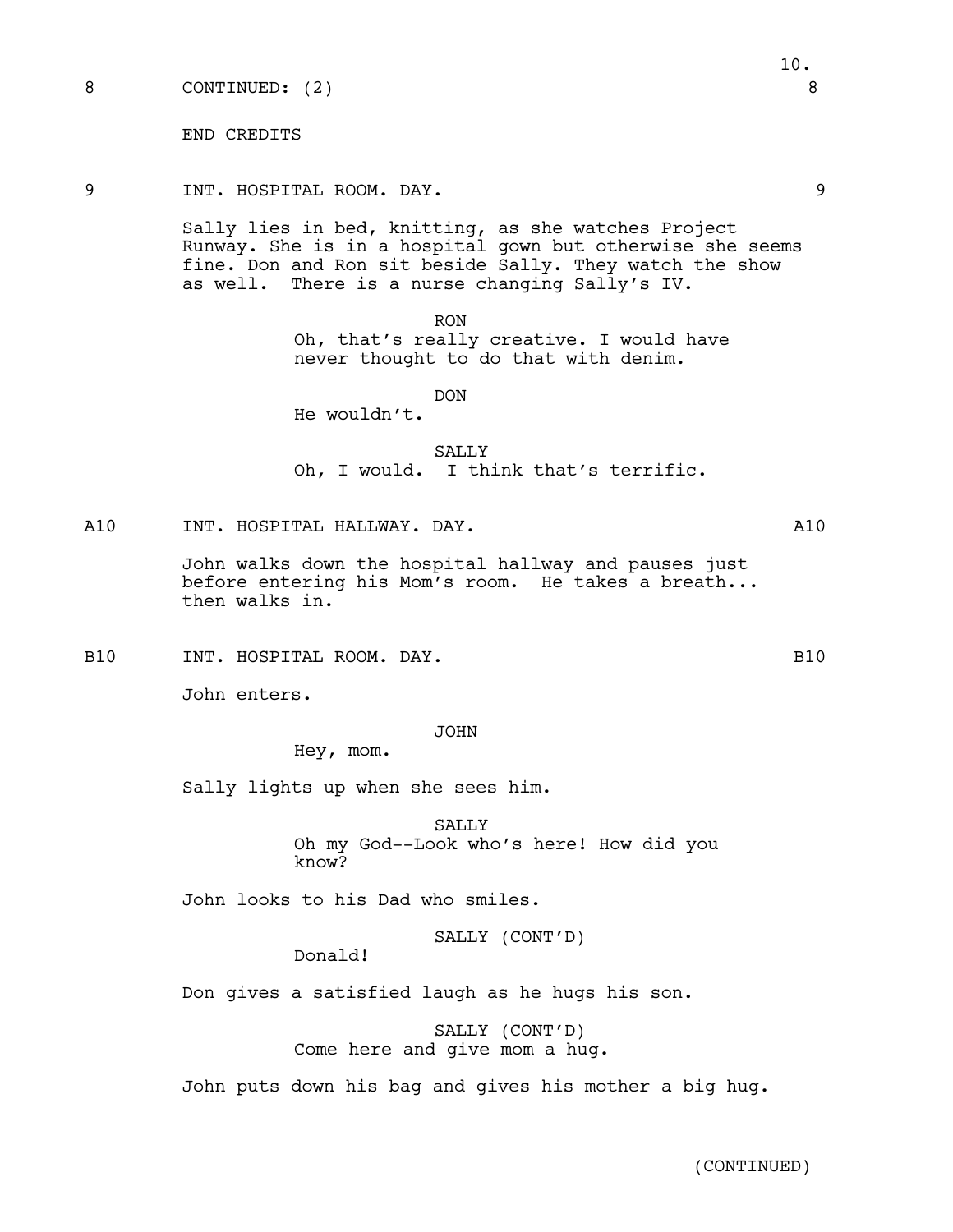#### JOHN

How you doing?

John looks at her wrist. It is all bandaged up.

JOHN (CONT'D) What happened to your hand?

SALLY Brain tumor. Have you been smoking?

JOHN

What? No?

John pats his brother on the shoulder.

RON

Hey.

SALLY You smell like an ashtray.

JOHN

Uh...

DON

Don't lie to your mother. She almost died today.

RON She didn't almost die.

DON

That's not what the doctor said.

RON

That wasn't a doctor. He was a nurse. We haven't seen a doctor yet. And you're scaring mom.

SALLY I'm not scared. I just don't want John to get lung cancer.

JOHN (to his mother) I only had one.

### SALLY

Well, don't have anymore. You're going to be a father soon.

#### JOHN

I know. I know.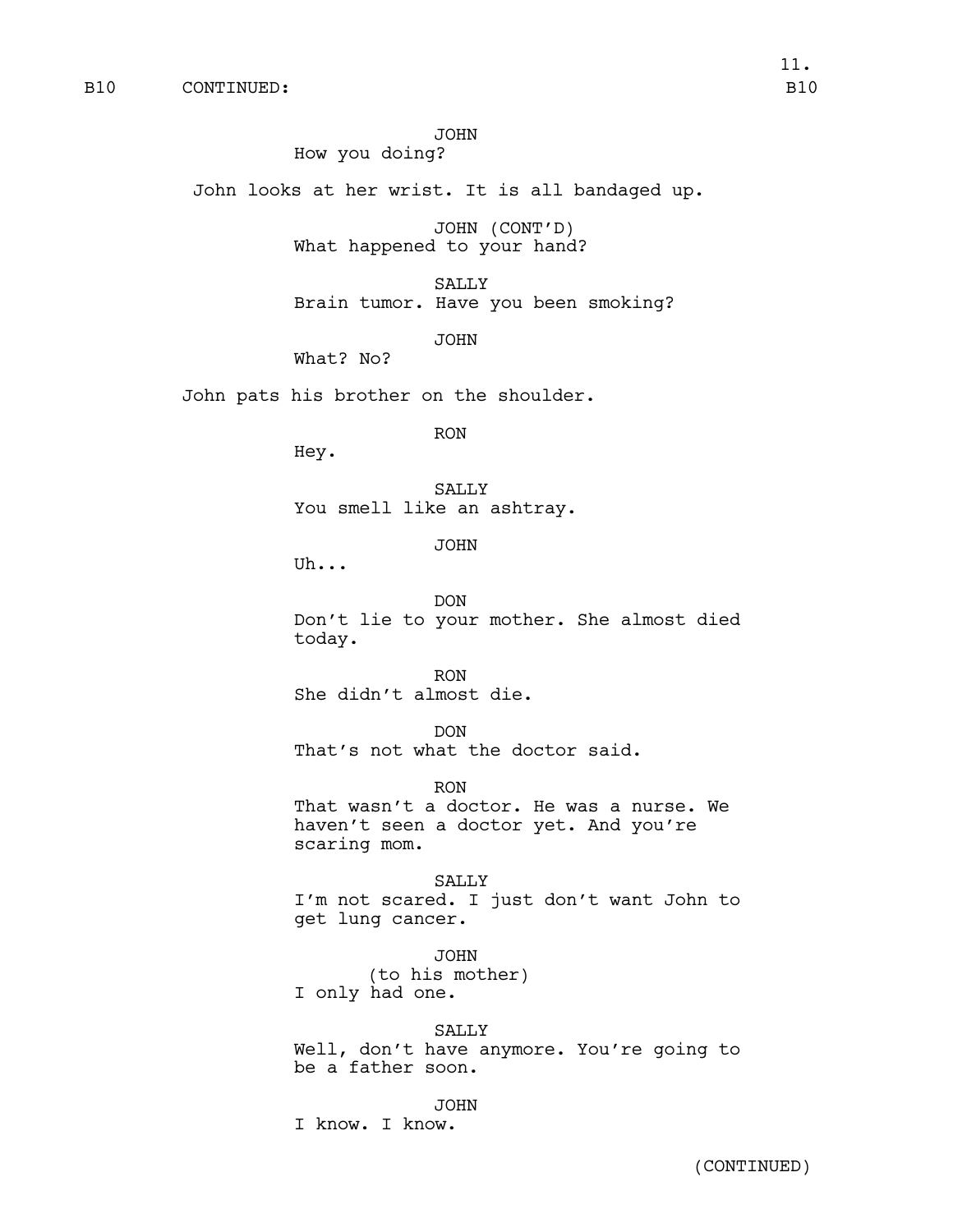DON That guy was a nurse? RON Yeah. He was in John's class in high school. JOHN Really? What's his name? SALLY Jason. JOHN Jason? Jason Owens? SALLY Yeah, that's it. JOHN Wow, he's a nurse? That guy was such a burn out in high school. SALLY I thought he was nice. RON He married Gwen. John is a bit taken aback by this information. JOHN (surprised) She married Jason Owens? RON She just had a kid. JOHN Are you serious? How did I not know that?

Ron shrugs.

# DON

Who's Gwen?

SALLY (Surprised, but polite) Oh, you know Gwen. Johnny's girlfriend in high school.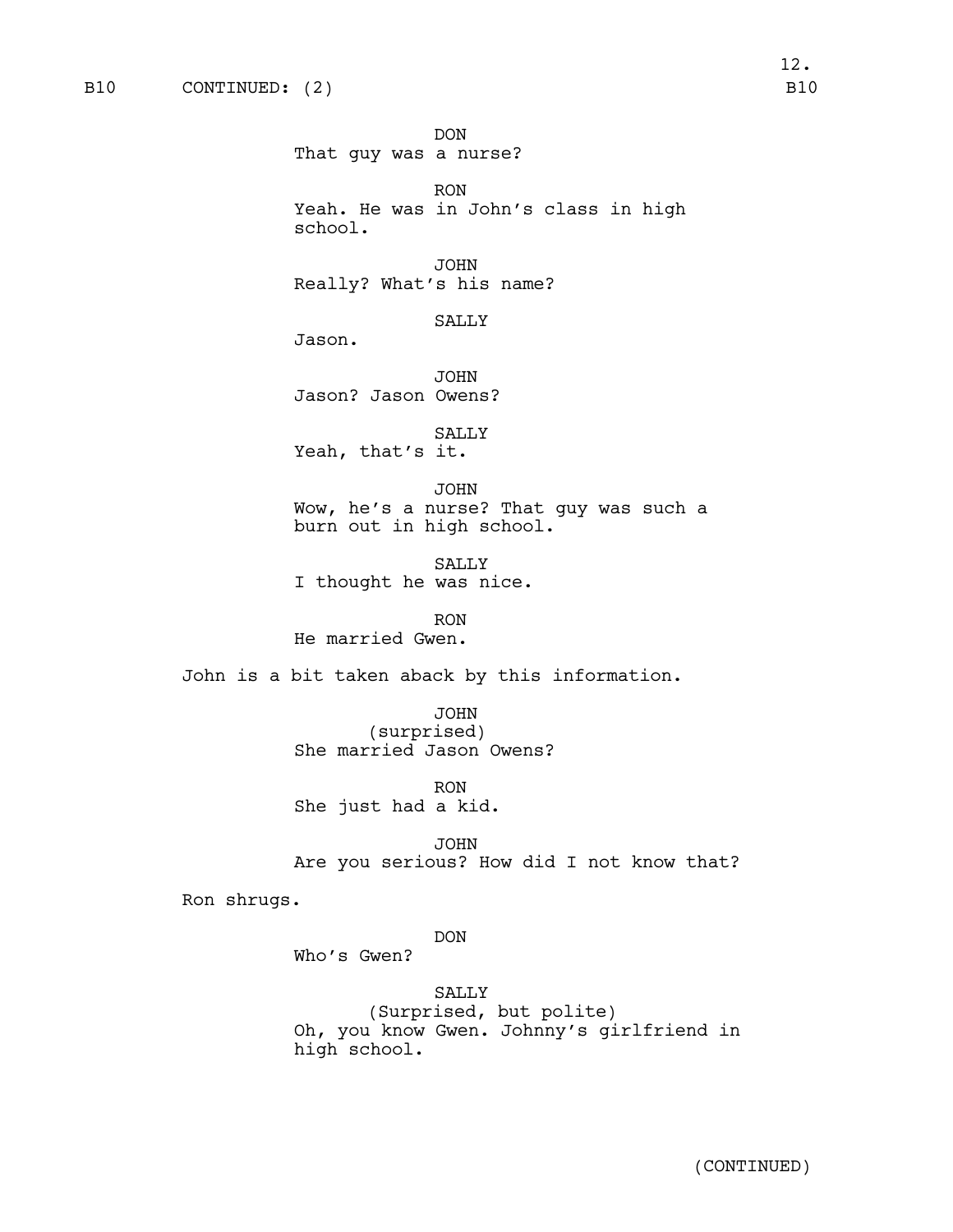RON (can't believe his father doesn't remember) They were engaged for God's sake! DON John had a girlfriend in high school? JOHN It was complicated. RON Jesus Christ, Dad. Where you been our whole lives anyway? DON Working my ass off so you kids could go to college. That's where I've been. RON (under his breath) Yeah. A lot of good that did. DON What did you say? RON Nothing. JOHN (to himself) Gwen married Jason Owens? Ron nods. RON (To John) Just had a kid. DON No, tell me what you just said. RON (To Don) I didn't say anything. DON You better watch yourself, boy. RON Oh, is that a threat? DON No. It's a promise.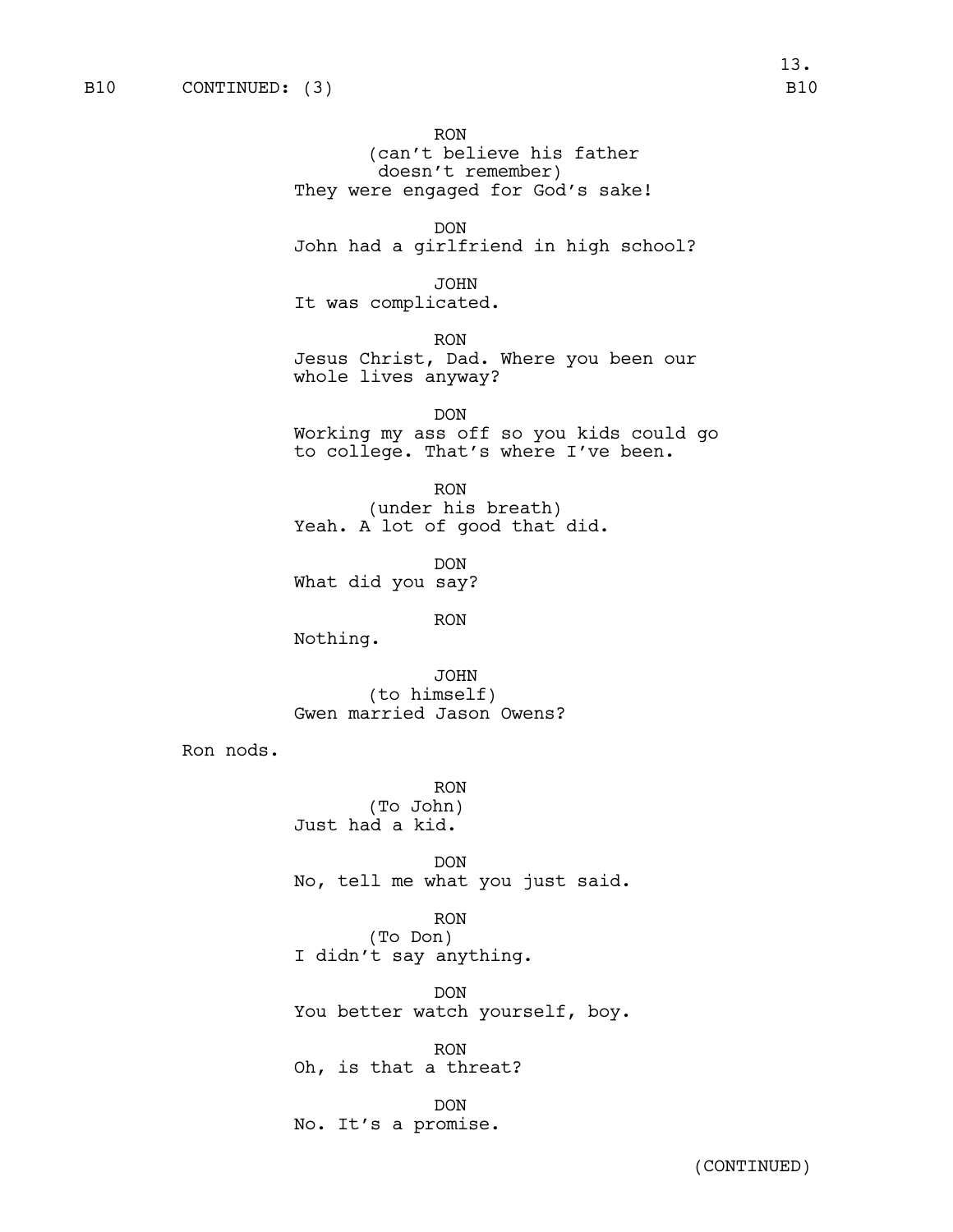RON That doesn't even make sense. DON I'll punch you in the face.

RON (laughs) What?

DON I swear to God, I will.

RON Yeah, well, what's stopping--

Don slaps Ron hard in the face.

RON (CONT'D)

Ow! Man!

### SALLY

Donald!

RON

That hurt.

JOHN Jesus Christ, Dad. What are you doing?

SALLY Donald! Apologize to Ron right now!

Don looks very remorseful for what he's just done. He puts his hand on Ron's back.

> DON I'm sorry. Ron. I didn't mean to--

Ron slaps his father.

# RON

Asshole.

Don and Ron get into a pretty serious slap fight.

John tries to break up the fight.

JOHN Guys! Guys, stop!

Suddenly Sally just slightly raises her hand.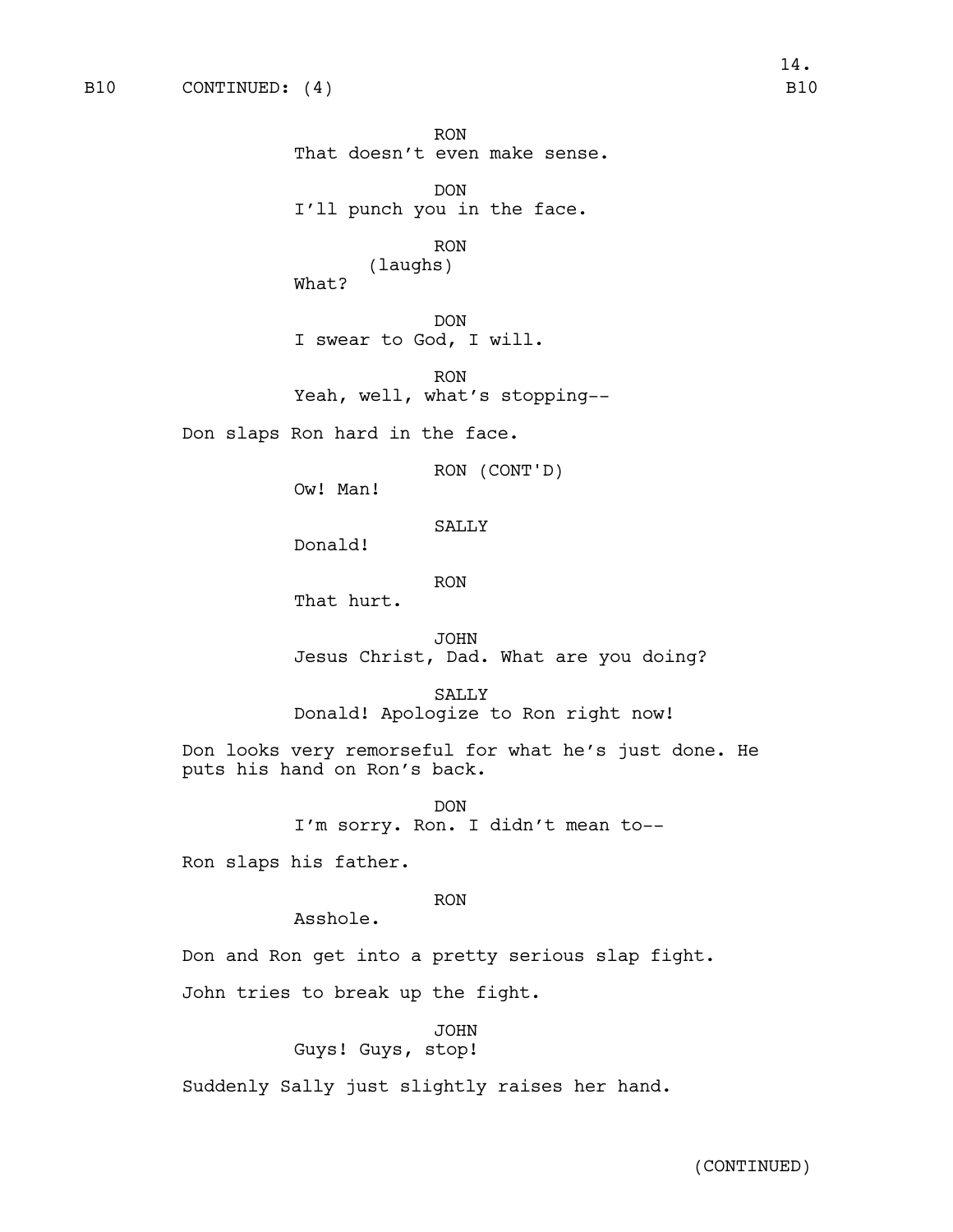#### SALLY

# (Quietly)

Boys.

The boys immediately calm down as a quiet Asian man enters the room holding a medical chart. His name is DR. LARRY FONG, 40. Everyone turns to look at him.

> DR. FONG (to Sally) Sally Hollar?

### SALLY

Yes.

DR. FONG I'm Doctor Fong. Sorry about the wait. (beat) I was golfing.

SALLY

No problem, Doctor.

Dr. Fong brings up a cat scan image on a monitor on the wall.

### DR. FONG

I looked over your cat scans. You have a pretty big brain tumor in the center of your frontal lobe.

DON

Oh, Christ. Oh, Jesus Christ.

Don sits down on a chair. He starts trembling. He is way overdoing this. Sally tries to keep a smile on her face but she looks terrified.

> JOHN What does that mean? Pretty big?

Dr. Fong gives John a serious look.

DR. FONG

It means...big.

JOHN So, what do we have to do?

### DR. FONG

We're going to have to remove it. Soon. I've scheduled a craniotomy for the end  $*$ of next week.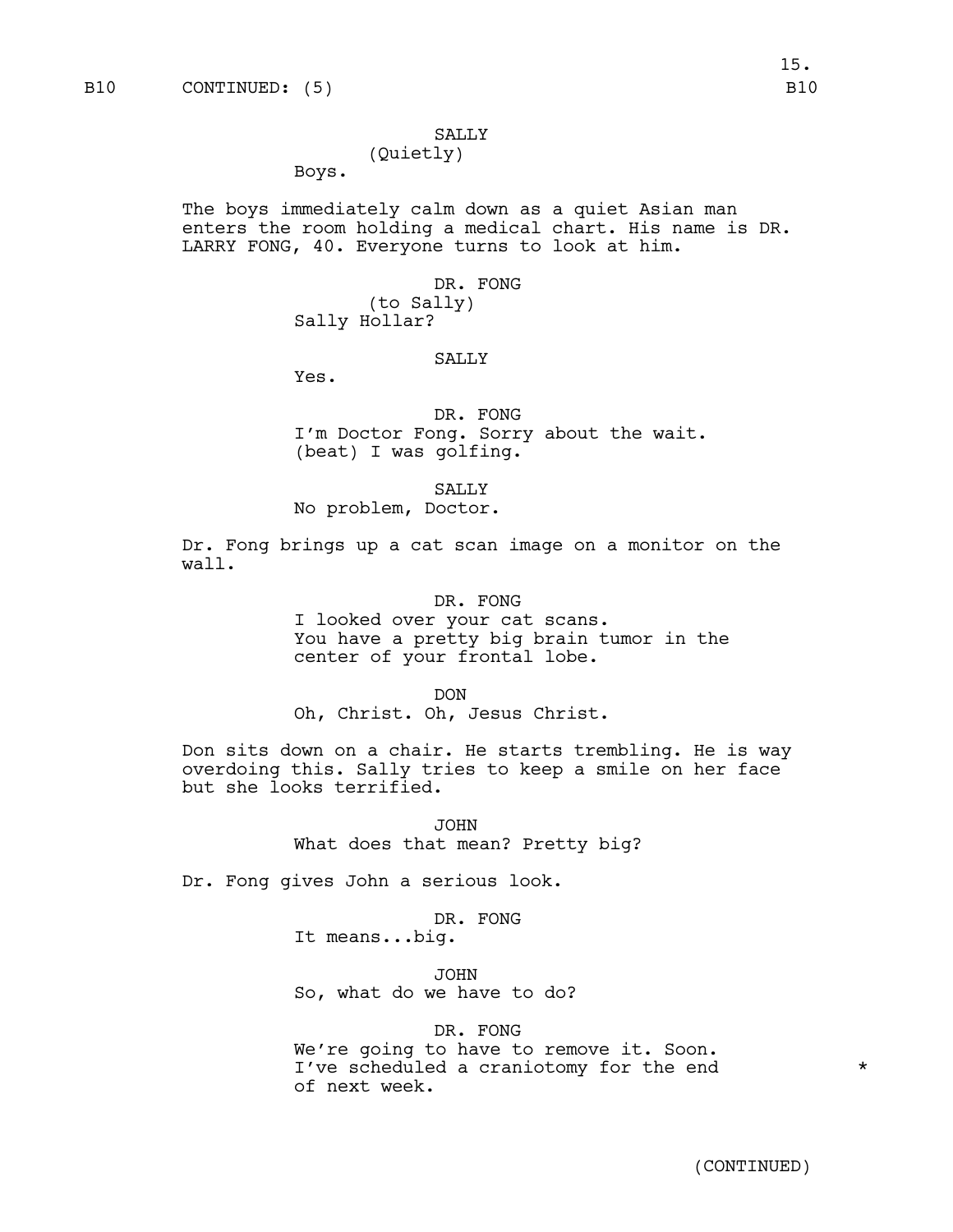JOHN

Wait. Slow down. What about a second opinion?

### DR. FONG

You're free to do as you wish. But I suggest you do it quickly. We can give your mother steroids to reduce the size of the tumor. But the seizures will continue if nothings done.

RON Now, what will the steroids do to her muscles? Will it make her bulky?

> DR. FONG (a little confused)

No.

DON Oh, Christ. Oh, christ. Oh, christ.

RON Get a grip, Dad.

Don is not good in a crisis. Sally has a nervous smile on her face.

> JOHN Well, is it...cancer?

DR. FONG We won't know that until we biopsy a piece of the tumor.

JOHN

I don't understand. How did this happen?

### DR. FONG

It could be any number of reasons. We have no way of knowing right now. I will say this, it's not a young tumor. I'd say it's most likely been growing inside Mrs. Hollar's head for over ten, maybe fifteen years. To be honest I'm surprised there haven't been more symptoms.

Don looks very nervous.

SALLY Would loss of sight in one eye be a symptom?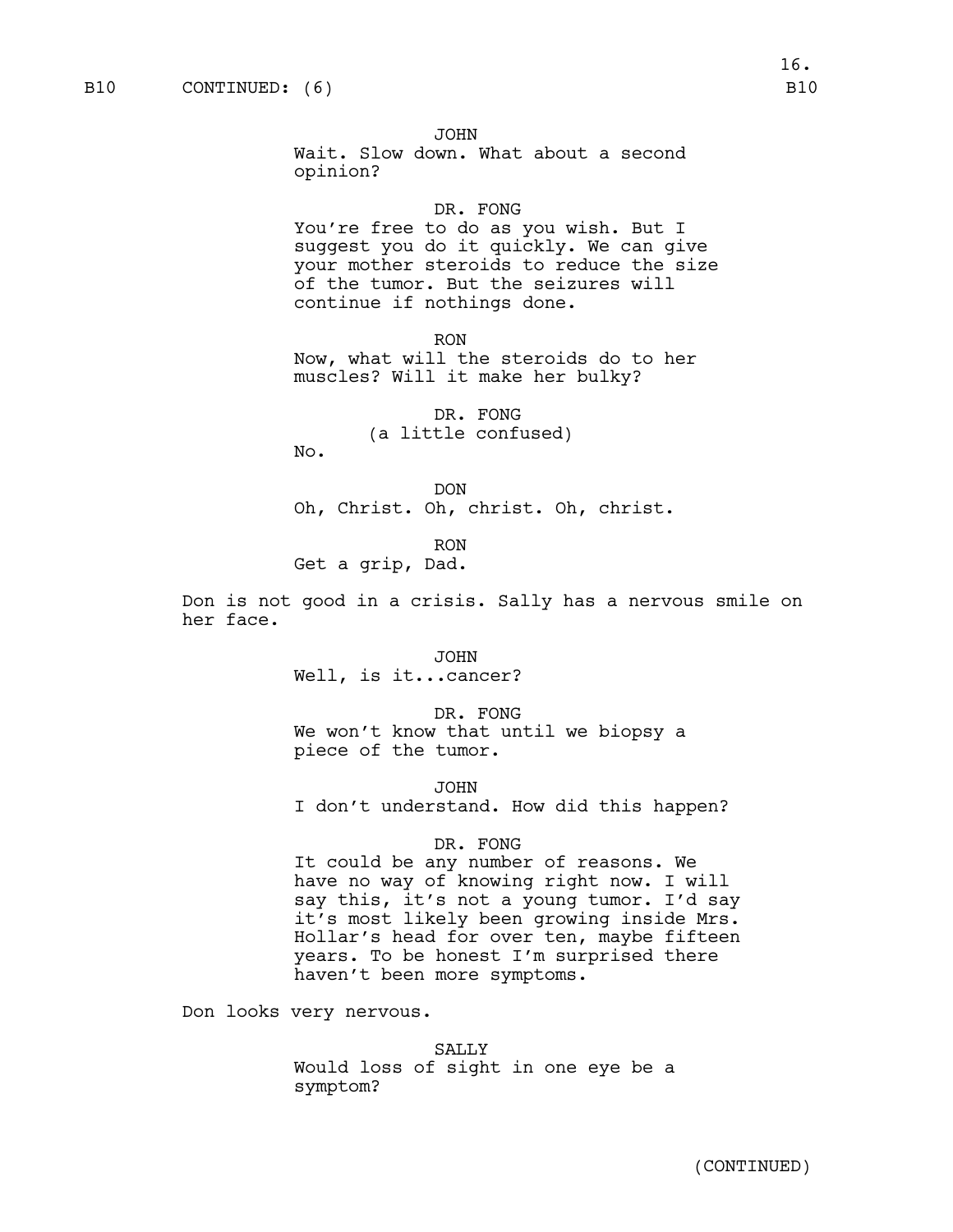DR. FONG

Possibly.

SALLY How about a numbness in the toes and fingers?

DR. FONG

Probably.

SALLY And temporary paralysis?

DR. FONG Well, definitely.

DON

Shit.

SALLY

I told you!

JOHN What? What is it?

DON She might have had some symptoms before today.

JOHN What? When? Why didn't you have them checked out?

SALLY He sent me to Jenny Craig.

DON I thought it was a weight thing.

JOHN Oh, Dad. Temporary paralysis?

DON I'm sorry. I didn't know.

RON Jesus Christ, Dad!

DR. FONG Yes, well. You guys seem like you have some stuff to work out so...

Dr. Fong tries to quietly leave the room. John stops him in the hallway.

17.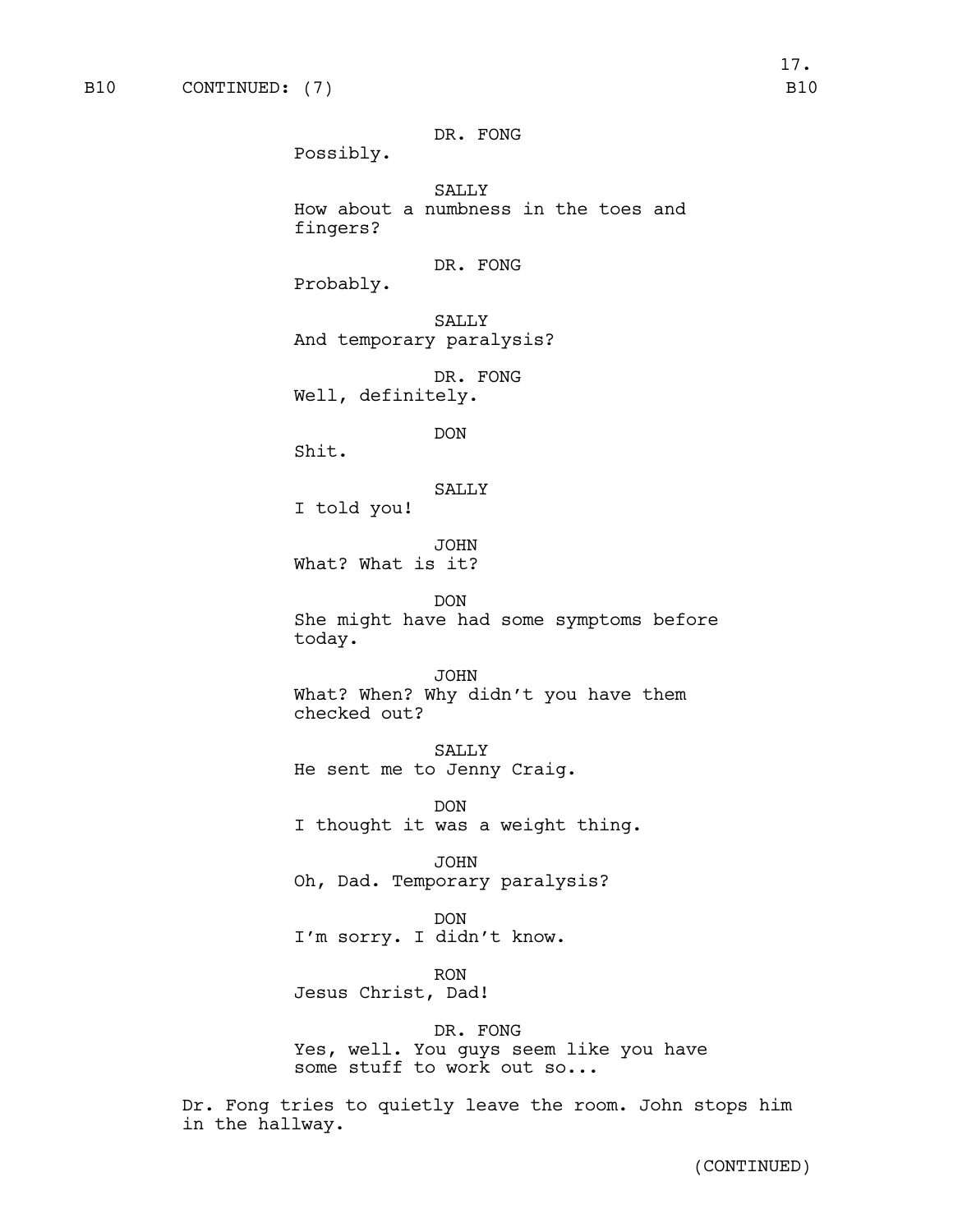Ron.

JOHN Wait, doctor. Tell me seriously, how bad is this? DR. FONG She has a tumor the size of a softball in her head. JOHN Well, is it terminal? DR. FONG Not necessarily. We won't know until we get in there to remove the tumor. JOHN What can I do? DR. FONG Honestly? John nods. Dr. Fong looks into Sally's room at Don and DR. FONG (CONT'D) I'd try to keep them away from her as much as possible. 10 INT. CAR ON STREET. LATE AFTERNOON. 10 Ron drives on the way home from the hospital. JOHN What's up with you and dad? RON Nothing. JOHN He seems really pissed off. RON

Doesn't he always?

JOHN Not like that.

Ron takes a breath. He doesn't know if he should tell John this or not...

RON

He fired me.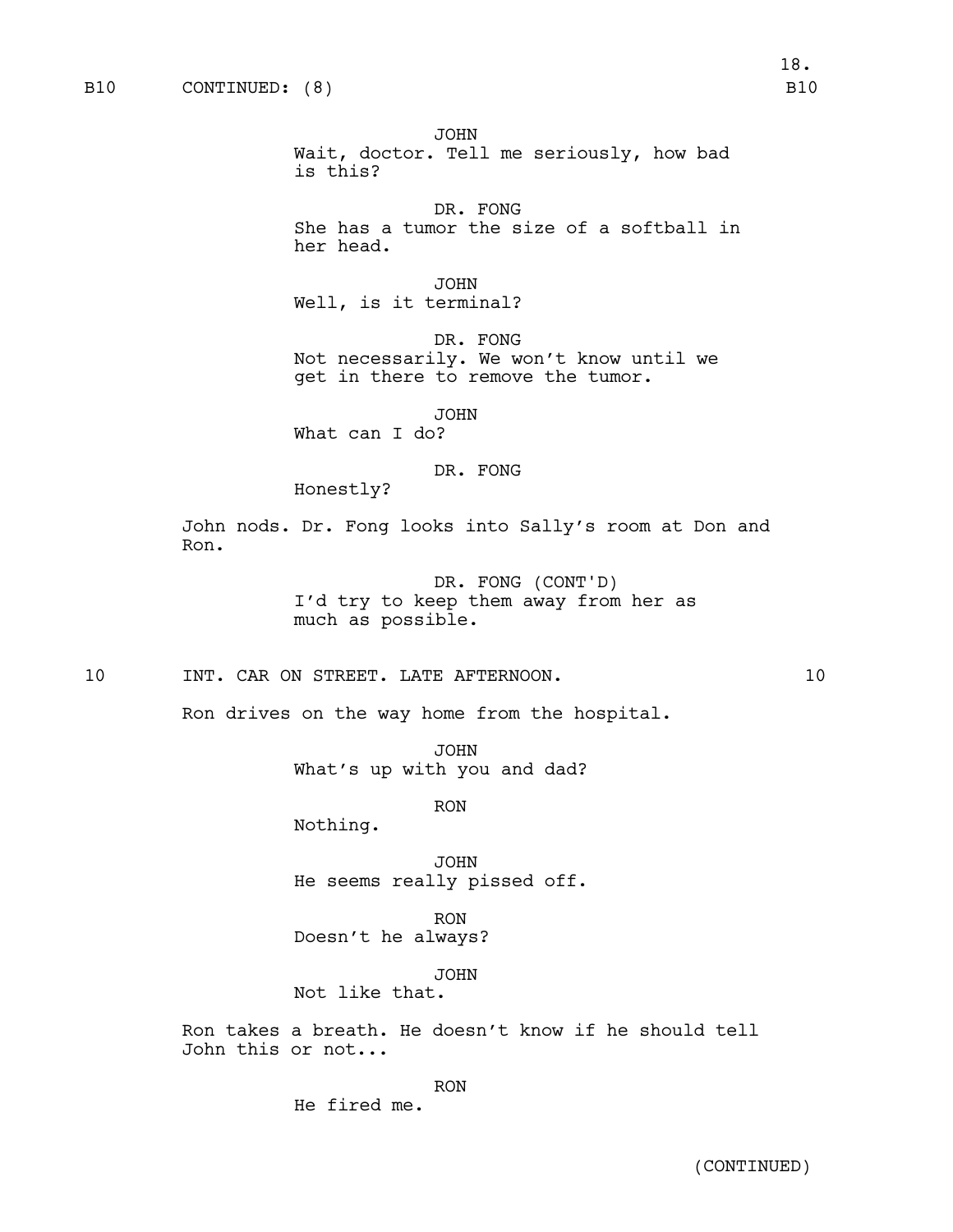JOHN He fired you? I didn't even know you were working for him. RON You should really call more. JOHN I don't like to talk on the phone. RON I'm on Facebook. JOHN Really? RON Yeah. I put it on my status update last week. JOHN So, what did you do? RON I didn't do anything. JOHN Well, why did he let you go? RON The business has been operating at a loss for over a year. Dad's about three weeks away from total bankruptcy. When I confronted him about it he fired me. JOHN Oh my God! Are you kidding me?? RON Don't say anything. He made me promise not to tell anyone. I'm sure he doesn't want mom to worry about it right now. Ron parks in front of a house. He keeps the car running.

> JOHN Well, what is he going to do?

> > RON

I don't know. He and mom don't have any savings. The medical bills are going to be crazy. They're totally screwed.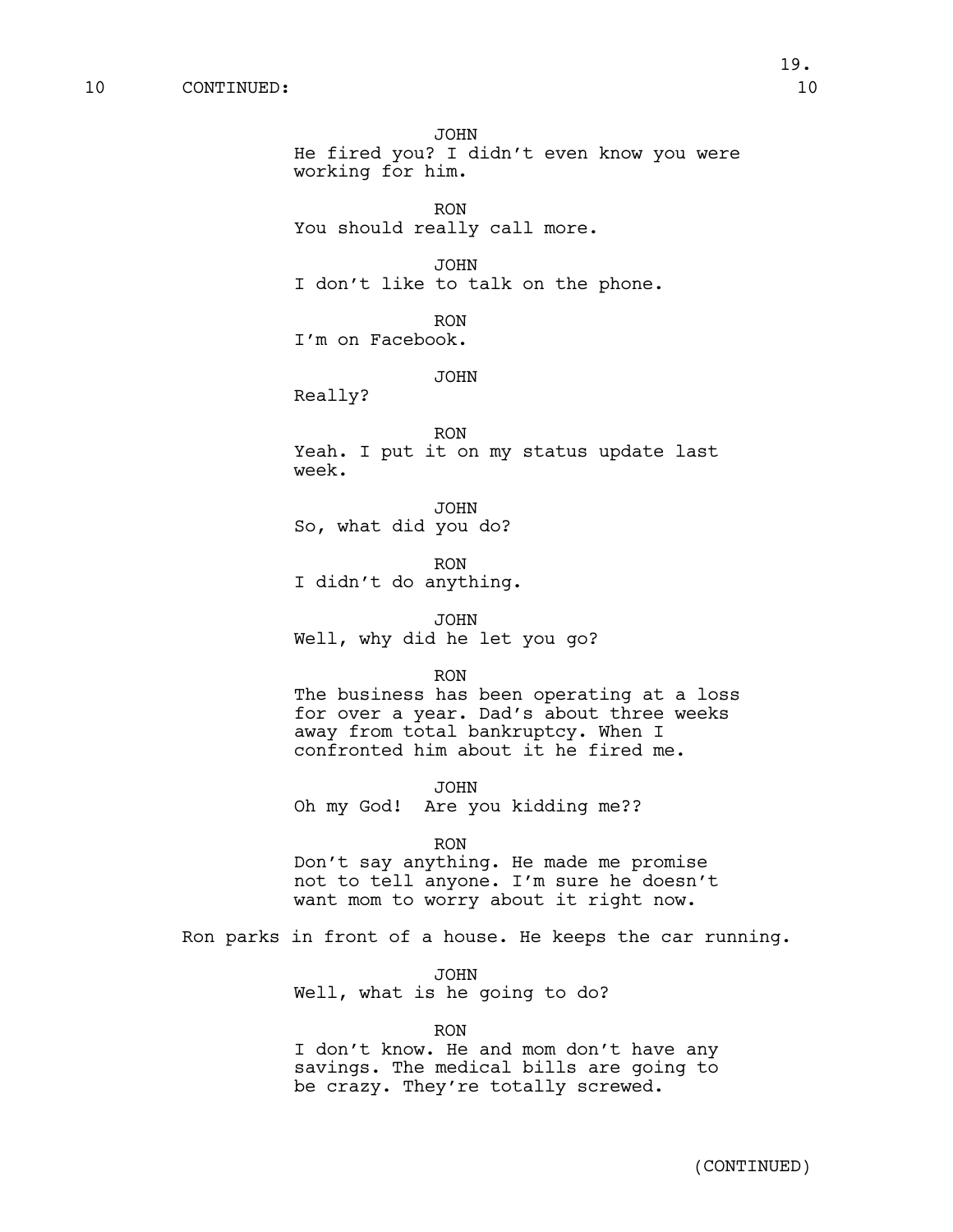JOHN Oh my God. Oh my God.

Ron reaches across John to the glove box... and pulls a pair of binoculars out. He begins to surveil the house he's just parked in front of.

> RON How's Rebecca?

JOHN (puzzled) She's fine.

RON Mom said things haven't been great. Is that why you're not going to get married?

JOHN How would she possibly kn--

RON Do you think your kid will mind being a bastard?

JOHN Uh, people don't really think like that anymore.

RON

You sure?

JOHN (puzzled) Yeah, what are you doing?

RON Stacey started seeing someone.

JOHN

You've been divorced from Stacey for years.

RON I agreed to a divorce. I didn't agree to some strange man hanging around my daughters.

A man comes to the front window of the house.

RON (CONT'D) Shit! Get down!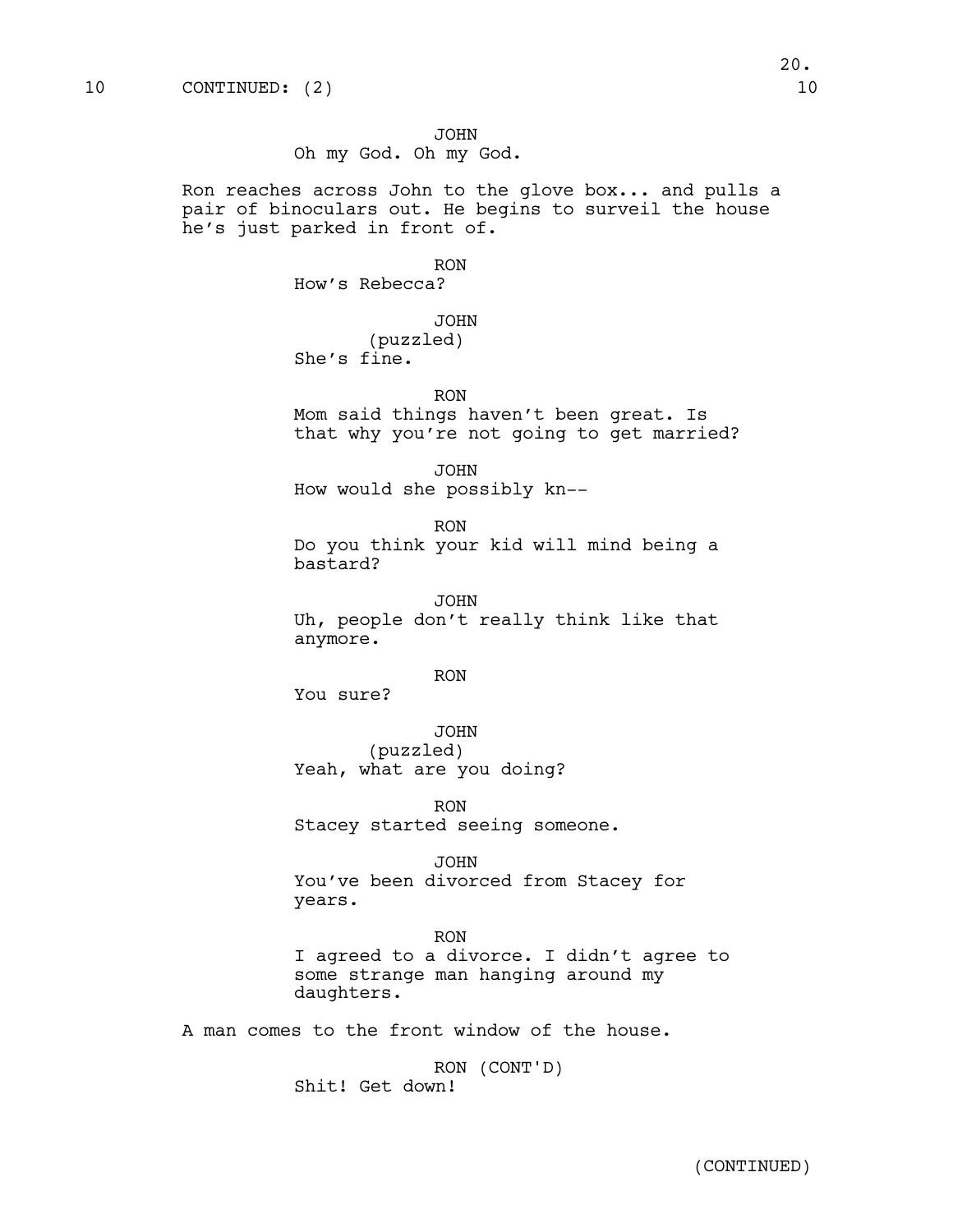# 10 CONTINUED: (3) 10

Ron and John get down in their seats. The man steps out of the house and walks towards the car. He walks over to Ron's window and taps. Ron rolls down the window.

> MAN Hey, Ron. How you doing?

> > RON

Fine.

JOHN You two know each other?

RON

Yeah. He's the new youth pastor over at mom and dad's church.

MAN

Reverend Dan, nice to meet you.

Reverend Dan extends his hand to John. John shakes it. He is a very warm and congenial man with a thing for plaid shirts.

### JOHN

John Hollar.

REV. DAN I heard about your mother. I'm very sorry. How is she?

RON

(bitter) She's fine. No thanks to you.

John and Dan look puzzled.

#### JOHN

Come on, Ron. He didn't have anything to do with it.

RON

How do you know? He's supposed to talk to God, isn't he? Maybe he put in an order for a brain tumor or something.

Reverend Dan smiles good naturedly.

REV. DAN I'm afraid it doesn't work like that, Ron.

RON Oh, yeah. How does it work, Reverend Dan?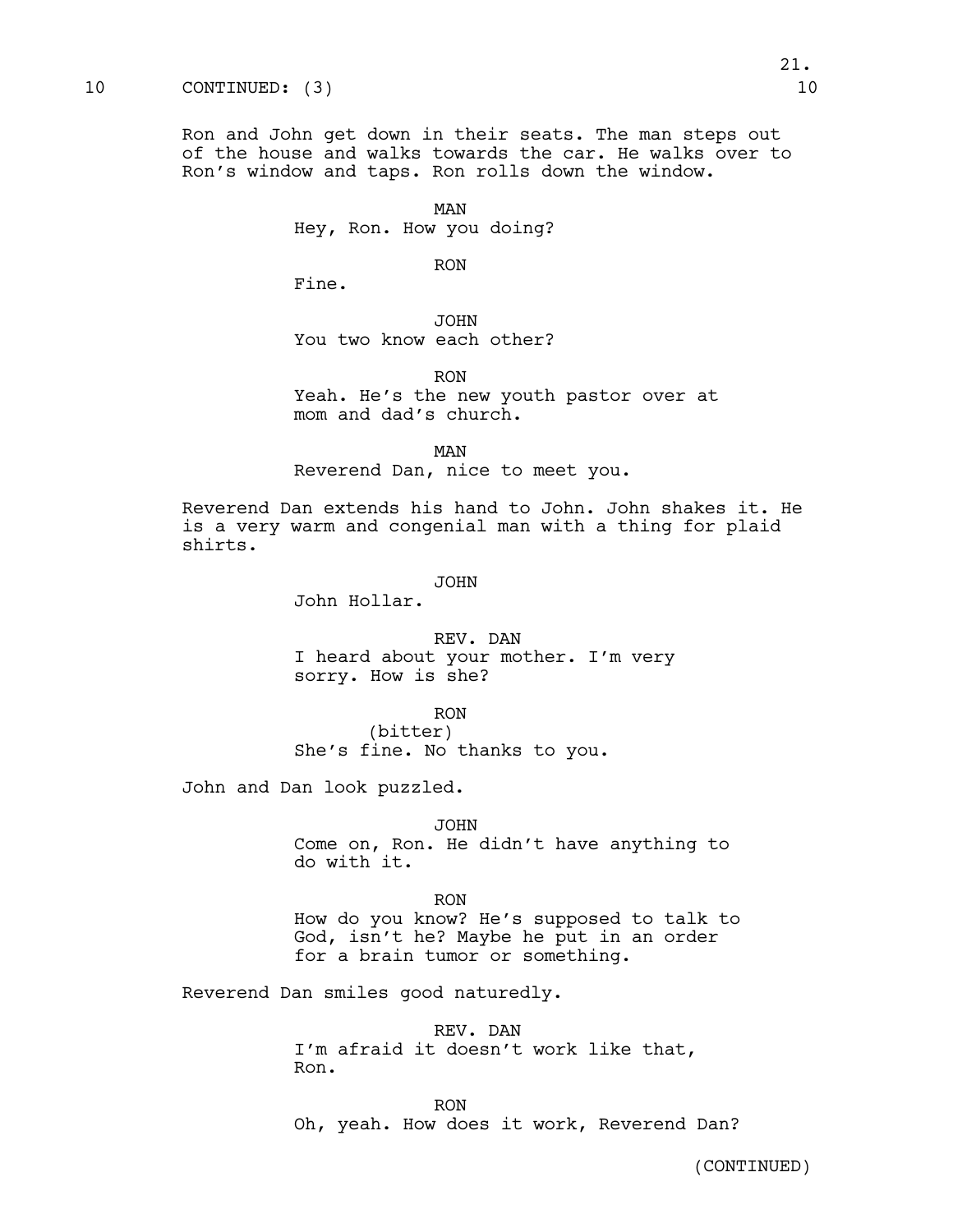# REV. DAN I'm just a youth pastor.

RON What's wrong, couldn't get a job as an adult pastor?

REV. DAN No. I just...like kids.

RON

Yeah, well...that's creepy.

Dan looks at the binoculars in Ron's hand.

### REV. DAN

Yeah, look, Ron, I know you're going through a hard time and everything but Stacey asked if you could maybe...stop parking in front of the house and staring at her with your binoculars.

RON Oh, yeah? Is that what she asked?

REV. DAN

Yes, it is.

Pause.

RON The girls still up?

REV. DAN

Yes, but we're having dinner right now. And I don't think it would be that great for them to see you like this.

RON

Yeah, well... Fuck you, Reverend Dan!

Ron tries to peel out but the engine dies when he presses down on the gas.

> JOHN What happened?

> > RON

I don't know.

REV. DAN Sounded like a broken t-chain. I can take a look for you if you want.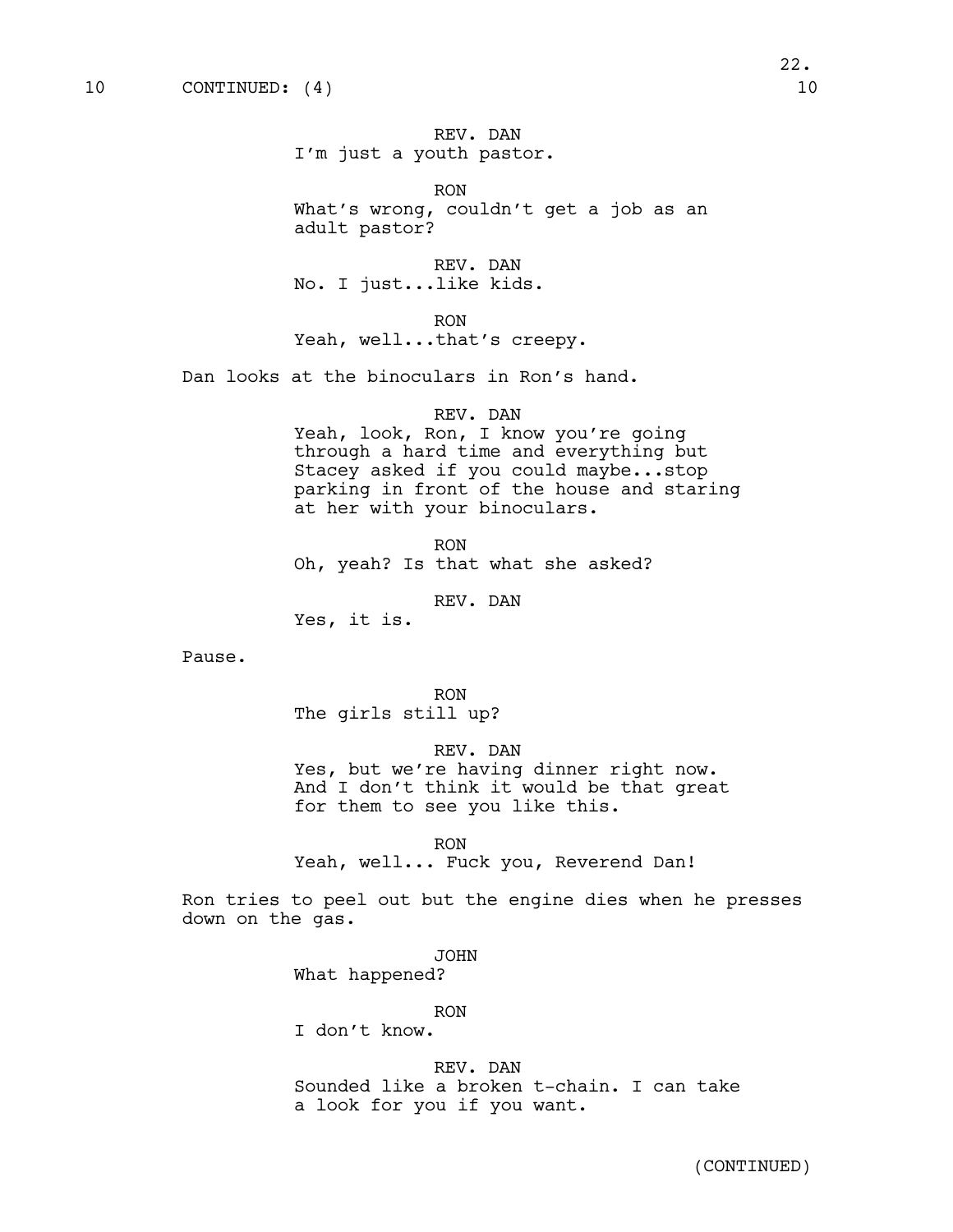Ron looks at John.

JOHN Don't look at me. I don't know anything about cars.

RON (to Dan, still angry) That would be really helpful. Thanks.

A11 EXT. HOLLAR HOUSE. DAY. A11

Ron and John drive up. John looks up at his childhood home for the first time in a while.

11 11 INT. HOLLAR HOUSE. DAY. 11

John and Ron walk into the front hall. John puts down his bag and looks around, this once familiar world now feeling completely alien.

> RON You can have our old room. I'm in the basement.

JOHN What, you live here now?

RON We're in a recession.

John shakes his head. He can't believe how much he doesn't know about his family. He starts up the stairs to his old room.

A12 INT. HOLLAR HOUSE. HALLWAY. DAY. The mass of the contract of the contract of the contract of the contract of  $\star$ 

As John walks down the hallway to his old room, he looks  $*$ at old family photos that line the walls.  $*$ 

12 INT. JOHN'S ROOM, HOLLAR HOUSE. LATE DAY. 12 \*

John walks into his room, a bed on either side. On one side it is plastered with original drawings, cartoons, and funny portraits of semi-celebrities like Bea Arthur and the bearded guy from Highway to Heaven. The other side is covered in music posters from Metallica to Lynyrd Skynrd. John looks around wistfully. He unpacks his bag and then suddenly stops.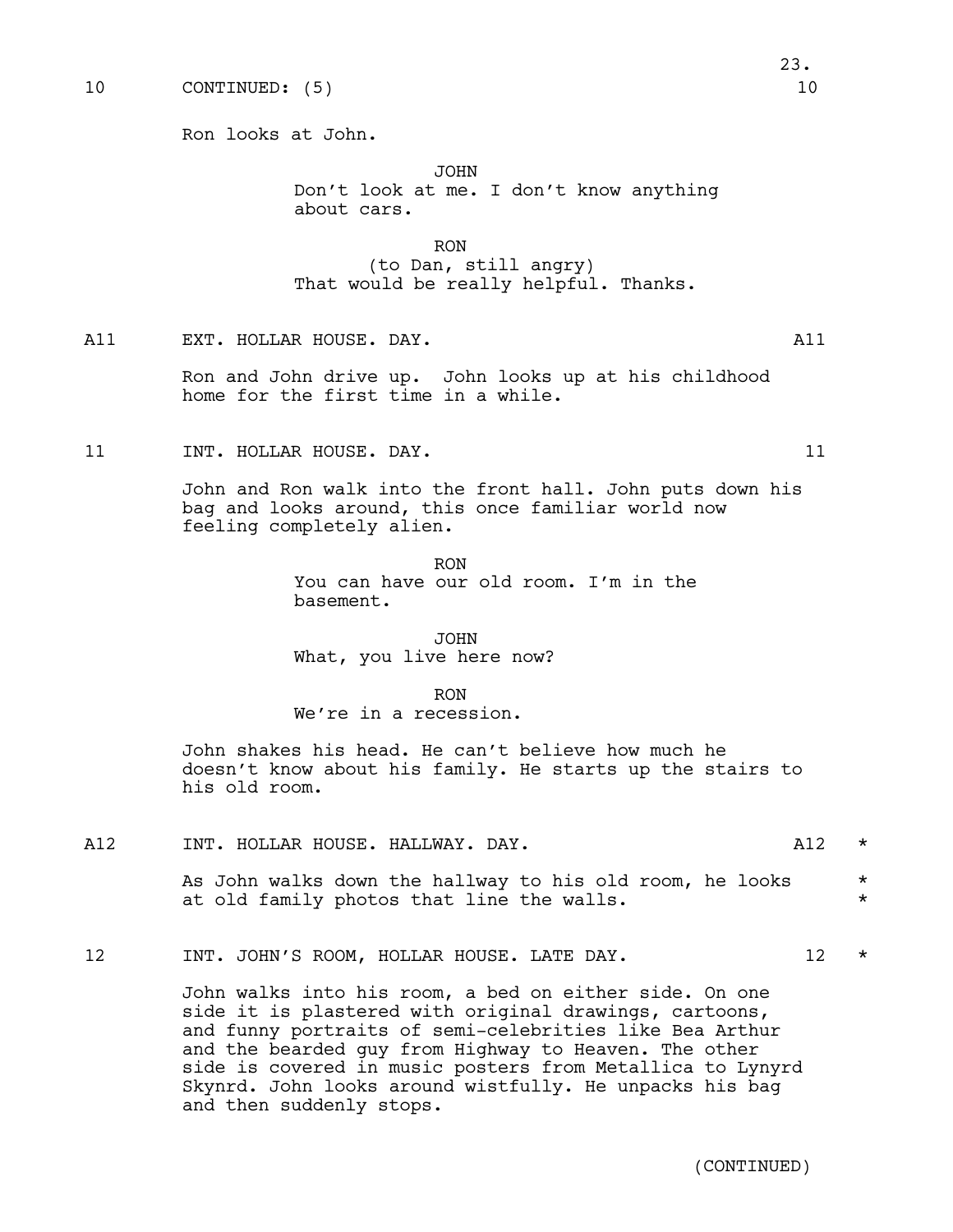### 12 CONTINUED: 12

At the bottom of the bag we see what looks like a nicely bound journal, along with a note. The note reads, "Maybe you'll get some ideas for this while you're home. Love, Becca." He opens up the journal and flips through one third of a beautifully drawn graphic novel. We recognize the lead character from some of the drawings hanging in John's cubicle. He throws the book on the bed and looks out the window...

### A13 EXT. HOLLAR HOUSE. LATE DAY. A13 \*

From outside the house we see John looking out the window of the bedroom he lived in for 18 years. Suddenly, we see a few neighborhood kids run by playing "Kick the Can". John notices.

# 13 INT. HOSPITAL ROOM. MORNING. 13

John walks to the open door of his mother's hospital room. He finds his mother and father sleeping. His mother sleeps on the hospital bed and his father sleeps on a chair next to her. They hold hands. John looks very touched by the sight of his parents together in this way. He quietly walks over to his father and puts his hand on his shoulder.

> JOHN (whispers) Dad. Dad.

Don wakes. He groggily turns to John.

DON What time is it?

JOHN Eight o' clock.

DON Shit. Shit! I got to get to work. Shit. Shit!

Don gets up.

JOHN It's ok. I brought your briefcase. I put it in your truck.

Don takes a breath.

DON Oh, thank you.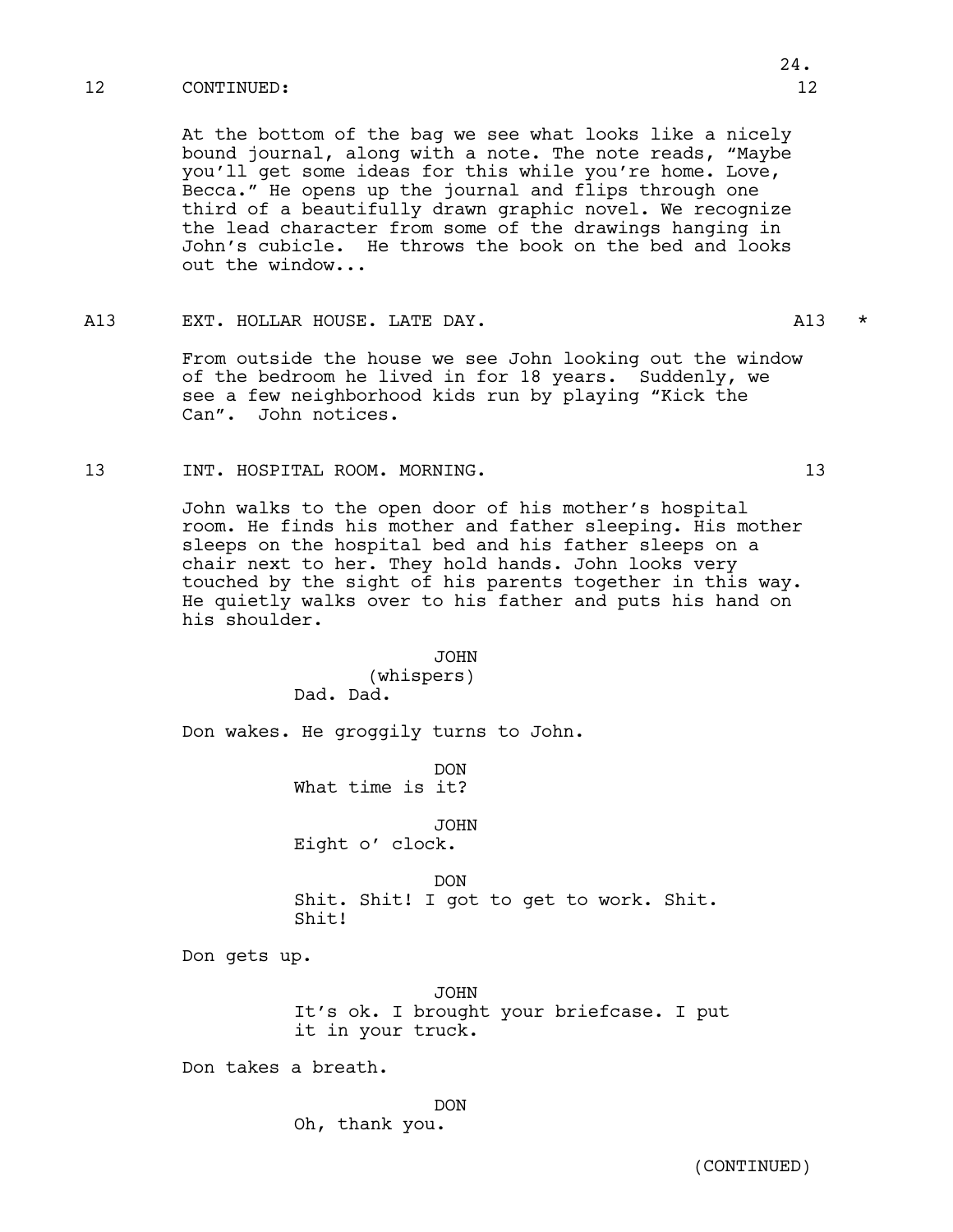JOHN I got you a coffee.

John hands his dad a coffee.

DON

Thanks.

JOHN No problem. Just go to work. I'll stay with mom.

DON

You sure?

JOHN Yeah. I'll call if there's any news.

Don looks at Sally. He starts to tear up.

JOHN (CONT'D) Dad? (beat) You okay?

DON I just don't know what I'll do if I lose her.

Don starts to sob. John gives his father a hug.

JOHN Hey. Don't talk like that. It's all going to work out fine. You'll see.

Don sniffs.

JOHN (CONT'D) Go to work.

DON

Okay.

Don puts his hand on his son's face.

Thank god.

DON (CONT'D) You're a good boy.

He smiles and leaves the room. After a beat...

JOHN Alright, he's gone. You can stop pretending.

SALLY

(CONTINUED)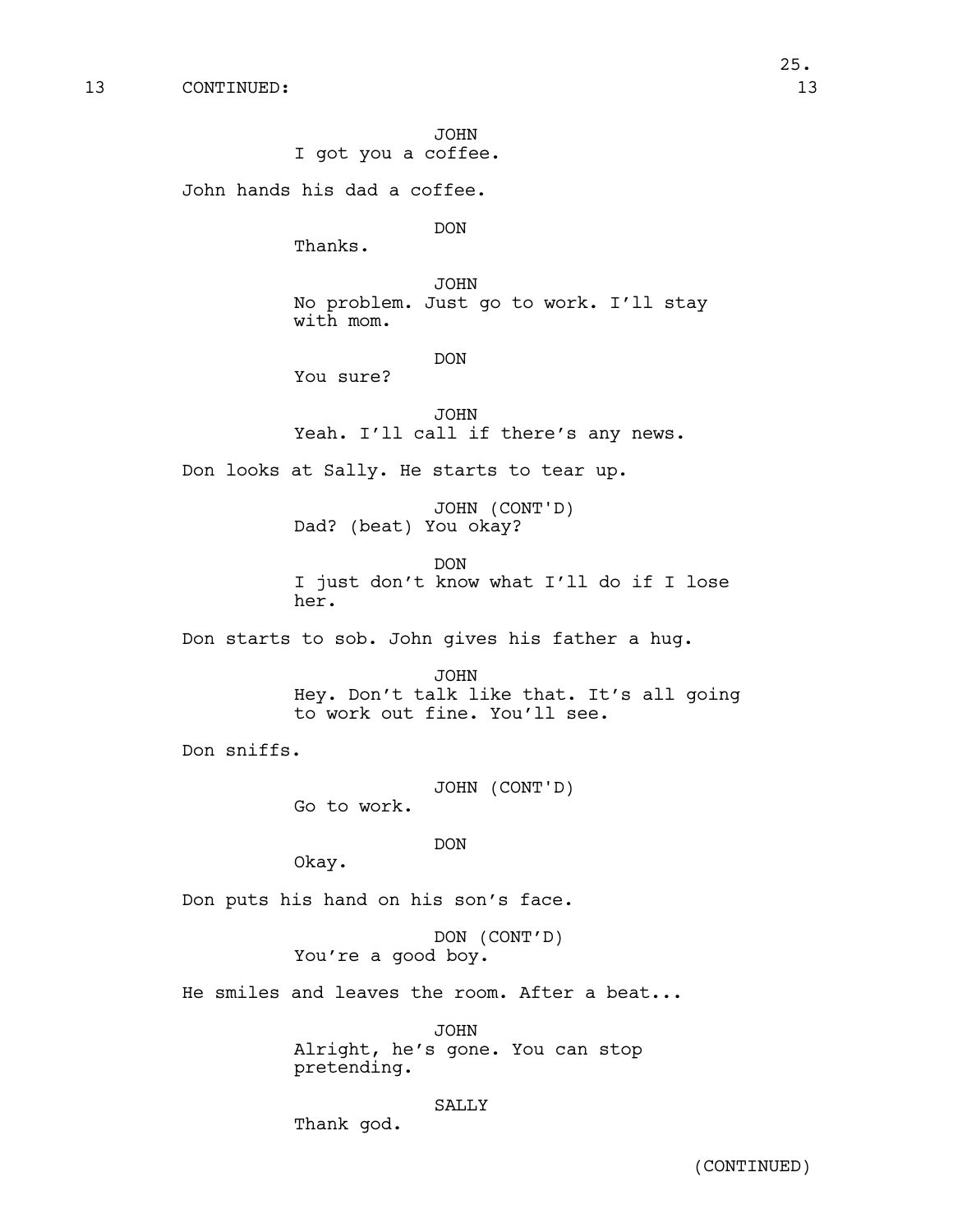JOHN

How you doing?

SALLY

He cried all night. If I didn't know any better I'd think he was the one with the tumor.

JOHN I think he's feeling a lot of pressure right now.

SALLY Ron told you we're about to go bankrupt.

JOHN He said it was a secret.

SALLY I keep the books.

JOHN What's going to happen?

SALLY

I don't know.

Awkward pause.

JOHN I brought you pretzels and ice cream.

**SALLY** 

It's breakfast time.

JOHN What? You don't want any?

SALLY I didn't say that.

John smiles. He prepares a bowl of vanilla ice cream and pretzel sticks for his mom. He covers it in chocolate sauce.

> JOHN So. Are you feeling okay?

### SALLY

I feel great.

JOHN Nothing weird during the night?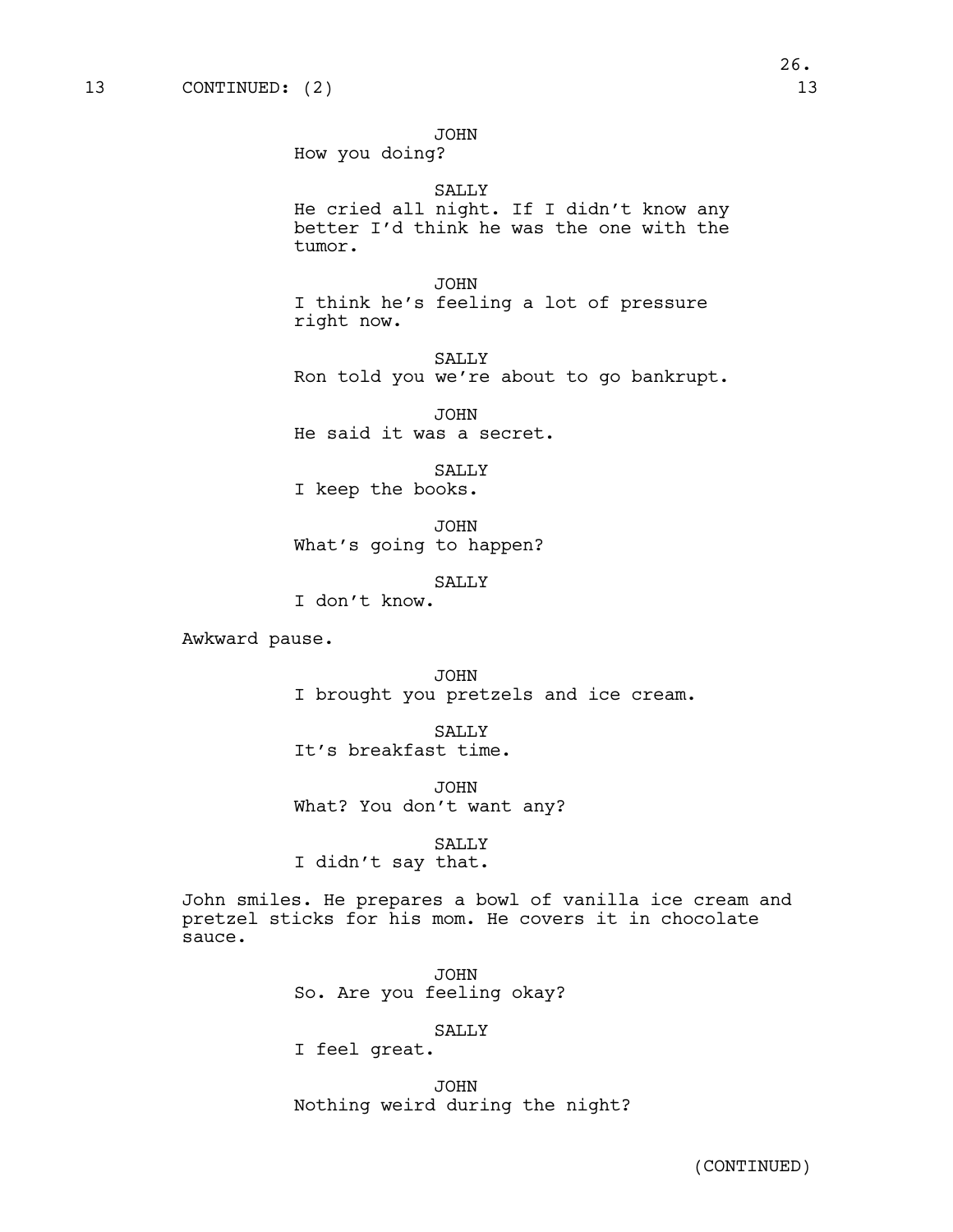SALLY

You mean besides your father's sobbing?

JOHN I googled brain tumors. They're a lot more common than you'd think.

# SALLY

Oh, yeah.

JOHN Yeah. Bob Marley had one.

SALLY Really? How did that work out for him?

JOHN Uh...you know. He sold a lot of records.

SALLY

Mmm.

### JOHN

You're going to get through this. Don't worry. (beat) The actual procedure sounds pretty simple. They just cut open a little hole the size of a nickel in your skull and take out the--

### SALLY

That's enough.

JOHN Oh. I'm sorry. I didn't mean to upset you-

### SALLY

(smiles) I'm not upset.

#### JOHN

You're shaking.

### SALLY

It's cold in here.

#### JOHN

Hey, look, Mom, it's okay to be scared.

#### SALLY

I'm not scared. How's Rebecca?

A male nurse walks into the room. It is John's old high school classmate, Jason Owens, 32. Jason watches Sally eat her ice cream and pretzels with a frown on his face.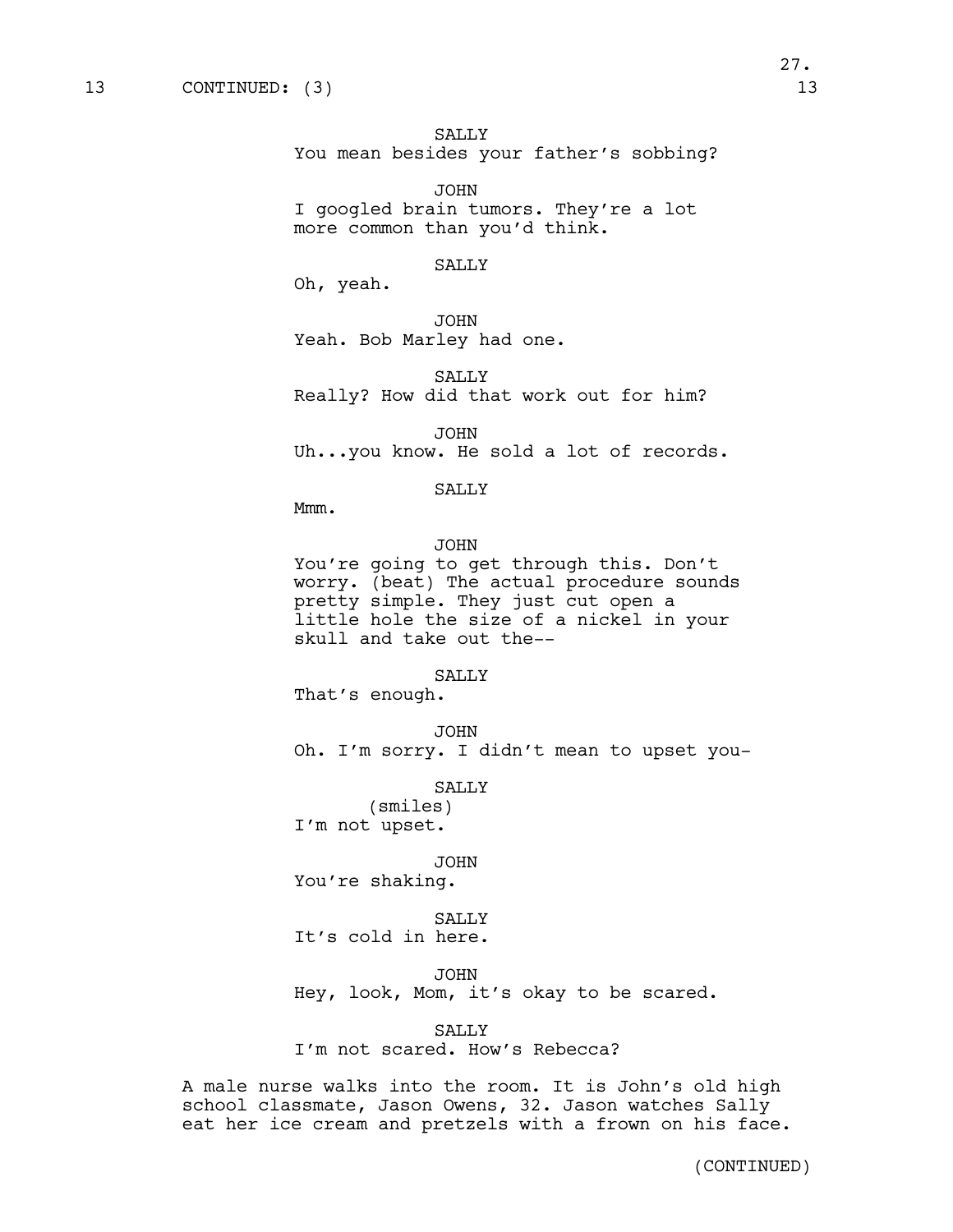JASON

What's this? Ice cream for breakfast?

JOHN Oh, hey. Yeah. Ice cream and pretzels, actually. It's one of my mom's favorites.

JASON Oh, yeah? How about heart attacks? Does she like those, too?

JOHN

What? No. Why?

JASON Your mom's a borderline diabetic.

JOHN

Really?

Sally nods. Jason takes the bowl of ice cream from Sally and hands her a tray with an egg and a piece of toast on it.

#### JASON

Believe it or not we keep our patients on a strict diet for a reason.

JOHN

Yeah, I know. I just wanted to give her a little something.

### JASON

(bitterly) Yeah, well, next time try a greeting card. They've actually become a lot more sophisticated in the past couple years. You can almost always find one to match the exact sentiment you're going for.

JOHN

Do you have a problem with me or something?

Jason looks very unhappy. He takes a deep breath and walks out of the room. He nods for John to follow. John looks confused. He follows Jason out of the room.

14 INT. HOSPITAL HALLWAY. MORNING. 14

Jason holds the bowl of ice cream and pretzels.

28.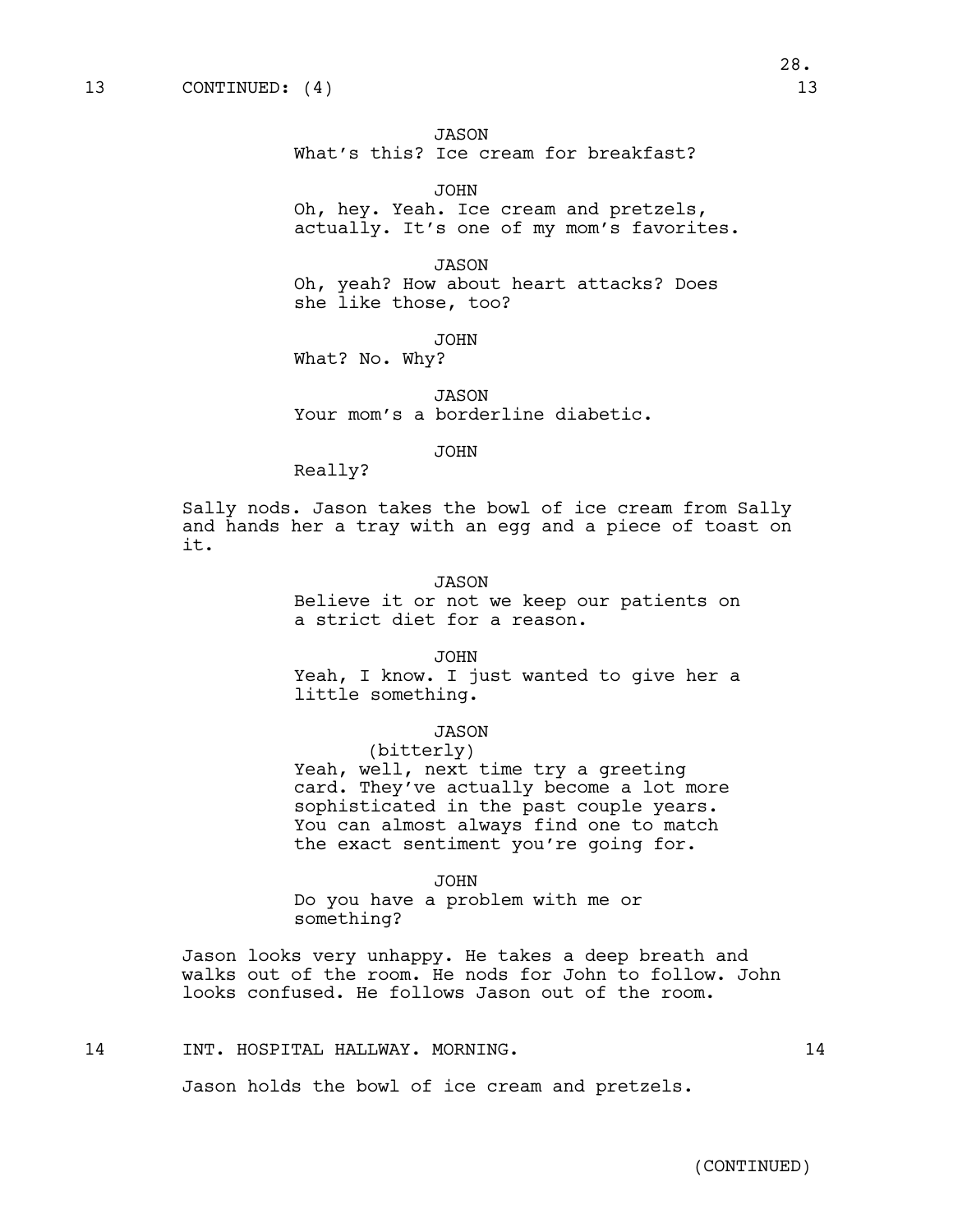JOHN What is it? What did I do?

JASON Gwen's been asking about you ever since she heard your mom was here.

JOHN Oh. Yeah. I heard you guys were--

JASON (defiantly) Married. Yeah.

JOHN --Congratulations.

JASON She just had a kid.

JOHN I... heard that too. Congratulations to *both* of you--

JASON Cut the bullshit. Are you going to try anything?

John takes a deep breath.

JOHN Hey, look, man. I got a girlfriend back in New York. We're actually about to have a baby too, so--

JASON You're not married?

JOHN

No.

JASON Why not? You're going to have a kid together.

JOHN

It's... a long story. We've talked about it but-- what do you care?

JASON

Don't you think your child might resent you for making it a bastard?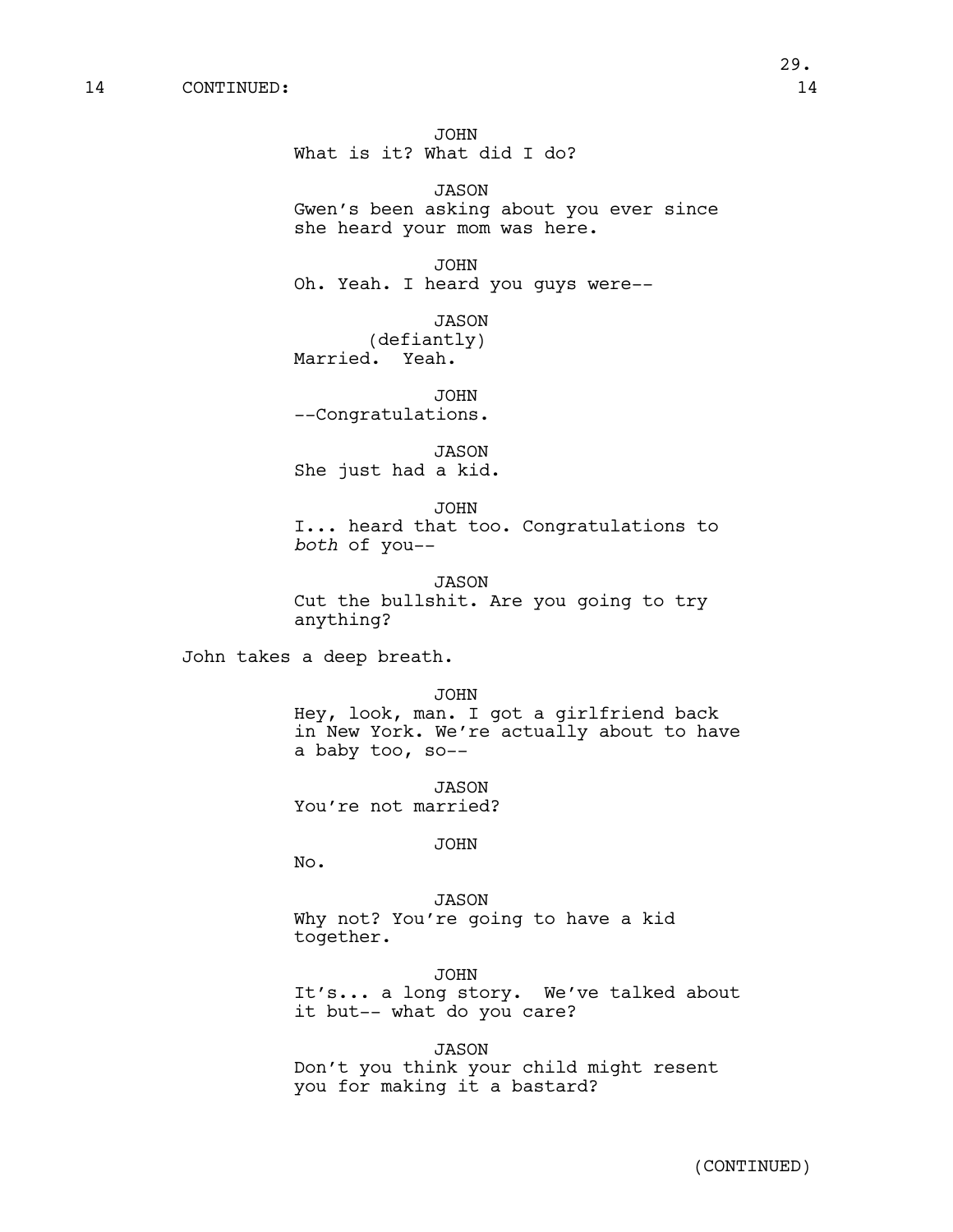JOHN The kid's not going to be a bastard!

JASON Well, no, technically it will.

#### JOHN

Look, the point is you got nothing to worry about. Gwen and I are way, way in the past. We haven't talked in years.

JASON She still looks great, by the way.

JOHN ...I'm sure she does but--

JASON Great! [Alt] Maybe better!

#### JOHN

Look, I have no feelings for Gwen anymore. Haven't for a very long time. I'm not going to do anything.

JASON

You sure?

### JOHN

Positive.

#### JASON

Okay. Good. In that case I'm supposed to invite you over to the house for dinner tomorrow. We just had a new deck built. It's really nice.

### JOHN

That's great.

Jason takes a bite of the ice cream and pretzels.

JASON

This is good.

JOHN I'm glad you like it.

## 15 INT. CAR PARKED ON THE STREET. MORNING.  $15$

Ron sits in his car and waits down the road from the same house he was stalking last night. He stays low in his seat. After a moment, two girls come out of the house.

(CONTINUED)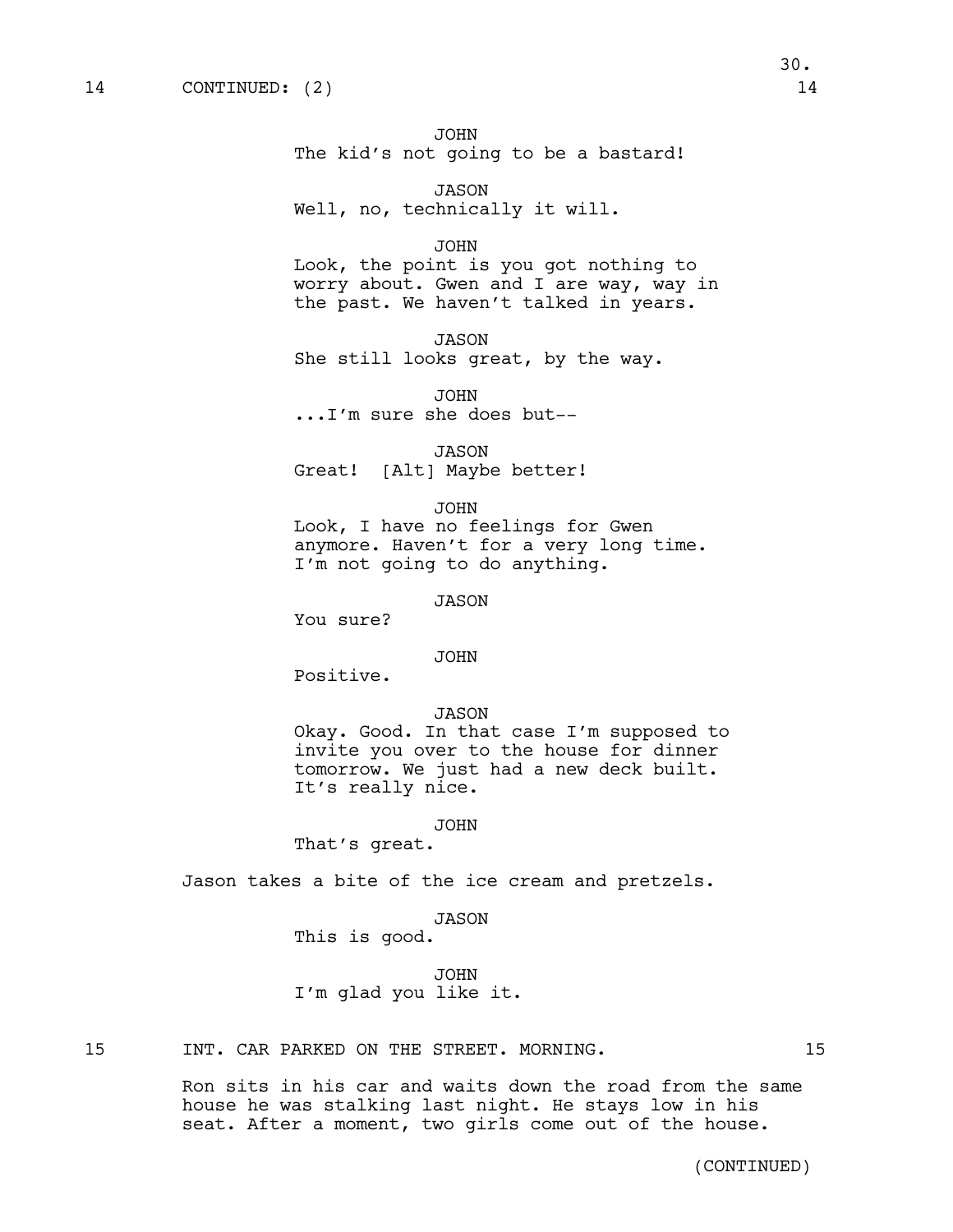## 15 CONTINUED: 15

Their names are Constance, 9, and Matilda, 6. They are followed by a woman. The girls' mother, Stacey, 38. She gives each child a kiss goodbye and then the girls walk towards school. Ron waits for Stacey to go back in the house, then he starts his car and follows the girls down the street.

Ron pulls up to the girls. He rolls down his window.

RON Oh. Hey there. What are you cool girls doing here?

MATILDA \* CONSTANCE Hi, Dad. The Malking to school.

RON (CONT'D) Oh, wow, that's so random. You want a ride?

The girls look at each other. They think about it for a moment.

16 INT. CAR ON STREET. MORNING. 16

Both girls sit in the backseat.

RON So, how you guys doing?

The girls do not respond.

RON (CONT'D) What's wrong?

CONSTANCE Mom said that we can't see you until they review your behavior in 3 months.

RON

Who's they?

MATILDA Mommy's lawyer.

RON What? My behavior?

CONSTANCE They need to see you have a steady job.

RON That's just-- that's. Anyway.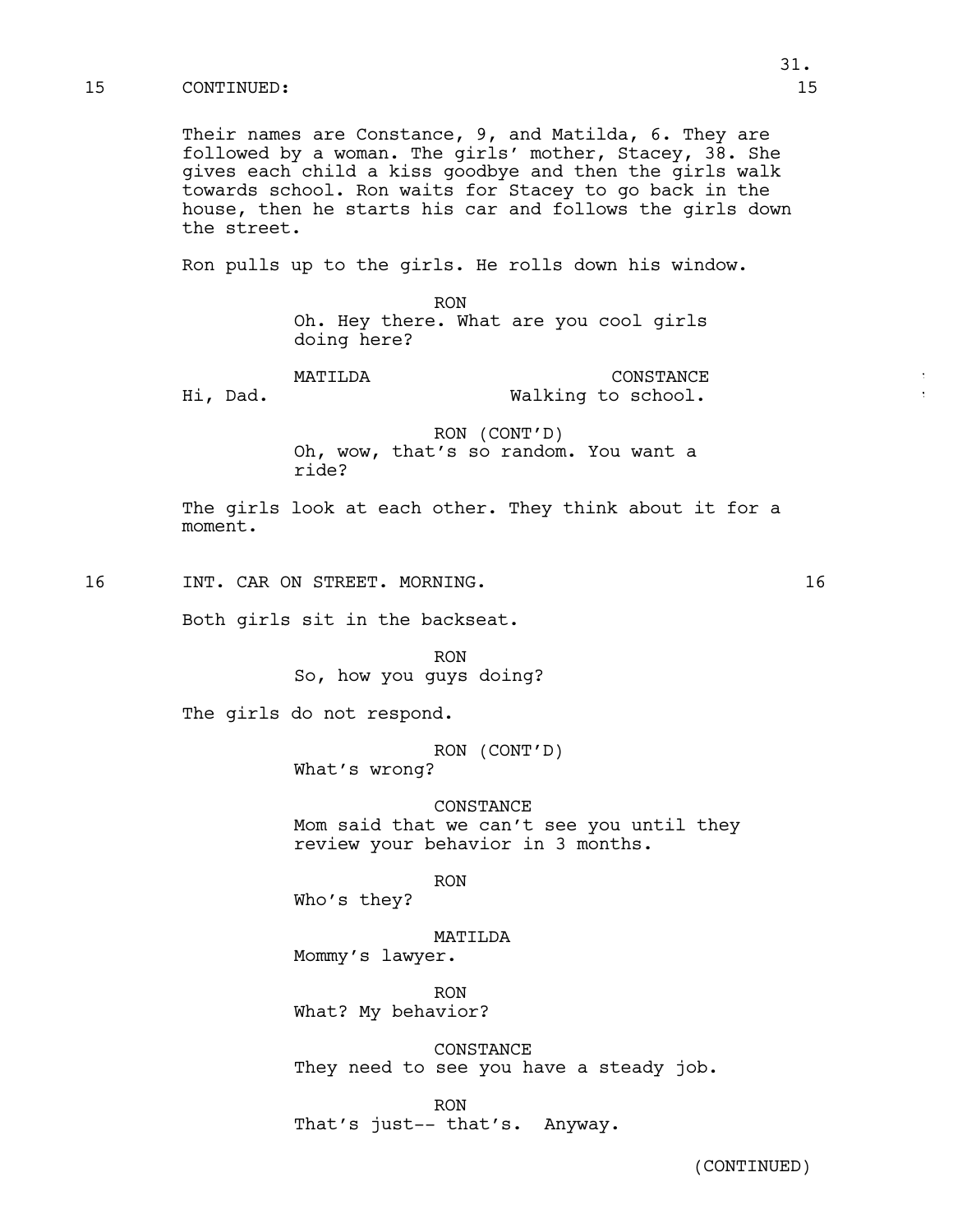Beat.

RON (CONT'D) Yeah? Do anything fun last night?

CONSTANCE

Not really.

RON No? Did you...see Reverend Dan?

CONSTANCE

Mmm-hmm.

RON So, what's his story anyway? Seems kind of like a creep to me.

CONSTANCE

I don't know.

RON Do you like him?

MATILDA He's a really good dancer.

RON (disturbed) He dances for you?

Constance gives her sister an angry look.

CONSTANCE He bought us Dance, Dance, Revolution.

RON

(bruised) Oh. Wow. That's cool. You've been wanting that for awhile, right?

# MATILDA

You should come over and play it with us sometime.

RON Yeah, Yeah. Maybe I will. (beat) You know your grandmother has a brain tumor.

CONSTANCE Yeah. Mom told us. How is she?

RON She's probably going to die.

(CONTINUED)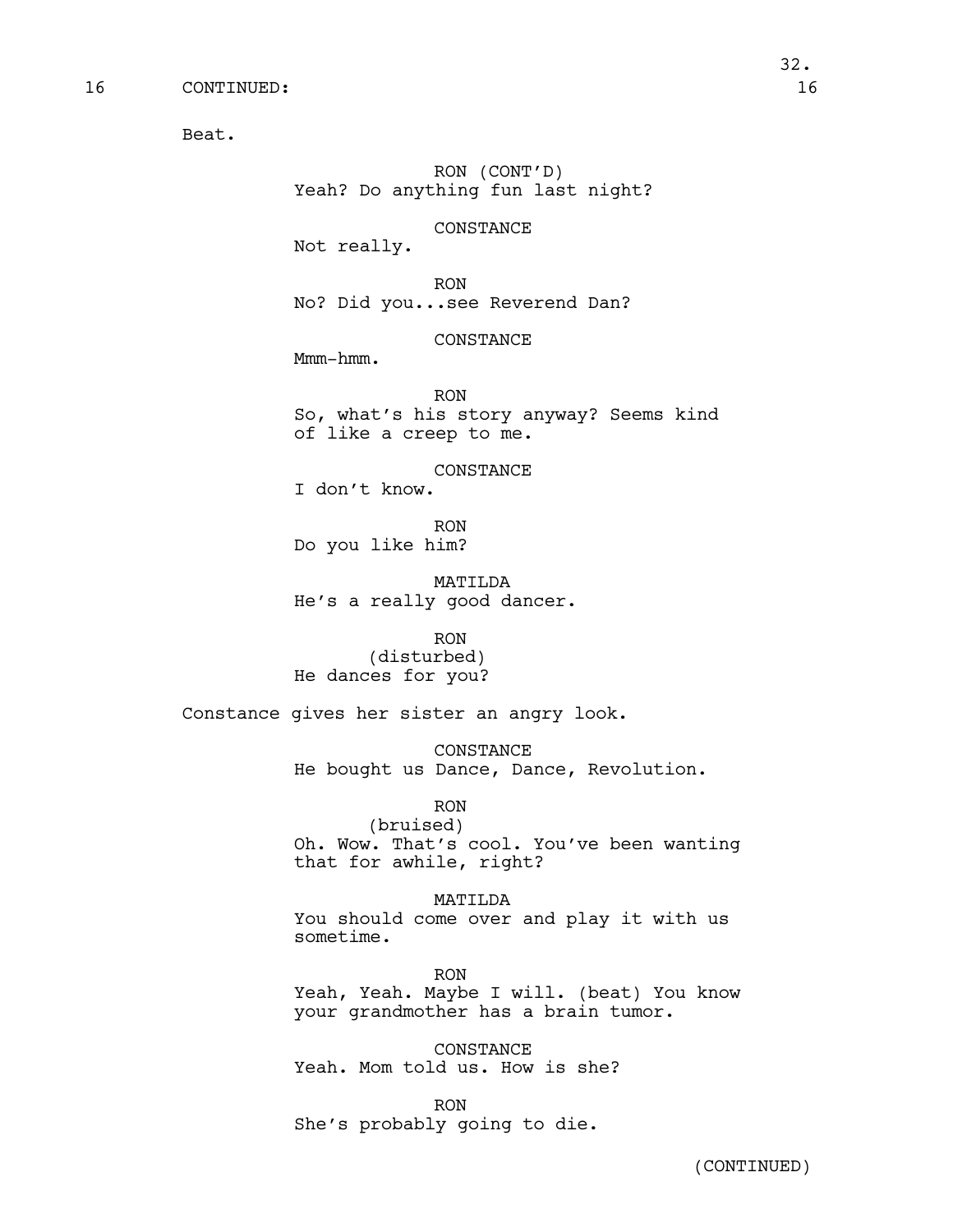# CONSTANCE

What? I thought mom said it was too soon to say.

# MATILDA

(emotional) What's happening?

RON No. It's for sure. She's going to die.

#### CONSTANCE

Oh, my god.

MATILDA Grandma's going to die?

RON

You girls want to come see her at the hospital with me?

The girls look at each other. The oldest one is still skeptical.

> RON (CONT'D) It might be your last chance. (beat) I'll take you to Wal-Mart after.

The girls don't go for it.

RON (CONT'D) Chuck-E-Cheese?

The girls smile.

- A17 EXT. HOLLAR HEATING AND PLUMBING SUPPLIES. MORNING. A17 Don enters his office.
- 17 INT. HOLLAR HEATING AND PLUMBING SUPPLIES. MORNING. 17

Don walks into his small manufacturing plant. An unhappy woman sits at the front desk of a small office space.

> DON Hey. Where is everyone?

> > PAM

Not here.

DON Where are they?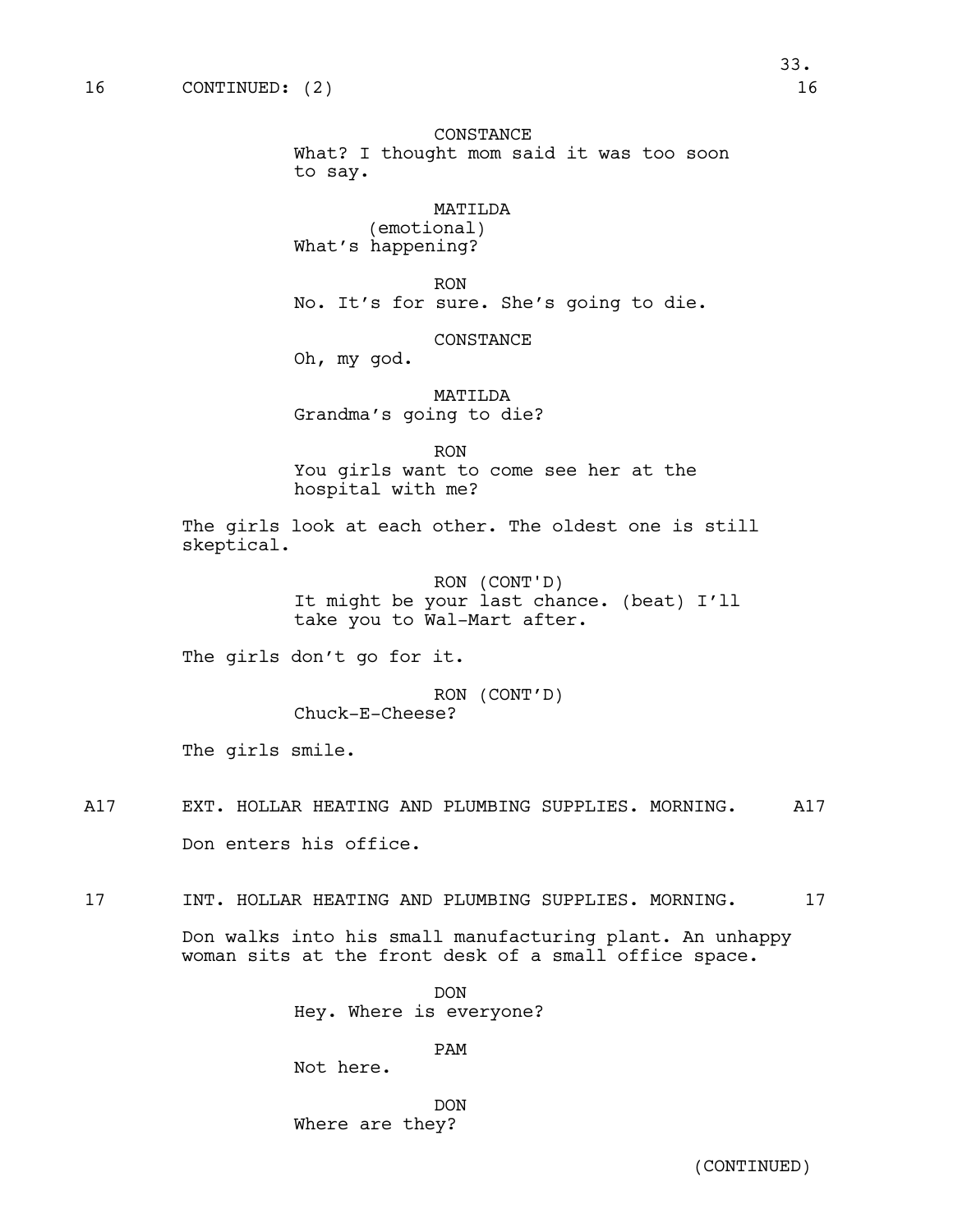PAM

Called in sick.

DON

Everyone?

PAM

Yep.

DON

Why?

PAM

I'm guessing it might have something to do with not getting paid in two weeks.

DON Well, don't they know about Sally???

PAM Unfortunately, guilting people into free labor only works on family members.

DON I wish I had more sisters.

Beat. Pam looks at Don.

PAM How's she doing, Donny?

DON

...I don't know. She was sleeping when I left. I should go back and check on her.

PAM

I'll go check on her. You need to get to work. We got an order in this morning.

Don pulls his wallet out. He takes out a credit card. He hands it to Pam.

> DON Here. Take this. Use it to pay everyone for the last week.

> > PAM

Can you afford that?

DON Do it anyway. And then tell them to get their asses back to work.

34.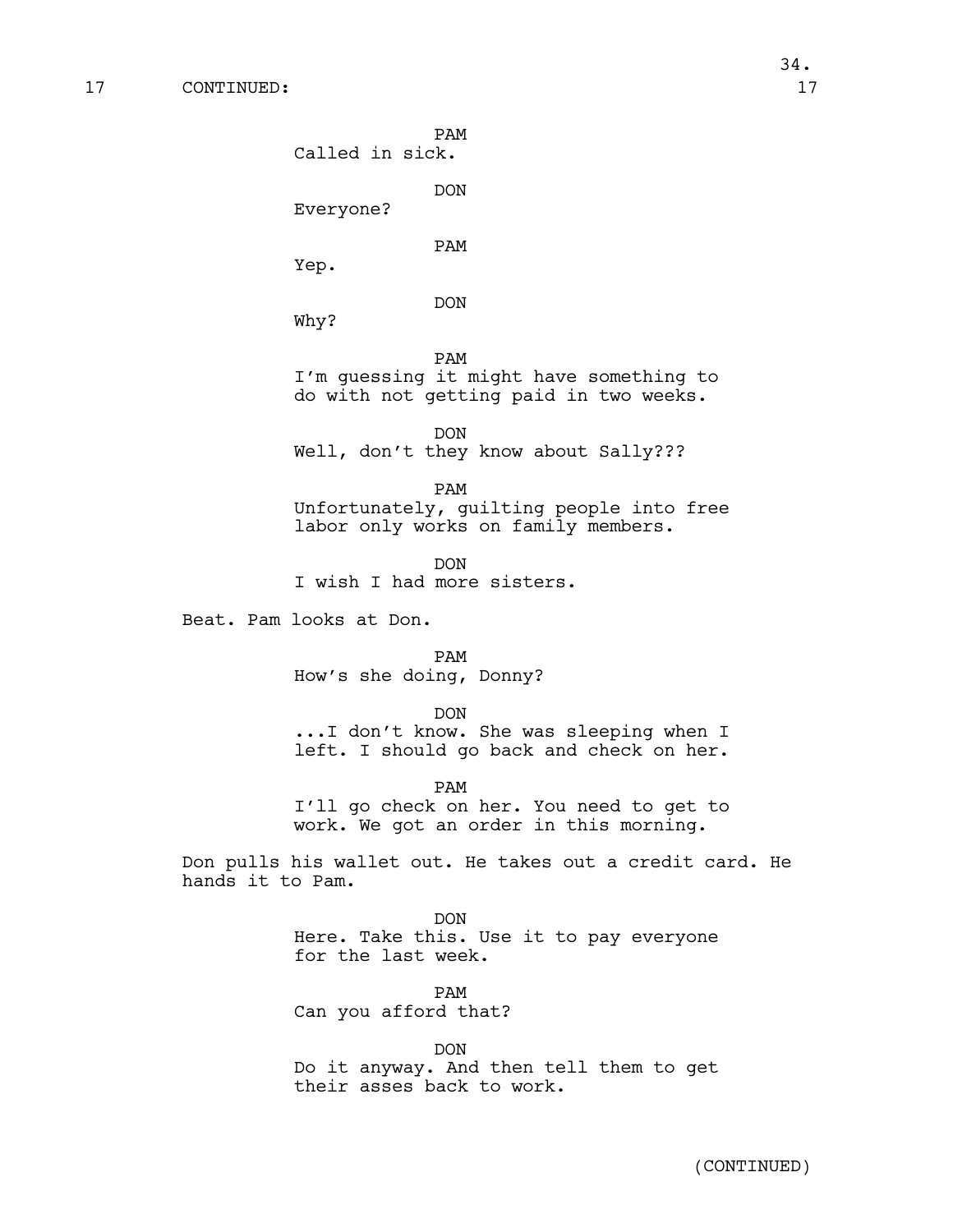PAM

Okay.

DON How about you? How are you doing for money?

PAM Carl was laid off.

DON Alright, keep the card. Just... only use it for what you absolutely need. Okay?

PAM (trying to make Don laugh) Carl thinks I need a boob job.

Don considers.

DON Oh, geez, I don't know Pam.

Pam's face falls as she goes back to work.

18 INT. HOSPITAL ROOM. DAY. 18

Sally and John sit silently in the hospital room. Sally smiles at John. John smiles back.

> SALLY So how are you?

JOHN

I'm fine, Mom. I'm good.

**SALLY** You're a terrible liar.

Beat.

SALLY (CONT'D) How's your job?

JOHN Oh, you know, soul crushing. It continually forces me to question the purpose of my existence.

SALLY I wish Ron could find something. He's so lost.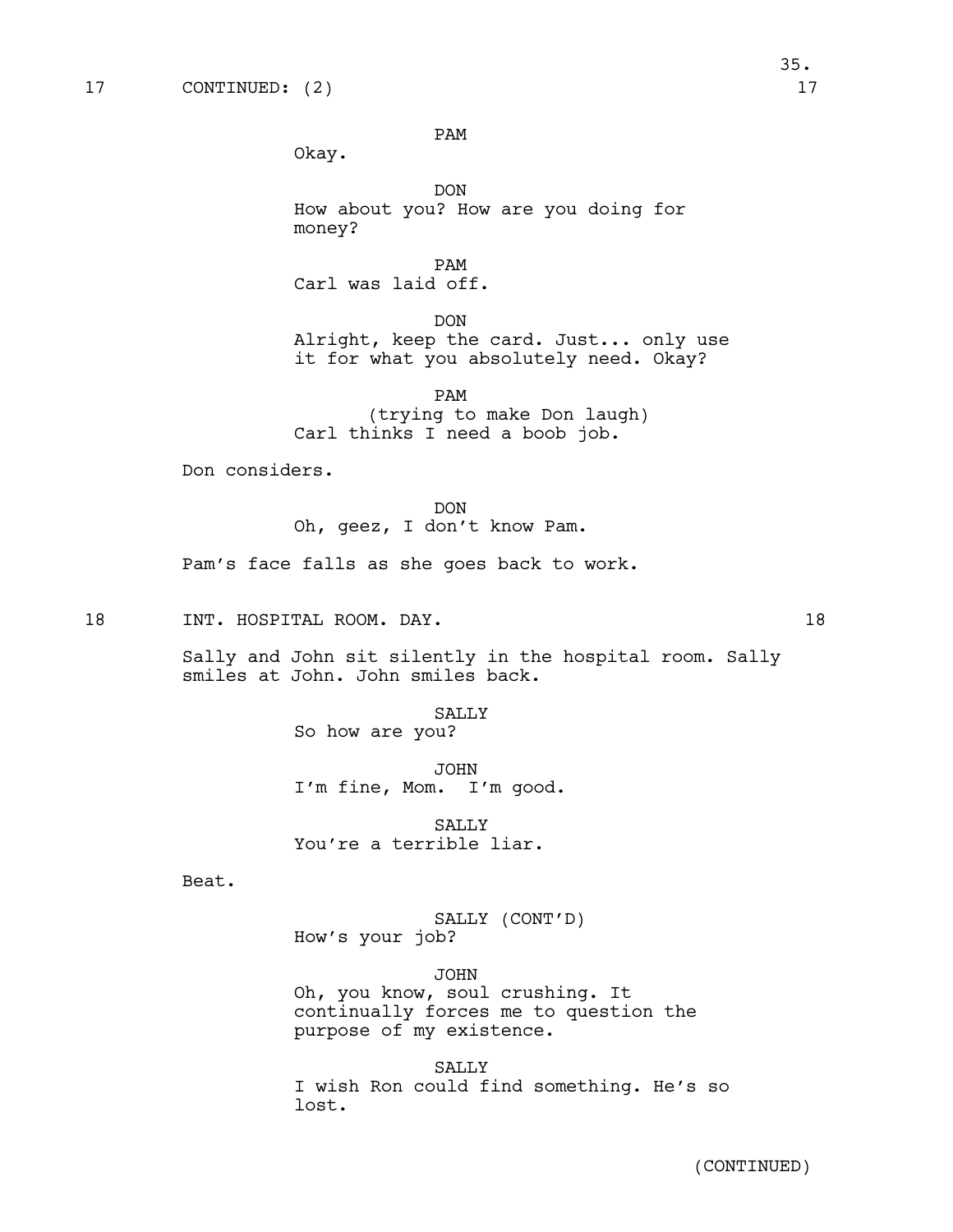JOHN Yeah, I guess. SALLY And what about your cartoon story? JOHN It's not called a cartoon story, Mom. SALLY Oh. I'm sorry. What's it called? JOHN I don't know. A graphic novel. SALLY Rebecca sent me some of it. JOHN ... She did? SALLY She says she thinks you should try to get it published. JOHN SALLY Why don't you? JOHN Well, because... it's not good enough. SALLY

I like Rebecca... She's pushy.

JOHN

Yeah.

Yeah.

SALLY Men need to be pushed.

JOHN Well, Mom. Let's face it. I made a mistake. I'm not an artist.

Beat.

SALLY You know just after your Father and I first met we lived in Detroit. Only about a year. (MORE)

(CONTINUED)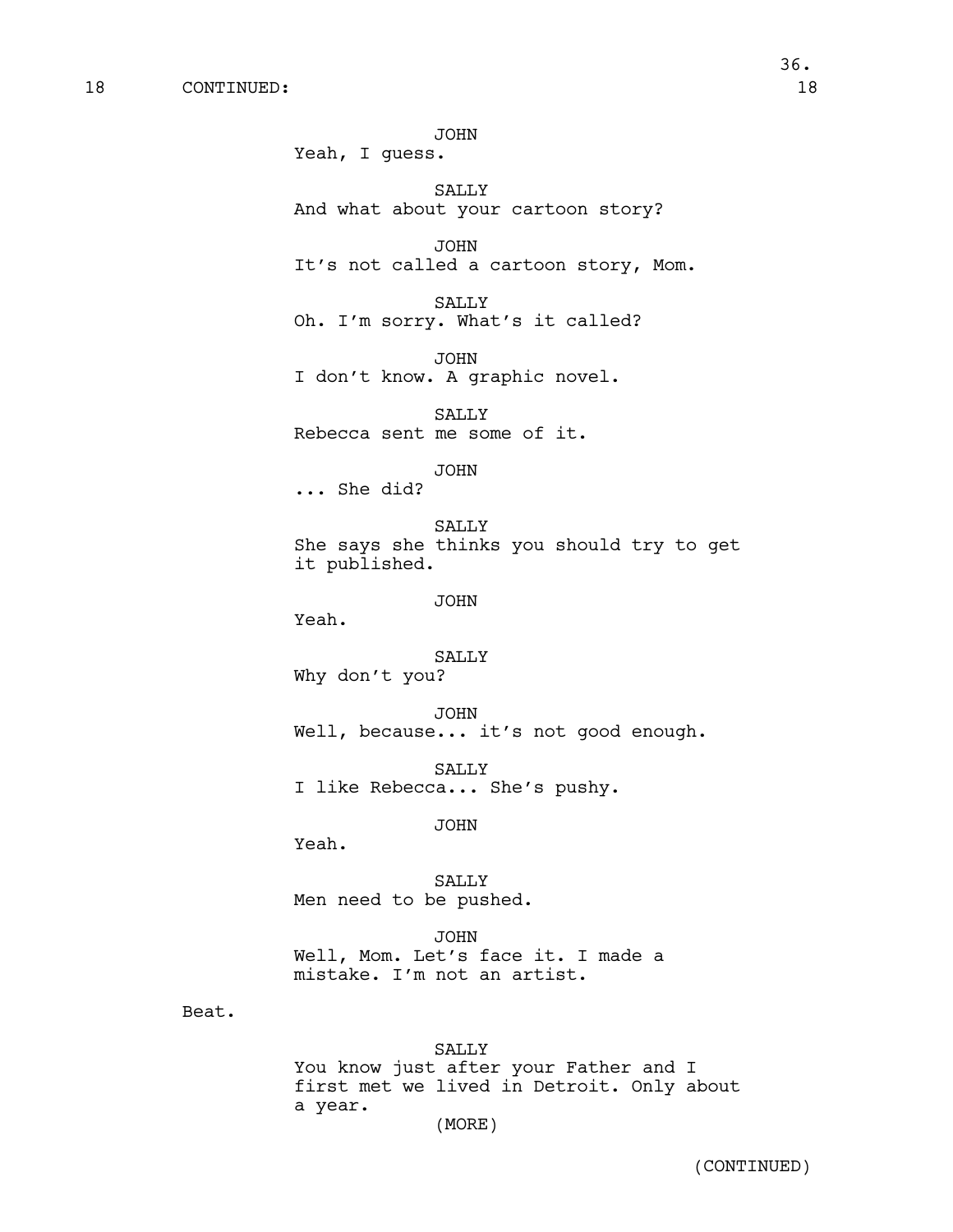### SALLY (CONT'D)

He worked in a small office downtown and I would pick him up every day. I don't think he never knew why... His office was right by the Fox theatre. It was built in the 1920's as a movie theater. The first movie theater in the world to be built with speakers for sound movies. Your dad would get off work at 5... and I'd leave our apartment at 3 and walk down to the Fox. There was never a show at that time. And I'd go in. And I would sit in a seat... And I'd look up at the ceiling. It was unlike anything I'd ever seen with its beautiful design and colors. And this enormous chandelier. It was made from 1200 pieces of glass. It was breathtaking... And every day I'd go back. I'd go in. And I'd look up.

# JOHN

You never told me that.

SALLY

I never really had a chance to pursue anything creative. I got married so young to your father and then Ronnie came along.

#### JOHN

Do you ever wish you'd...done things differently?

SALLY<sub>S</sub> (without hesitation) Oh, yeah. Big time.

JOHN

Really?

SALLY Definitely. Definitely.

#### JOHN

Like what?

SALLY Well, I'm not sure it was a good idea to marry your father.

JOHN

What??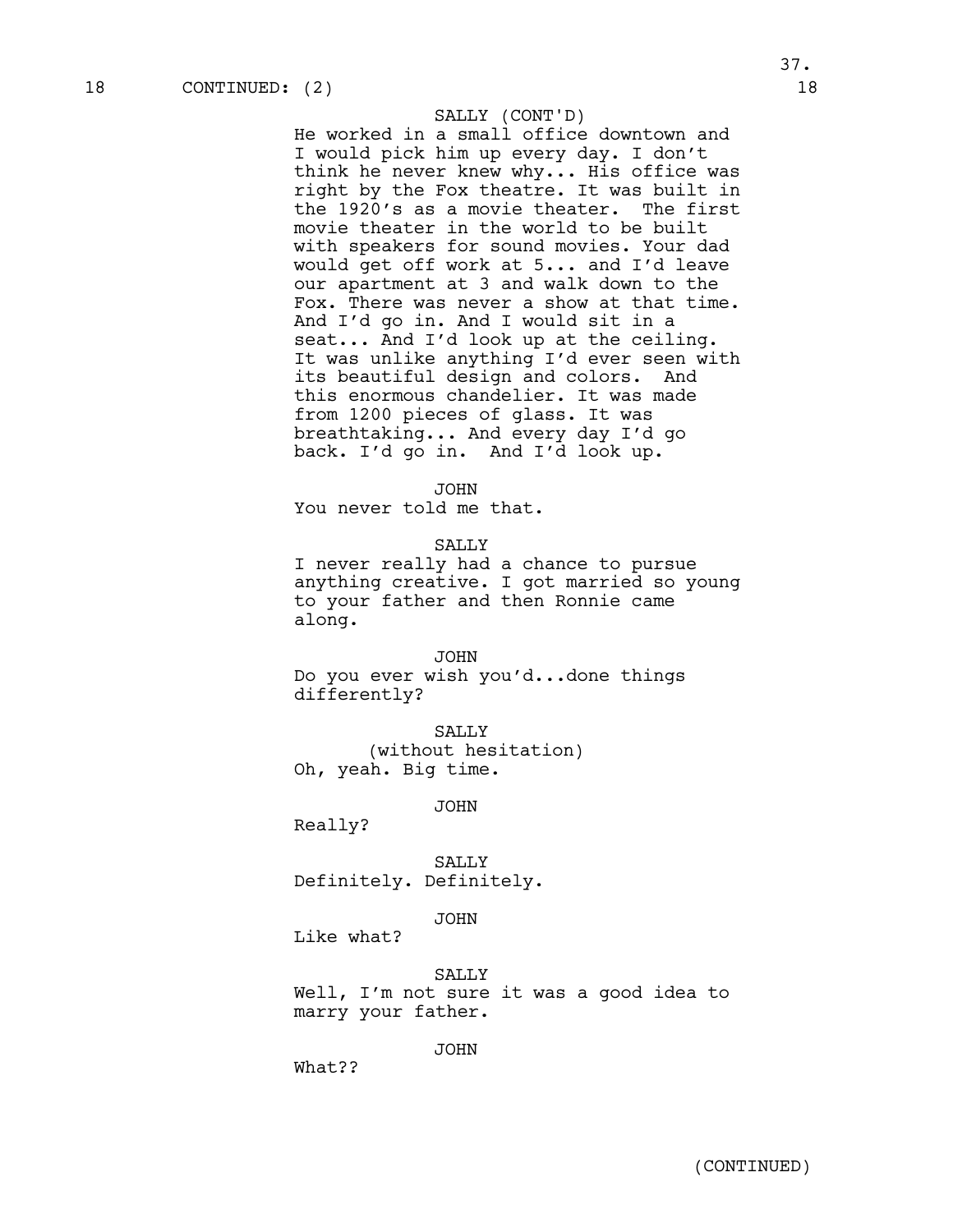# 18 CONTINUED: (3) 18

John looks stunned by what his mother has just said. But before he can ask anything else Ron and his girls come into the room. Ron holds Matilda's hand.

RON

Look who I found!

# GIRLS

Grandma!

The girls run to Sally and give her big, clutching hugs.

SALLY

Girls! What are you doing out of school?

MATILDA

(crying) I don't want you to die, Grandma!

Sally and John look at Ron. He holds a bag in his hands.

RON

We brought you pretzels and ice cream.

Constance looks at Sally's cat scans on the wall monitor.

CONSTANCE Is that your tumor?

John looks out at this scene and, still taken aback from the conversation with his mom, walks to the door of the hospital room.

> JOHN Hey. I'm going to go for a little drive. You need anything?

RON I wouldn't mind a bag of Doritos.

JOHN I was talking to mom.

RON

Oh.

SALLY No. I'm good, honey.

19 EXT. HOSPITAL ROOM. PARKING LOT. DAY. 19

John exits the hospital and sees his Aunt Pam walking up.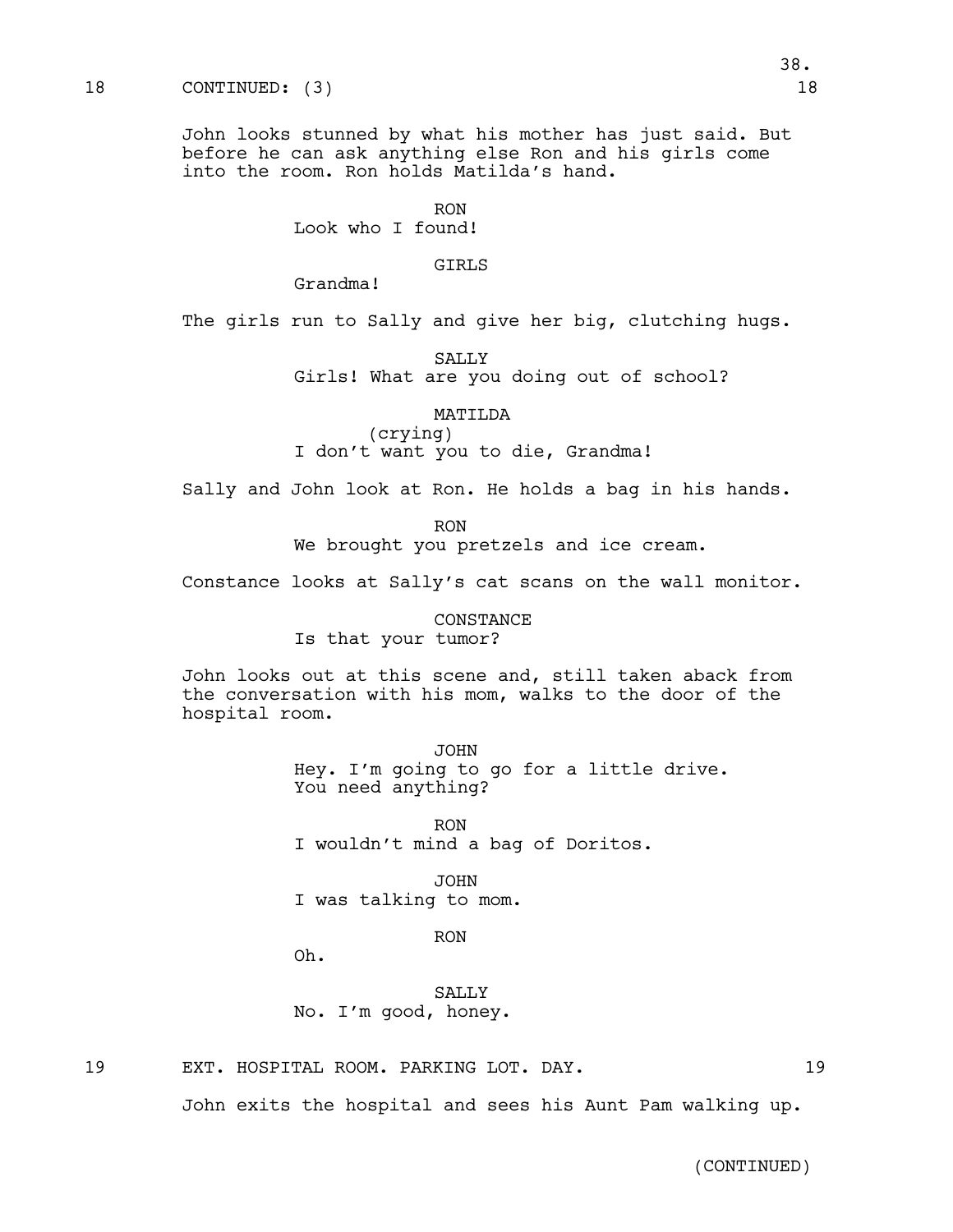JOHN

Aunt Pam!

PAM Hey, Johnny. You look great.

JOHN You're a terrible liar.

PAM How's Mom doing?

JOHN She's good... Weirdly.

PAM

She's a tough broad. I never worry about her... You're dad, I always worry about.

JOHN

Yeah... How's the business doing?

PAM

Not great. At this point it's just about keeping up the facade. But, you'd know all about that.

#### JOHN

Is there anything I can do?

### PAM

Yeah. Get your dad to hire your brother back.

JOHN

What?! What good could possibly come of that?

#### PAM

Well, first of all we won't have to pay him right away. Second, he's the best salesman we've had.

# JOHN

Ron?

#### PAM

I didn't say I understand it. I'm just telling you how it is. Your brother is the Rain Man of local plumbing sales.

JOHN Then why did Dad fire him?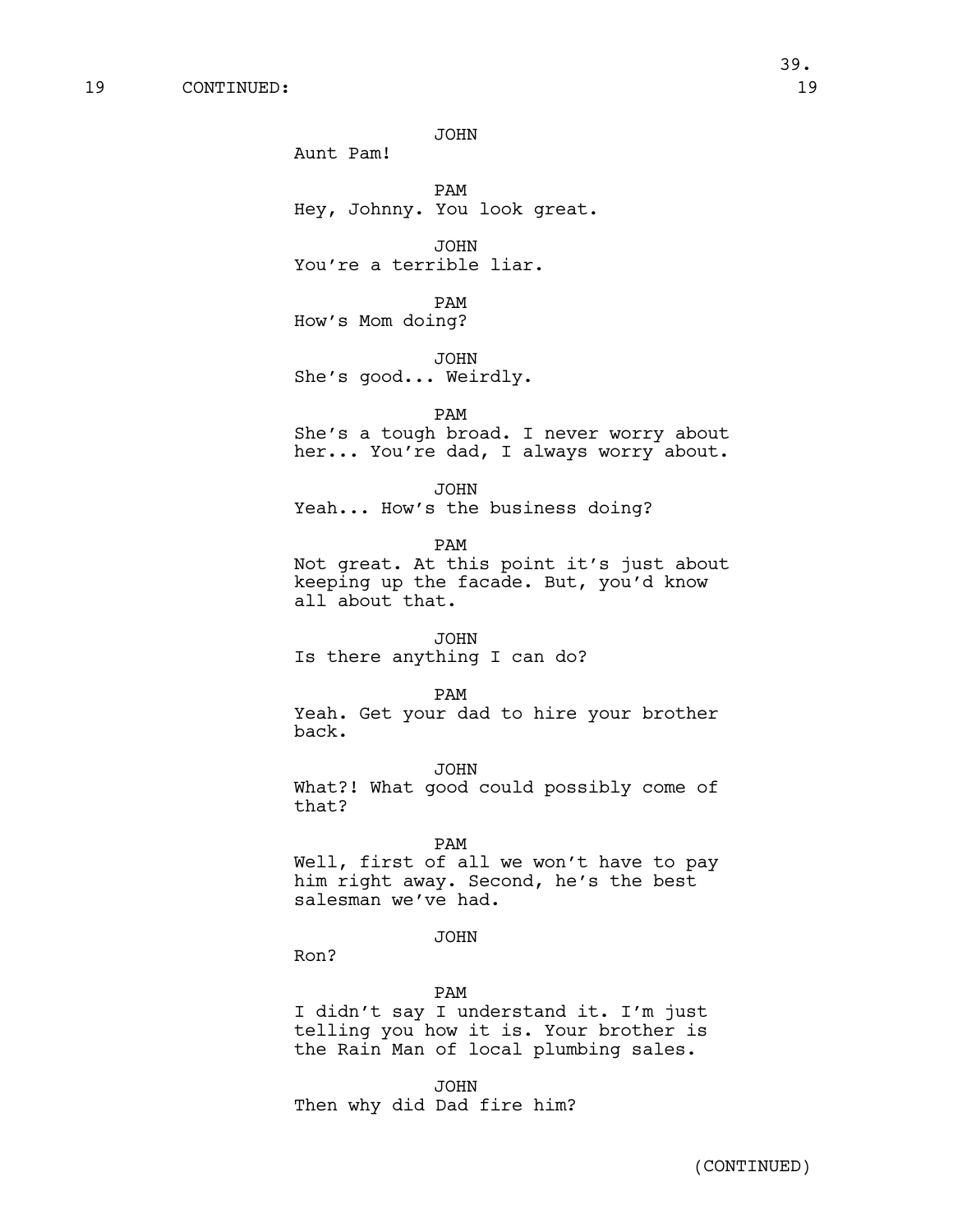PAM

# That's family, right?

20 INT. BROOKLYN BROWNSTONE. DAY. 20

Rebecca stands in a makeshift studio filled with toy dogs in sweaters as a photographer takes their pictures. Her cell phone rings.

REBECCA (O.S.)

Hello?

21 INT. CAR. DAY. 21 21

JOHN Oh thank God, it's so good to hear your voice.

John takes cigarette out of his pocket and lights it while he drives, talking on the phone.

INTERCUT

REBECCA John? Hi! How are you?

JOHN

Not so good.

REBECCA

What's wrong?

### JOHN

Well, my mom has a tumor the size of a softball in her head. They don't know if it's cancerous or not. The doctor wants to perform a craniotomy the end of the  $*$ week. That's where they take out the tumor. My dad's about to lose his business. Mom says she thinks she regrets marrying him. My brother is living at home and stalking his ex-wife. And on top of everything else my mom's nurse hates me.

# REBECCA

What? Why does your mom's nurse hate you?

JOHN

Oh, it's just this guy. We used to go to high school together.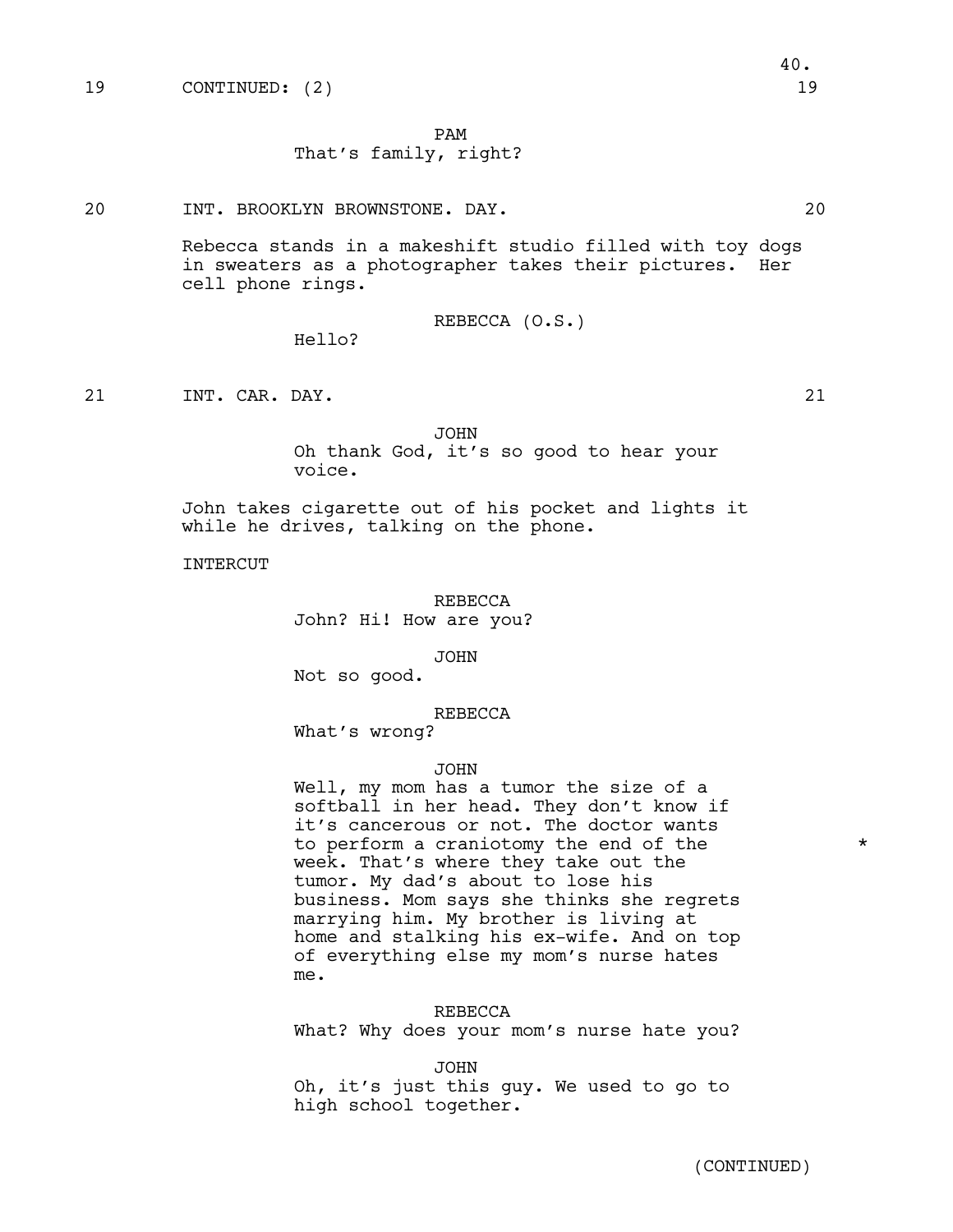# REBECCA

What's his problem?

JOHN Oh, nothing. I don't know. He's...married to Gwen.

REBECCA Gwen? *Gwen,* Gwen? Like...your Gwen?

JOHN Well, she's not *my* Gwen anymore.

# REBECCA

Oh...wow.

#### JOHN

Yeah. Anyway, he's really insecure. He still thinks Gwen has a thing for me. (pause) Isn't that crazy?

Rebecca's face changes.

### REBECCA

Crazy...Are you going to see her?

#### JOHN

What? I don't know. I hadn't really thought about it. I mean, maybe. They did invite me over for dinner.

Rebecca doesn't respond.

### JOHN (CONT'D)

Listen, don't worry! Nothing's gonna happen. I don't feel anything for her anymore. I mean she just had a kid.

REBECCA

Wow... That's an incredibly insensitive thing to say to me right now.

# John takes a drag of his cigarette.

JOHN No! I didn't mean--

REBECCA What is that sound? Are you smoking?

JOHN

(meekly) Kind of. Yeah.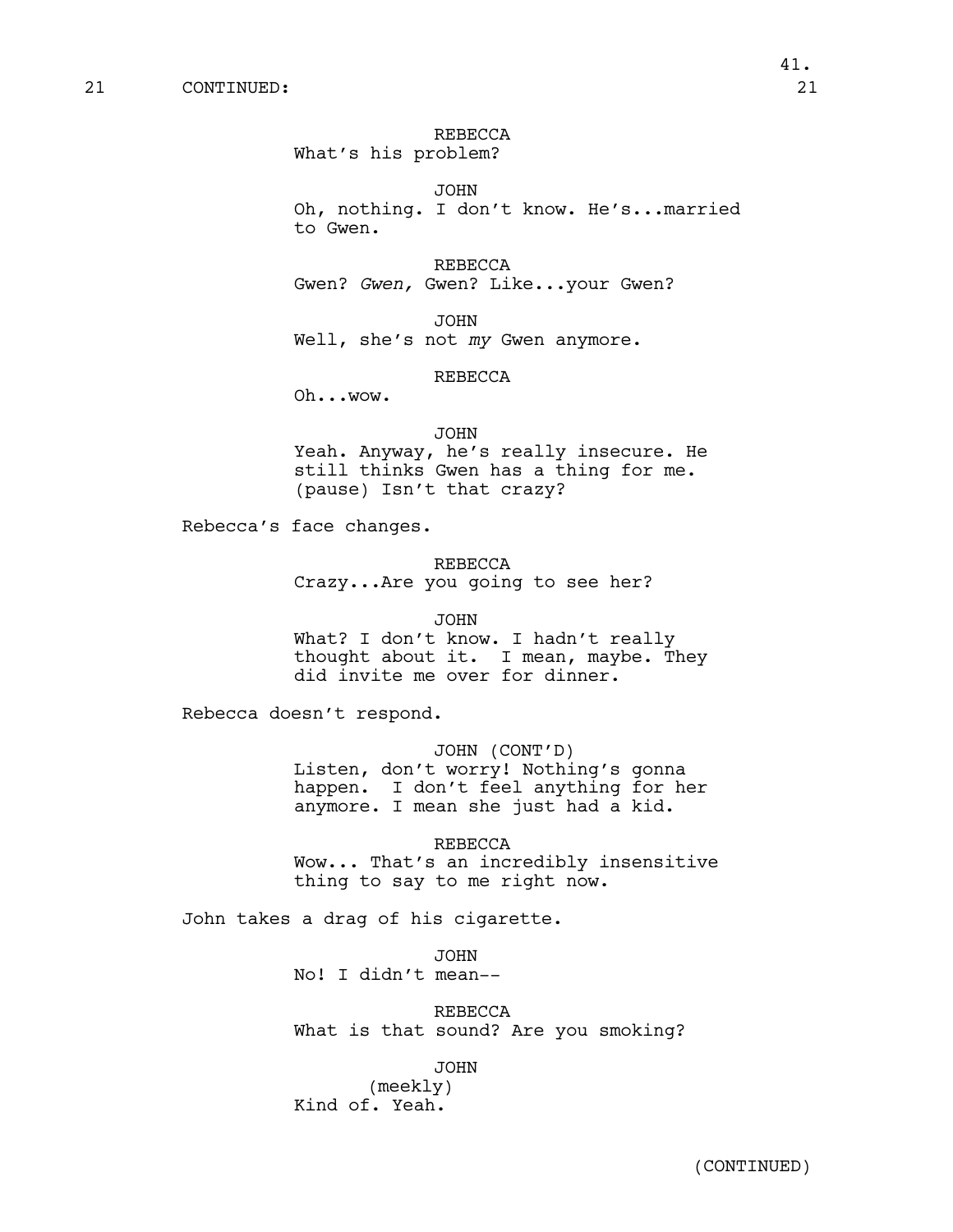#### REBECCA

John... you don't smoke. Just throw it away and... call me later ok?

JOHN

Rebecca, I'm sorry, I didn't mean to--

REBECCA

It's ok, John. I have to get back to work.

JOHN I was calling to tell you how excited I was to talk to you.

REBECCA And I'm glad you did. We'll talk later, ok?

JOHN

Ok.

22 OMIT SCENE 22

23 OMIT SCENE 23

24 INT. CAR ON HIGHWAY. DAY. 24

John drives through rural landscape. It's all cornfields and old farm houses. He stops and turns off onto a little dirt road.

25 EXT. POND. DAY. 25

John pulls up to a swimming hole with a tire swing over the water. He walks to the water, takes out a cigarette and lights it. He stares wistfully at the little swimming hole. He decides to hang on the swing. He grabs the swing and gets on. He smiles as he swings above the water smoking his cigarette. It reminds him of being a teenager. But before the moment can last too long the tree branch snaps and John falls into the water fully clothed.

John emerges out of the water with a remote expression on his face.

Awesome.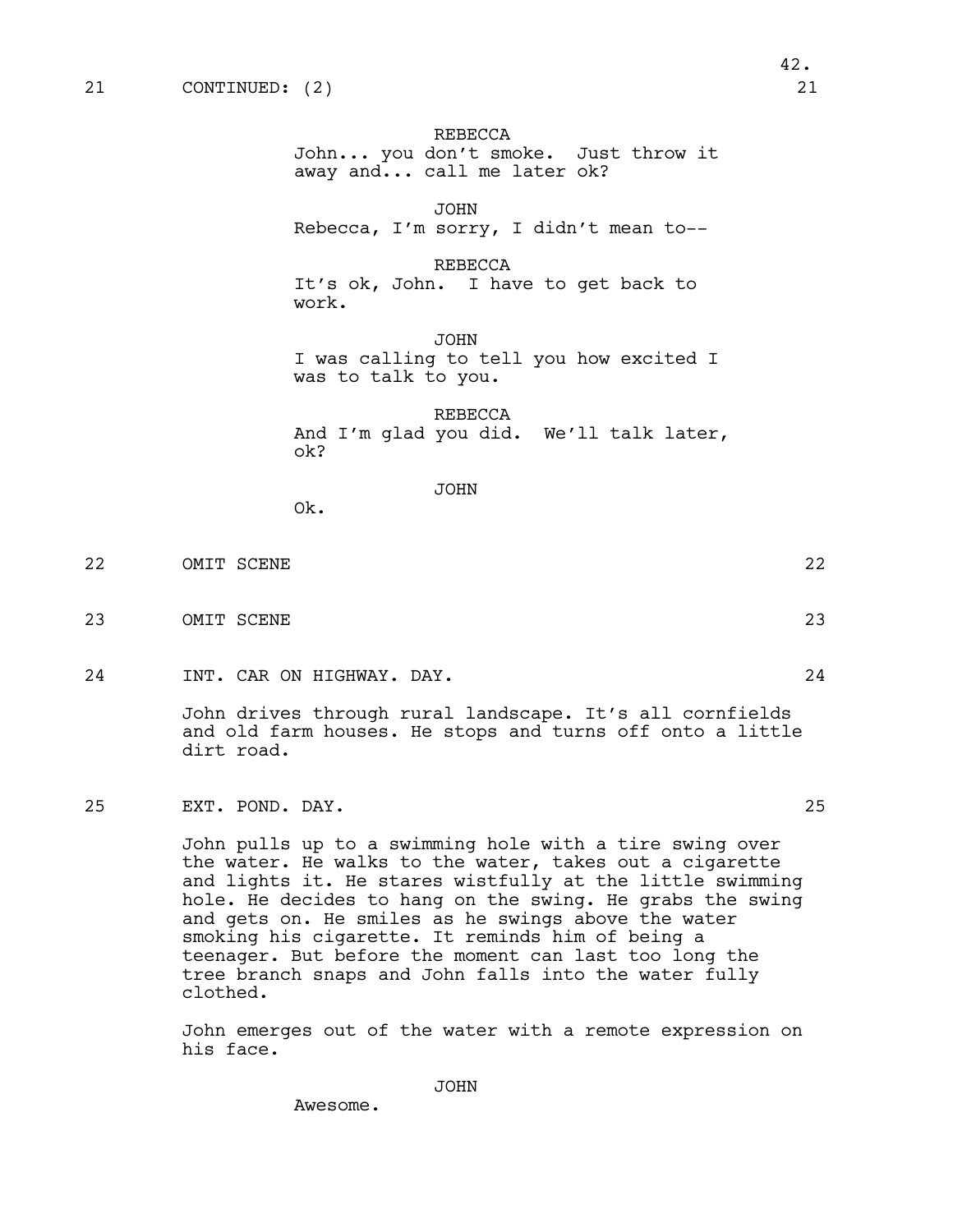# 26 INT. HOSPITAL ROOM. DAY. 26

Ron sits in the chair, as his daughters lie on the hospital bed with Sally. They all watch a kids TV show. Stacey enters the room, followed by Reverend Dan.

# STACEY

Oh, my god. There you are.

### CONSTANCE

Hey, mom.

# STACEY

I've been looking all over for you. What are you guys doing? Why didn't you go to school today?

CONSTANCE Dad brought us here instead.

STACEY No one called me. I was worried sick.

MATILDA Grandma's got a tumor the size of basketball in her head.

SALLY It's the size of a soft ball actually.

STACEY Oh, my god. Sally, I'm so sorry.

Ron looks at Reverend Dan.

RON What is he doing here?

**STACEY** You can't take our kids out of school without calling me, Ron.

RON

My mom is sick.

STACEY Yeah, you still should have called.

RON (whispers) But...she could die any minute.

SALLY I can hear you, Ron.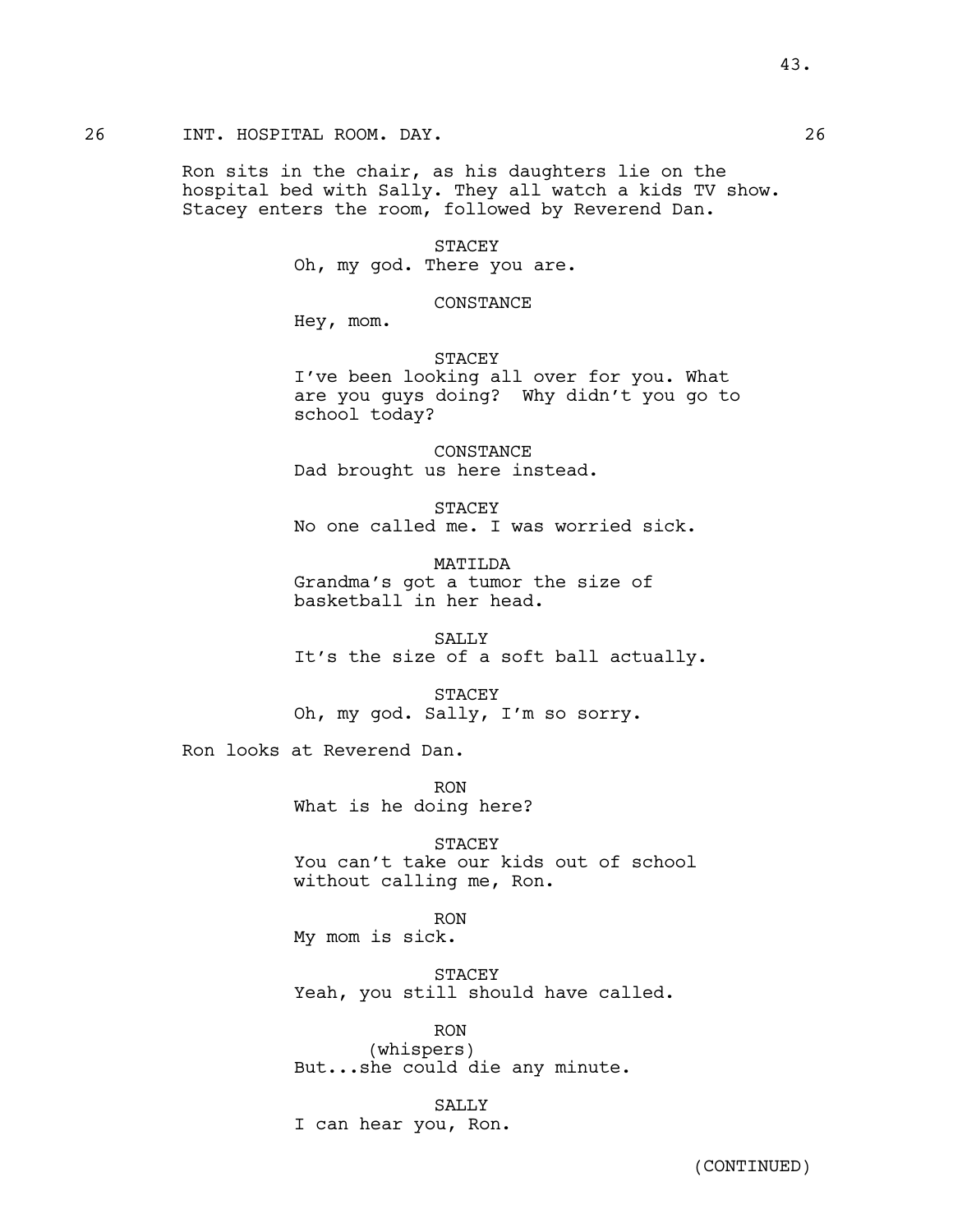# STACEY Can I talk to you for a second? Alone?

Ron follows his ex-wife out of the room. He gives Reverend Dan a deathly glare as he walks past him.

> REVEREND DAN Anyone want to pray?

27 INT. HOSPITAL HALLWAY. DAY. 27

Stacey waits until she is out of the children's earshot.

STACEY What the hell are you doing? You're scaring the girls. Not to mention your mom.

RON What do you care?

STACEY Come on, Ron. Don't be a child.

Stacey sighs.

RON What did you bring him here for?

STACEY I was worried. He comforted me.

RON So, you guys serious or...

STACEY Ron. We've been divorced for over two years.

RON

Yeah. So?

#### STACEY

So, it was your idea to get divorced in the first place.

RON Well...what if I wanted to change my mind?

STACEY Change your mind? Change your mind about what?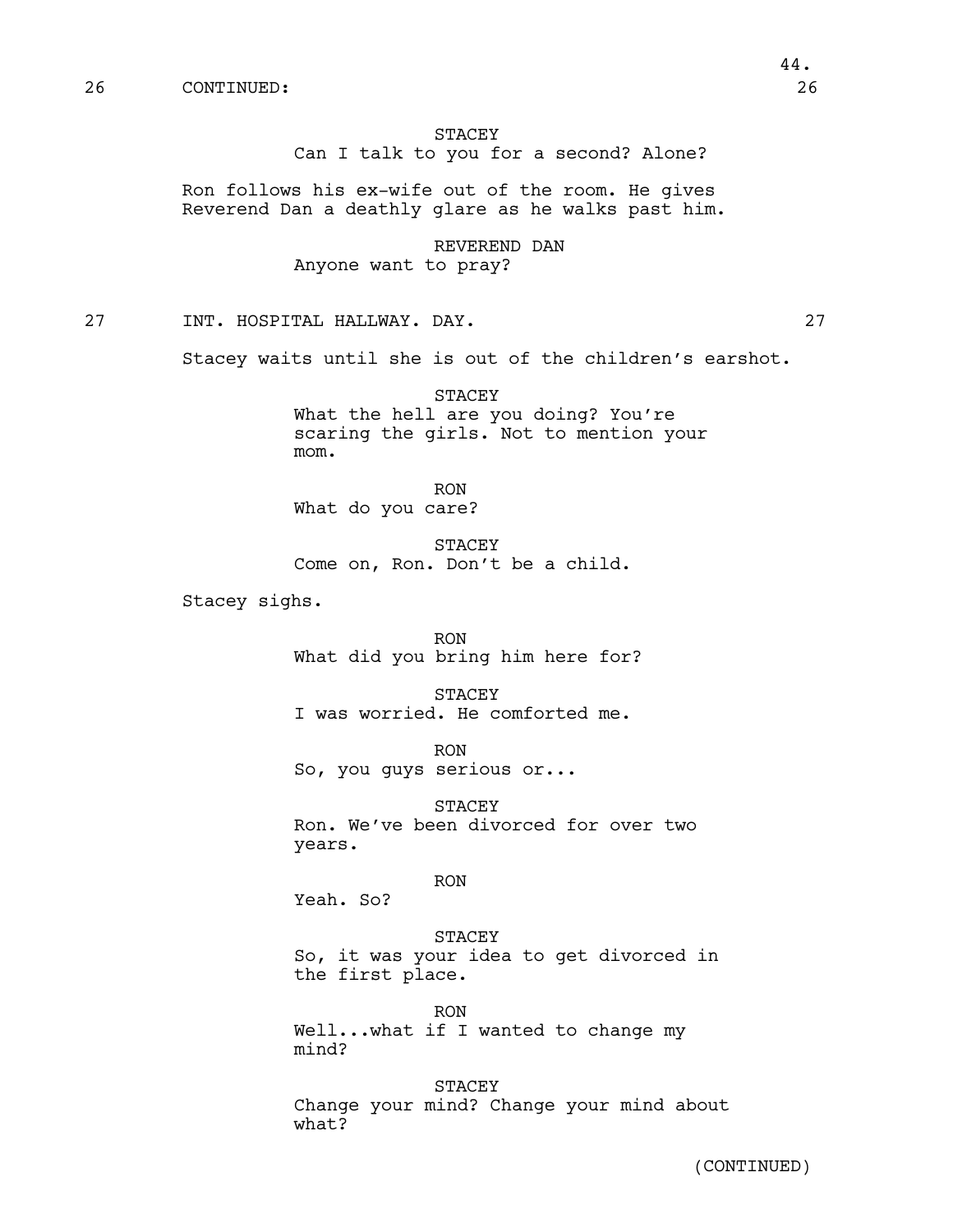RON

You know.

STACEY Are you kidding me??

RON

No?

STACEY I don't even know what to say to that.

RON (very vulnerable) I'm lonely. I just lost my job. I got no one to talk to.

STACEY ... And who's to blame for that?

RON

Stacey, I just wasn't ready.

**STACEY** Well, life doesn't wait Ron.

Stacey shakes her head and walks past Ron as she goes into Sally's hospital room to collect the girls. Ron stands in the hallway alone reeling... then finally follows behind her.

28 INT. HOSPITAL ROOM. DAY. 28

Reverend Dan holds Sally and the youngest daughter's hands in a prayer circle.

> RON Hey, get your hands off my family you pervert.

Everyone stops praying and looks at Ron.

REVEREND DAN I was just offering your mother a little prayer.

RON Yeah? Well, who asked you?

SALLY

I did.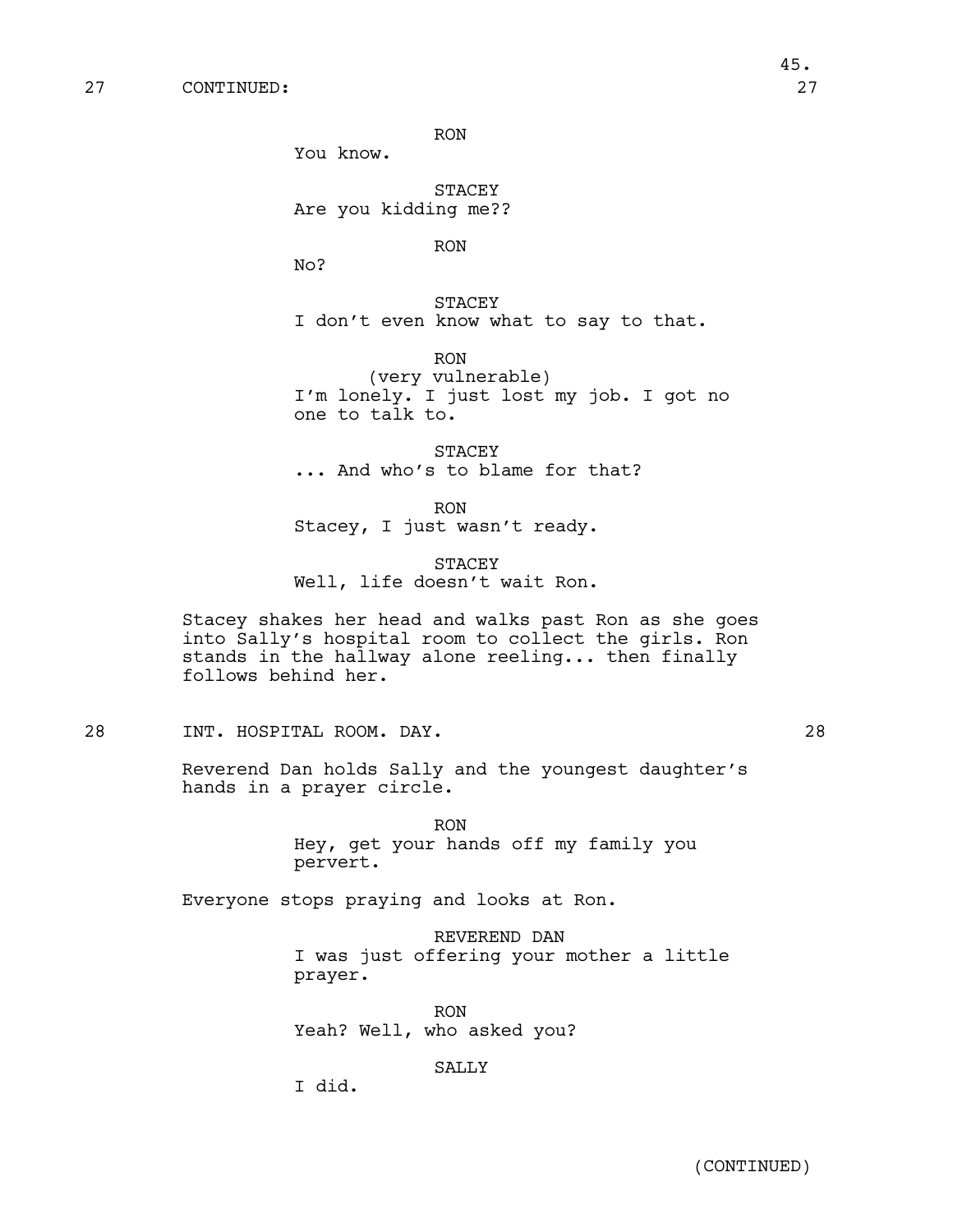RON

Oh.

# STACEY Come on, girls. We're leaving.

The girls kiss their grandmother goodbye and leave the room with their mom.

> RON (whispers to Dan) If I were you I'd pray for me--

# REVREND DAN

I will.

RON Wait. You didn't let me finish. I was going to say--

### STACEY

Good bye, Ron.

Stacey and kids leave with Reverend Dan.

RON

...for me not to kick your--Oh, damn it!

A beat later John enters the room carrying a dripping JC Penny bag. He wears a T-shirt with a funky graphic on it.

JOHN

Hey, what's going on? Why does everyone look so upset?

# SALLY

(upbeat) No one's upset.

Ron wipes away a tear. John looks at the cat scan on the wall monitor.

#### JOHN

Hey, look, I was thinking we should ask Dr. Fong about this procedure. I want to know more about the risks involved with removing the tumor.

#### SALLY

Oh, no. I don't want to know anything about that.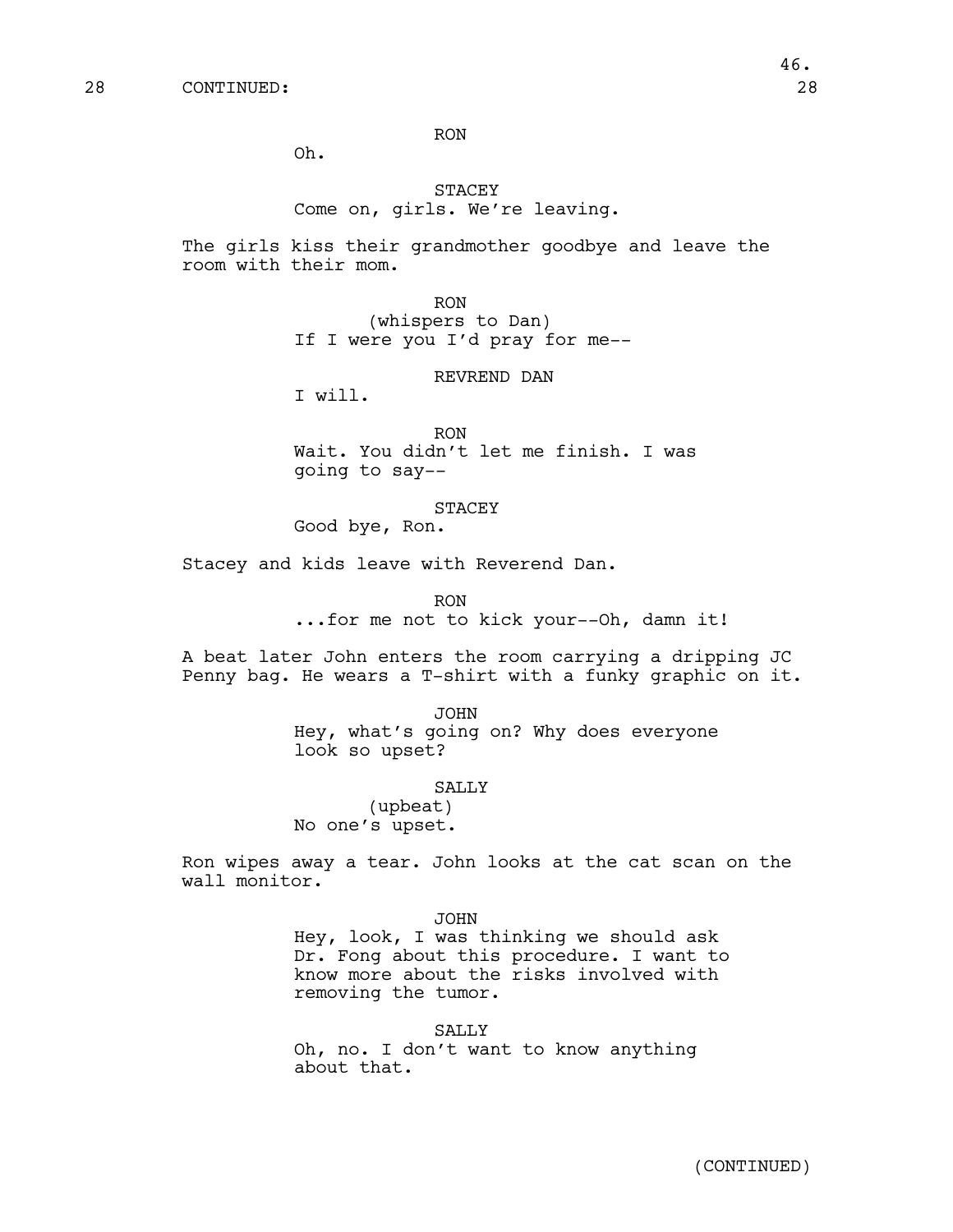JOHN

He's going to be operating on your brain. If we're not going to get a second opinion we should at least find out more about what he plans to do. His level of experience. Stuff like that.

# SALLY

I trust him.

JOHN But you don't even know him.

SALLY Asian people are very hard workers.

RON Yeah. And they have tiny hands which helps in surgery.

John doesn't know how to respond.

JOHN

I just... think we should be prepared.

SALLY That's fine, John. Ask him whatever you want. Just leave me out of it, okay?

John sees how scared his mother is. He stops pressing the subject.

Ron looks at John.

RON Is that my shirt?

29 INT. NEUROLOGY DEPARTMENT. DAY. 29

John and Ron walk up to a nurse's desk in the neurology department.

> JOHN Ron and John Hollar for Dr. Fong, please.

NEUROLOGY NURSE Have a seat. Dr. Fong will be right with you.

John and Ron sit in a waiting room.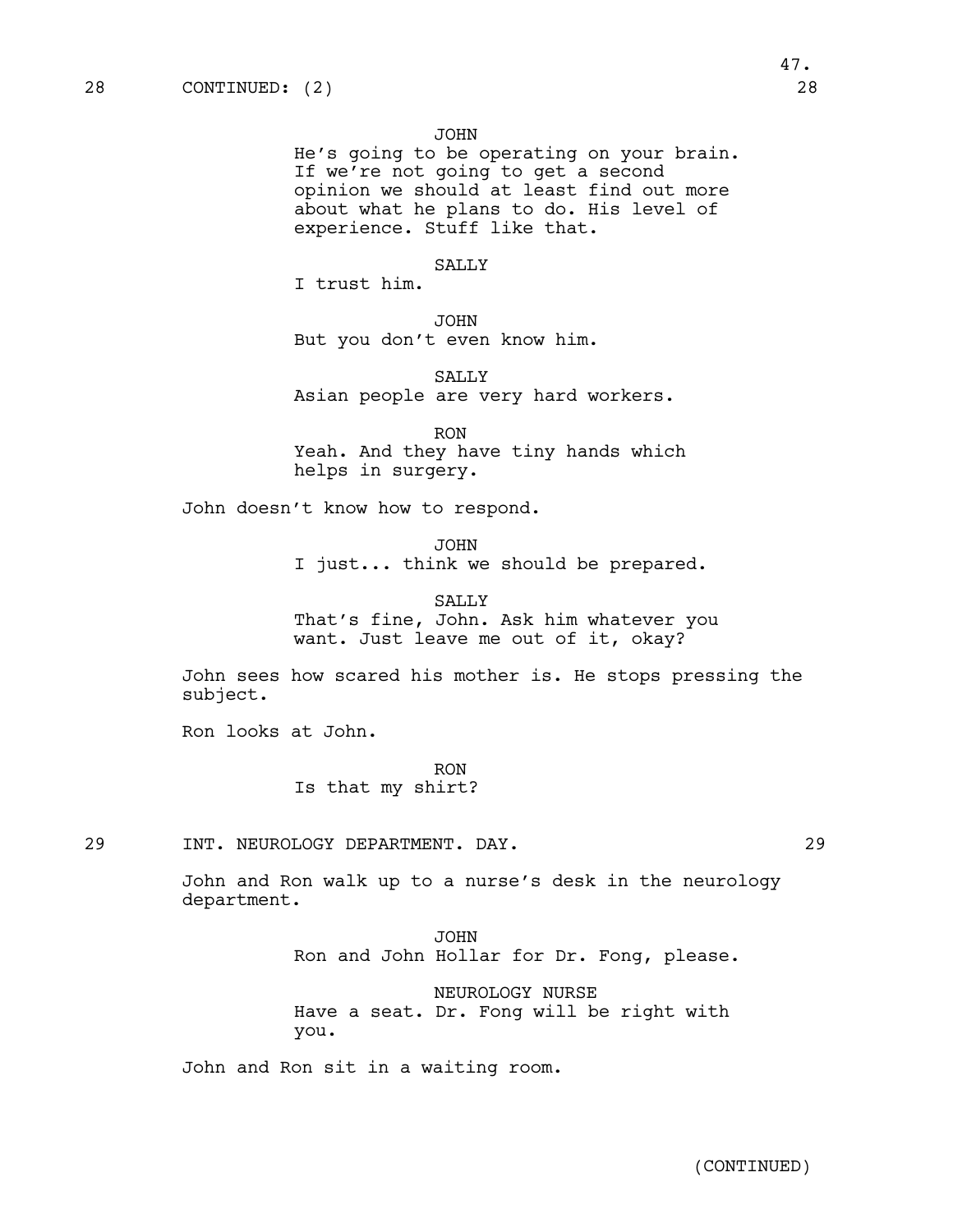RON

Hey, look, I know you think you're hot shit ever since you moved to New York but don't be an asshole, okay? This guy holds mom's life in his hands.

JOHN What? I don't think I'm hot shit. What are you talking about?

RON

Sure you do. That's why you never call. You think you're better than us.

JOHN I told you I don't like talking on the phone.

RON You used to call Gwen all the time.

JOHN She was my girlfriend.

RON It's okay. I understand.

JOHN What? Understand what?

RON You're jealous.

# JOHN

(laughs) Why would I be jealous? You live in mom and dad's basement.

#### RON

You got kind of ignored growing up. I was the one that everyone thought had promise. You were just kind of a spaz. And mom and dad were so busy starting that business they never really had any time for you.

JOHN

I hate plumbing supplies.

#### RON

You resent me, don't you? You resent all of us. That's why you moved so far away.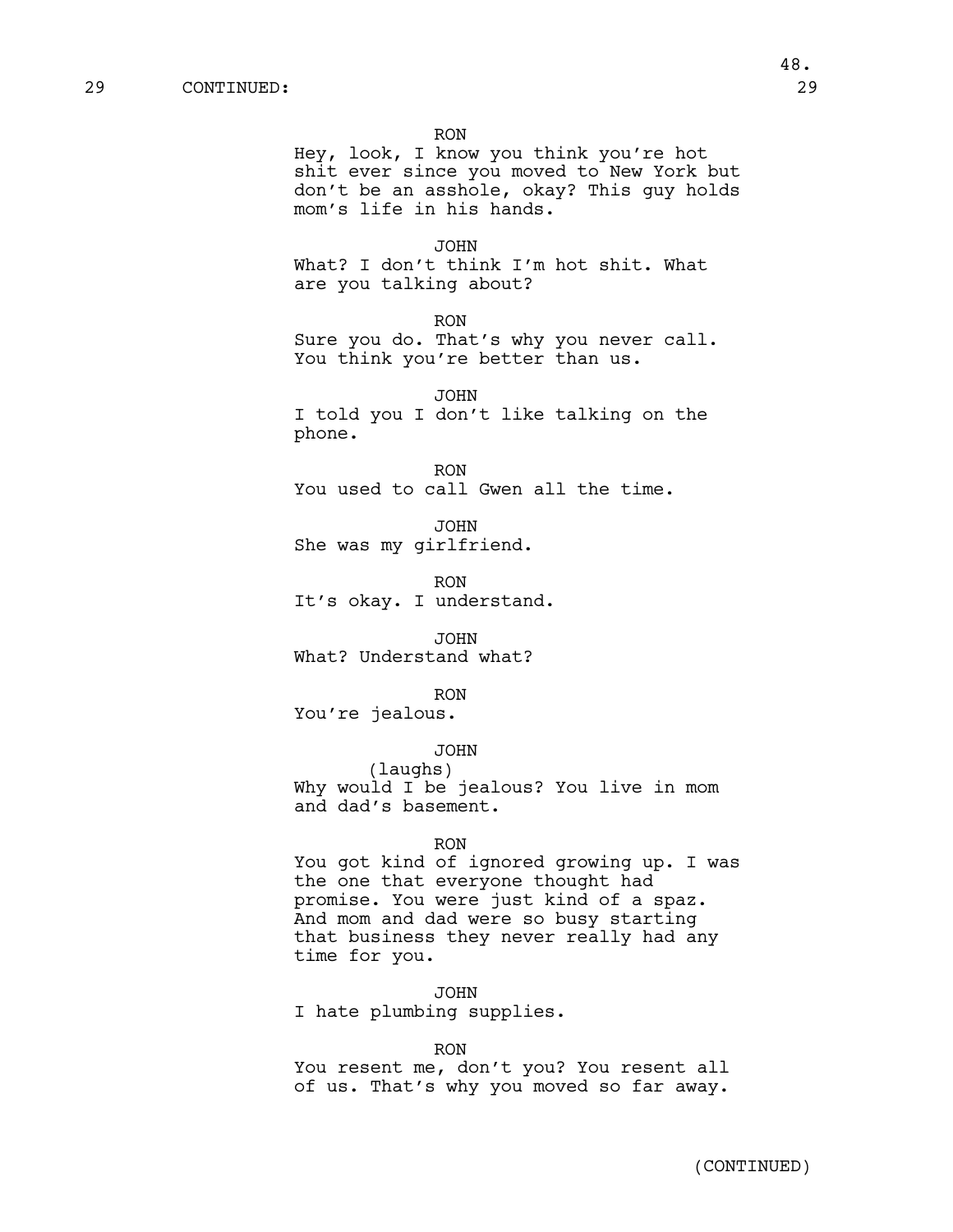#### JOHN

Are you kidding? I moved to New York because there's nothing to do here. And besides, it's not like mom and dad's attention really helped you out that much. I was probably better off with them not around.

### RON

No one's better off without their parents around.

John gives Ron a strange look. His brother has hit a nerve.

### JOHN

Whatever.

#### RON

Yeah, whatever. I don't care, either. Just don't offend this guy, okay?

30 INT. DR. FONG'S OFFICE. DAY. 30

John and Ron are seated in front of Dr. Fong's desk. Dr. Fong is in scrubs.

DR. FONG

I have to be in surgery in a few minutes, but, how can I help you?

JOHN

Well, my brother and I were just wondering if you could tell us a little more about this procedure you want our mother to have. Will you actually be able to remove all of the tumor--

RON I wasn't wondering. I trust you. My mom and dad trust you, too.

DR. FONG

Thank you.

RON Yeah. We love Asian people.

DR. FONG Ah. That's...nice.

RON I use to take karate as a kid.

(CONTINUED)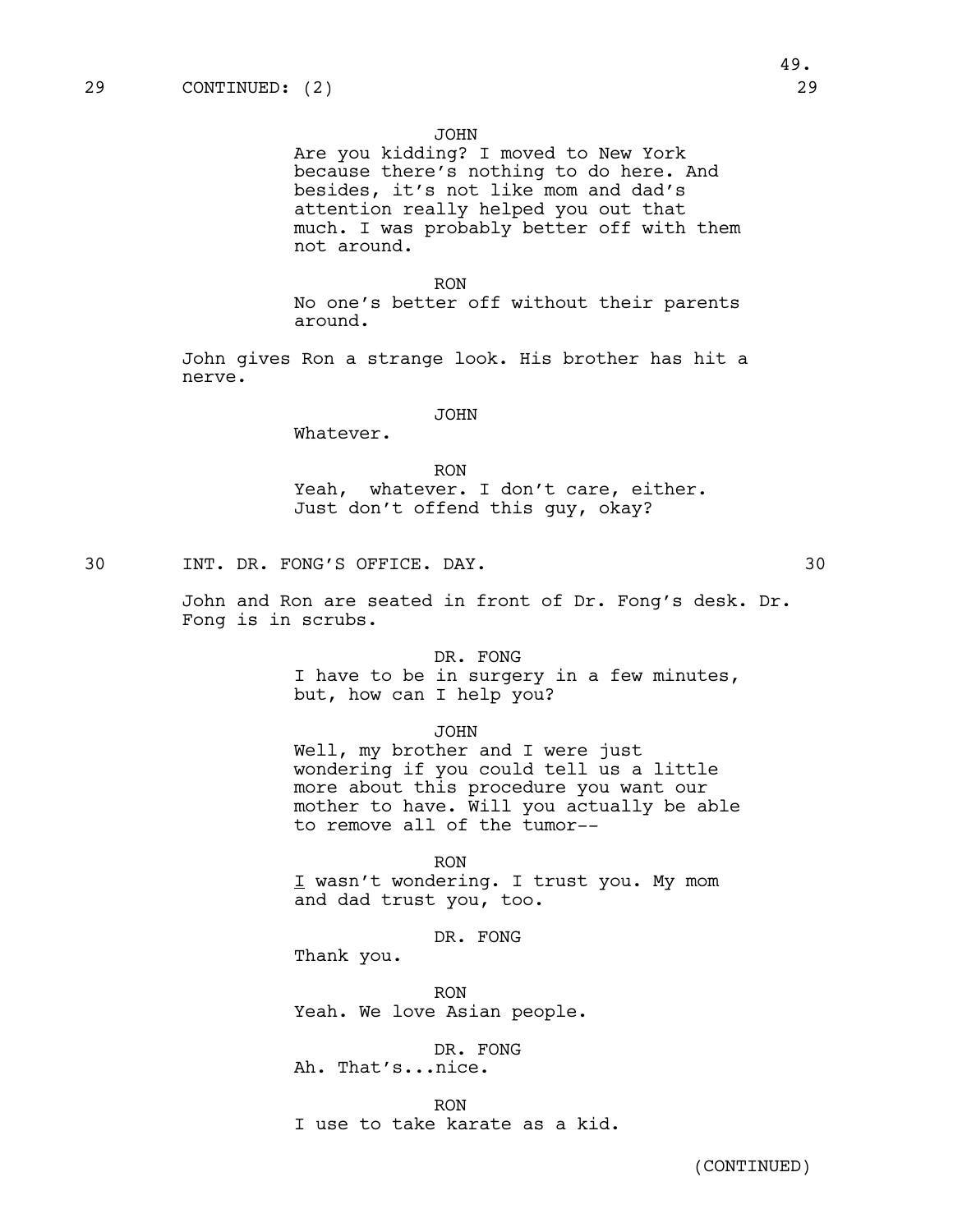Dr. Fong looks confused.

RON (CONT'D) The instructor was actually black but I'm pretty sure he'd spent some time in China.

DR. FONG

Mmm, well.

RON Mmm. What martial art do you do?

DR. FONG

None.

Ron is blown away!

JOHN Getting back to the tumor--

RON --I guess you're probably pretty busy with brain surgery and whatnot.

DR. FONG Yeah. Pretty busy.

JOHN

Ron, let's--

RON Does it help to have small hands?

Dr. Fong looks at his hands. He's very insulted. John looks at Ron.

> JOHN Please shut up.

> > RON

Okay.

A31 EXT. HOLLAR HOUSE. MORNING. THE SAME OF THE MASS ASSESSED.

Shot of Hollar house. A young girl drives by on a bike and throws a news paper.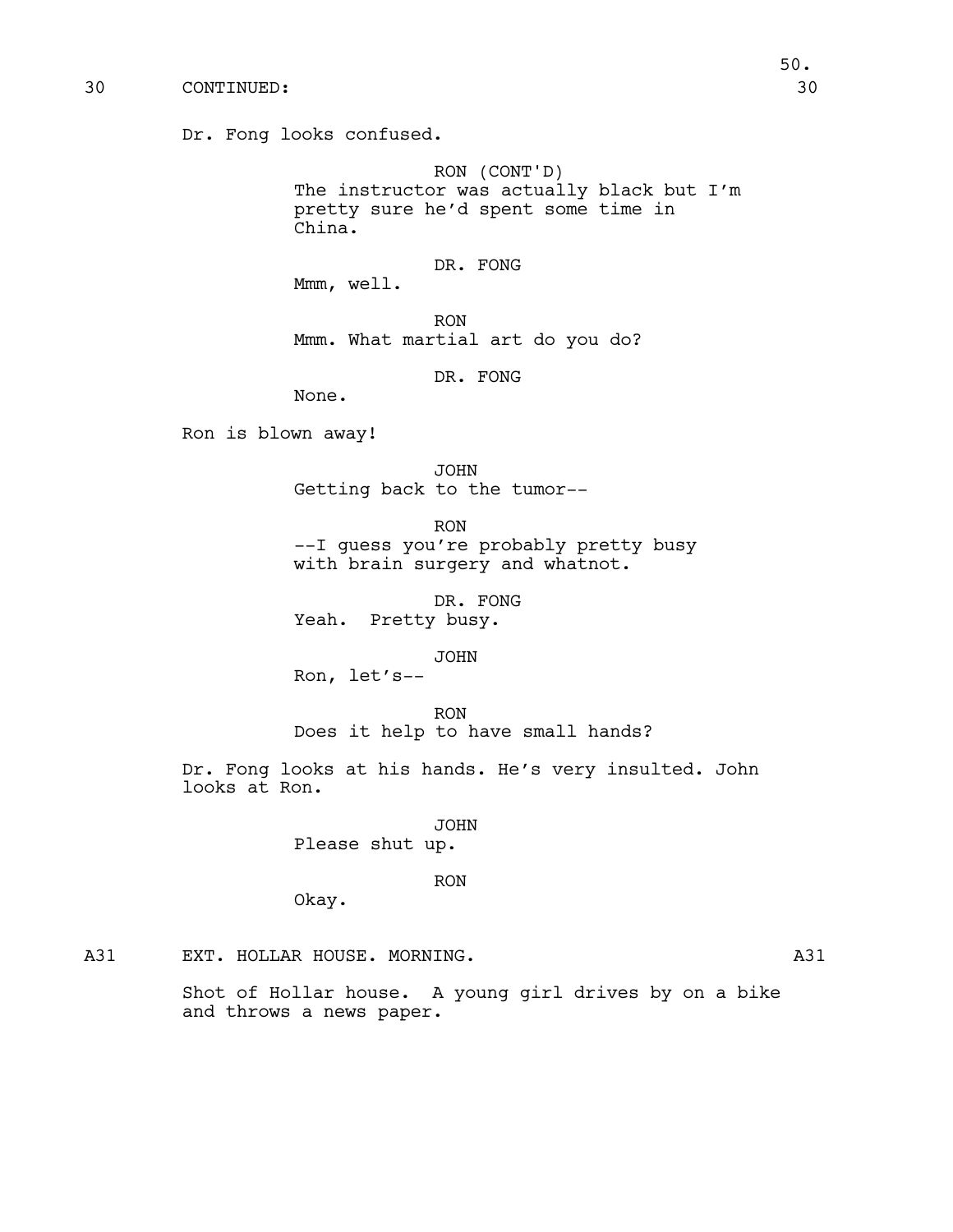#### 31 INT. MIDWESTERN SAVINGS AND LOAN. MORNING. 31

Don sits in a bank office. He looks very uncomfortable. An older man, Don's contemporary, comes back to his desk with a packet of papers.

### OLDER MAN

Hmm... Now, it says here you filed for your *third* loan three months ago?

DON

Yeah, things are tough.

# OLDER MAN

Mmm. Mmm. Look, Don, I don't see how I can get them to give you another loan given your current financial status.

DON

Business is picking up. I'm going to get a new salesman to drum up more business soon. I just need to cover payroll for the next month or so.

OLDER MAN

I'm-- I'm sorry, Don.

DON

I'm on the chamber of commerce and I can't even take my kids out to dinner.

#### OLDER MAN

I wish there was something I could do.

DON

Hey, look here, you prick. I gave my life  $\overline{\phantom{a}}$ to this business. I gave my life to it. It's not supposed to be like this.

# OLDER MAN

I'm sorry, Don.

DON ... You heard Sally is sick.

# OLDER MAN

... I'm very sorry.

32 INT. CAR ON A SMALL TOWN ROAD. DAY. 32

Don drives down the street looking very troubled. He passes the Liquor Barn, a midwestern liquor wholesaler. Don pulls into the parking lot.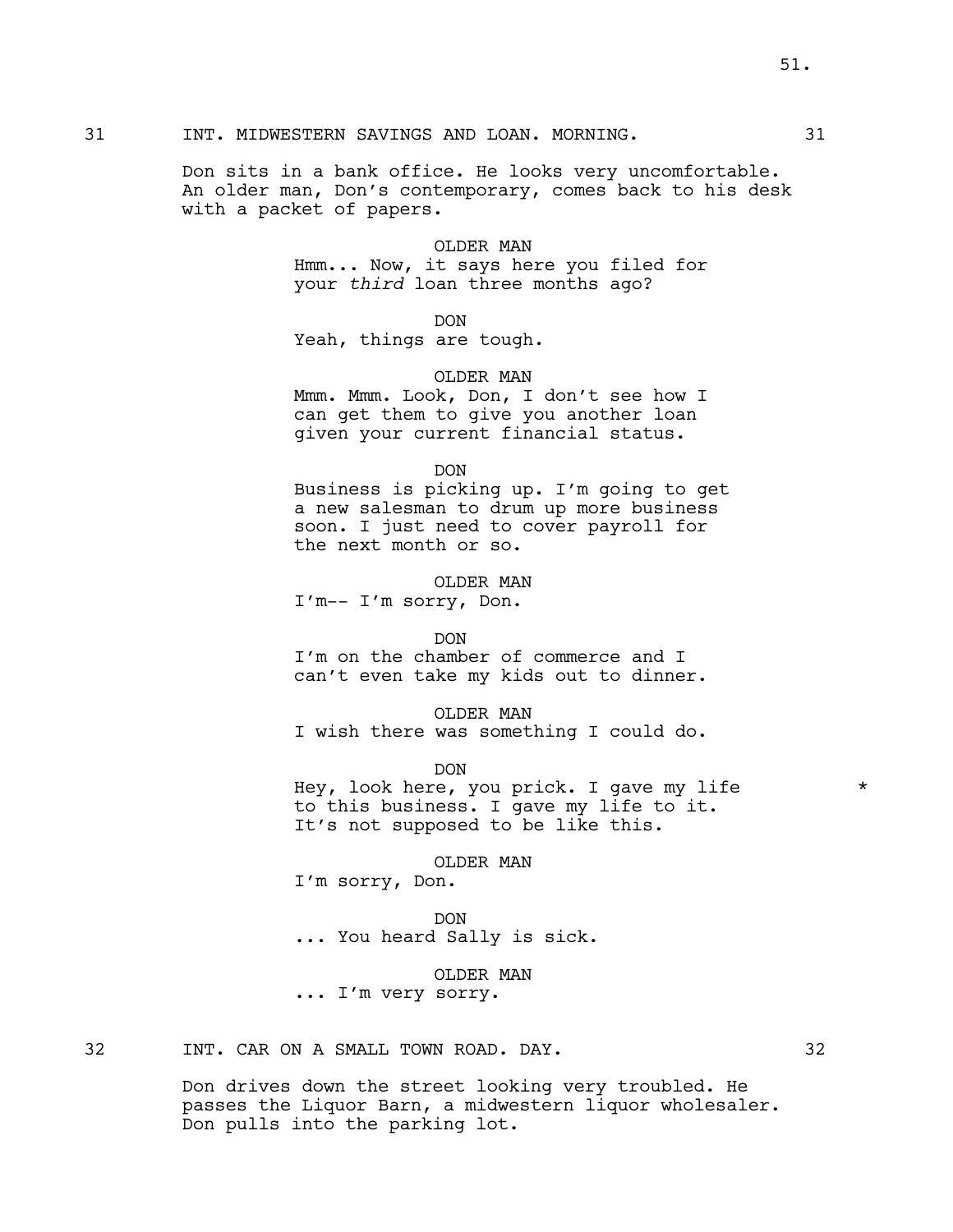# 33 INT. LIQUOR BARN. DAY. 33

Don walks past a young Mexican American man, wearing an apron, stocking shelves and up to an older woman behind the cash register. While she finishes with another customer Don finds himself staring off at their selection of expensive scotch behind the counter. Cashier snaps him out of it with:

### CASHIER

Can I help you?

DON Yeah. I'm here about your help wanted sign.

# CASHIER

ID.

# DON

What?

# CASHIER

You over 21?

DON

Unfortunately.

### CASHIER

Need to see ID.

- 34 OMIT SCENE 34
- 35 OMIT SCENE 35

36 INT. BATHROOM, HOLLAR HOUSE. DAY. 36

Ron walks past his mother's bathroom and stops... then slowly walks in. Nothing has been touched since Sally suffered her seizure on the floor. The sight of a broken mirror and Sally's curling iron on the floor effects Ron. He picks up the curling iron and places it on the bathroom counter. He catches himself in the mirror. He does not like what he sees. Ron looks at his face, then sees grey hairs in his beard. His face drops.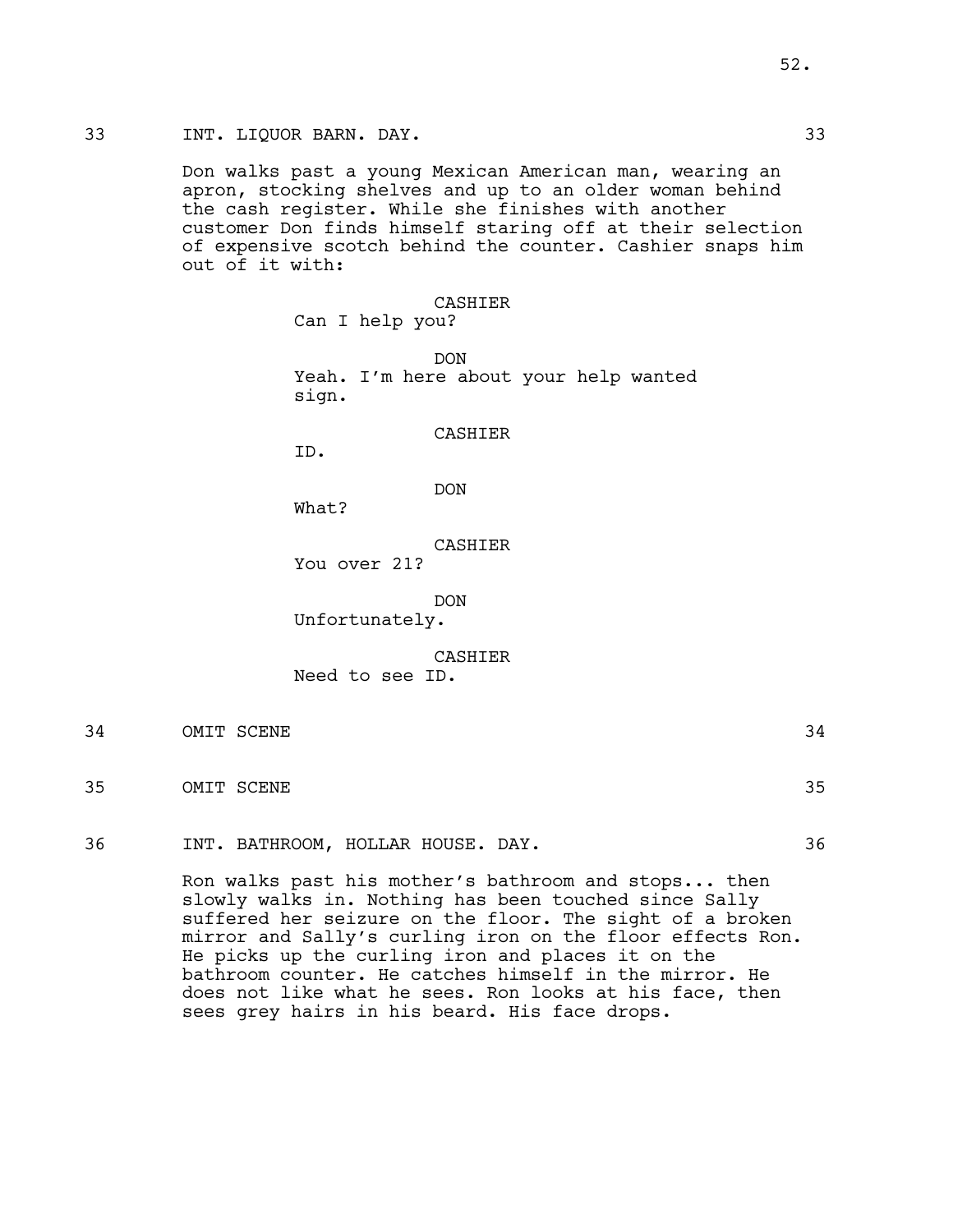Ron does some stretching on the front lawn of his parents house. He wears an old track suit... It says 'HOLLAR' on the arm. He starts to jog.

We follow along with Ron as he runs. He stops, winded. After a long beat... he continues.

38 INT. HOSPITAL ROOM. DAY. 38

In Sally's room, a new patient has been brought in as Sally's roommate. This is LaTisha an African American woman in her 60's. Sally, John and LaTisha watch a Tyler Perry movie on the hospital television.

Don walks into the hospital room. He looks very tired.

SALLY Hey, honey! How was work.

> DON (confused)

Okay.

SALLY This is my new roomate, LaTifa!

**LATISHA** 

LaTisha.

DON Nice to meet you.

LATISHA

You, too.

Don walks over to Sally and John. He hands John a bottle of whiskey.

> DON Here. This is for you.

John looks at the bottle. It is good whiskey.

JOHN

Whiskey?

DON It's good stuff. Or so I'm told.

(CONTINUED)

A38 EXT. ROAD. DAY A38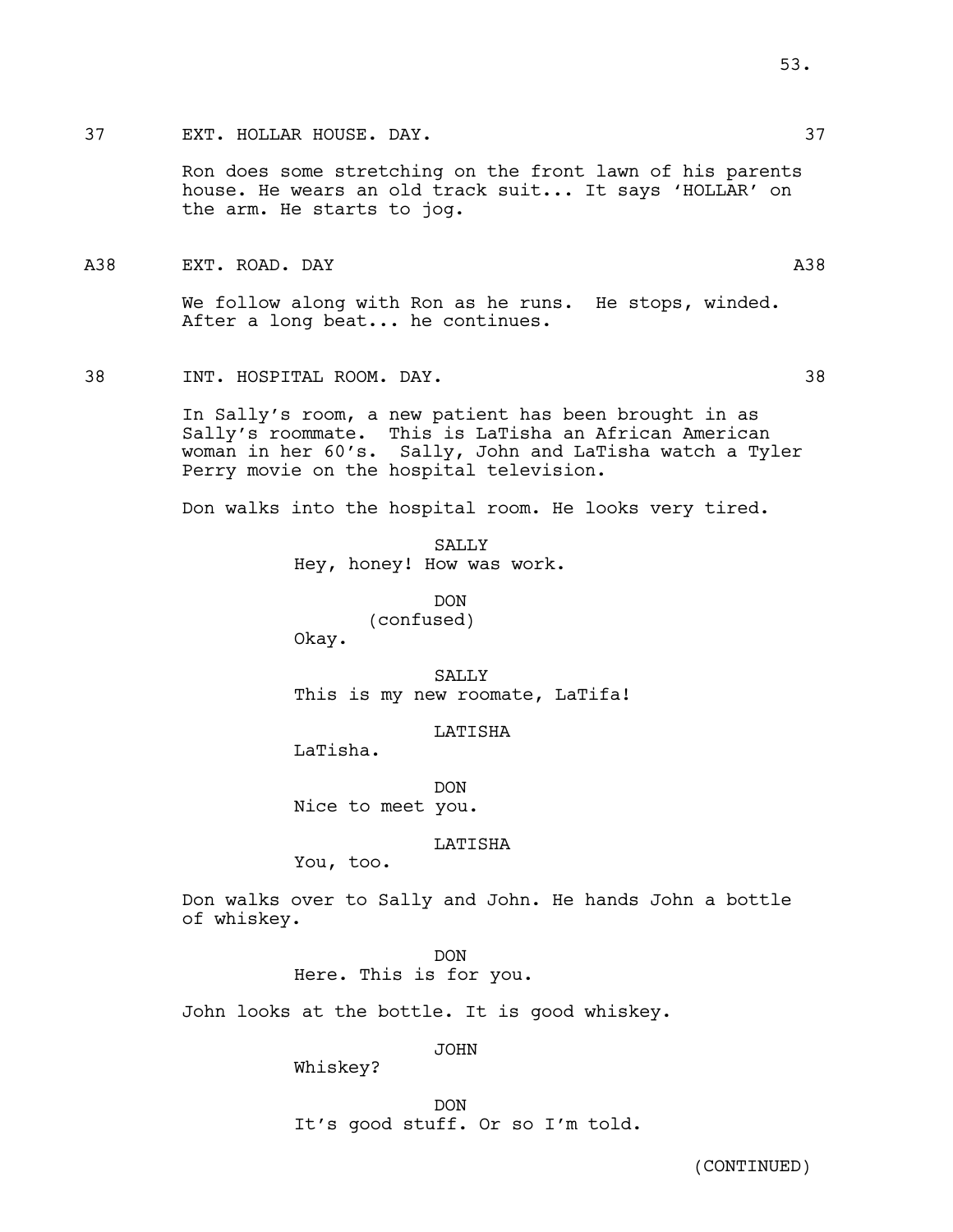38 CONTINUED: 38

JOHN What's the occasion?

DON I don't know. I just wanted to get you something.

JOHN (a little confused) Thanks, Dad.

John's cellphone rings he picks it up and goes to the corner of the room.

> DON How you holding up, chief?

SALLY Great. Just watching a movie with LaTiii--

Sally looks to LaTisha unsure of the name again.

LATISHA

Sha.

SALLY

SHA!

DON What are you watching?

SALLY Madusa Goes to Jail.

LATISHA

(corrects) Madea.

SALLY

It's a riot.

Don nods his head. He sits down and watches with Sally. John hangs up his phone.

> JOHN That was Ron. He needs me to go pick him up.

> > DON

Where is he?

JOHN At a gas station in Bristol.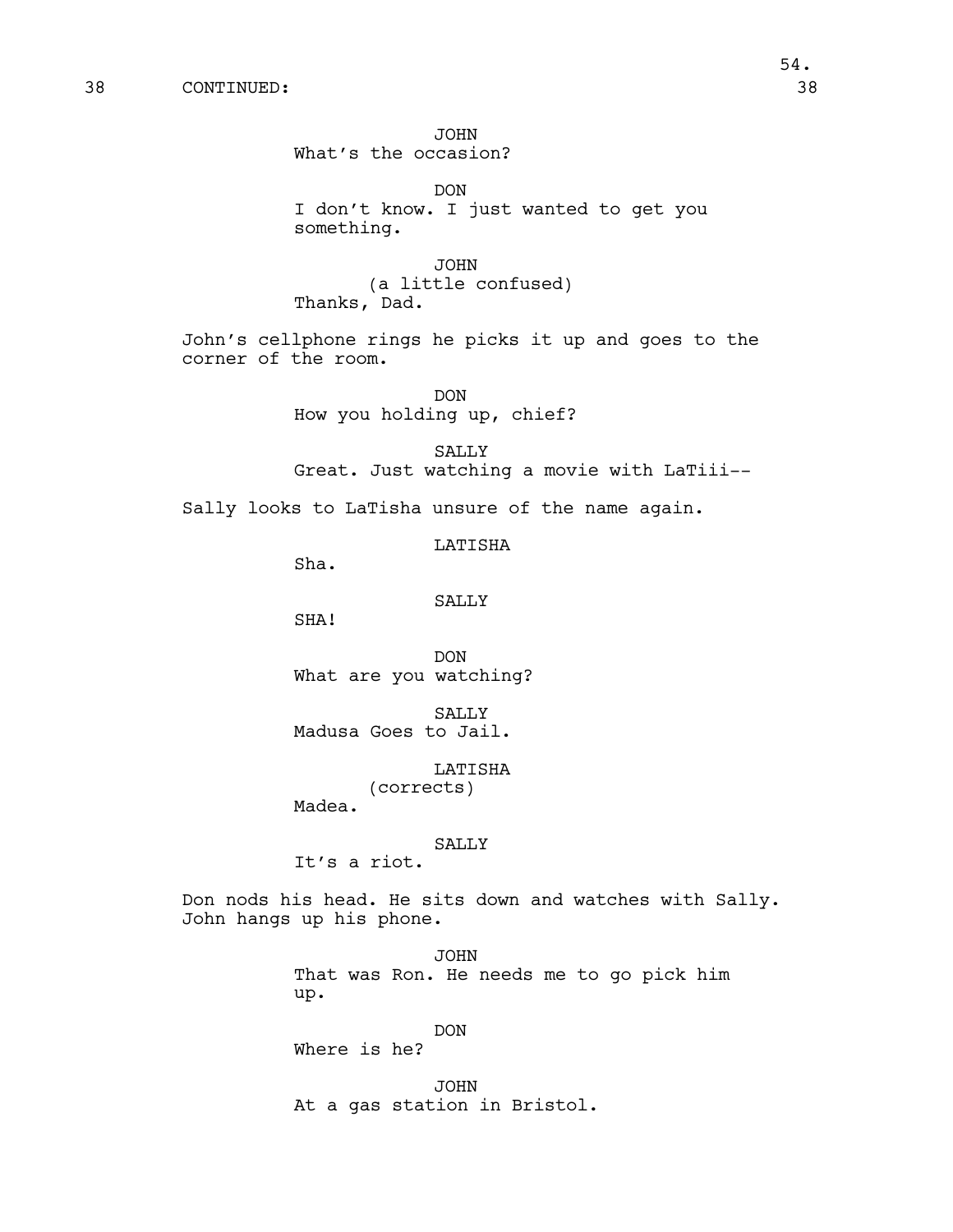Ron sits next to a phone booth outside a small appliance store in the middle of nowhere. He is still wearing his high school track suit. He is covered in sweat.

John pulls into the gas station. He opens the passenger door. Ron gets inside the car.

40 INT. CAR ON COUNTY ROAD. DAY. 40

Ron and John drive in silence.

JOHN What were you doing out here?

RON I went for a run.

JOHN It's like twenty miles from the house.

RON I need to start running again.

JOHN You can't do it all in one day.

Pause.

RON I'm so thirsty... You have any water?

JOHN

No.

RON Well, I need something to drink. You don't have anything in here?

JOHN Dad gave me a bottle of whiskey.

Ron thinks about this for a beat.

RON

Where is it?

JOHN It's in the backseat.

Ron digs through the backseat. He finds the bottle. He opens it, takes a sniff. Ron takes a huge drink.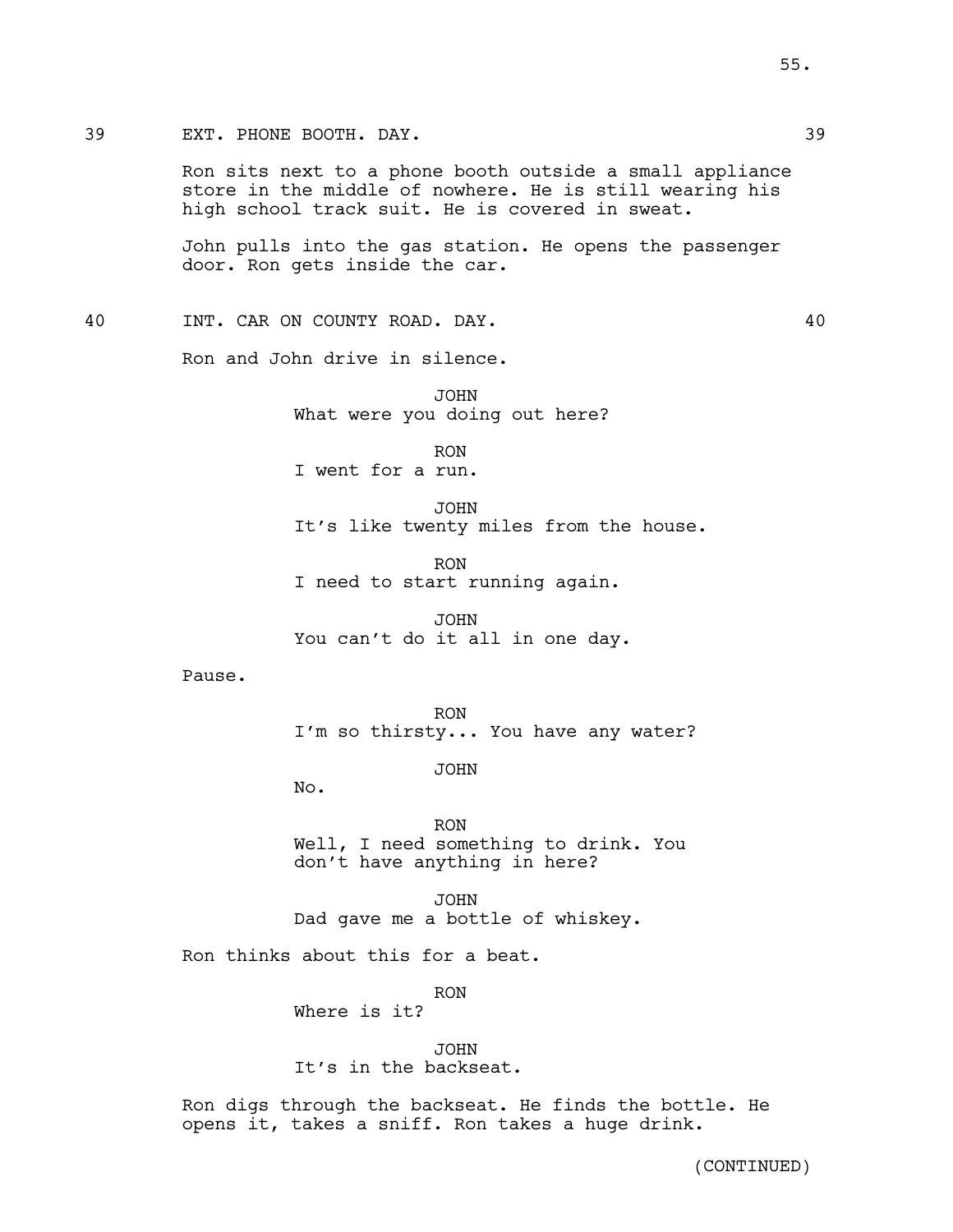40 CONTINUED: 40

JOHN (CONT'D) Help yourself. RON This is good. JOHN Are you okay, Ron? RON Yeah. I'm fine. Ron takes another swig of whiskey. It goes straight to his head. He starts to weep. JOHN What's wrong? What is it? RON I'm so alone. JOHN You're not alone. You have your kids. RON They hate me. JOHN Oh, come on, they don't hate you. RON How would you know? John thinks about this. RON (CONT'D) I live with my parents. I don't have a job. I haven't had sex in almost four years. JOHN You haven't had sex in four years? Ron nods with shame. RON It's not that big a deal. I don't think mom and dad have had sex in a lot longer. JOHN

> I really don't want to think about any of you guys having sex.

56.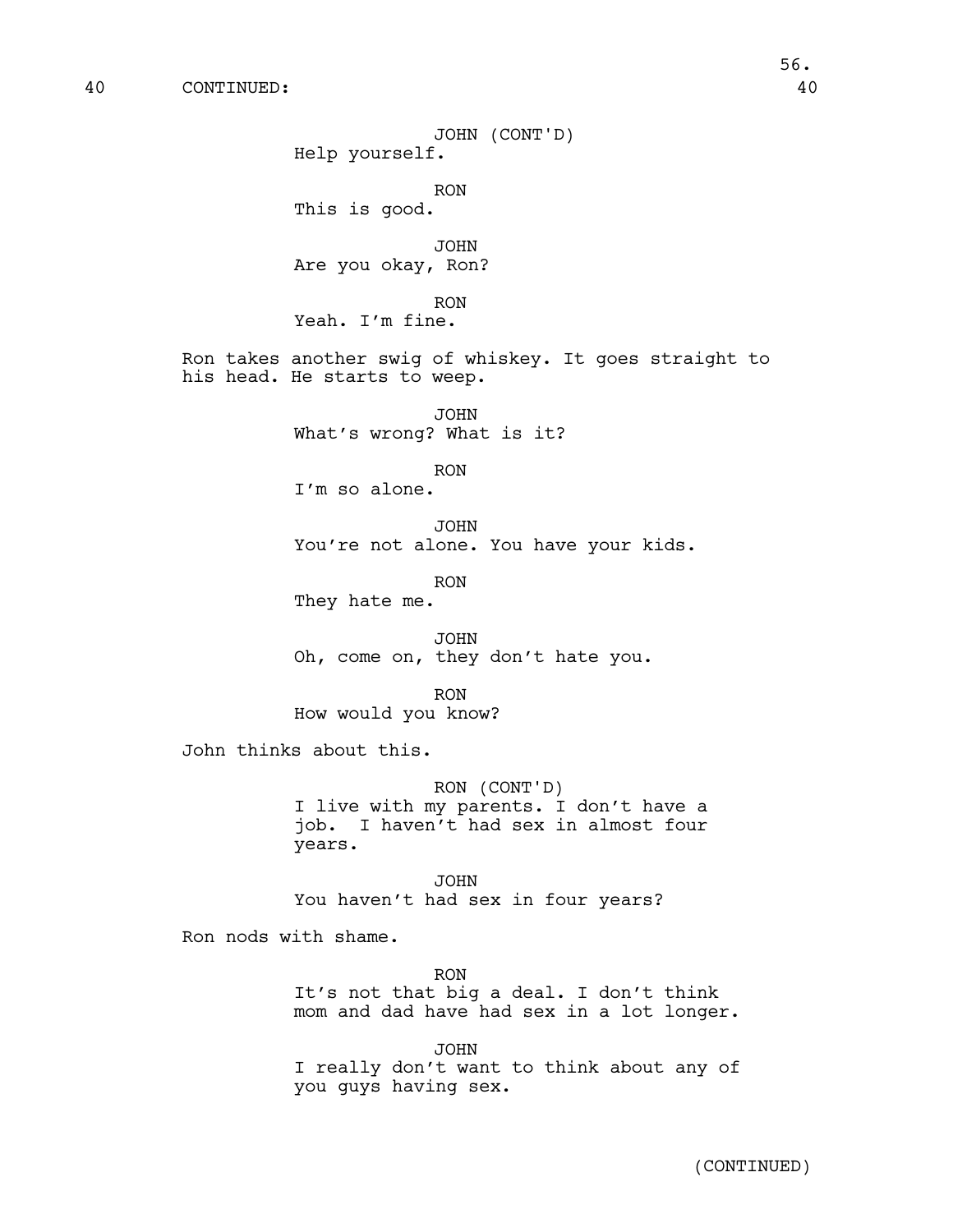RON You don't really care about me, do you?

JOHN What are you talking about? Of course, I do. You're my brother.

RON We've never been that close.

JOHN Well, there's an age difference.

RON We're like two only children.

JOHN

With brothers.

RON

I bet you wouldn't even talk to me if we didn't know each other.

JOHN I don't usually talk to people I don't know. So.

# RON

You know what I mean. If we were strangers at a bar or something and I came up to you and tried to start a conversation. I bet you would just blow me off, wouldn't you?

JOHN

Let's try it.

RON

What?

# JOHN

Let's pretend we're strangers. Try starting a conversation with me.

RON

Right now?

JOHN

Why not?

Okay.

Ron thinks about it.

RON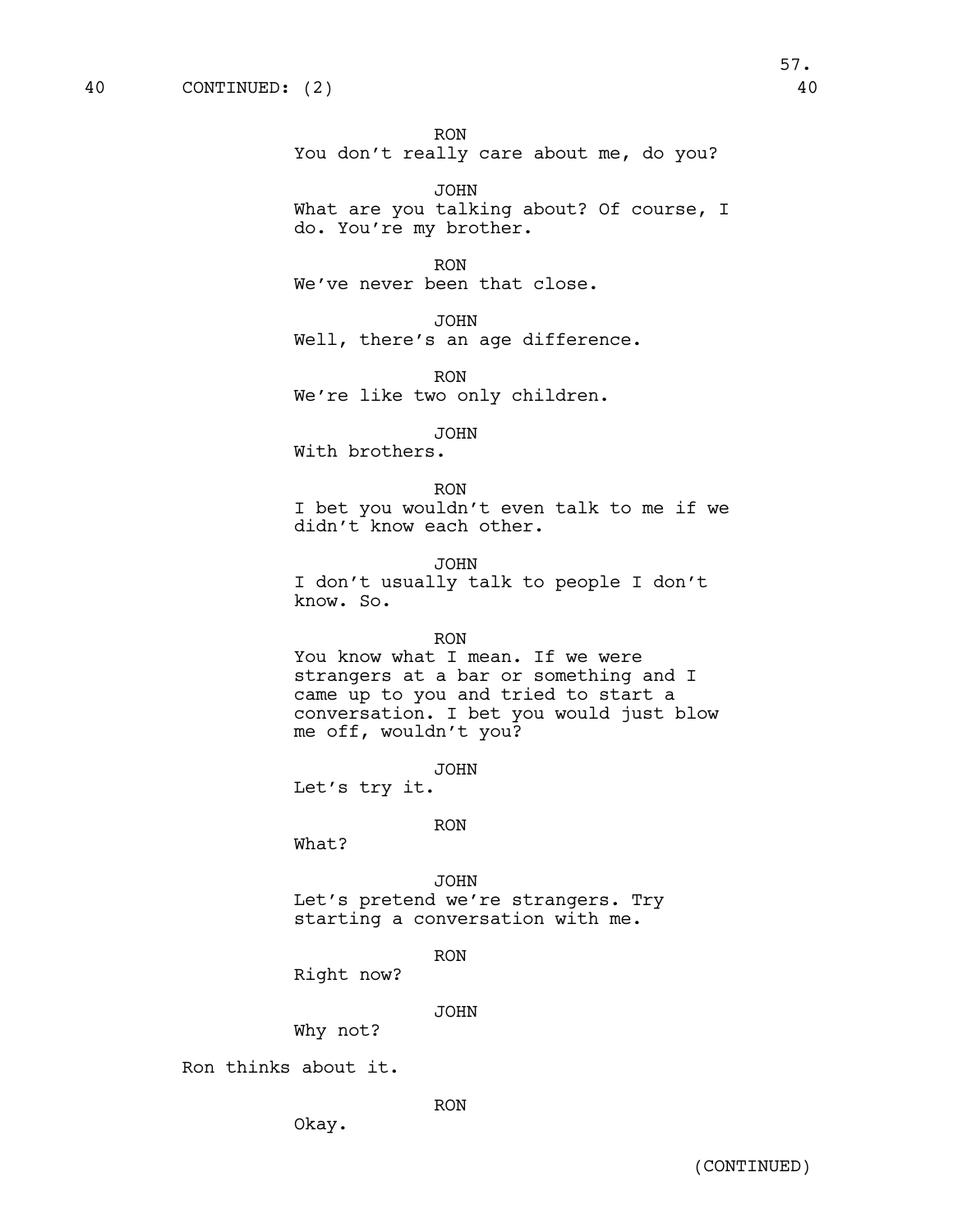```
Ron takes a swig of whiskey.
```
RON (CONT'D)

Hey.

JOHN

Hey.

RON

What's up?

JOHN

Nothing.

RON You want a drink or...?

JOHN I'm sorry. I'm not into gays.

Ron feels like an idiot.

RON

Asshole.

# JOHN (laughing) Come on, Ron. I was just kidding around.

RON

It's easy for you. You got a whole life apart from this shit. A beautiful girlfriend. A baby on the way.

JOHN Well, you had all that, too, at one point.

RON

Yeah.

JOHN So...what happened?

RON I don't know. I guess I just...didn't want to be a dad.

This troubles John.

JOHN

Do you now?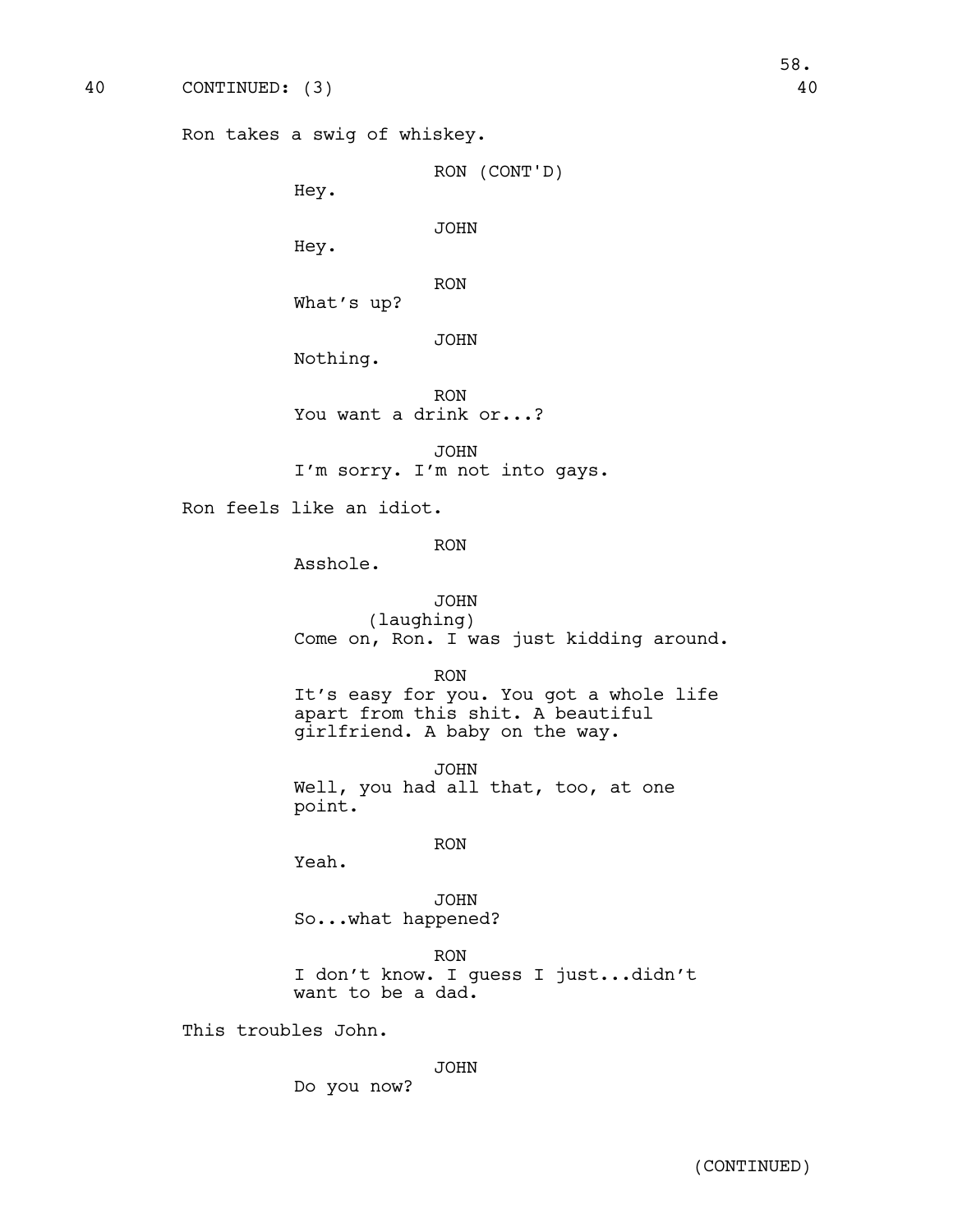RON That doesn't really matter. Those kids are mine regardless.

JOHN That's a depressing answer.

RON Hey, look, I love them more than anything else in this world. All I want is for them to be happy.

JOHN They'll be happy if you're happy.

RON And that's why we're all screwed.

41 EXT. HOUSE. DAY. 41

John stands at the front door of a small ranch house. He knocks on the door. He holds a bouquet of wild flowers in his hands. He takes a deep breath. Jason opens the door.

> JASON Oh. Hey. What are you doing here?

JOHN You invited me over for dinner.

JASON Oh, yeah. That's right.

Jason looks at the flowers.

JASON (CONT'D) Those for Gwen?

JOHN No...well...yes....they're for both of you.

John gives them to Jason. Jason smells them.

JASON We don't like flowers.

JOHN

Oh.

JASON Come in. Gwen's just getting ready.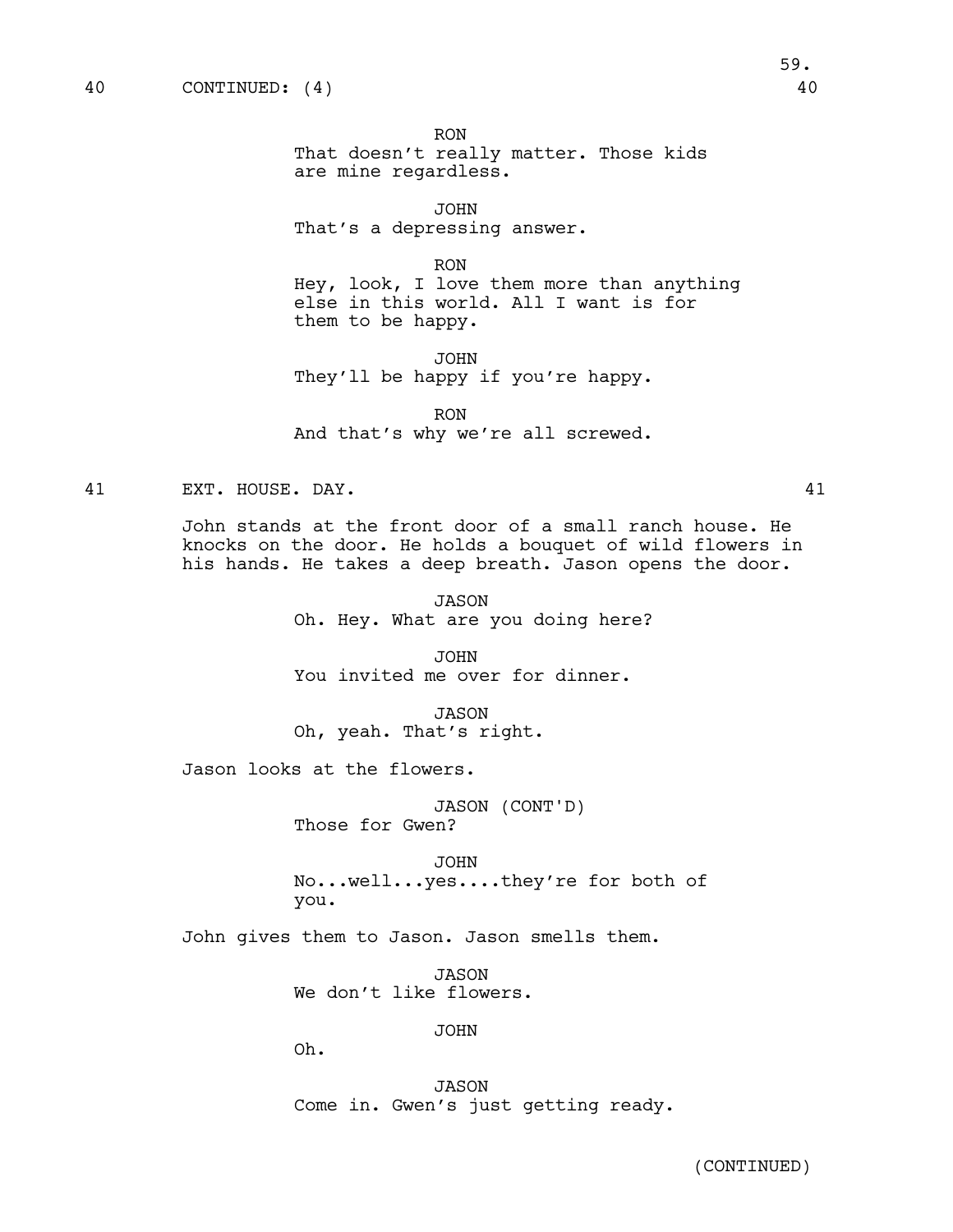# 41 CONTINUED: 41

42 INT. LIVING ROOM, GWEN AND JASON'S HOUSE. DAY. 42

A screaming baby sits in a bassinet in the middle of the living room. John looks at the baby.

> JOHN Is this your...baby?

JASON No, it's just a decoy. We keep the real kid in the refrigerator

John doesn't know how to take this.

JOHN What's the name?

JASON

Quinn.

JOHN

He's cute.

JASON

She's a girl.

JOHN

Oh.

JASON We named her after Dr. Quinn, Medicine Woman. (beat) It seemed like a funny idea at the time.

JOHN Yeah. No. It's...

JASON You want a beer?

JOHN

Sure.

John looks at the screaming baby.

JOHN (CONT'D)

Is she okay?

Jason walks towards the kitchen.

60.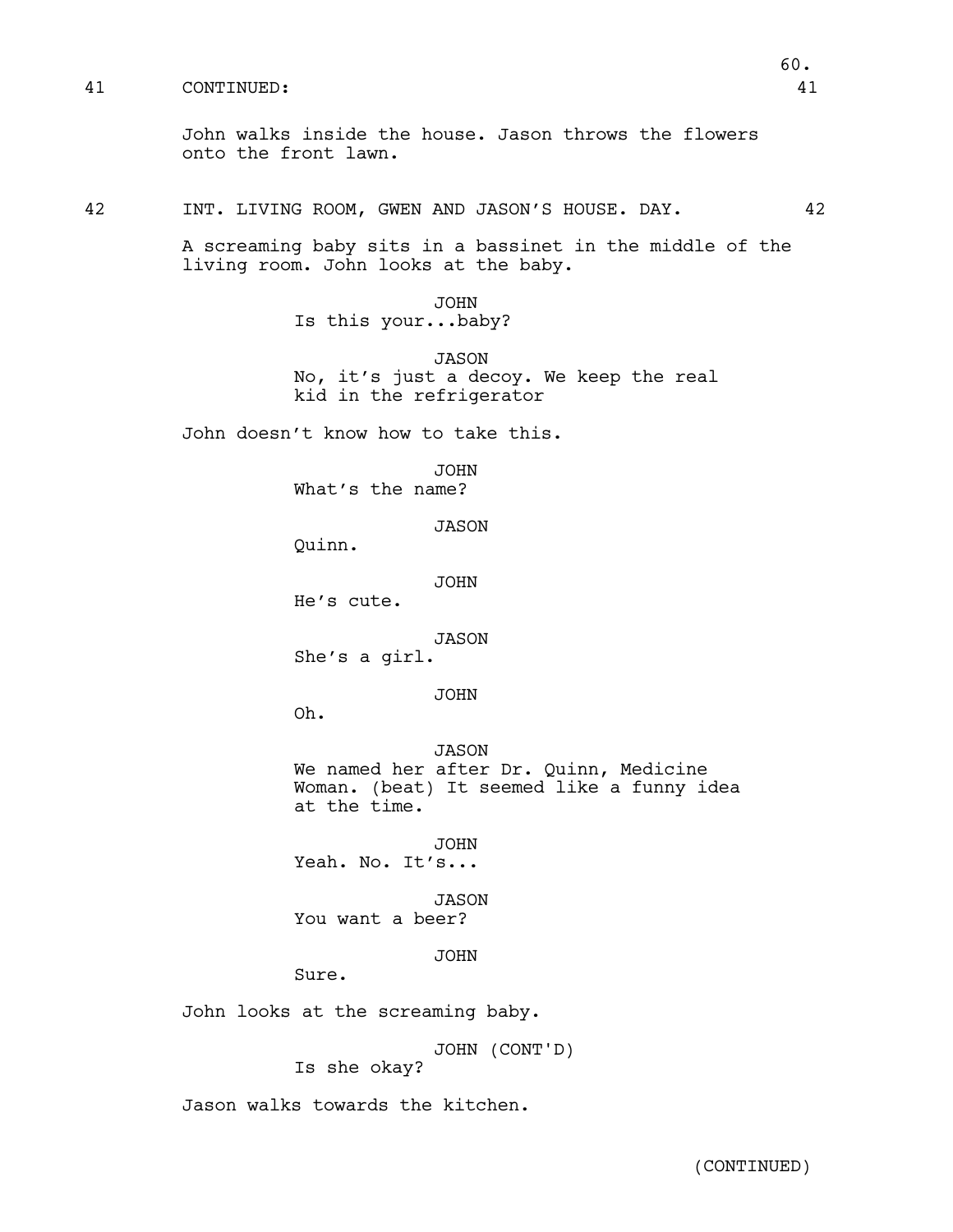#### JASON

Yeah, she's fine. Crying is healthy for kids. Good for their lungs.

John is alone with the screaming baby. He kneels down to say hello.

> JOHN Hey, baby. Hey, little girl. How are you? You okay?

The baby stops crying and gives John a funny look. John smiles at the baby.

> WOMAN (O.S.) She likes you.

John looks up from the baby to see... Gwen. She is the epitome of the girl you never quite get over. John stands. He doesn't know what to say.

### GWEN

Hey.

#### JOHN

Hi.

Gwen is nervous and self conscious.

GWEN I look... different.

JOHN

You look beautiful.

Gwen tears up. She and John are both very emotional. John walks over to Gwen to kiss her hello. Gwen full on kisses John on the lips. He pulls back.

> JOHN (CONT'D) Your husband's in the kitchen.

GWEN It's not working out.

JOHN He's going to be back any minute.

GWEN

I missed you. \*

JOHN I missed you, too.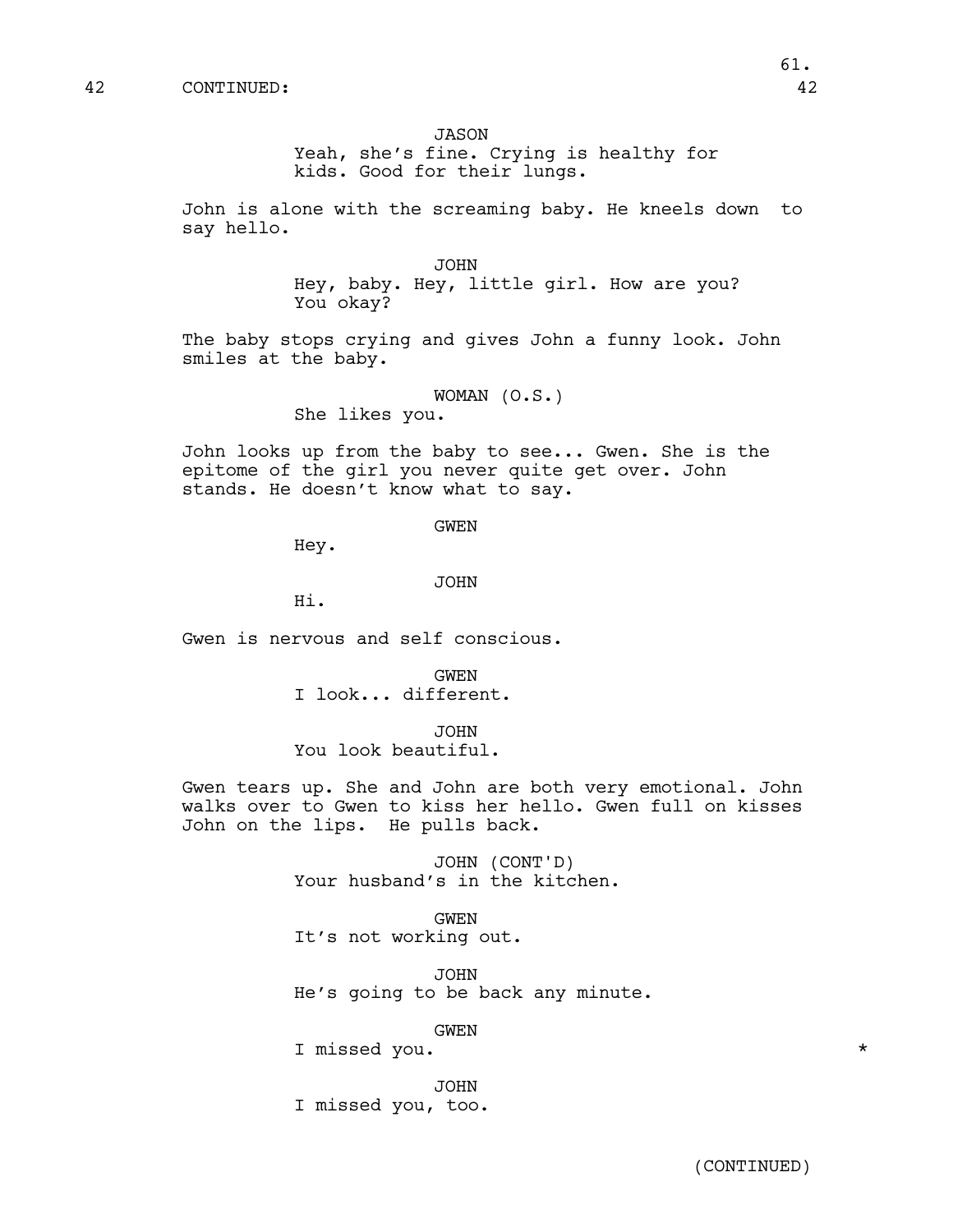Gwen slaps John.

GWEN You should have called me.

# JOHN

I know.

Jason walks in from the kitchen holding two Budweisers in his hands. When he enters the living room he finds Gwen and John studying their bookshelf. Gwen pulls a graphic novel called, "Blankets". On the cover are two young adults holding each other in a snowy forest.

> GWEN Have you ever read this?

John looks up at her knowingly.

JOHN It's the best book ever made.

GWEN I thought you'd like it.

Jason walks over. He hands John a beer.

JASON I think it's depressing.

GWEN You think everything's depressing.  $*$ 

Awkward silence.

# JASON \*

So...

He looks at the baby.

JASON (CONT'D) How'd you get Quinn to stop crying?

GWEN I don't know. John did it.

JASON What are you? Like a baby whisperer or something?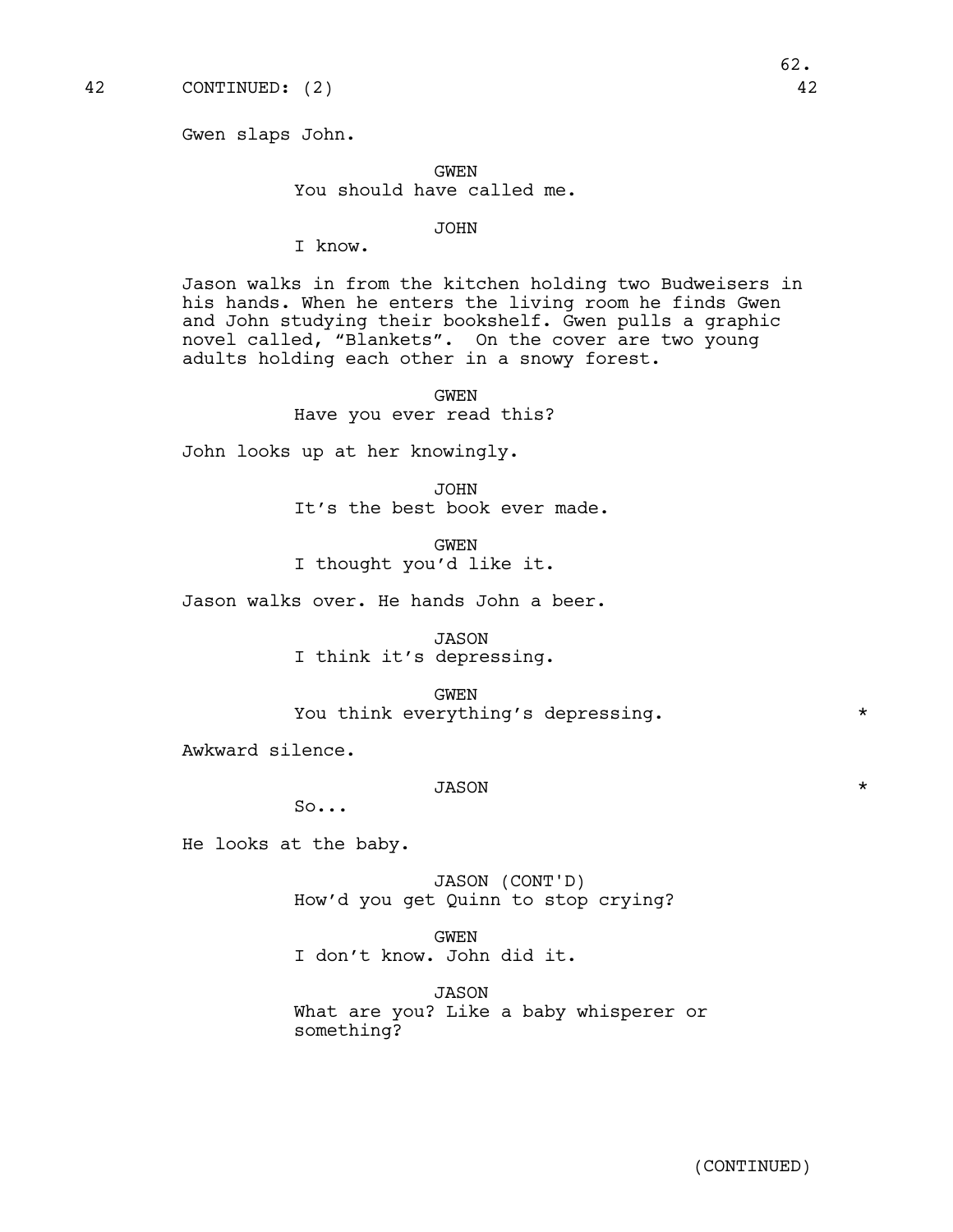JOHN

No.

GWEN Jason can never get her to stop crying.

JOHN

Oh.

GWEN

You hungry?

JOHN Yeah, starving.

GWEN

Let's eat.

Gwen and John leave the living room. Jason bends down to talk to his daughter.

> JASON Hey, sweetheart. You ready to eat?

The baby starts crying again. Jason frustrated.

JASON (CONT'D)

Oh, come on!

43 INT. DINING ROOM. NIGHT. 43

Dinner is over. The baby is asleep finally. There are dirty plates all around. Empty beer bottles litter the table.

> JASON So, why didn't your girlfriend come back with you?

Gwen reacts.

GWEN You have a girlfriend?

JOHN

Yeah.

JASON I didn't tell you?

GWEN

No.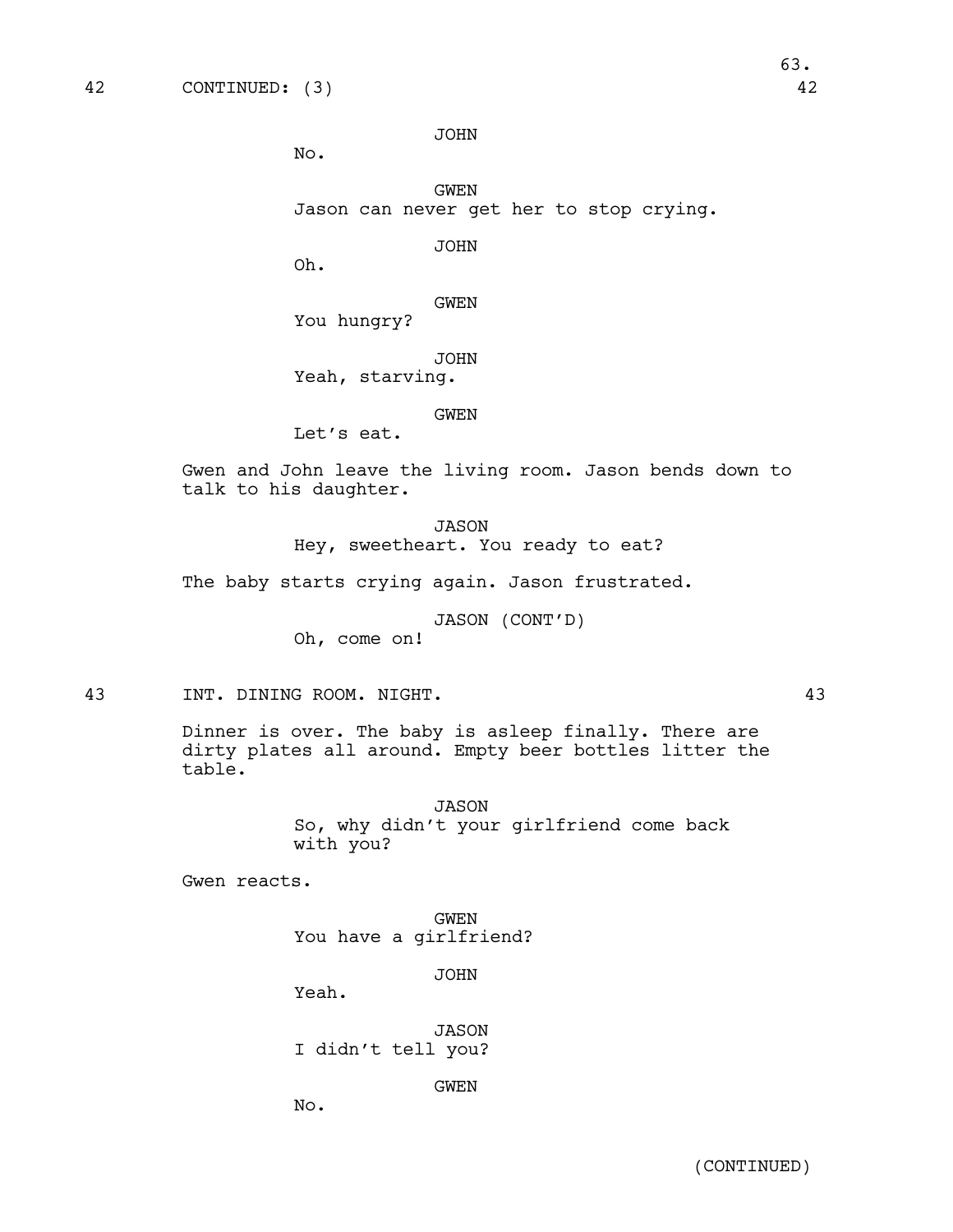JASON Yeah. They're going to have a kid.

Gwen is taken aback.

GWEN Oh.... Oh. Wow. Congratulations.

JOHN

Thanks.

GWEN

When is she due?

JOHN

Soon.

JASON They're not even married!

Off Gwen's look.

JOHN ... We wanted a bastard.

JASON Well, I proposed to Gwen as soon as I

found the pregnancy test in the trash.

JOHN

Wow. Romantic.

GWEN How'd you meet her?

JOHN

Who?

GWEN The girlfriend?

JOHN At a comic book convention.

JASON

She a nerd?

JOHN No... she was working.  $*$ 

JASON What does she do?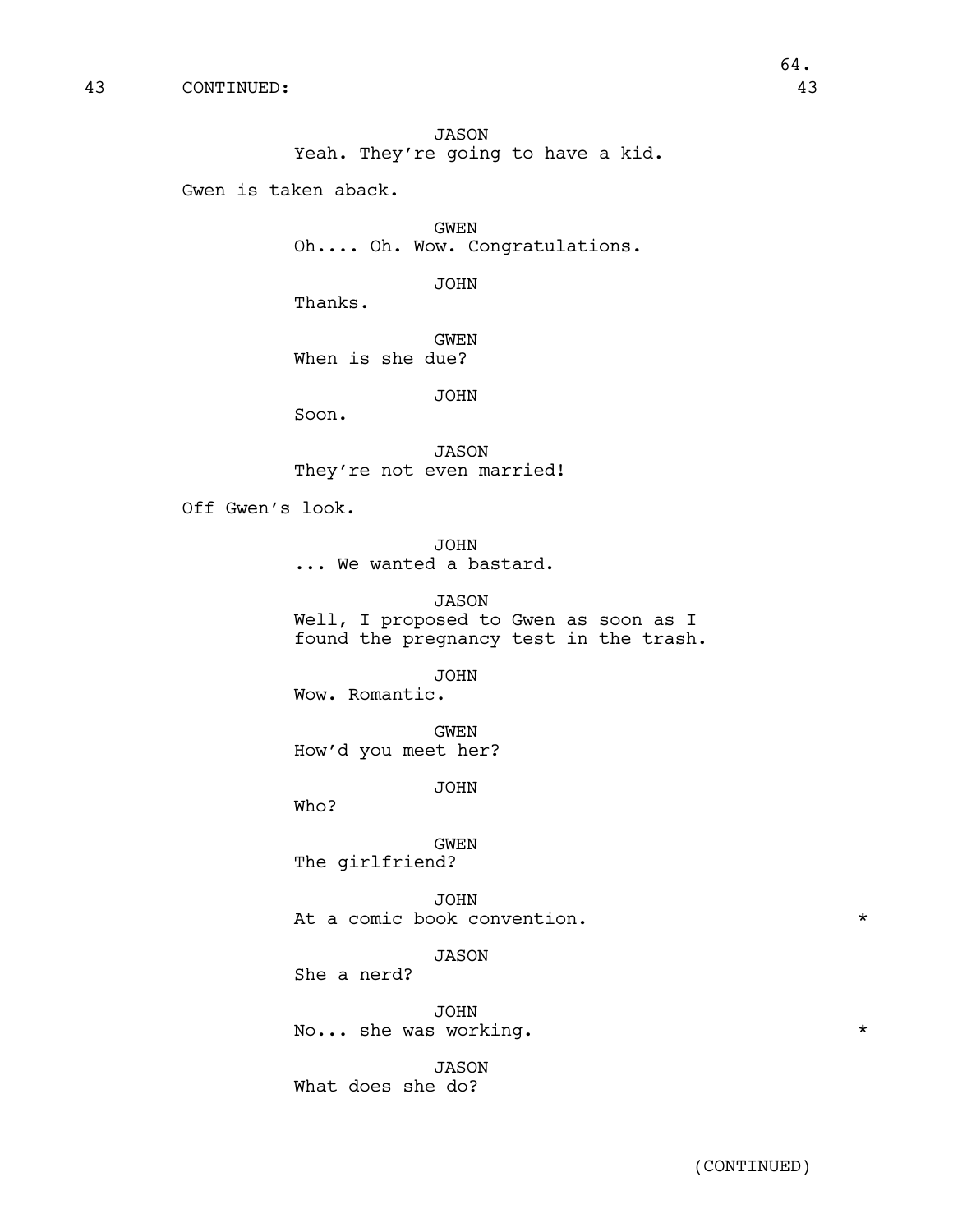JOHN She has her own business.

GWEN

Doing what?

JOHN Designing pet clothing. \*

JASON You can make a living designing pet  $*$ clothing in New York? \*

JOHN

Not really.

JASON I don't understand.

JOHN Her parents are rich.

GWEN

How rich?

JOHN They bought her a brownstone for her birthday.

# GWEN

Wow.

JASON \* Oh. Well, now, I understand why you  $\star$ <br>don't want to get married. don't want to get married.

JOHN \* Oh, yeah? Why is that?  $*$ 

# JASON \*

Well, what's the point? She's already \* taking care of you. You're getting  $\star$ <br>everything you want out of it. everything you want out of it.

# $\overrightarrow{GWEN}$  \*

Jason. \*

# JOHN \*

Well, not exactly. We keep our money \* separate.

JASON But you don't have any money.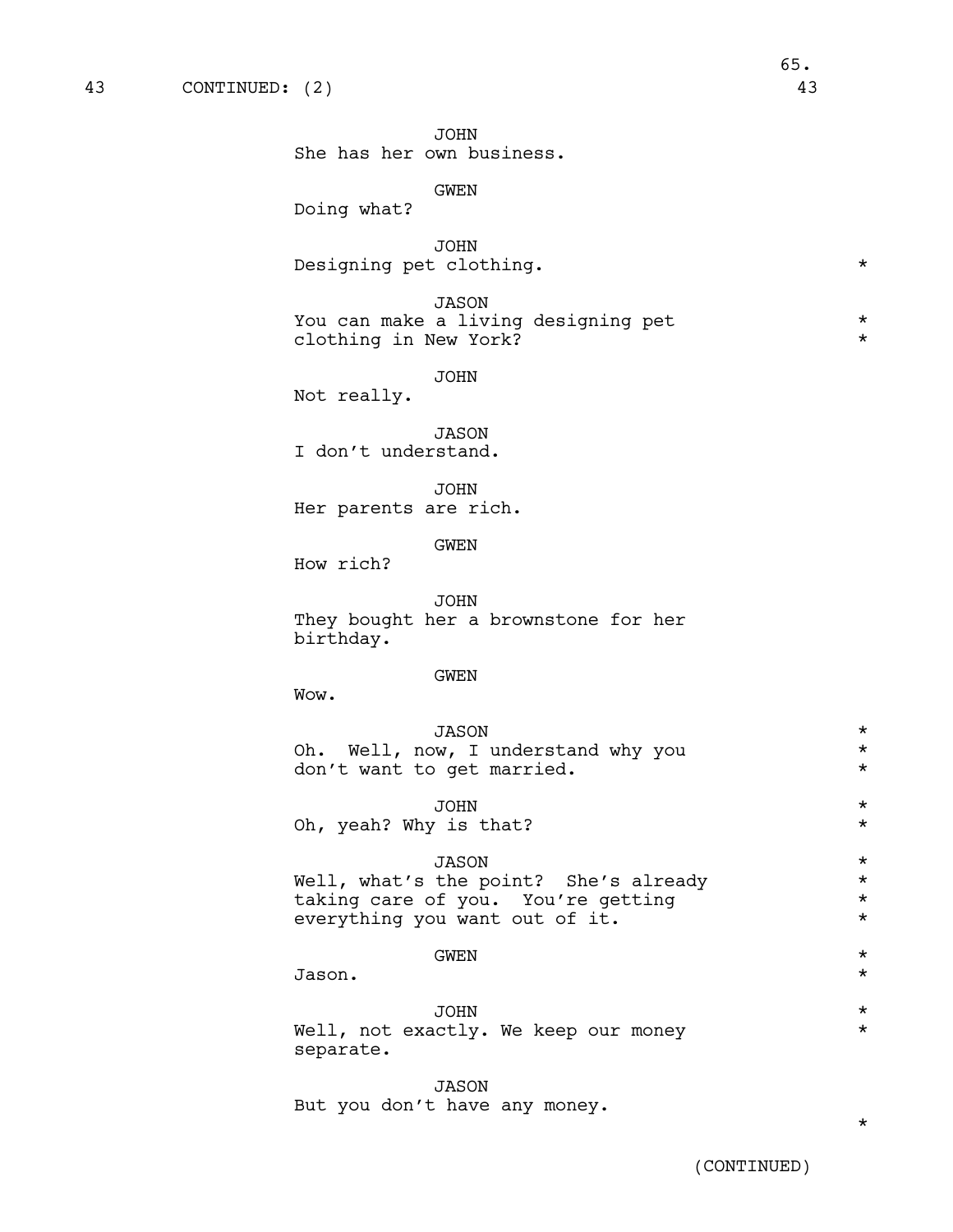$\overrightarrow{GWEN}$  \*

You're drunk.

# JASON

So?

GWEN So, go do the dishes.

Jason looks at Gwen... Then gets up. \* JASON \* But, you don't have any money, right? \*

 $\overrightarrow{GWEN}$  \*

Jason. \*

Jason clears the dishes and exits. Gwen gives John a \* sympathetic look.

> GWEN (CONT'D) You still smoke?

44 EXT. PORCH. NIGHT. 44

John and Gwen share a cigarette.

GWEN How's your mom?

JOHN She's okay. She has a brain tumor.

GWEN I heard. I'm so sorry.

#### JOHN

Don't be. She's doing better than everyone else in my family. My dad and brother are totally falling apart.

GWEN How about you? How are you doing?

John thinks about this.

JOHN

Okay.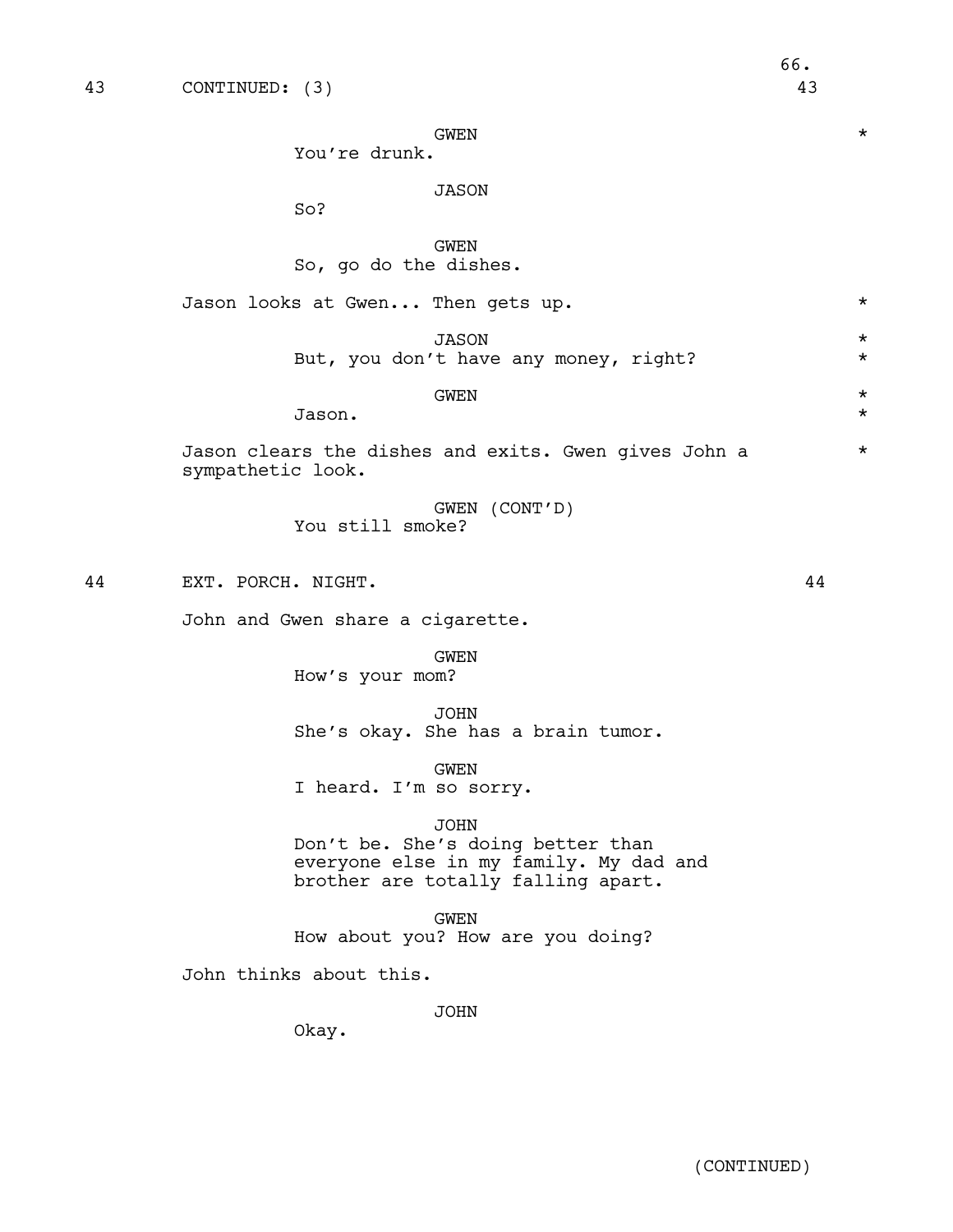GWEN You must be scared.

JOHN I guess, a little.

# GWEN Your mom is such a sweetie. She use to give me updates about you the first few months after you left.

JOHN Yeah. (beat) Look, Gwen. I'm sorry I never called.

GWEN

We were engaged.  $*$ 

#### JOHN

I know. I know. I'm such an asshole.

**GWEN** 

It's okay. I knew we weren't really going to get married.

### JOHN

Really?

#### GWEN

Yeah. Even when you proposed, I knew you weren't going to follow through on it.  $*$ 

#### JOHN

Yeah. I guess, you always knew me too well.

# GWEN

(laughs) I'm not sure I ever really knew you at all.

# JOHN

What is that supposed to mean?

#### GWEN

I don't know.

#### JOHN

No, tell me.

# $\overrightarrow{GWEN}$  \*

Well, I don't know what you're like now \* but all through school you were so  $*$ <br>desperate to be liked, to be accepted. desperate to be liked, to be accepted.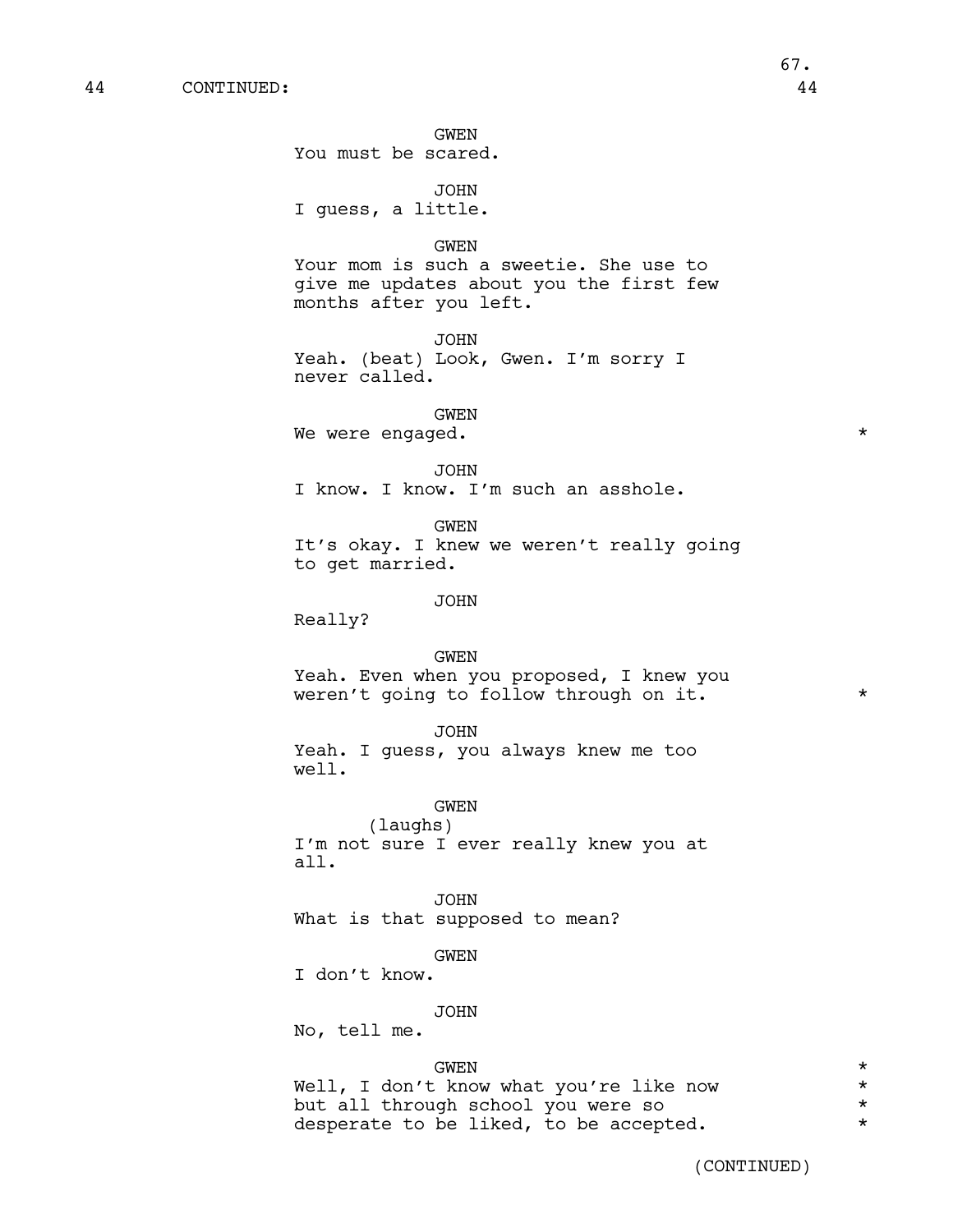| <b>JOHN</b><br>Yeah, me and every other teenager in the                      | $\star$<br>$\star$ |  |  |  |
|------------------------------------------------------------------------------|--------------------|--|--|--|
| world.                                                                       | $\star$            |  |  |  |
| <b>GWEN</b>                                                                  | $\star$            |  |  |  |
| No, it was different with you. You were                                      | $\star$            |  |  |  |
| terrified of disappointing anyone like                                       | $\star$<br>$\star$ |  |  |  |
| your mom You were always what people<br>wanted you to be, and never what you | $\star$            |  |  |  |
| needed to be.                                                                | $\star$            |  |  |  |
|                                                                              |                    |  |  |  |
| Beat. This hits John.                                                        | $\star$            |  |  |  |
|                                                                              |                    |  |  |  |
| GWEN (CONT'D)<br>So, yeah, I knew you weren't going to                       | $\star$<br>$\star$ |  |  |  |
| call when you left. I hoped you would                                        | $\star$            |  |  |  |
| butI think it was important for you                                          | $\star$            |  |  |  |
| that you didn't.                                                             | $\star$            |  |  |  |
|                                                                              |                    |  |  |  |
| <b>JOHN</b>                                                                  | $\star$            |  |  |  |
| See. You do know me.                                                         | $\star$            |  |  |  |
| Gwen looks at John and realizes                                              |                    |  |  |  |
| <b>GWEN</b>                                                                  | $\star$            |  |  |  |
| You haven't changed at all, have you?                                        | $\star$            |  |  |  |
|                                                                              |                    |  |  |  |
|                                                                              | $\star$            |  |  |  |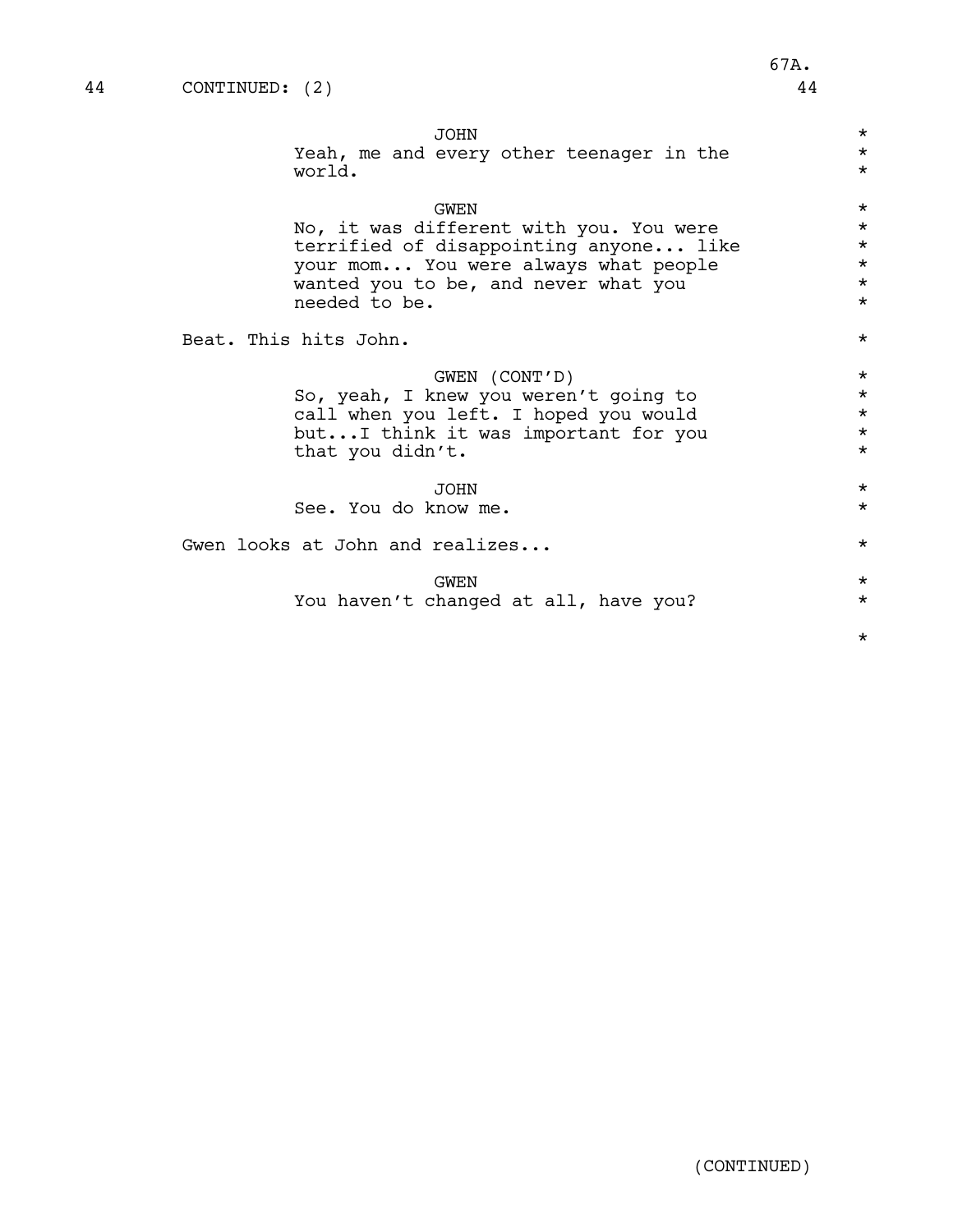JOHN \*

Yes. No. Sort of. I don't know. Not really... I think I'm just going through a tough time.

GWEN

... When are you not?  $\star$ 

Gwen smiles. John looks at her.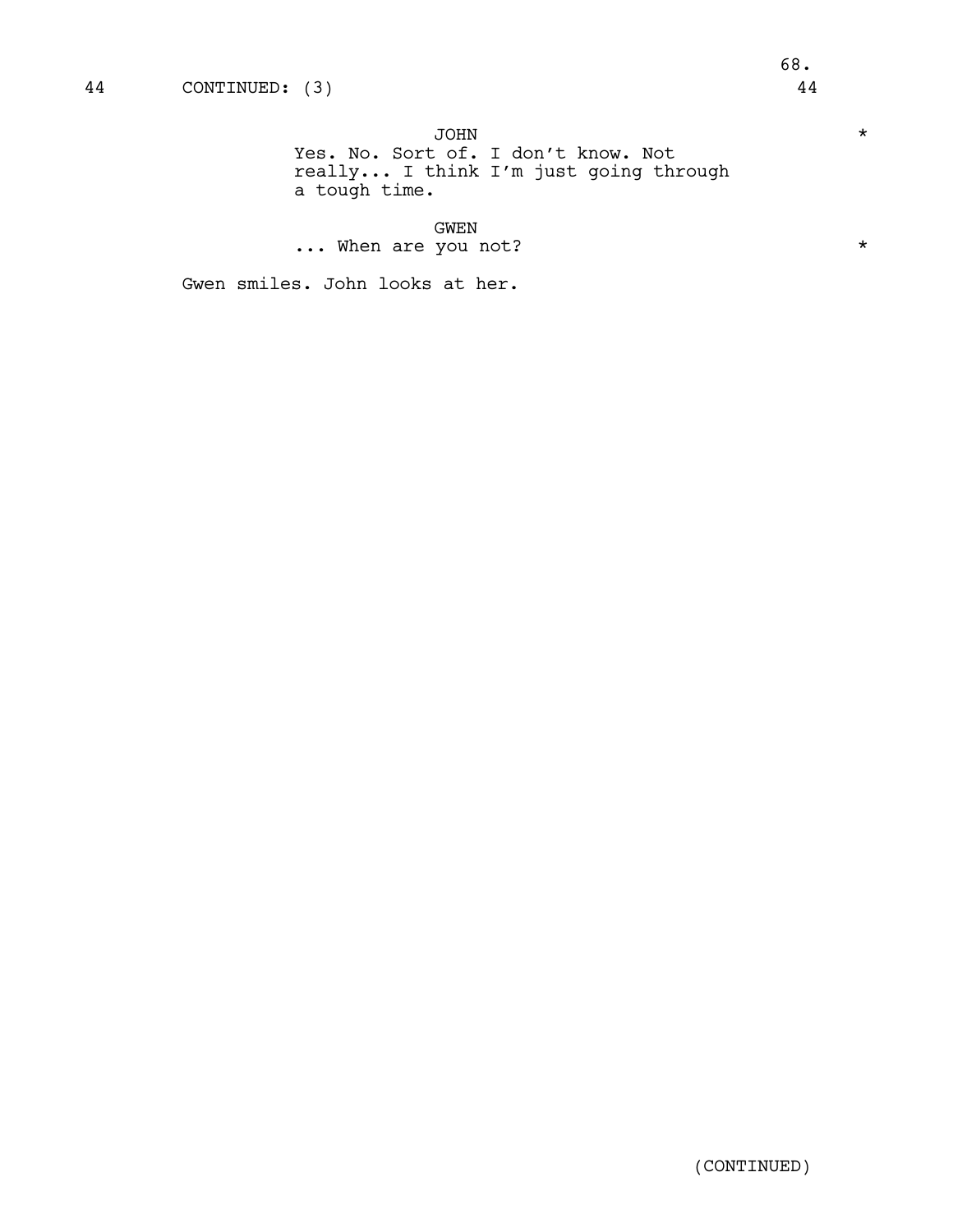GWEN (CONT'D) \* (laughs) You still drawing cartoons? \* JOHN \* Kind of  $\star$ JOHN (CONT'D) \* You still writing?  $*$  $\overrightarrow{GWEN}$  \* No... Do you want to have sex with me?  $*$ Gwen tosses the cigarette. She straddles John. \* JOHN Yes. JOHN (CONT'D) \* But I shouldn't. GWEN Why not? JOHN I'm going to have a kid. GWEN Don't worry. It doesn't really change that much. John stops Gwen. JOHN I hope that's not true. Pause. Gwen hardens. GWEN What does she do that's so special? John thinks about it... Hadn't realized til he says it... JOHN She lets me be who I need to be.  $*$ Gwen looks a little stung by this.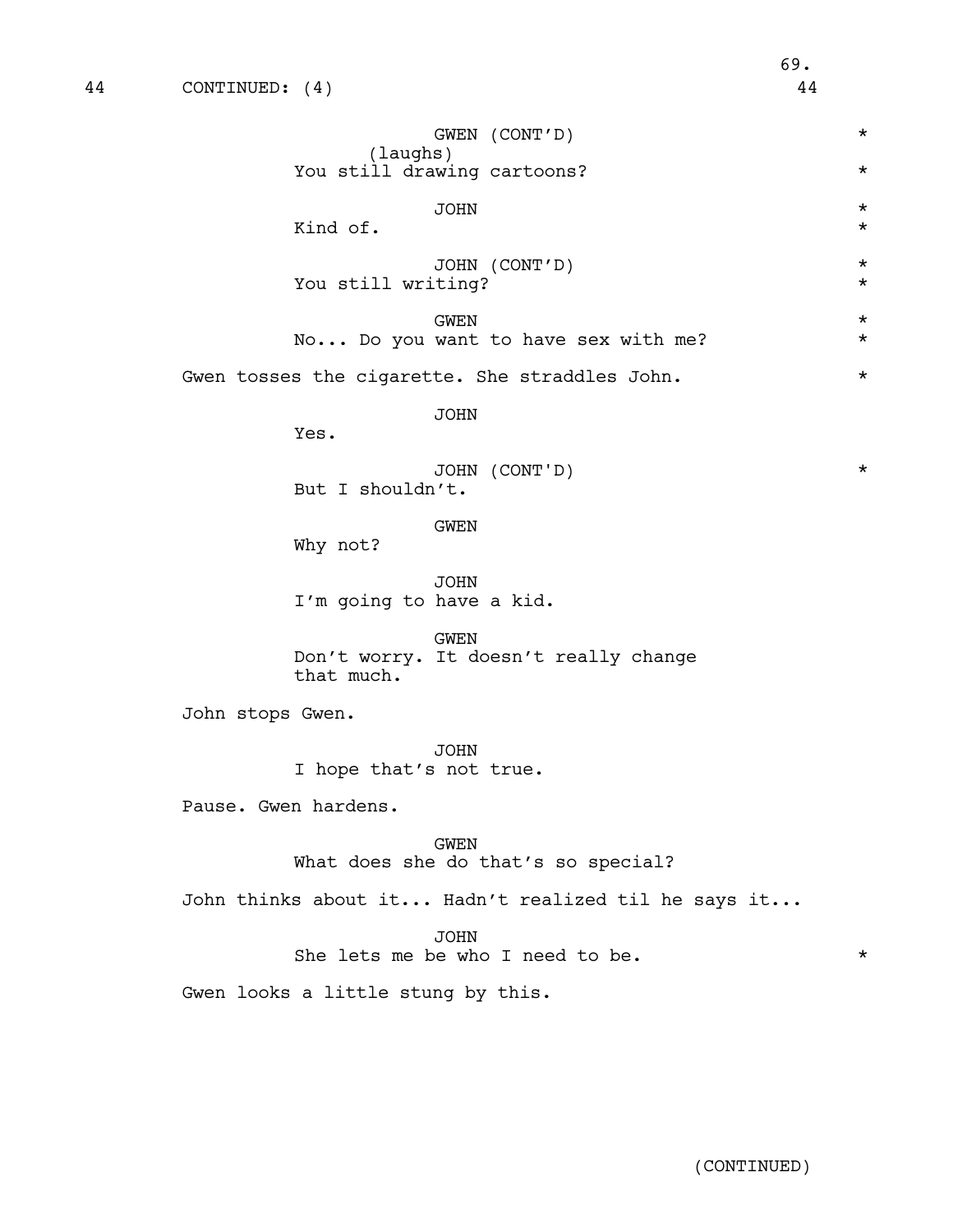JASON (O.S.) Hey, guys. What are you doing out here?

GWEN I was trying to seduce John but he thinks he's in love with his girlfriend.

Jason laughs. Then he abruptly stops laughing.

JASON

That's not true, is it?

JOHN No. I mean... the part about me being in love with my girlfriend is. But the rest was a joke.

John forces a laugh. Gwen frowns. Jason looks really confused.

JASON

We're out of beer.

JOHN (eager to get out of there) Oh, I'll go get more!

45 EXT. HOUSE. NIGHT. 45

John screeches his mom's car out of the driveway. He calls Rebecca on his cellphone.

46 INT. CAR ON HIGHWAY. NIGHT. 46

John is on his cellphone. We hear ringing.

47 INT. BROOKLYN BROWNSTONE. NIGHT. 47

Rebecca sits knitting what looks like a child's sweater but it has four leg holes. Her phone rings.

> REBECCA John? Oh my God, I haven't heard from you in like two days. I was worried.

JOHN Rebecca, I just saw Gwen.

Silence.

70.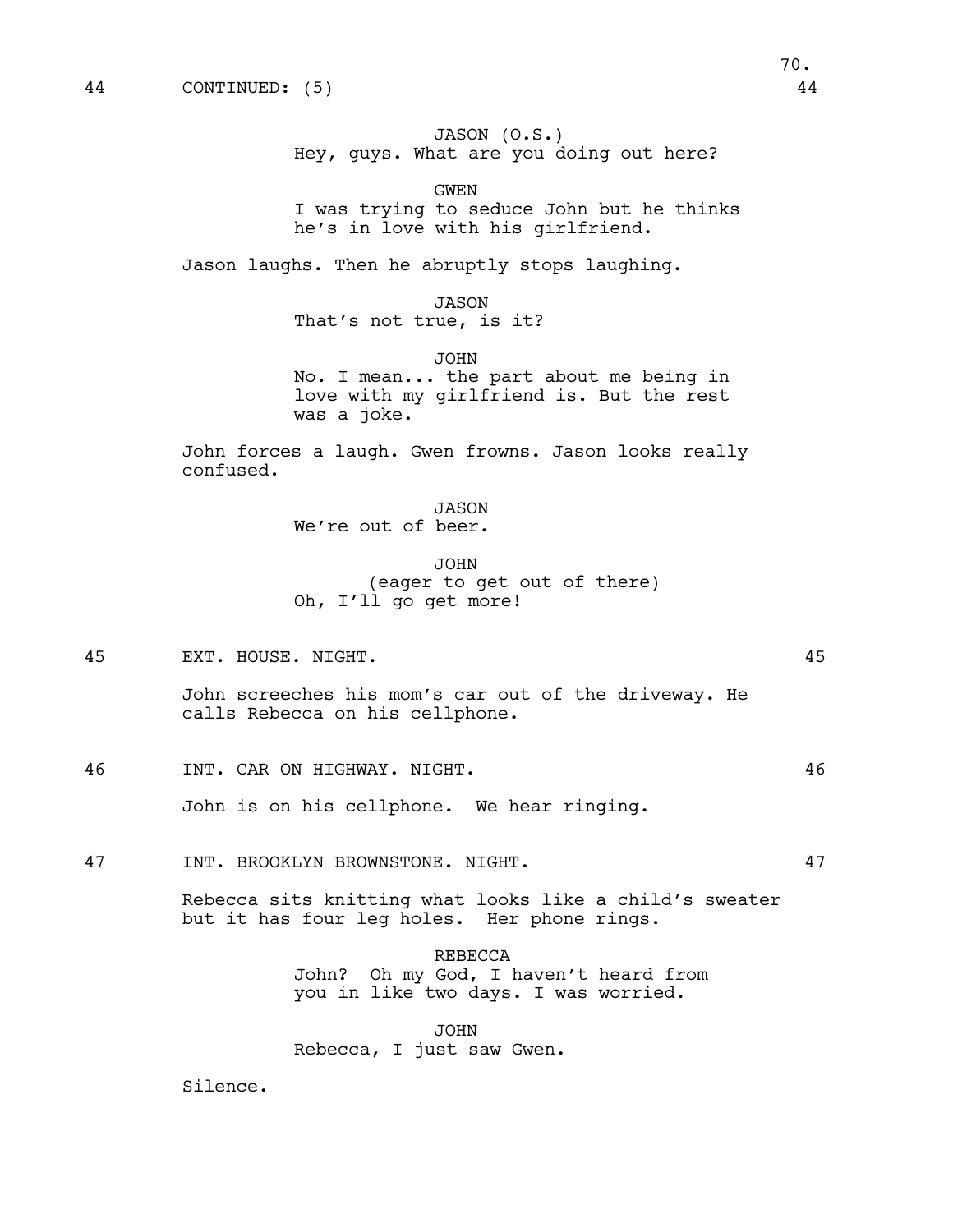48 INT. CAR ON HIGHWAY. NIGHT. 48

INTERCUT

JOHN

I went over to her house for dinner- with her and her husband. (beat) Honey, she kissed me.

REBECCA

(taken aback) You kissed her... ok.

JOHN No, no, she kissed ME! Major difference.

REBECCA

I-- I thought you said you didn't have feelings for her anymore. I mean she just had a kid.

John turns into the Liquor Barn. He finds a parking spot.

JOHN I don't-- She did-- oh btw, she still looks great by the way! So you have nothing to worry about.

REBECCA

Still looks great?

JOHN

Yeah, I mean she may have gained a little weight, but I never really liked skinny girls.

### REBECCA

What!?

### JOHN

Rebecca, please, forget about the way she looks. It's not important. The point is, kissing her, it didn't do anything for me. I mean, if anything it just PROVED my feelings for you.

REBECCA

Oh, John. You sound like a basket case.

JOHN

No, I don't. I know what I'm saying.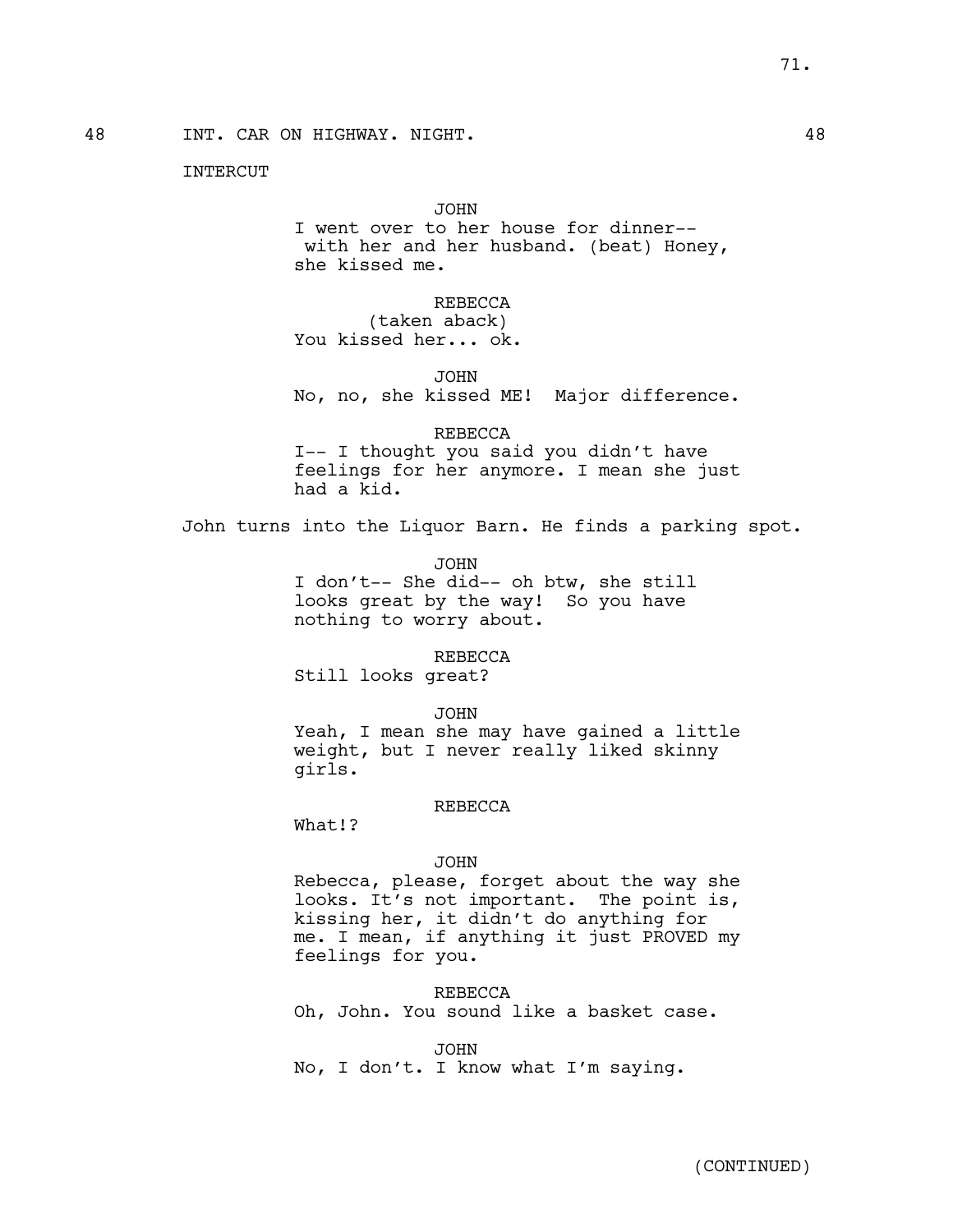REBECCA You are not making me feel very secure right now.

JOHN I know. But I will. I promise I will. Starting right now.

## REBECCA

You're drunk.

John gets out of the car. He puts a cigarette in his mouth and looks for a lighter.

> JOHN A little but that's not why I'm saying this. Listen--

REBECCA You're probably still smoking, too, aren't you?

John throws the cigarette to the ground.

JOHN No. I just quit.

John goes into the Liquor Barn.

49 INT. LIQUOR BARN. NIGHT. 49

John looks around the liquor store for a six pack of beer while talking on the phone.

JOHN

I'm trying to tell you that I love you. I love you. Okay. I just...I don't know. I wanted you to hear that.

### REBECCA

(moved)

... John.

Suddenly, John spots his father, wearing an apron, stocking wine coolers on shelves. He slowly drops the phone away from his ear.

REBECCA (CONT'D)

... John?

JOHN

Dad?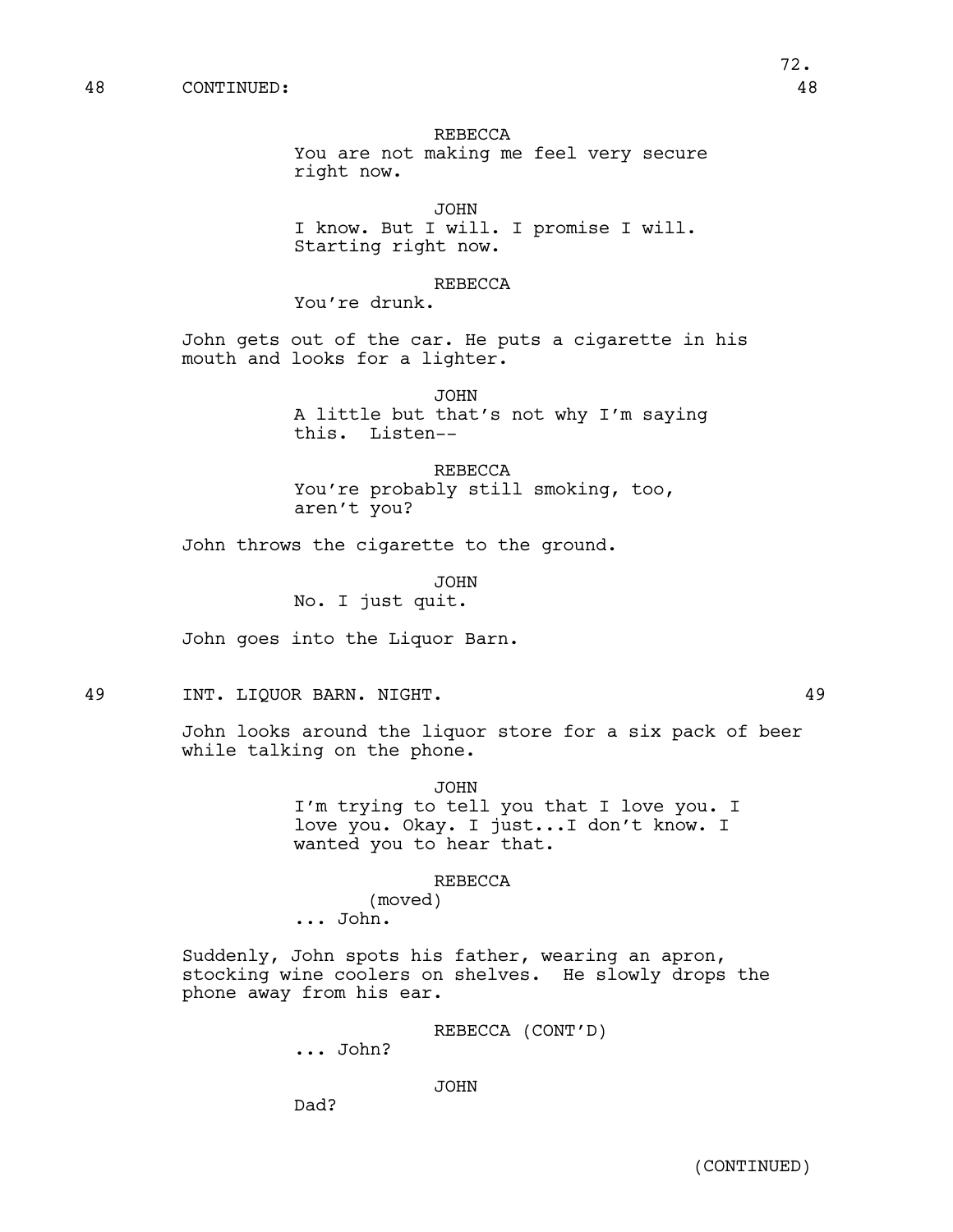DON Oh, hey, Johnny. What's going on?

JOHN Dad, what are you doing here?

REBECCA (faint telephone voice) John? John? Hello?

JOHN

(to Rebecca) Sorry, Rebecca. I'm going to have to call you back.

REBECCA John. What's going on?? John--

John hangs up. Don looks at the same young Mexican American man we saw before... who is now behind the cash register.

> DON Pedro, I'm going to take five.  $*$

PEDRO (in Spanish) My name is not Pedro.

DON

Thanks.

Don smiles and leaves.

50 EXT. LIQUOR BARN. NIGHT. **50** 

Don and John sit on the tailgate of Don's truck in the parking lot, having a beer.

> JOHN I don't understand. How did it get this bad?

> > DON

We're in a lot of debt... I took out three small business loans. Mortgaged the house. I thought that would see us through the recession but now the money's gone and we're still not making a profit. I got nothing left to pay my employees with.

73.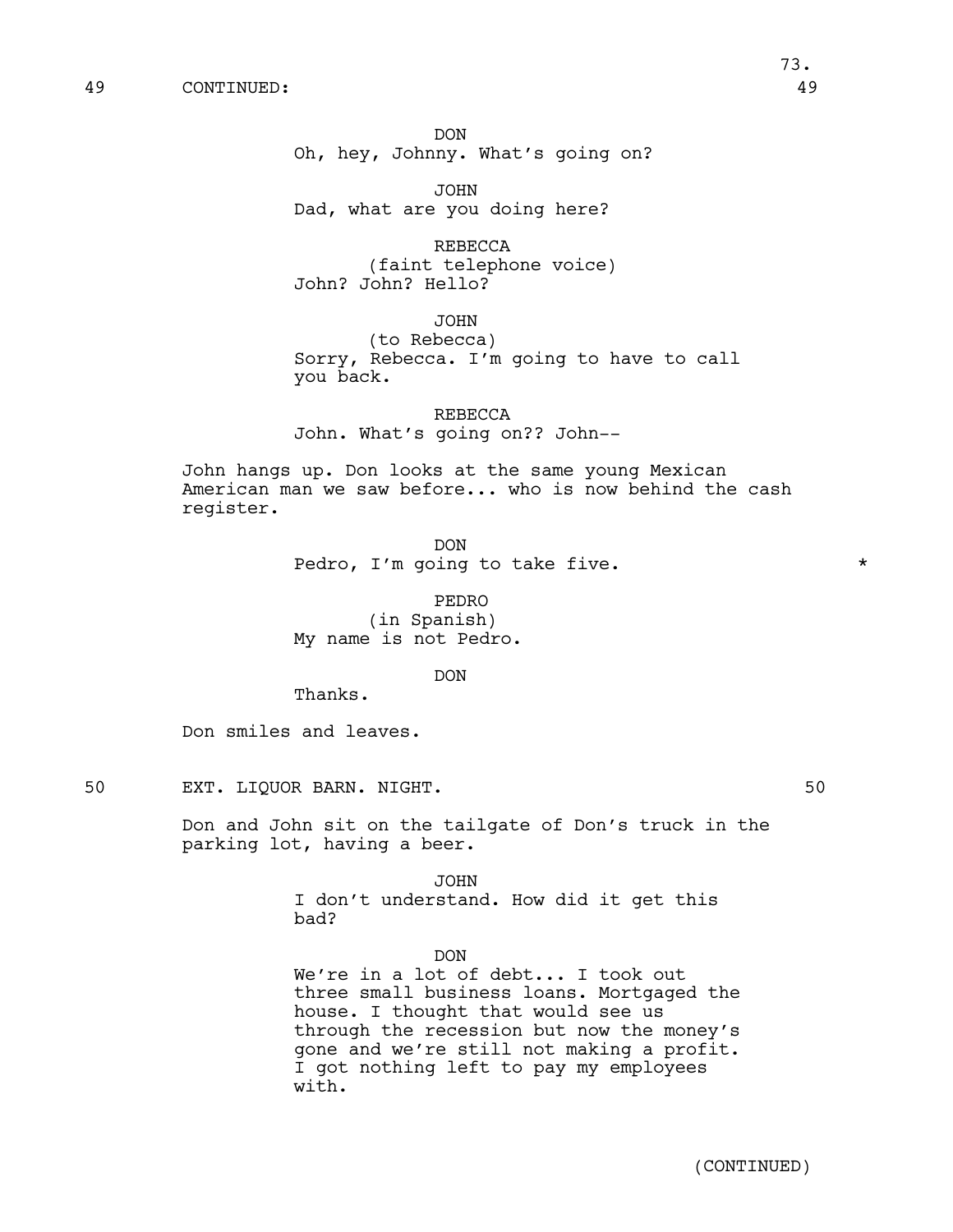JOHN So, are you bankrupt?

DON I haven't filed.

JOHN Dad, I can give you some money.

DON Don't be ridiculous. You don't have any money.

JOHN

Rebecca does.

DON I'm not going to take her money.

JOHN But I want to help.

Don shakes his head.

DON You got your own family to worry about. I'll figure this out.

JOHN

How?

Don looks out at the highway.

DON I'm sorry I didn't spend more time with you growing up.

John looks to Don. Don continues looking out.

JOHN Oh, come on, Dad. I don't care about that-

DON

--*I* do. I never got to know you, I mean really know you. As a man. And it's... one of the greatest regrets of my life.

JOHN ... You're just going through a tough time.

DON When am I not?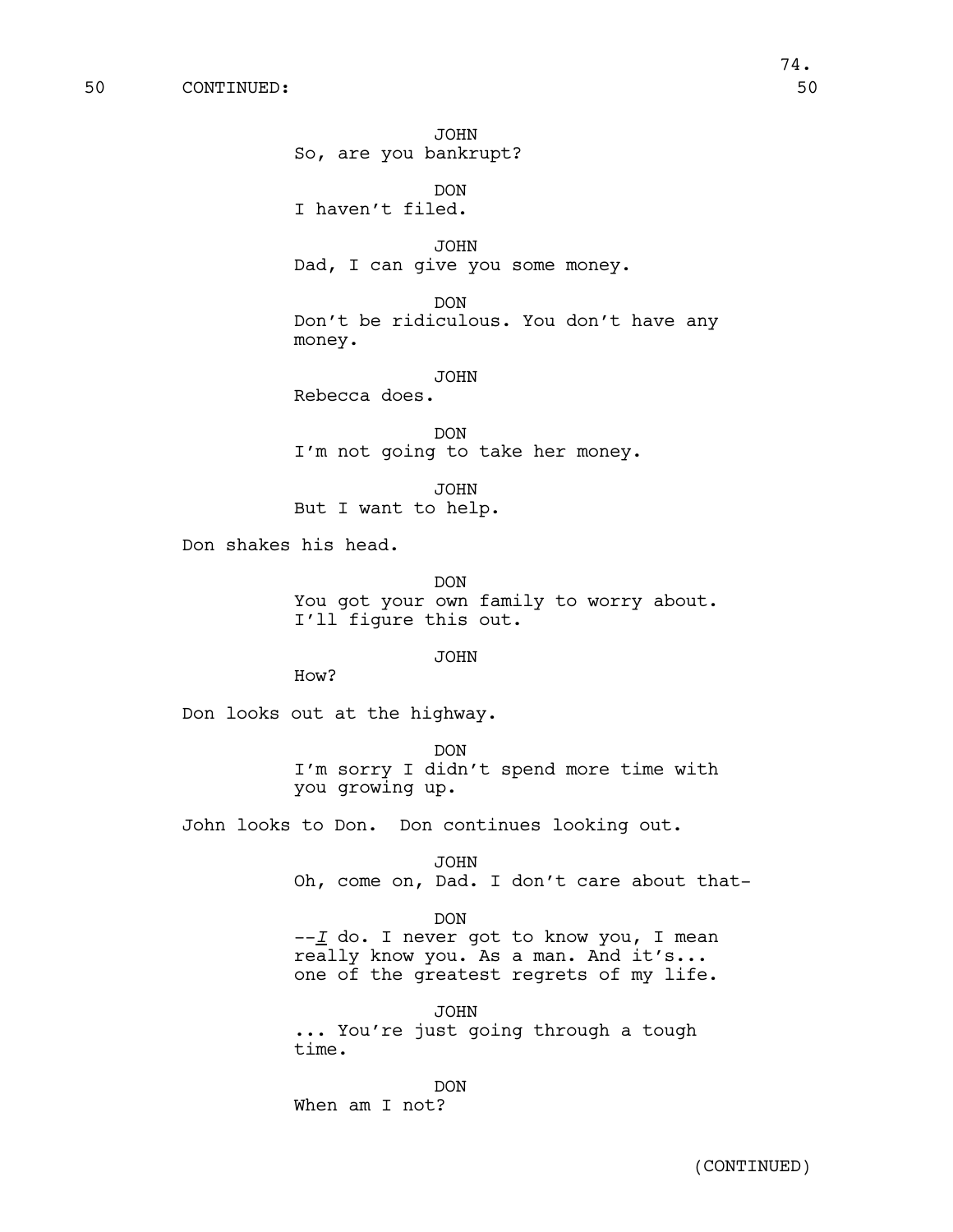This registers with John.

DON (CONT'D) God, I wasted so much on that stupid business. And now I'm probably going to lose it all and it's... terrifying.

JOHN It's not over yet. You're not going to lose it all.

DON No, it's terrifying to realize this late...

### JOHN

What?

DON What really matters.

JOHN ... We still have time.

DON I did it all for you kids and your mom, you know.

JOHN ... And we're all proud of you.

DON

Well...

51 EXT. HOLLAR HOUSE. LATE NIGHT. THE SERIES OF STRAINING STRAINING STRAINING STRAINING STRAINING STRAINING ST

A New York Yellow Cab stops in front of the Hollar house in the middle of the night. Rebecca gets out of the cab with an overnight bag.

The cab drives off. Rebecca waddles up to the front door of the Hollar house. She rings the doorbell. She looks kind of angry.

Ron comes to the door in boxers and a woman's robe.

RON (Sleepy)

Yeah?

REBECCA

Where's John?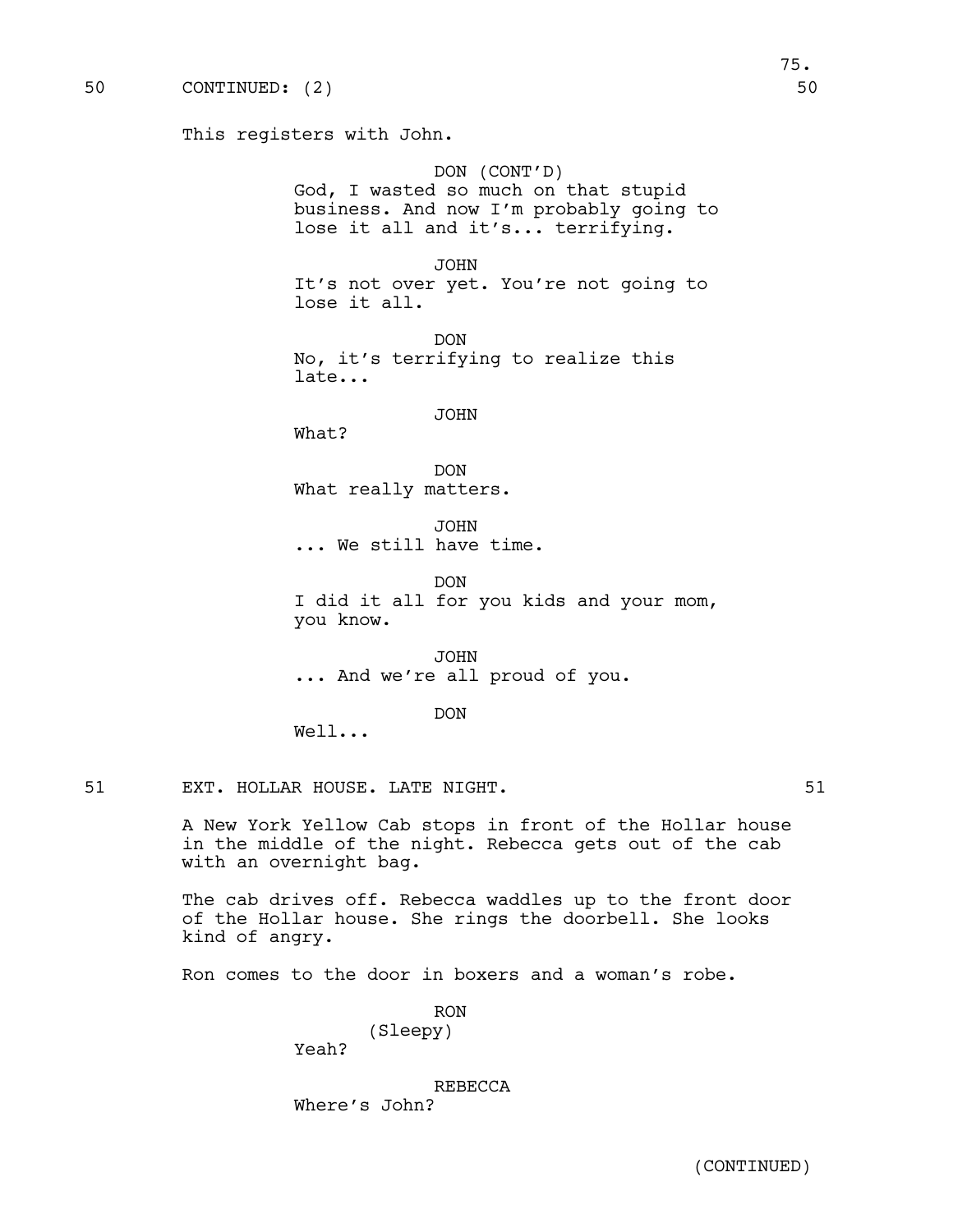RON

In bed.

## REBECCA

Where's that?

RON

Upstairs.

Rebecca walks past Ron and up the steps towards John's room.

> RON (CONT'D) Whoa, whoa, whoa. Who are you?

> > REBECCA

I'm Rebecca.

She disappears up the stairs.

RON (In a bit of awe) ... You're Rebecca.

52 INT. JOHN'S ROOM, HOLLAR HOUSE. NIGHT. 52

John has fallen asleep with the light on in his room. He is surrounded by black and white cut-outs of the super hero from his graphic novel in various poses. He has drawn them all himself.

Rebecca enters the room. She looks at all the cartoons. Ron follows behind Rebecca in one of his mother's robes.

REBECCA

(softly)

John?

Rebecca puts her hand on John's shoulder.

REBECCA (CONT'D)

John?

John wakes. He looks at Rebecca. He is very confused.

JOHN Is this a dream?

REBECCA

No.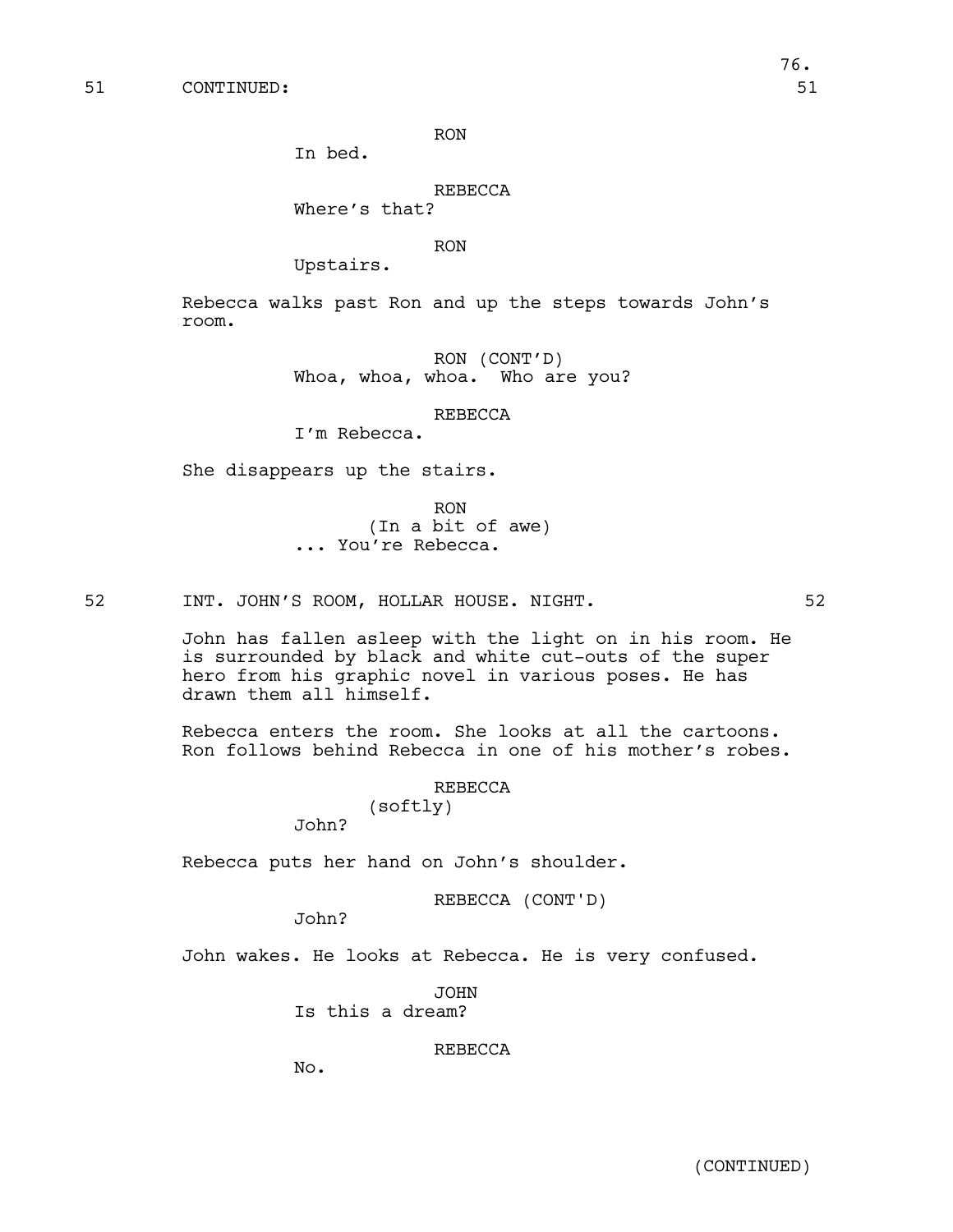JOHN (looking at his brother) Why is he wearing my mother's robe?

RON I'm Ron, it's so good to finally meet you.

JOHN

Ron, please.

Ron retreats.

REBECCA Don't ever hang up on me again.

JOHN I'm sorry. (beat) How did you--

REBECCA

I took a cab.

JOHN

Wow.

REBECCA (looking at the drawings) What is all this?

JOHN

Drawings. I thought we could put them in the baby's room. I read somewhere that baby's like contrast.

REBECCA They're beautiful.

JOHN I've missed you.

REBECCA I've missed you, too.

JOHN How are you feeling?

REBECCA My ass is really sore.

JOHN I can't believe you took a cab here.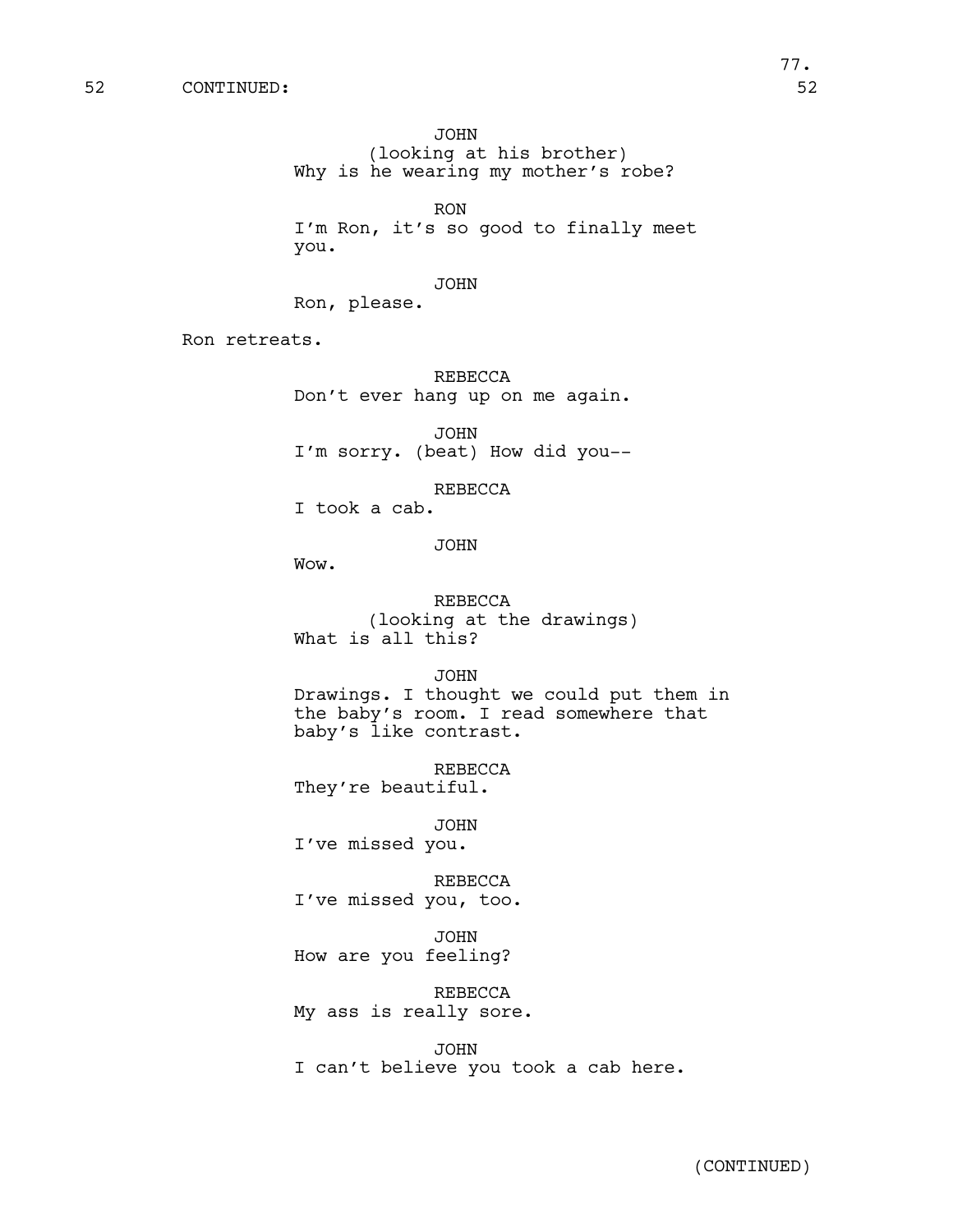## 52 CONTINUED: (2) 52

John and Rebecca embrace. We see that Ron is still in the doorway. He watches covetously for a long moment, then leaves.

## 53 EXT. HOUSE. NIGHT. 53

Ron's car pulls up in front of his ex-wife's house and parks. It is dark and there are no lights on inside. Ron runs around the side of the house and hops over a fence  $*$ to get to his daughters' room.

He taps on the window. Constance comes to the window, putting on her glasses. Ron gestures for her to open it.

RON

Hey.

CONSTANCE (sleepily)

Dad?

RON

Hi, Angel.

MATILDA What are you doing here?

RON

I miss you guys.

Beat.

RON (CONT'D) Do... Do you miss me?

After a beat... they both nod.

CONSTANCE

Yeah.

Ron is elated.

RON Can I come in?

The girls laugh.

CONSTANCE

What?

RON

I'm comin in!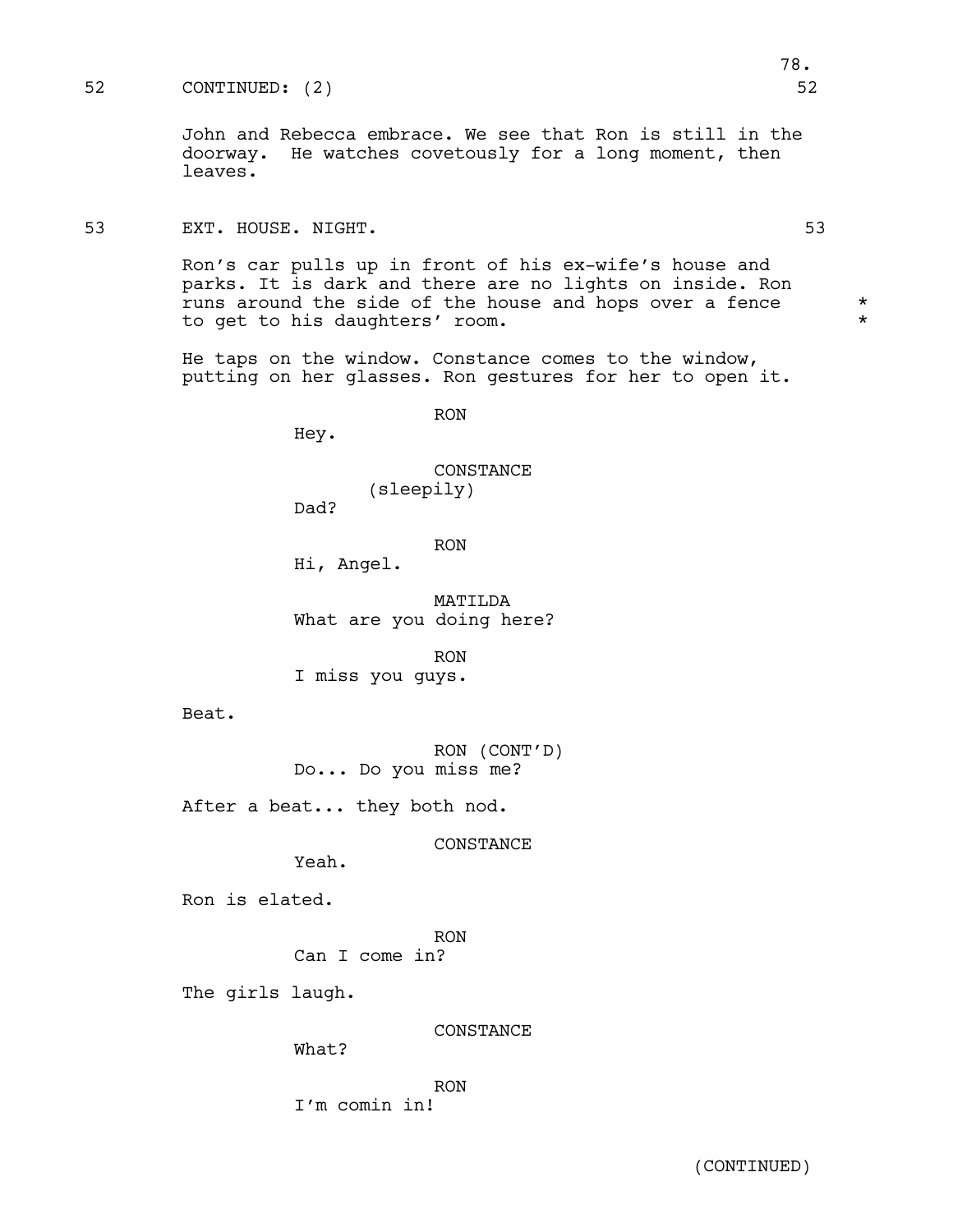### CONSTANCE

## But mom says--

## RON Don't worry about Mom. Move Ellie.

Matilda moves an elephant stuffed animal that sits on the table. Ron jumps up and awkwardly tries to come through the window. The girls end up pulling him in, laughing. Ron smiles and sshs them playfully. He then hugs both of them tight.

A54 INT. HOSPITAL ROOM. NIGHT. A54

Don sleeps with his head on Sally's stomach as Sally stares out the hospital window, her hand on his head.

54 INT. MATILDA AND CONSTANCE'S BEDROOM. NIGHT. 54

Ron and the girls have pushed the girls single beds together. They all sleep peacefully.

55 EXT/INT. HOLLAR HOUSE. NEXT DAY. 55

Rebecca and John sleep in a lovely embrace. Morning light streams over their bodies. Then suddenly Rebecca wakes up with a sharp pain in her stomach.

### REBECCA

Oww!

John wakes up.

JOHN What? What is it? A kick?

REBECCA It felt more like a stab. Ow!

JOHN

Is this normal?

REBECCA I don't think so.

JOHN You shouldn't have driven here.

REBECCA

Ow!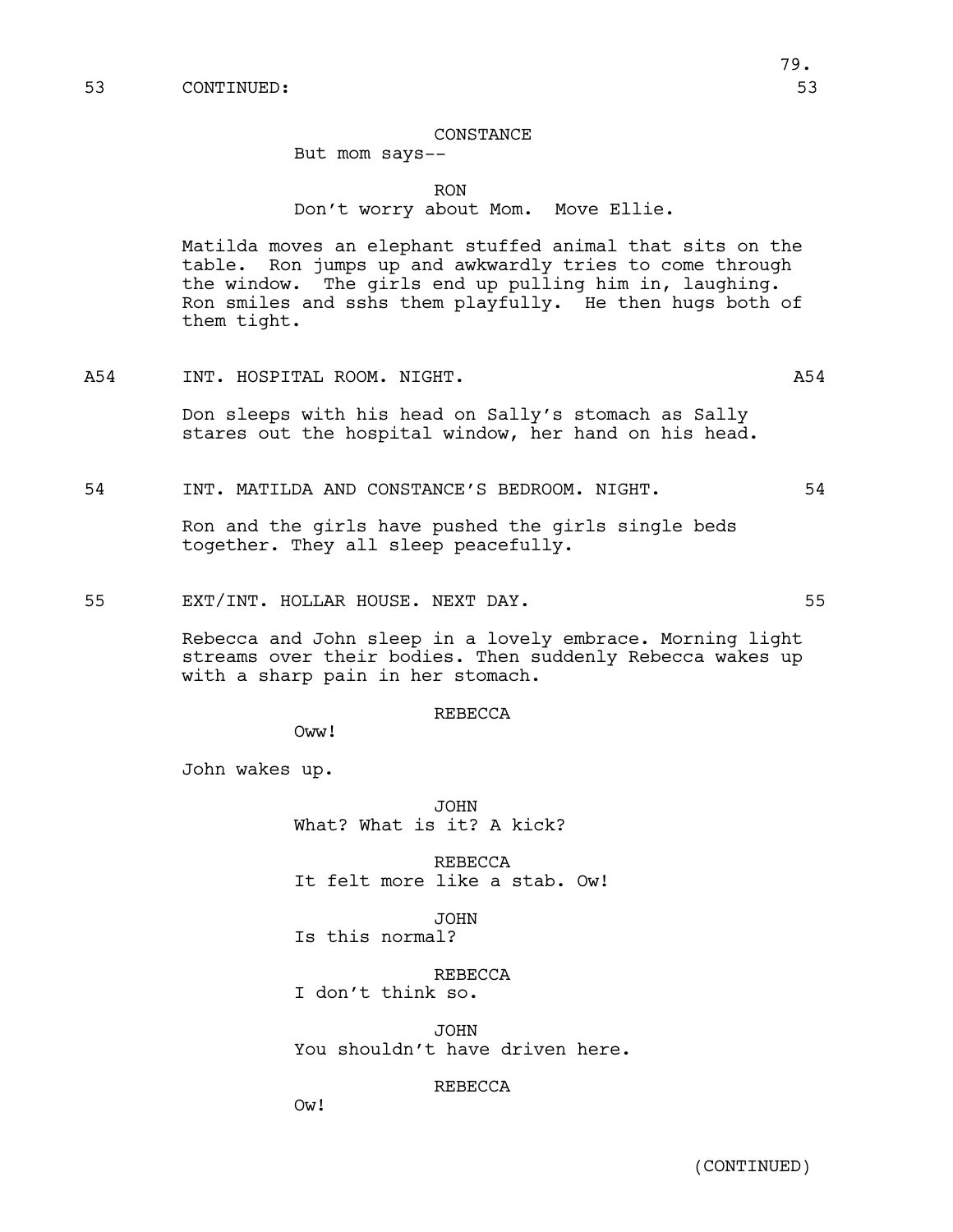REBECCA (CONT'D)

John!

56 INT. HOSPITAL. BABY NURSERY. DAY. 56

John stares at newborns through a window, contemplating his imminent future. A nurse comes out to talk to him.

OB NURSE

John?

JOHN

How is she?

OB NURSE She's fine. She's just needs to rest. You can take her home tomorrow.

JOHN Is the baby okay?

OB NURSE Their vitals are good.

JOHN What do you mean their?

OB NURSE You're having twins. You didn't know?

JOHN We wanted to be surprised.

Beat.

### OB NURSE

Surprise.

John looks like he has been punched in the head.

57 INT. EXAM ROOM. DAY. 57

Rebecca lies in a hospital bed. She looks very nervous. John walks into the room.

> REBECCA You have to get me out of here.

JOHN They said you should rest. 80.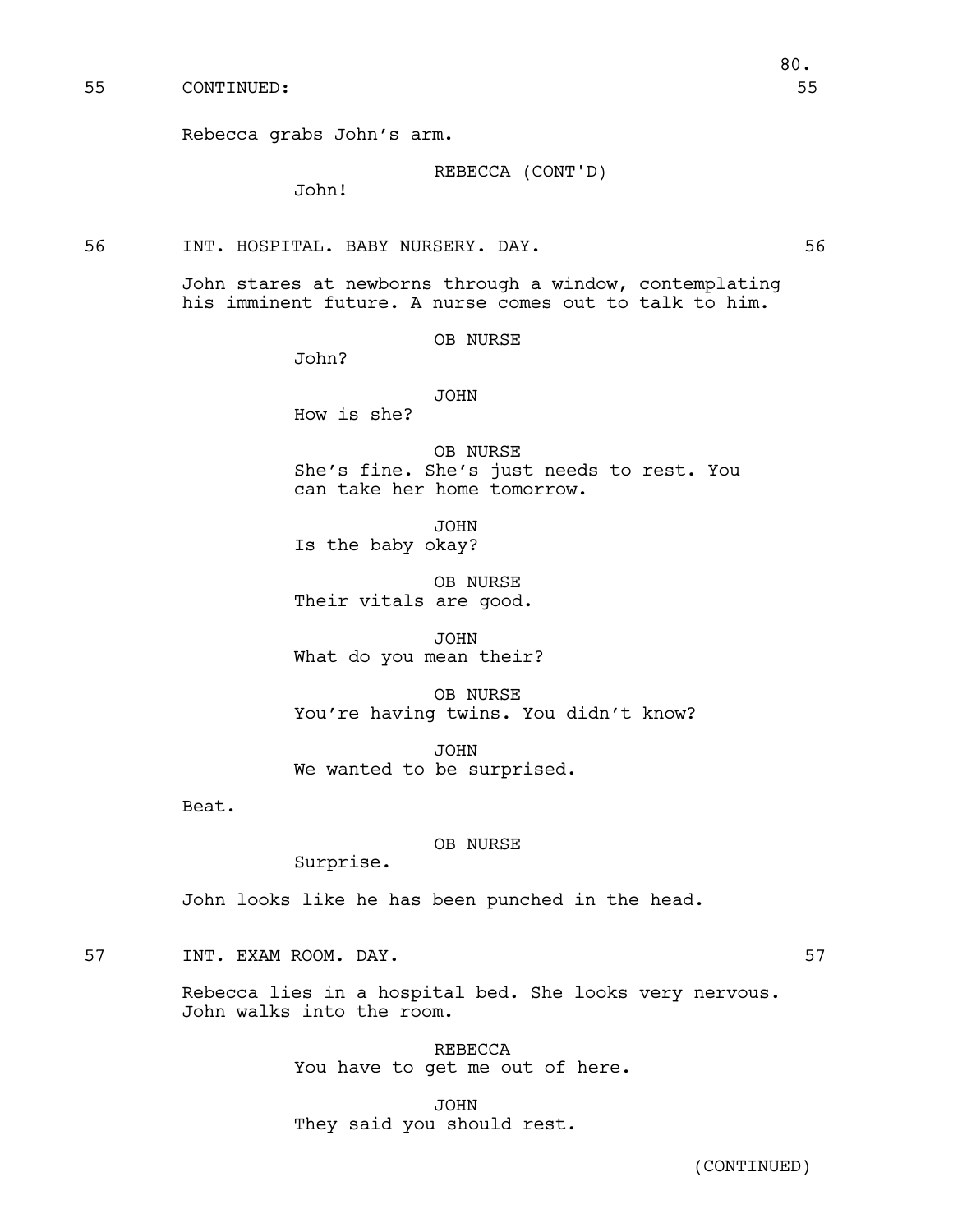## REBECCA I'm not giving birth in this hospital.

JOHN What's wrong with this hospital?

REBECCA Nothing. It's just not in New York.

JOHN

I was born here, you know.

REBECCA I know... I just want  $\underline{my}$  doctor. \*

JOHN My mom's having surgery here.

REBECCA But I don't know this place. And the people are too nice.

JOHN What's wrong with being nice?

REBECCA It makes me nervous.

Beat.

JOHN ... Did you know we were having twins?

REBECCA (sheepishly) ... Yeah. They told me at the last  $*$ appointment.  $*$ 

JOHN \* Why didn't you tell me?

REBECCA I was afraid it would be too much.  $*$ 

John looks very upset.

REBECCA (CONT'D) \* It was the same day we found out about \*\* your Mom. Then you left. And, with all \* that you're going through, I can't even  $*$ tell if you want to have a baby at all so  $*$ <br>to tell you we were having TWO I was-to tell you we were having TWO I was-- \*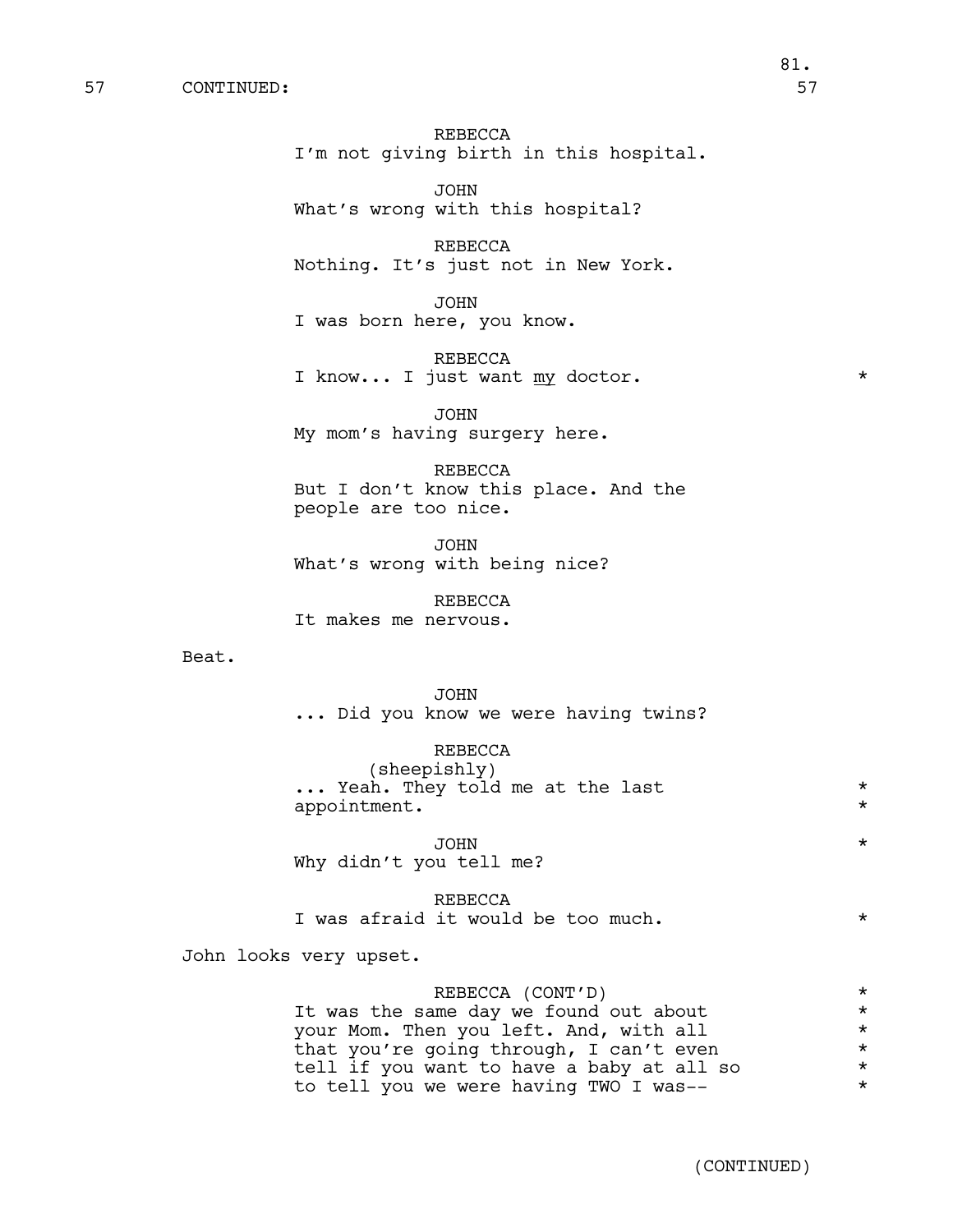\*

## JOHN \*

## All I've been going through?  $*$

## REBECCA \*

John, you're not happy. It's obvious.<br>With work, with your life, maybe even \*\* With work, with your life, maybe even with me. And I know that you're just  $*$ <br>going through something, and that you're  $*$ going through something, and that you're  $*$ <br>scared and that your life maybe isn't scared and that your life maybe isn't<br>everything you want it to be right now  $*$ everything you want it to be right now  $*$ and I get it... having a baby is scary.  $*$ And you're worried we're not going to be  $*$ <br>fun anymore. And that you're going to  $*$ fun anymore. And that you're going to  $*$ <br>have to stay at this job that you hate. have to stay at this job that you hate.  $*$ And that you're never going to have beer  $*$ with your friends. And you're never  $*$ <br>sonna kiss your high school girlfriend. gonna kiss your high school girlfriend. \*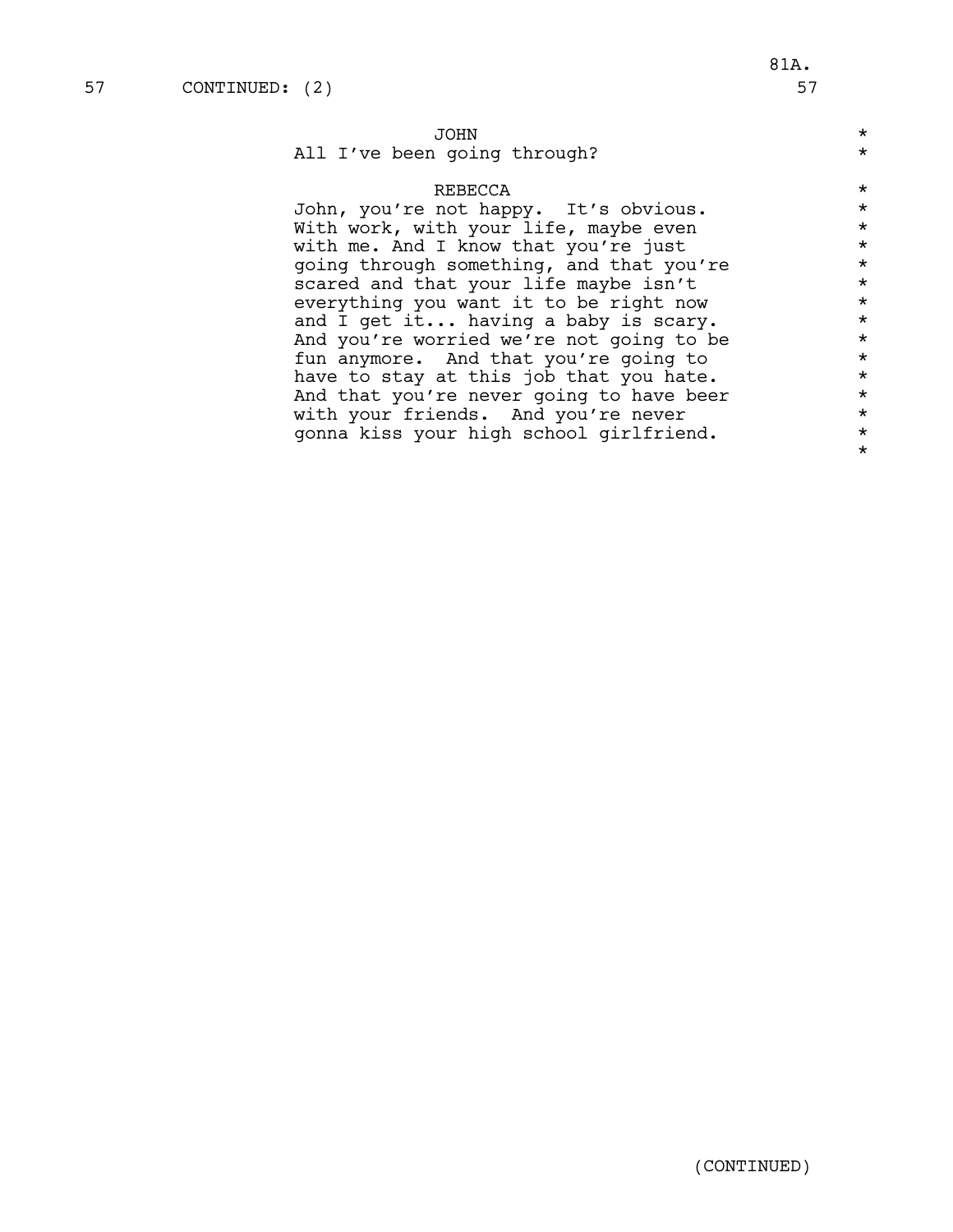(CONTINUED)

## JOHN \*

That's not what I'm worried about. \* \*

## REBECCA

It's not?  $\star$ 

## JOHN

No, having twins.... it's one more person \* that I'm gonna be failing. And I just  $*$ can't take that.

John tries hard not to break. Rebecca sits up and grabs his hands and touches his face.

## REBECCA John. John! Listen to me!

John scoffs at this.

REBECCA (CONT'D) John, you're the most amazing, talented, good hearted person I've ever met. And you are not failing anyone!

Beat.

REBECCA (CONT'D) We're just here waiting for you to come back.

JOHN

You promise?

REBECCA I promise. (beat) Now,  $*$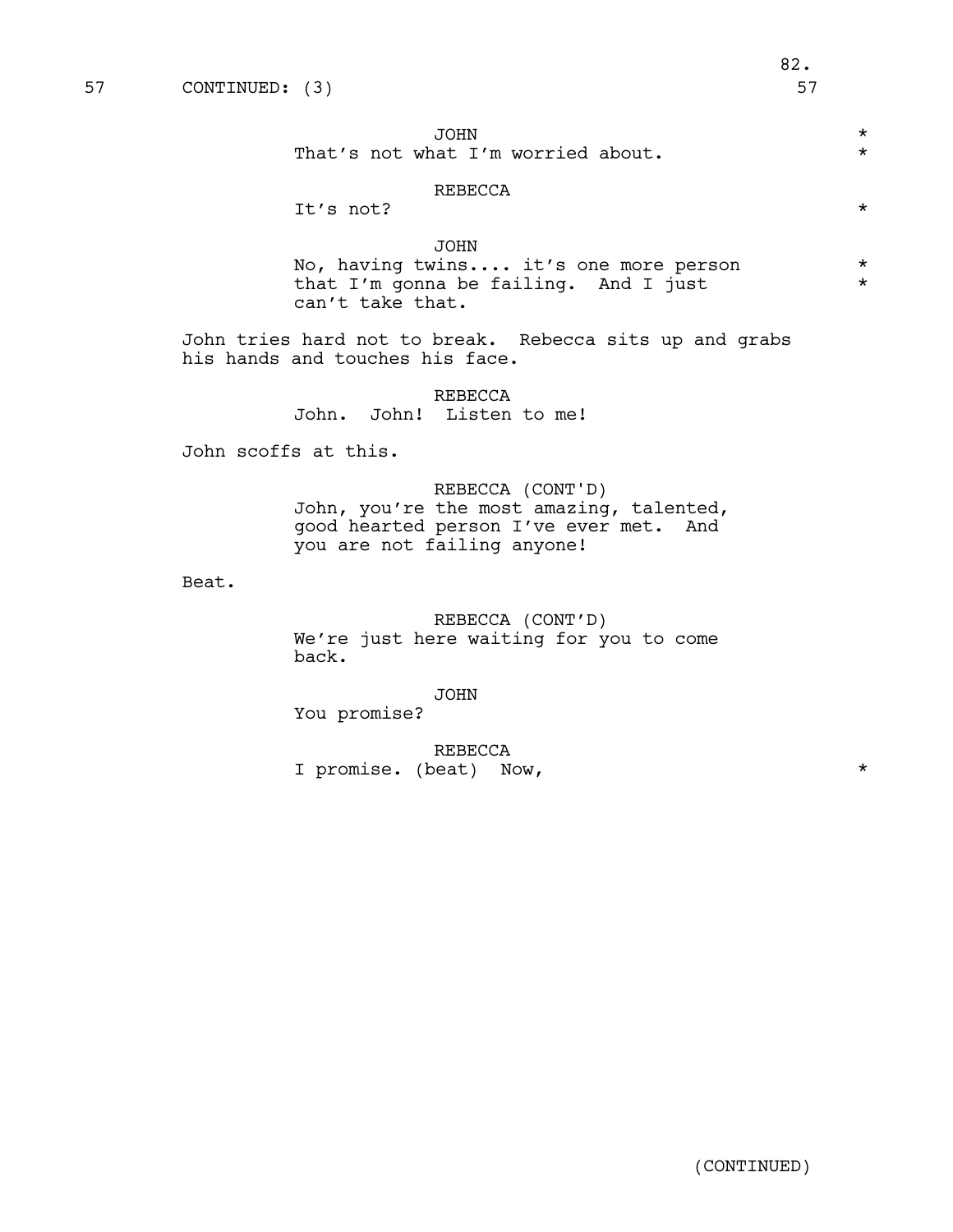JOHN

I will. Now get some rest.

John smiles.

58 EXT/INT. STACEY'S HOUSE. DAY. 58

Stacey sleepily exits her room and knocks on the door immediately next to hers, then opens it.

> STACEY Constance, Matilda. Wake up, it's time for school.

Stacey begins to walk away, routinely... then freezes. She turns back to the doorway, seeing Ron.

STACEY (CONT'D)

Oh my God.

Ron wakes, seeing Stacey.

RON Oh, Stacey--

STACEY What the hell are you doing here?

RON

Hear me out.

STACEY How did you get in?

RON I just wanted to see them..

Stacey pauses... which way will she go?

59 INT. STACEY'S HOUSE. DAY. 59

Two cops walk Ron out of the house in cuffs as his wife and children watch.

> STACEY You're not allowed in this house again. Under any circumstance. You understand?

RON (yelling to Stacey) Come on, Stacey. Don't you think you're over-reacting?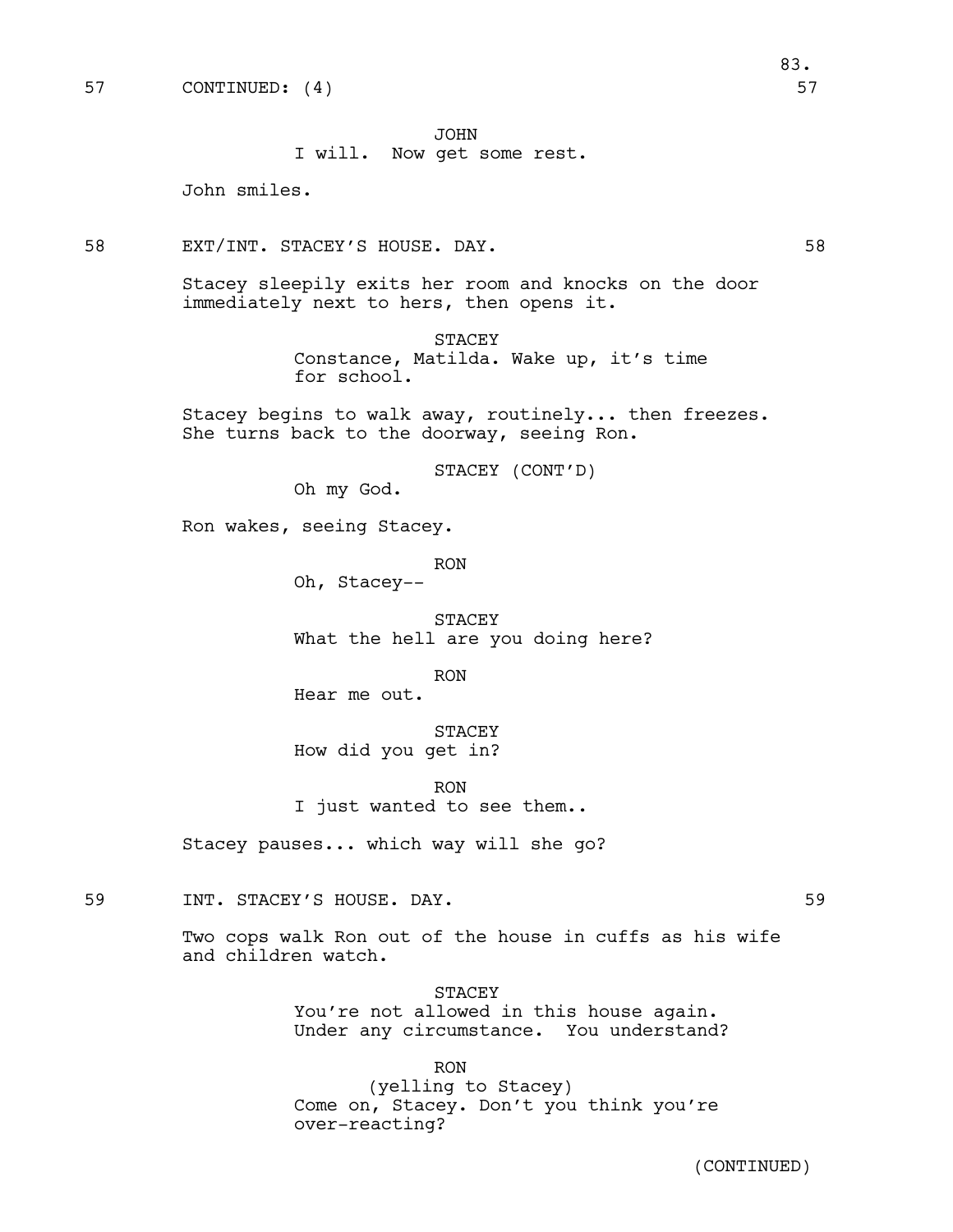### STACEY

Ron, you broke into my house!! This is why I have full custody.

### A60 EXT. STACEY'S HOUSE. DAY. The contract of the contract of the contract of the contract of the contract of the contract of the contract of the contract of the contract of the contract of the contract of the contract of

The cops lead Ron out of the house. They pause at the bottom of the stairs as Ron looks out to see... the entire neighborhood is watching. The cops push Ron forward. Ron steps over the flowers considerately.

RON

Watch the flowers.

The cops trample the flowers.

RON (CONT'D)

Oh come on.

### 60 INT. POLICE CRUISER 60

Reverend Dan pleads with one of the cops who allows him to go over to the cruiser. When Ron sees Reverend Dan he looks angry.

> RON Not the time, man. Not the time, I promise you.

REV. DAN How you doin', Ron?

Ron stares pained daggers.

RON ... You're somethin' else, man. You're somthin' else. Things aren't bad enough you have to come over here and what? You win man... you win.

REV. DAN Your girls sent me.

Ron's face falls. He looks lost.

REV. DAN (CONT'D) What were you doing in the house, Ron?

RON I don't know. I've just been feeling so lonely. I didn't know where else to go.

(CONTINUED)

# 84.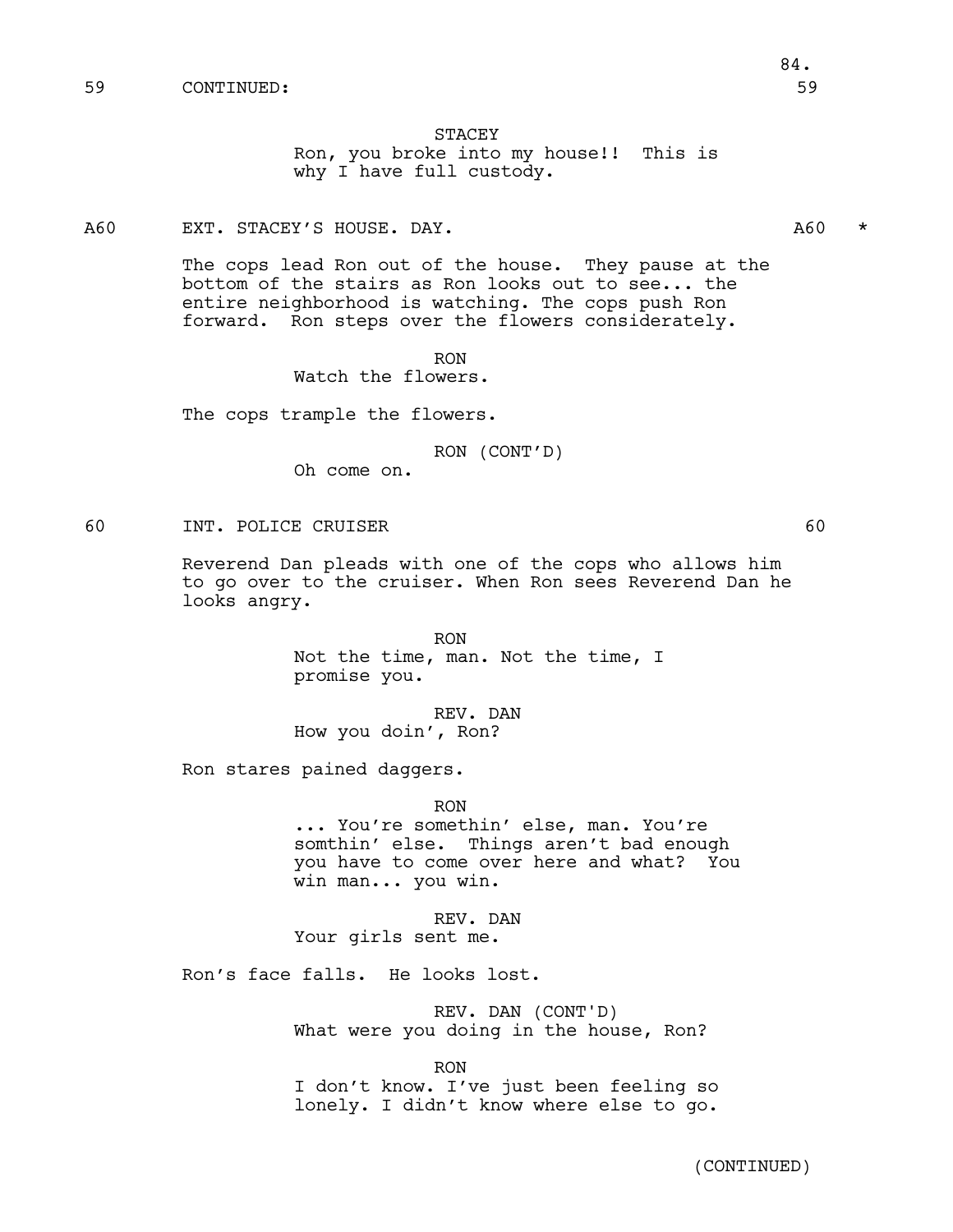60 CONTINUED: 60

Ron looks emotional.

RON (CONT'D) Why does she hate me?

REV. DAN She doesn't hate you.

REV. DAN (CONT'D) Would you like to talk about it?

Reverend Dan puts his hand on Ron's shoulder.

RON No!... Kind of.

REV. DAN Come on. Let me buy you a cup of coffee.

RON

Okay.

Rev. Dan motions to the cop who walks over.

RON (CONT'D) Wait, you're not going to try and push any of that Jesus shit on me, are you?

REV. DAN

No.

RON

You promise?

The cop lets Ron out.

REV. DAN I don't force my beliefs onto people.

RON

Really?

REV. DAN

Really.

The cop uncuffs Ron.

RON Well, what are your beliefs?

REV. DAN

You just asked me not to talk about them.

Rev. Dan and Ron walk down the street together.

(CONTINUED)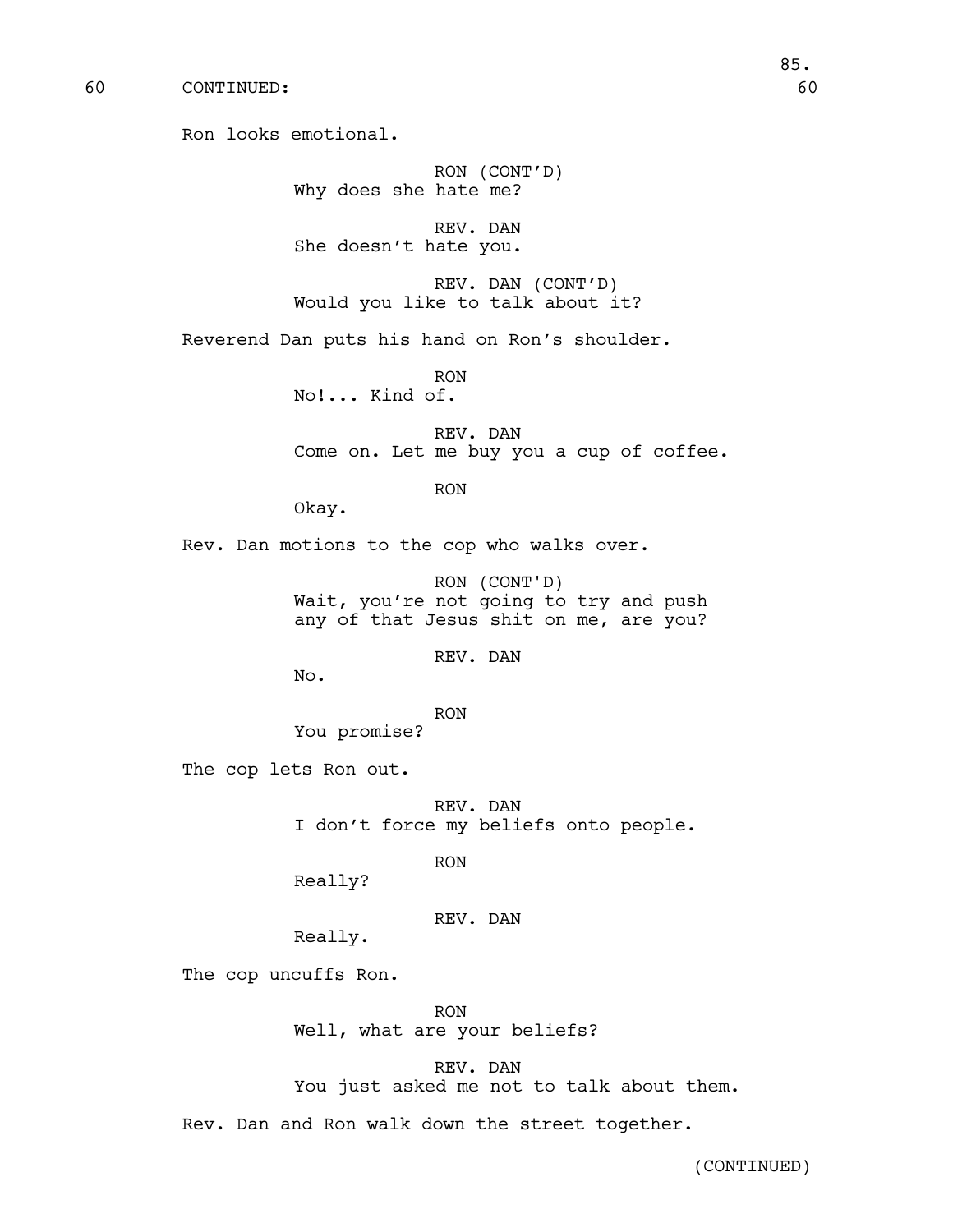RON

Yeah, well, now I'm curious.

REV. DAN It's complicated.

61 INT. HOSPITAL ROOM. DAY. 61

Sally stands looking out the window. She is alone in her room. LaTisha is gone. John walks in wearily.

> JOHN Mom? What are you doing up? Where is everyone?

## SALLY

Gone.

JOHN What happened to LaTisha?

SALLY She's in surgery.

Sally smiles... very unconvincing. John walks right up to her. Both fragile.

### JOHN

What's wrong?

SALLY Dr. Fong just came by.

John braces for the worst.

JOHN

And?

SALLY He said I have to shave my head.

JOHN

(relieved) Oh, Mom. That's okay.

SALLY I don't want to do it Johnny.

Sally's stoicism is finally beginning to wane.

SALLY (CONT'D) I'm going to look ridiculous.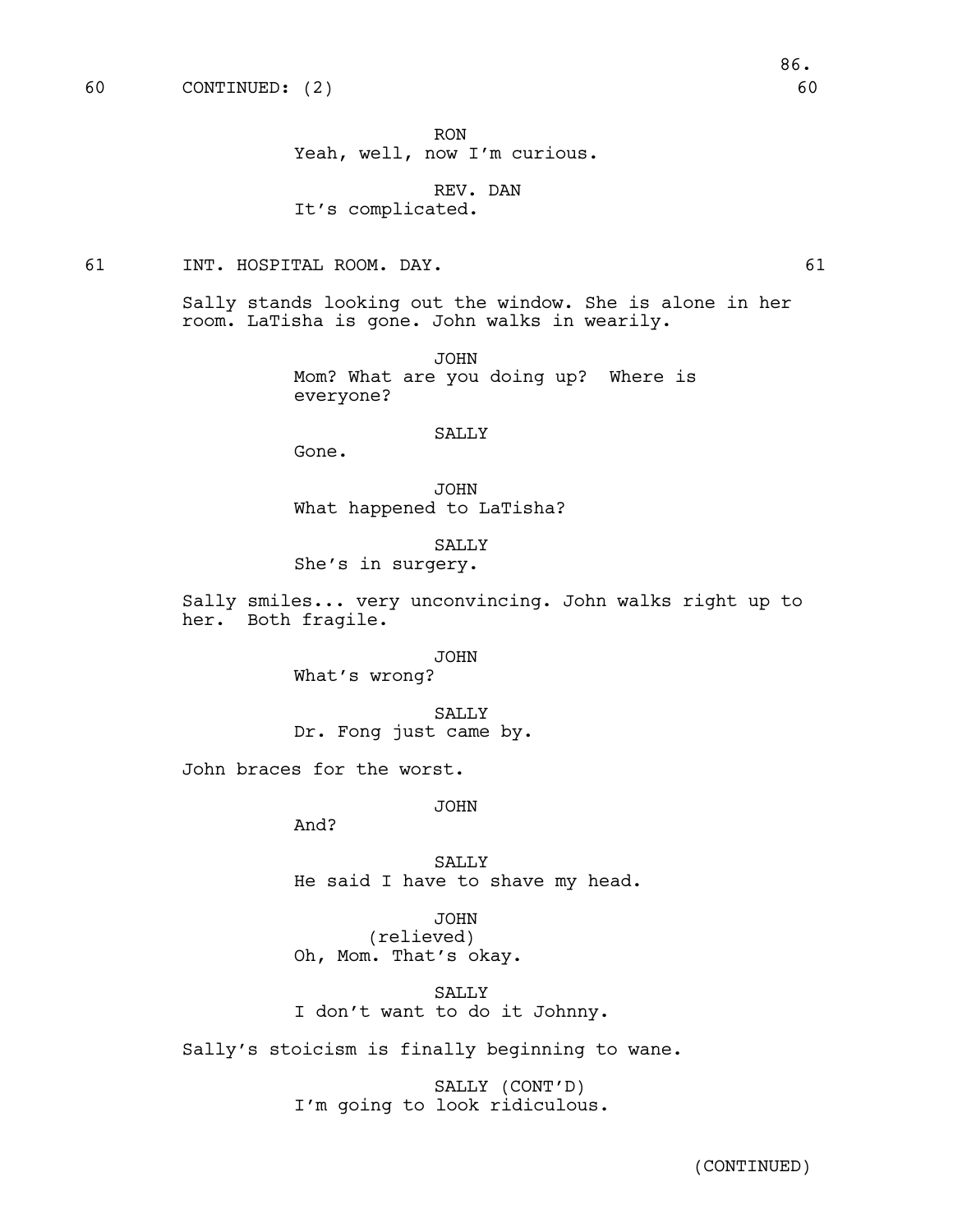JOHN

No... you won't. When are they coming to do it?

### SALLY

I don't know.

JOHN Well, I'll wait right here til they do.

Sally looks at her son for the first time. She sees everything.

### SALLY

How are you?

John just nods, trying not to break.

SALLY (CONT'D)

How's Rebecca?

JOHN

... we're having twins.

Sally gives John a huge hug. He almost collapses into her.

## SALLY ... and you're terrified.

John breaks. He just nods as his eyes well up. Sally looks right into him. Warm. Always motherly.

> SALLY (CONT'D) Don't worry... you won't know til you get there... that you're ok.

John looks at her and for the first time... is comforted. And for the first time in what feels like forever... He smiles.

Jason comes into the room with an electric razor.

JASON Alright, Mrs. Hollar. You ready for your new do?

John looks at Jason.

JASON (CONT'D) Oh. Hey. It's you. (beat) What happened? You never came back to the house.

87.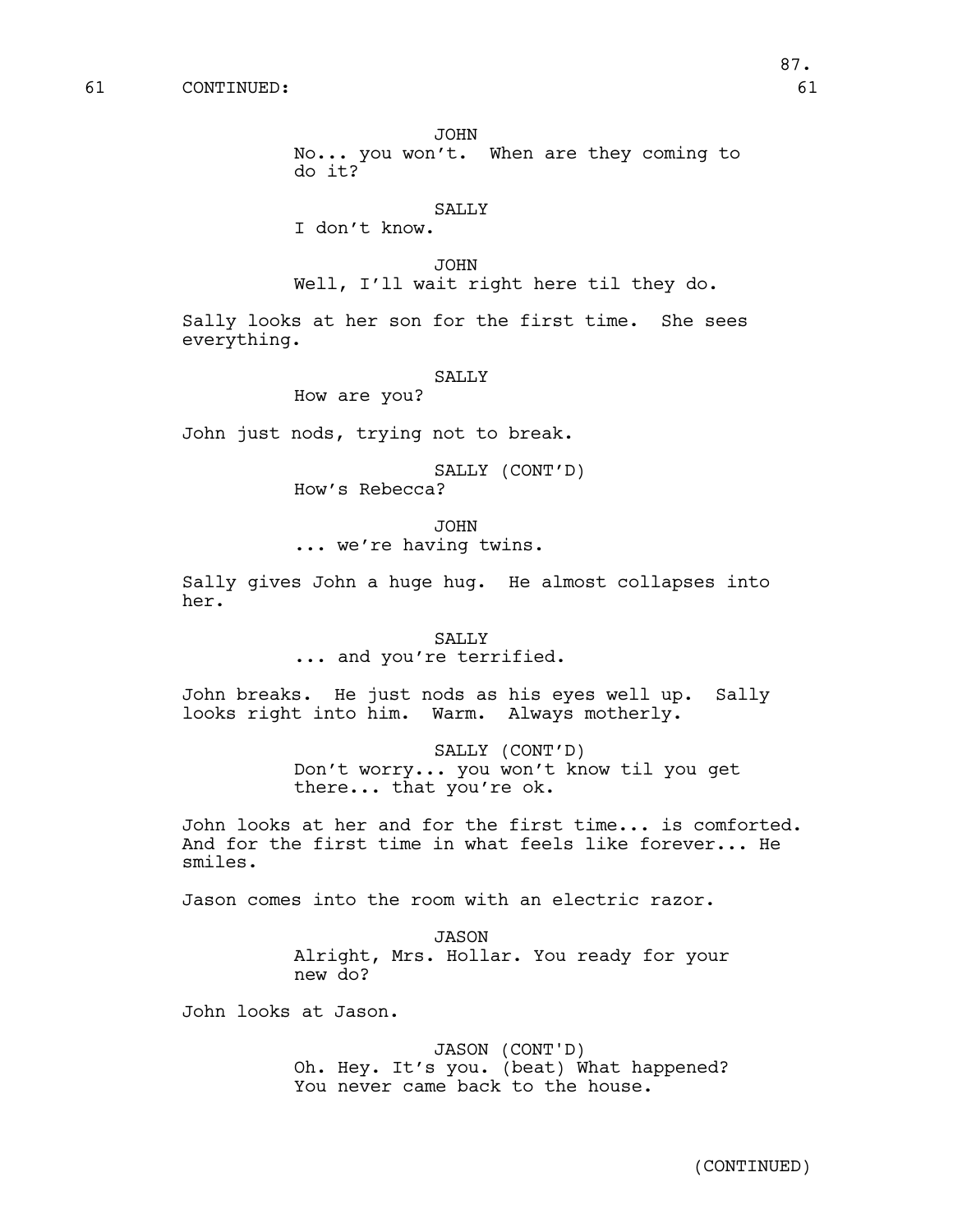JOHN

(lying) I got lost.

JASON

Gwen's pissed.

JOHN Will you tell her I'm sorry?

JASON Yeah. Whatever. I got to give your mom a haircut.

John looks to Sally.

JASON (CONT'D) Just sit right here Mrs. Hollar, we'll be done in no time.

Jason wraps her in a hair cutting cloak. And faces her towards a mirror. Seeing herself in the mirror, Sally's face changes. Jason, turns on the clippers.

JASON (CONT'D)

You ready?

Sally looks almost terrified.

JOHN

No. Wait.

Jason looks at John.

JOHN (CONT'D) I'll do it.

JASON

What?

JOHN Leave the clippers and the razor... I'll give her the haircut.

John looks to Sally.

JOHN (CONT'D) If it's okay with you?

SALLY You really want to?

JOHN Yeah. I'd be honored.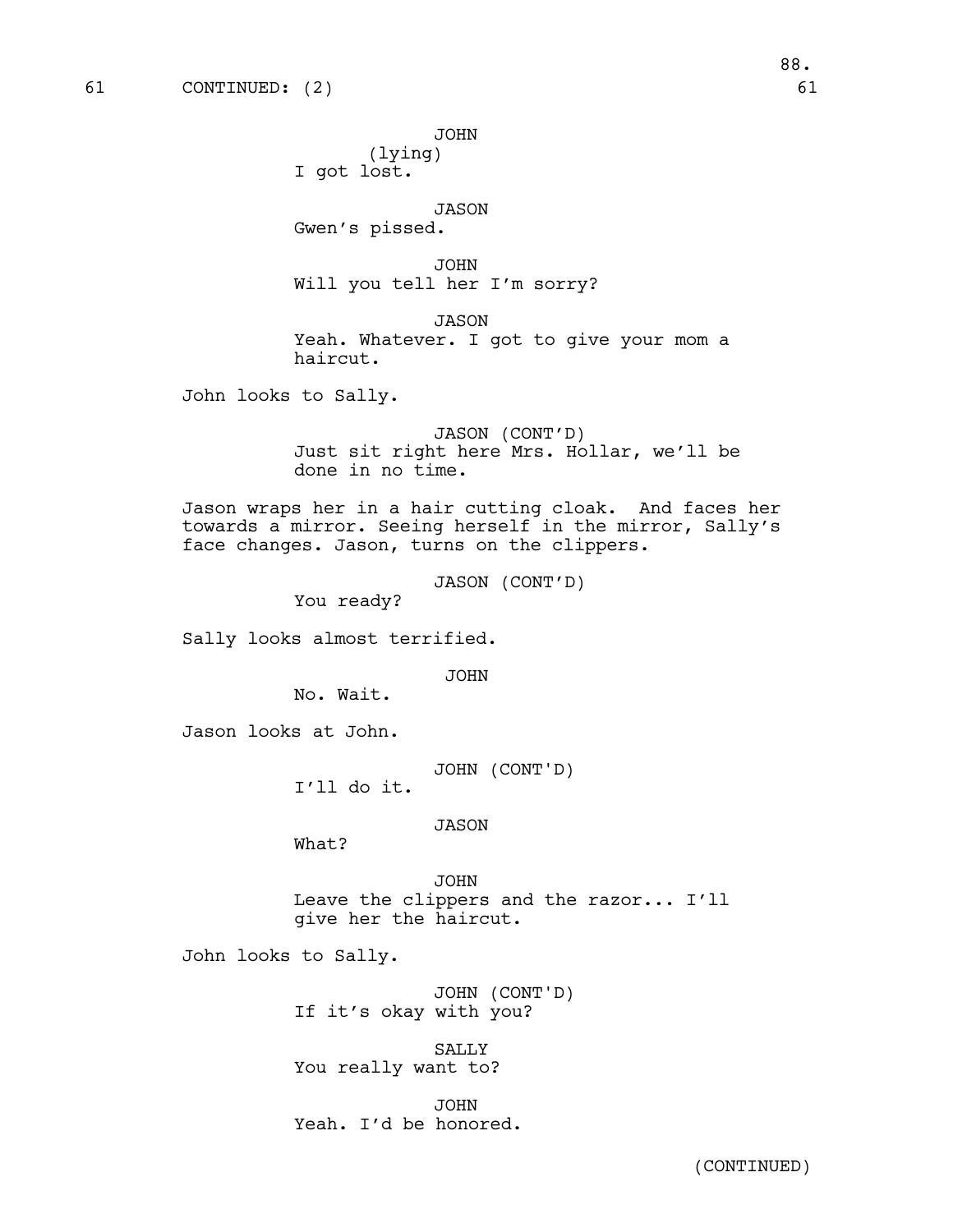Jason leaves. John gives his mother a haircut. It is a very sweet and intimate moment between mother and son.

John finishes the haircut.

### **SALLY** How do I look?

JOHN

Beautiful.

SALLY Oh, you're just saying that.

JOHN No, I'm not. You got a really nicely shaped head.

SALLY Well, thank you.

John takes a breath.

JOHN

What now?

SALLY I don't know. Wait for supper? (beat) It's my last meal.

JOHN What do you mean? Last meal.

SALLY They're not letting me have any food tomorrow. I guess you're not supposed to eat before the surgery.

JOHN So, what's on the menu for tonight?

SALLY Yogurt and a boiled egg.

JOHN Oh, that's not a very good last meal.

SALLY

Yeah.

JOHN What would you want? If you could have anything? Anything in the world?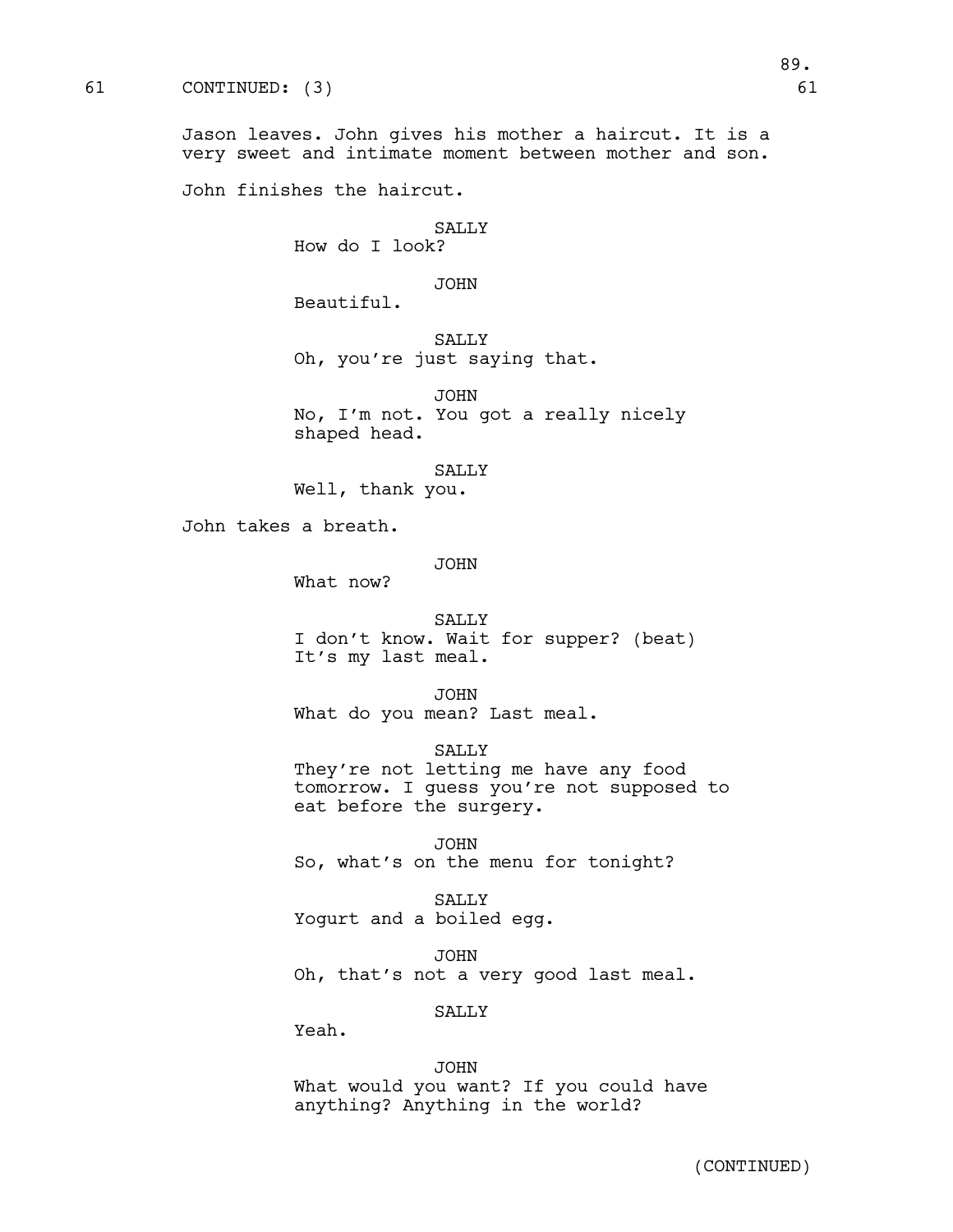SALLY Oh, I don't know.

JOHN You don't know? Are you telling me you can't even fantasize about a good meal?

Sally thinks.

|    |                                                                                                                 | A burger.                 | SALLY                                                   | $^\star$ |
|----|-----------------------------------------------------------------------------------------------------------------|---------------------------|---------------------------------------------------------|----------|
|    |                                                                                                                 | That's it?                | <b>JOHN</b><br>Just a burger?                           | $\star$  |
|    |                                                                                                                 | No, I mean a real burger. | SALLY                                                   | $^\star$ |
|    | John thinks about this.                                                                                         |                           |                                                         |          |
|    |                                                                                                                 | Let's go.                 | <b>JOHN</b>                                             |          |
|    |                                                                                                                 | What, now?                | SALLY                                                   |          |
|    |                                                                                                                 | Yeah.                     | JOHN                                                    |          |
|    |                                                                                                                 |                           | SALLY<br>We can't. They'll never let me leave.          |          |
|    |                                                                                                                 | We'll sneak you out.      | <b>JOHN</b>                                             |          |
|    |                                                                                                                 | You'll get in trouble.    | SALLY                                                   |          |
|    |                                                                                                                 | yogurt for dinner.        | <b>JOHN</b><br>I'm not going to let you have an egg and |          |
| 62 | INT. HOSPITAL HALLWAY. DAY.                                                                                     |                           |                                                         | 62       |
|    | John wheels his mother down a hospital hallway. Jason<br>spots John and Sally leaving from the nurse's station. |                           |                                                         |          |
|    |                                                                                                                 | Hey. Where are you going? | <b>JASON</b>                                            |          |
|    | John starts to run.                                                                                             |                           |                                                         |          |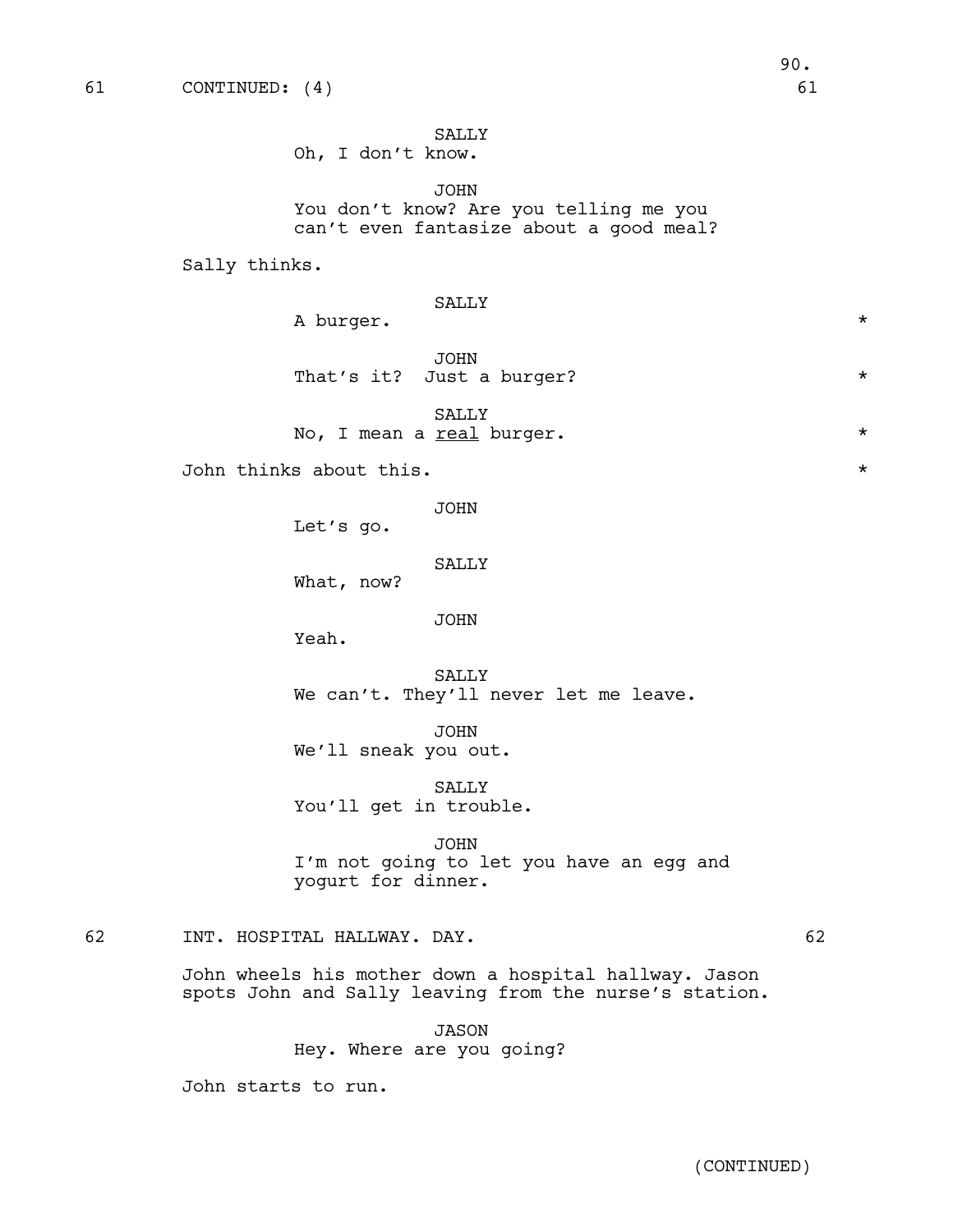JASON (CONT'D) Stop, stop! You can't leave!

John and Sally duck into a room.

A63 INT. HOSPITAL ROOM. DAY. A63

Sally and John laugh then turn around to see...

A woman is giving birth. She screams in pain and terror. Her husband tries to comfort her.

## WOMAN IN LABOR AHHHHHHHHHHHHHHHHHHHHHHH1

Her husband tries to take her hand. She bats it away.

Sally peaks out the door while John stares at the woman in total shock and horror.

Suddenly a nurse looks up and sees John and Sally.

LABOR NURSE What's going on here?

JOHN

Uh...

SALLY (looking back at the hallway) Alright he's gone. Let's go.

John wheels his mother out of the room.

SALLY (CONT'D) (to the woman) You're doing a great job!

63 EXT. HOSPITAL. DAY. 63

John pushes Sally out of the hospital. They are both giddy with laughter.

A64 EXT. EMERGENCY ROOM. DAY. The contract of the contract of the contract of the contract of the contract of the contract of the contract of the contract of the contract of the contract of the contract of the contract of

John and Sally peel around the corner of a parking lot and drive through the emergency room arrival area. Just as they pass the doors... Jason exits and runs after the car screaming.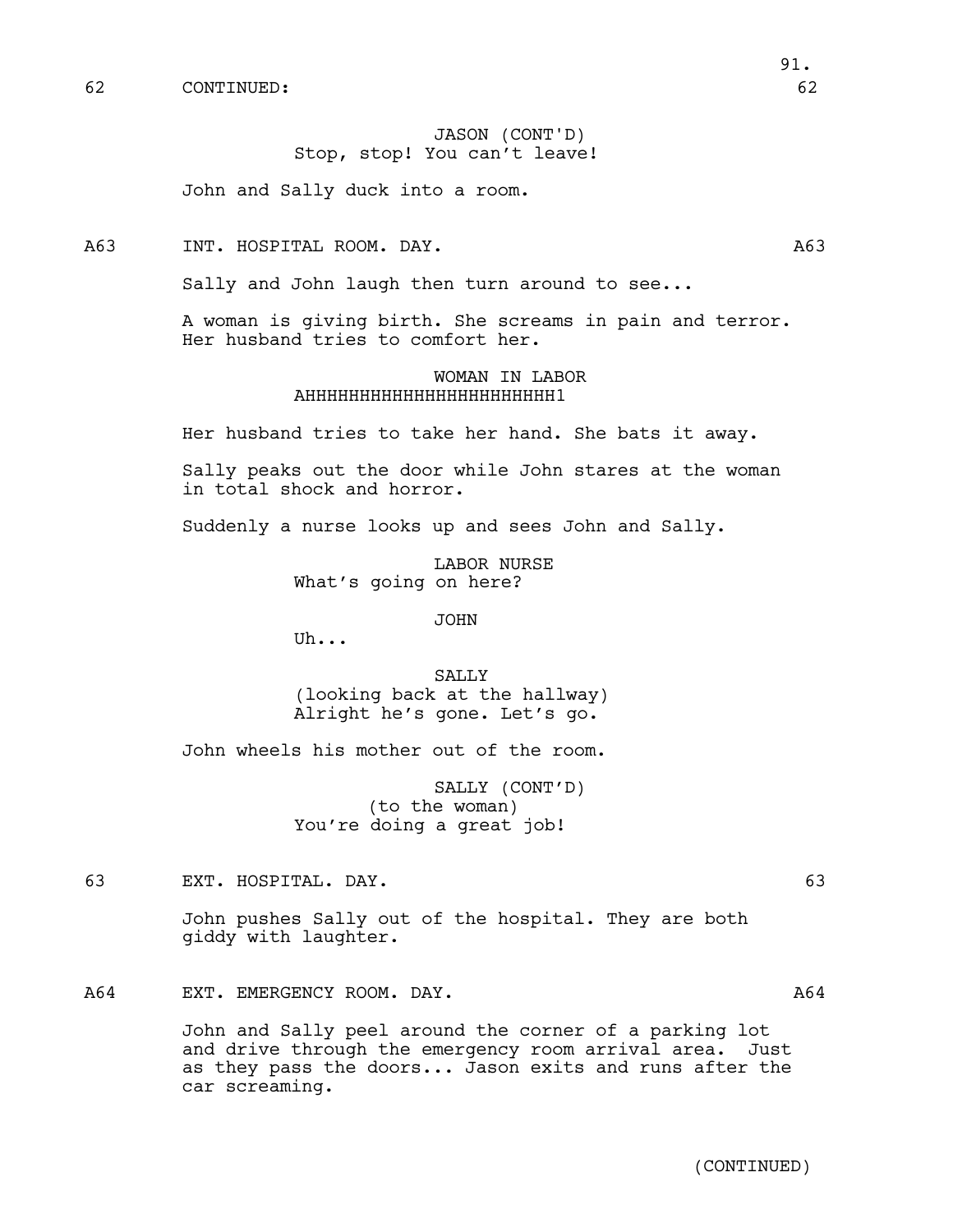92.

JASON

Wait! Stop! You're not supposed to leave the hospital. (mutters to himself) Assholes. \*

64 INT. JANIE'S. LATE DAY. 64 \* John and Sally walk into Janie's, a small eatery frozen \* in time. John smiles. \* JOHN \* I thought this place closed forever ago.  $*$ SALLY  $\quad$   $\star$ Never.  $\star$ Sally waves to the women behind the counter. They wave  $*$  back.  $\mathsf{back.}$   $\star$ SALLY (CONT'D) \* Hi girls! \* A65 INT. JANIE'S. LATER. A65 \* John and Sally are finishing burgers. \* JOHN \* My, God, I haven't had one of these in...  $*$ SALLY  $\quad$   $\quad$ Long time.  $\star$ John smiles. \* SALLY (CONT'D) \* You sure this is okay? I look like an escaped mental patient. JOHN I don't even think anyone has noticed. Sally shrugs. She eats another fry.  $*$ JOHN (CONT'D) Hey, mom. SALLY Yeah? JOHN Can I ask you something?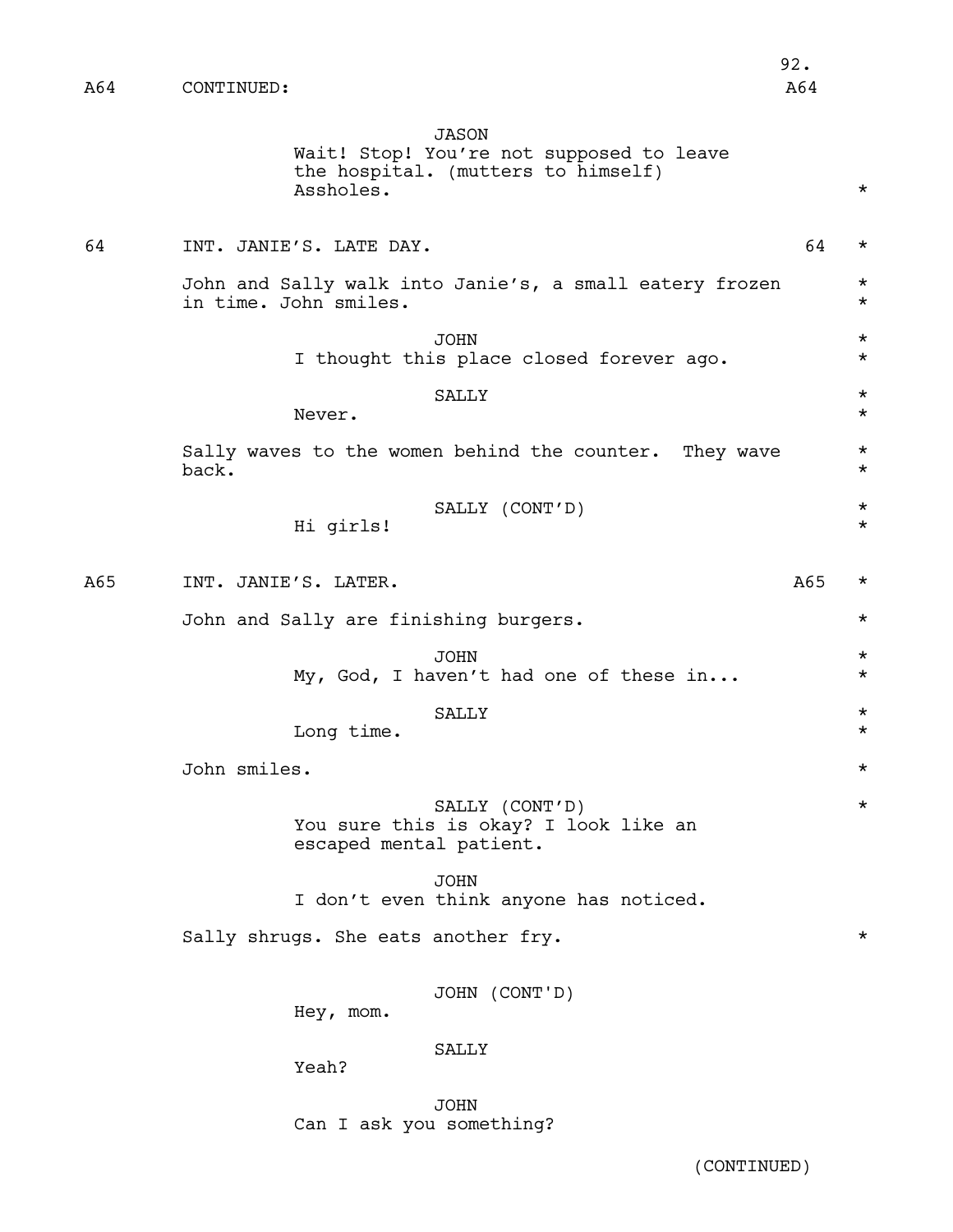## SALLY

Sure.

JOHN What did you mean when you said you regretted marrying dad?

SALLY

... Did I say that? \*

JOHN

Yeah.

(CONTINUED)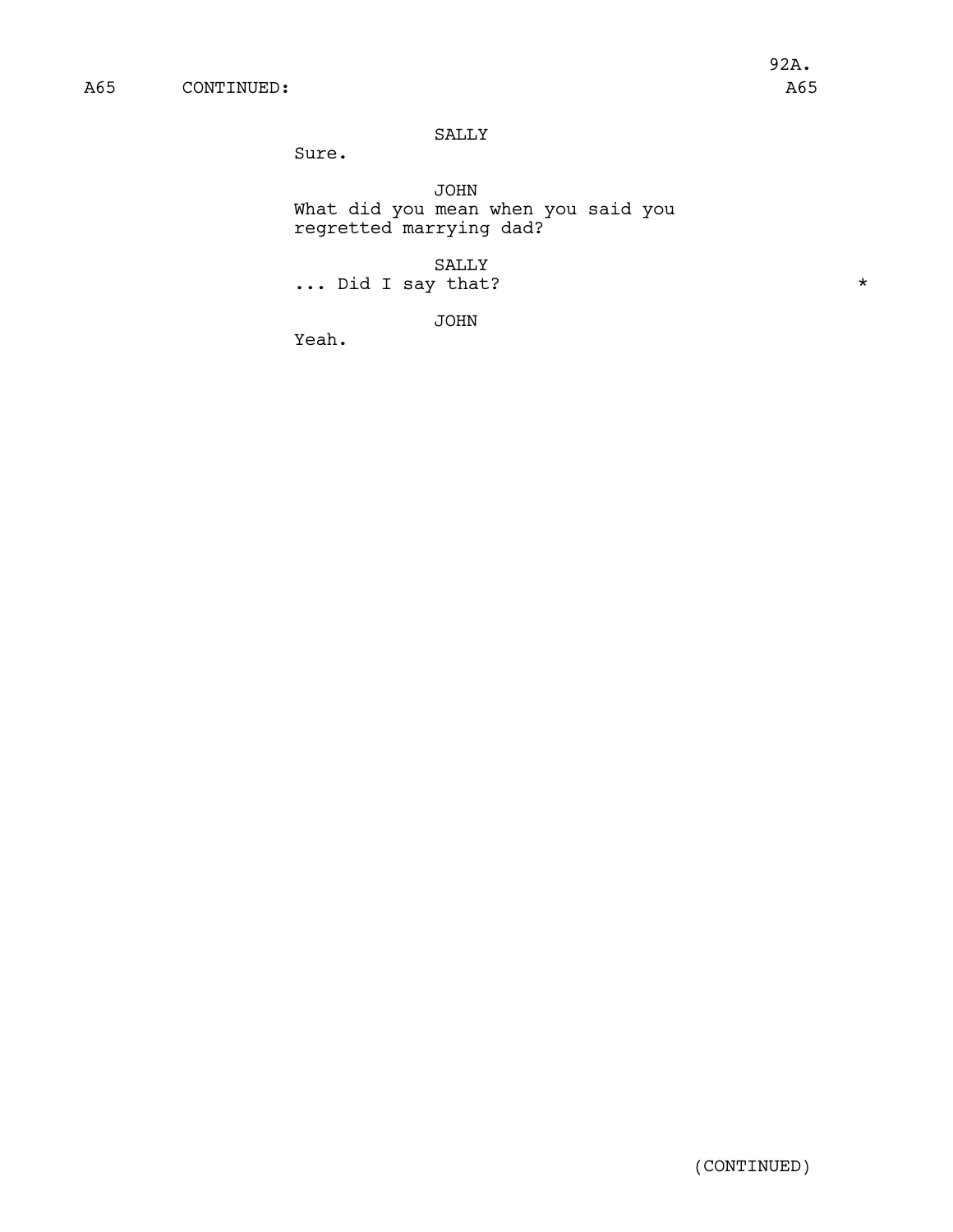|     | SALLY<br>(dead straight)<br>It must have been the tumor.                                                                                                                                                                                                                    | $\star$                                                            |
|-----|-----------------------------------------------------------------------------------------------------------------------------------------------------------------------------------------------------------------------------------------------------------------------------|--------------------------------------------------------------------|
|     | <b>JOHN</b><br>$\ldots$ Mom.                                                                                                                                                                                                                                                | $\star$<br>$^\star$                                                |
|     | SALLY<br>John, I love your father. He's my life.                                                                                                                                                                                                                            | $\star$<br>$^\star$                                                |
|     | <b>JOHN</b><br>But you said you regretted--                                                                                                                                                                                                                                 | $\star$                                                            |
|     | <b>SALLY</b><br>You never met my mother. She was tough.<br>Quiet. And tough. The day I married your<br>father, she only gave me one piece of<br>advice. "Don't waste your time with the<br>bad. Live with the good." Your father<br>and I have lived thirty two good years. | $\star$<br>$\star$<br>$^\star$<br>$^\star$<br>$^\star$<br>$^\star$ |
|     | John looks right at her and nods. Ron and Don enter.                                                                                                                                                                                                                        | $^\star$                                                           |
|     | <b>DON</b><br>Oh, good, I thought we'd miss you                                                                                                                                                                                                                             | $^\star$<br>$\star$                                                |
|     | <b>RON</b><br>What happened to your hair?                                                                                                                                                                                                                                   |                                                                    |
|     | <b>JOHN</b><br>We had to shave it.                                                                                                                                                                                                                                          |                                                                    |
|     | SALLY<br>What do you think, Donald?                                                                                                                                                                                                                                         |                                                                    |
|     | <b>DON</b><br>I think you look great, Chief.                                                                                                                                                                                                                                | $\star$                                                            |
|     | Don gives Sally a kiss on her bald head Sally looks to<br>John.                                                                                                                                                                                                             | *<br>$^\star$                                                      |
|     | EXT. JANIE'S. DUSK.                                                                                                                                                                                                                                                         | $\star$                                                            |
| B65 | Sally exits Janie's with her family.<br><b>B65</b>                                                                                                                                                                                                                          | $^\star$                                                           |
| 65  | INT. HOSPITAL ROOM. NEXT DAY.<br>65                                                                                                                                                                                                                                         |                                                                    |
|     | John, Don, Ron and Rebecca are all in Sally's hospital<br>Sally wears a head scarf.<br>room.                                                                                                                                                                                |                                                                    |

No one says anything.

(CONTINUED)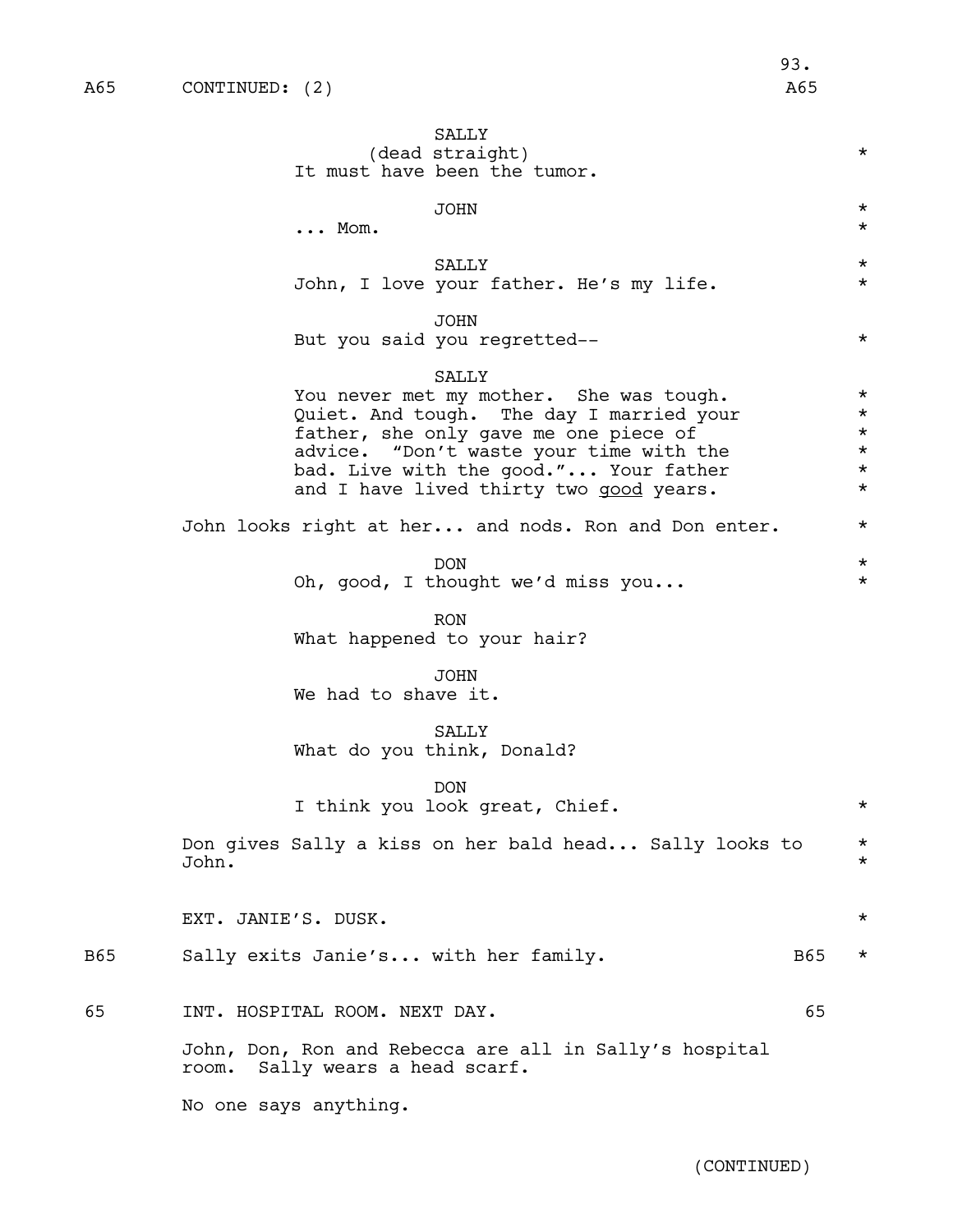## SALLY What time is it?

Everyone in the room checks their watch.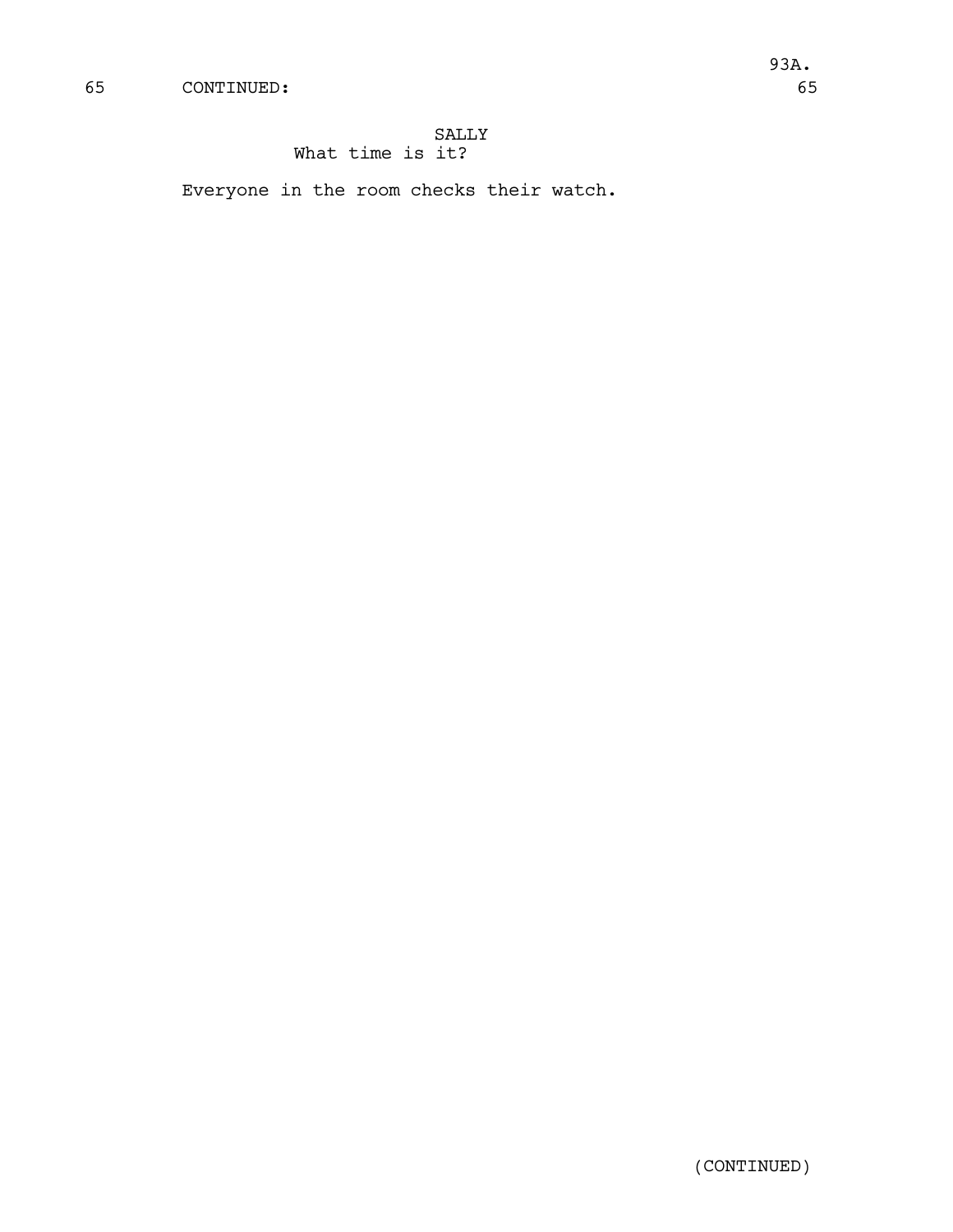ALL

8:30.

Sally nods.

SALLY Thanks for being here, everyone.

RON We love you, Mom.

### SALLY

I love you, guys.

Don starts to cry.

SALLY (CONT'D) Oh, Don. Don't worry. It's going to be okay. I'm going to be fine.

DON

I'm sorry about Jenny Craig.

Sally opens her arms for Don to give her a hug. They embrace.

> SALLY (whispers) Take care of Ron for me. He needs your help.

Don nods.

DON Of course, Chief.

Sally beckons Ron over to her. Ron bends down for a hug.

SALLY

(whispers) Take care of your Dad for me. He needs your help.

RON

(nods) I got it.

John comes over to give his mom a hug.

JOHN See you soon, Mom.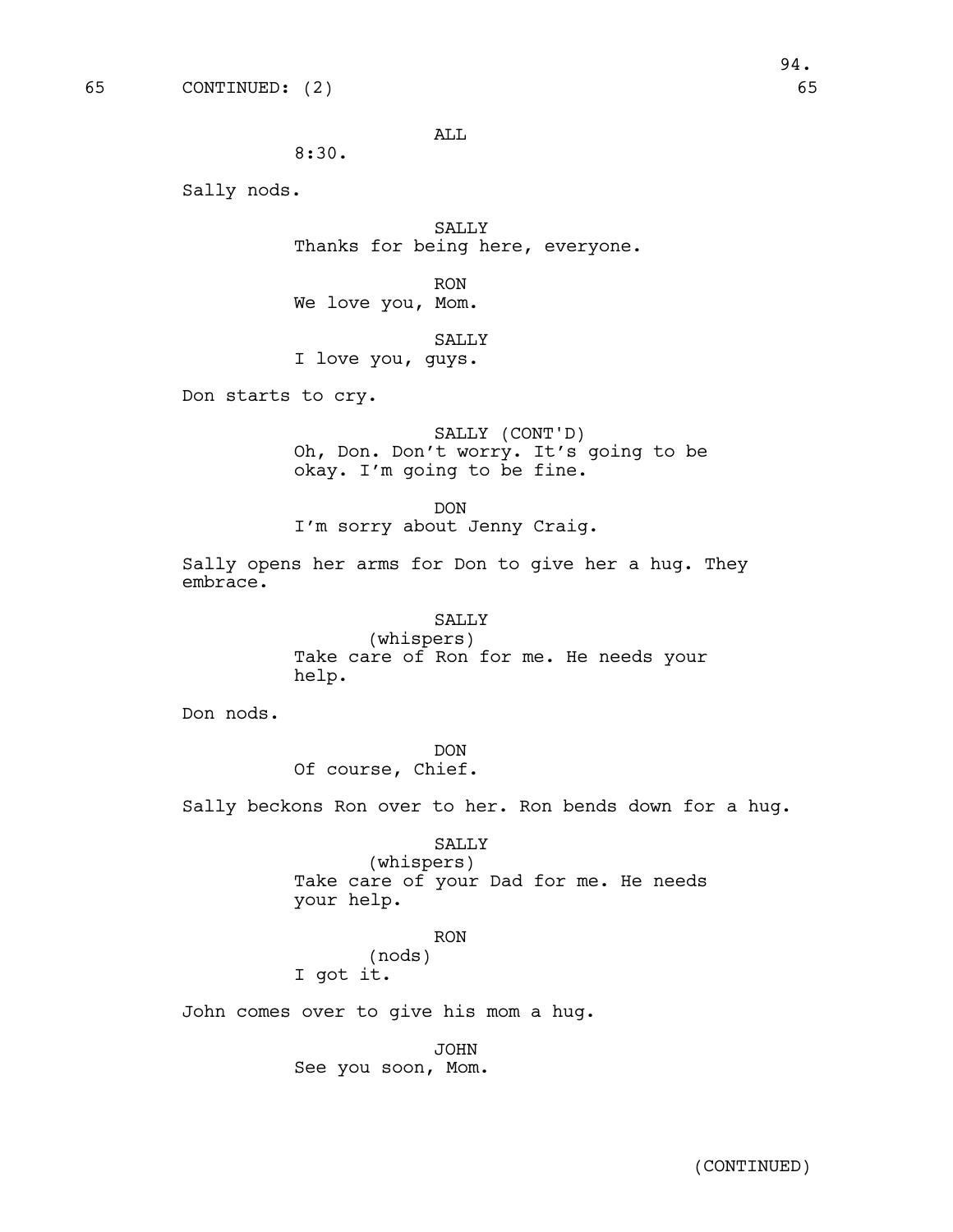## SALLY

(More poignant) Take care of them for me. They need your help.

JOHN

## Sure thing, Mom.

A moment of silence. John puts his arm around Rebecca.

Jason comes into the room.

JASON You ready, Mrs. Hollar?

Sally does not say anything.

JASON (CONT'D)

Mrs. Hollar?

Sally tries hard not to cry but she can't hold it in. She is so scared.

JOHN

Mom?

SALLY (bursting into tears) I don't want to do this.

No one knows what to do or say.

JOHN (to Ron) What should we do?

Ron shrugs.

JASON (whispers) You could sing to her.

JOHN Does that help?

## JASON

Sometimes.

## JOHN

(to Ron) Do you know the words to any songs she likes?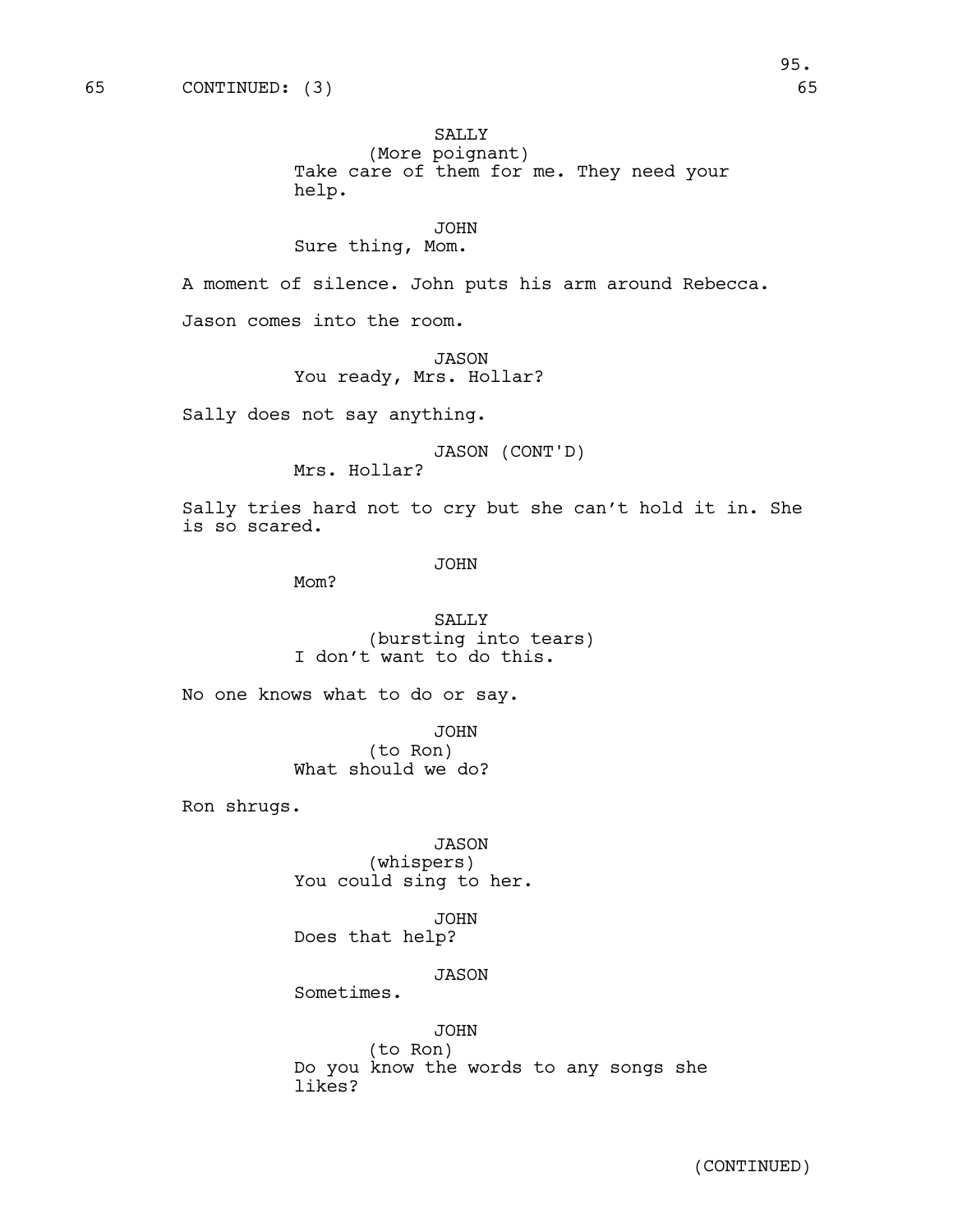RON She likes Kenny G.

John gives Ron a look.

JOHN I'm not even sure if I know the words to any songs, period.

RON We could hum something.

While Ron and John bicker about what to do Don quietly and sweetly breaks into a tune.

DON

I'm trying to tell you something about my life...maybe give me insight between black and white...the best thing you've ever done for me...is to help me take my life less seriously, it's only life after all...

JOHN Is that the Indigo Girls?

Ron nods.

JOHN (CONT'D) How does he know the words to this?

RON

She loves this song ever since she watched their Behind the Music story.

Ron joins in.

### DON AND RON

Well darkness has a hunger that's insatiable...and lightness has a call that's hard to hear...I wrap my fear around me like a blanket...I sailed my ship of safety till I sank it, I'm crawling on your shore...

John tries to join in with the chorus. He doesn't know all the words but he does his best.

96.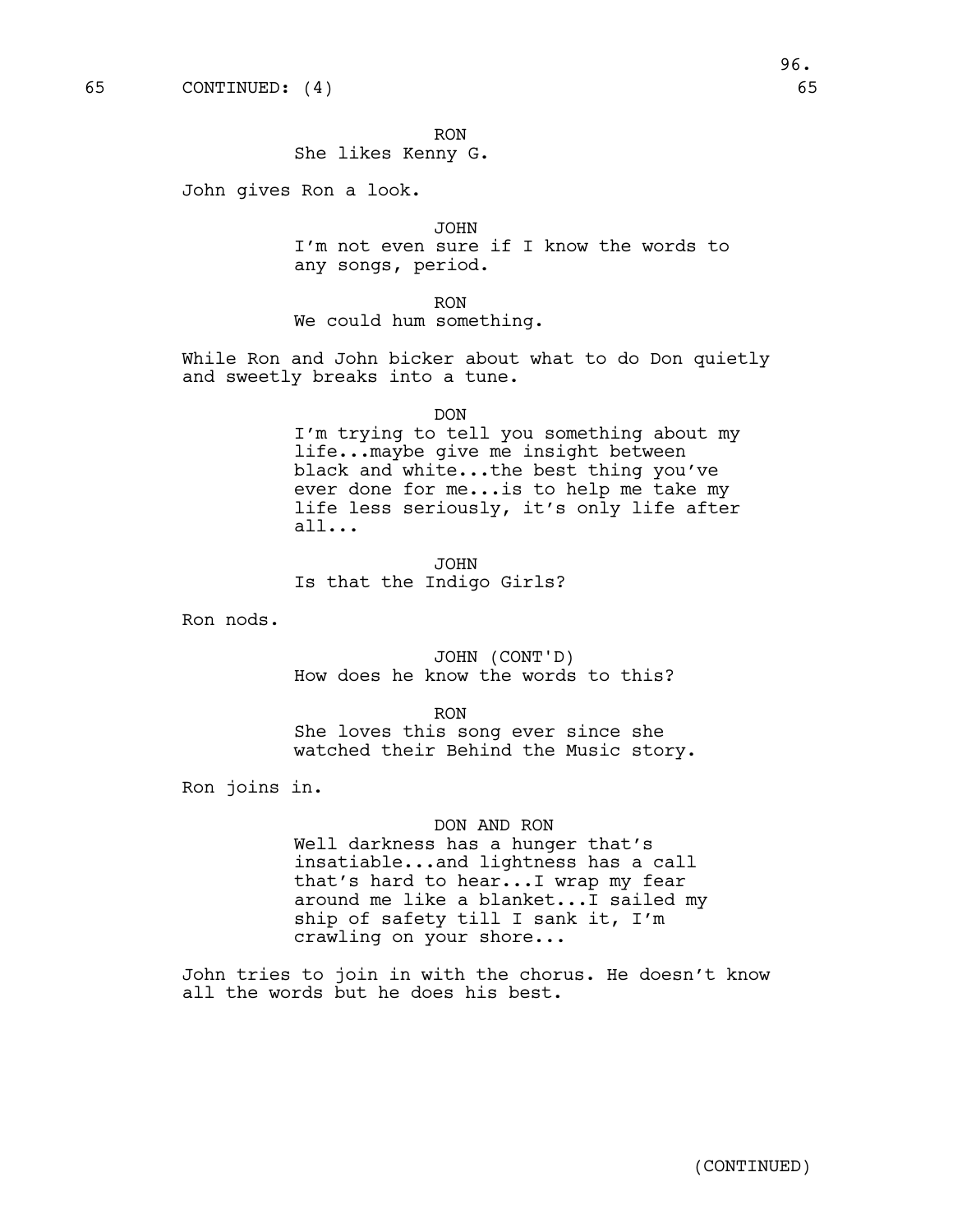#### DON, RON AND JOHN

I went to the doctor, I went to the mountains..I looked at the children, I drank from the fountain...there's more than one answer to these questions...pointing me in a crooked line...the less I seek my source for some definitive...the closer I am to fine...

The song continues as actually sung by the Indigo Girls as Jason wheels Sally out of the room. Sally smiles and mouths a "thank you" to Don. Don grabs her hand for a moment, then lets her go. Rebecca gives John a kiss on the cheek.

| A66 | INT. HOSPITAL. ELEVATOR. DAY. |                                                   | A66 |  |
|-----|-------------------------------|---------------------------------------------------|-----|--|
|     |                               | Sally is rolled into an elevator. Song continues. |     |  |

## B66 INT. HOSPITAL. SURGERY HALLWAY DAY. The mass of the set of  $\star$

Sally is rolled down hallway to surgery. Song continues. \*

66 INT. OPERATING ROOM. DAY. 66

The song continues as Sally takes her anesthesia and goes to sleep.

67 INT. HOSPITAL WAITING AREA. DAY. 67

The song continues as John, Don, Ron and Rebecca sit patiently in the waiting area. John looks out over his family. Ron gets up.

> RON I'm gonna go... get some air.

Ron exits. John gets an idea he exits. Suddenly Don looks at Rebecca.

> DON How are you feeling?

### REBECCA

Better.

Beat.

DON Thank you for being here.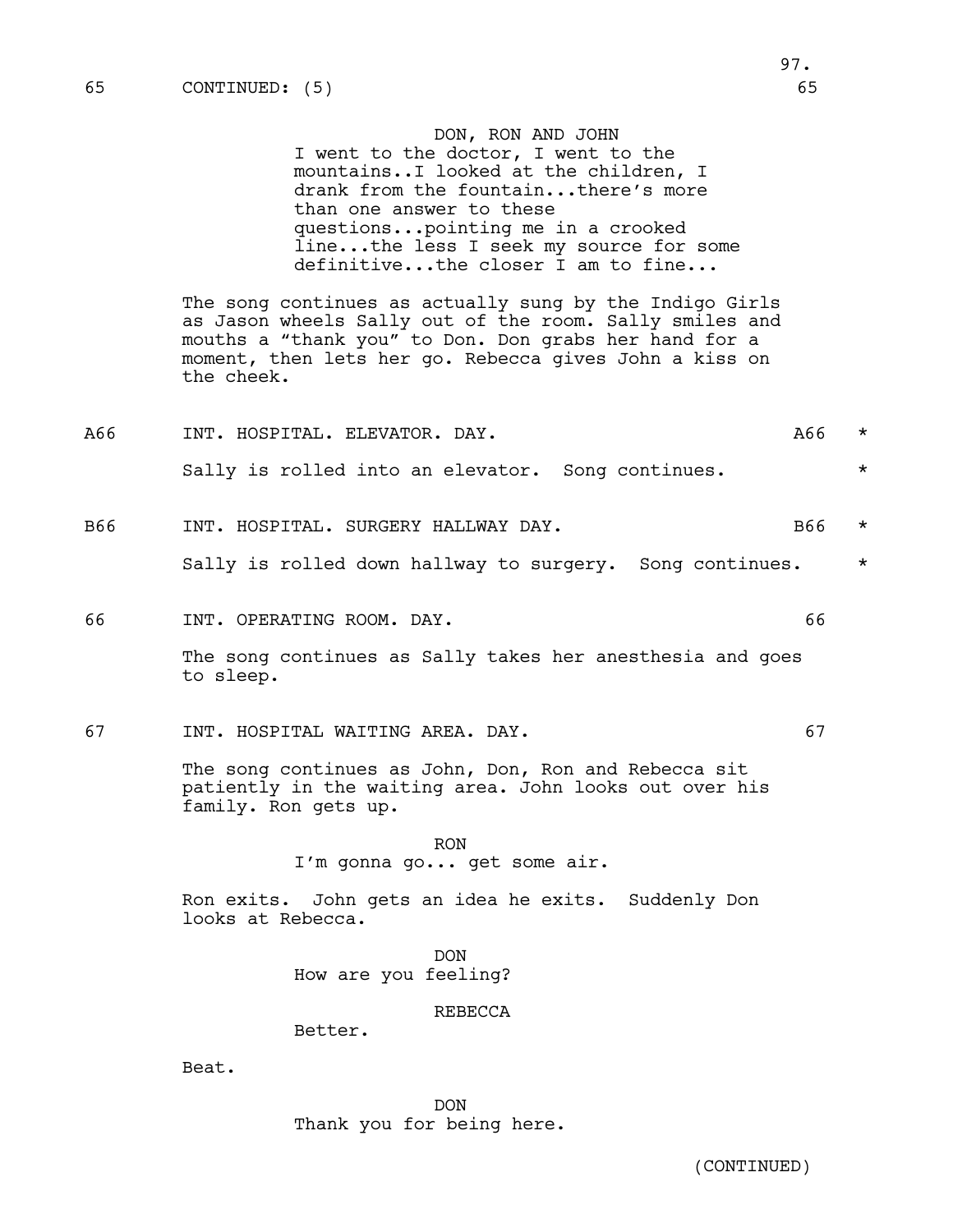## 67 CONTINUED: 67

Rebecca looks up at him. He smiles. It's the first moment Rebecca's had with Don.

## 68 EXT. HOSPITAL PARKING LOT. DAY. 68

Ron stands outside. John comes out and joins him.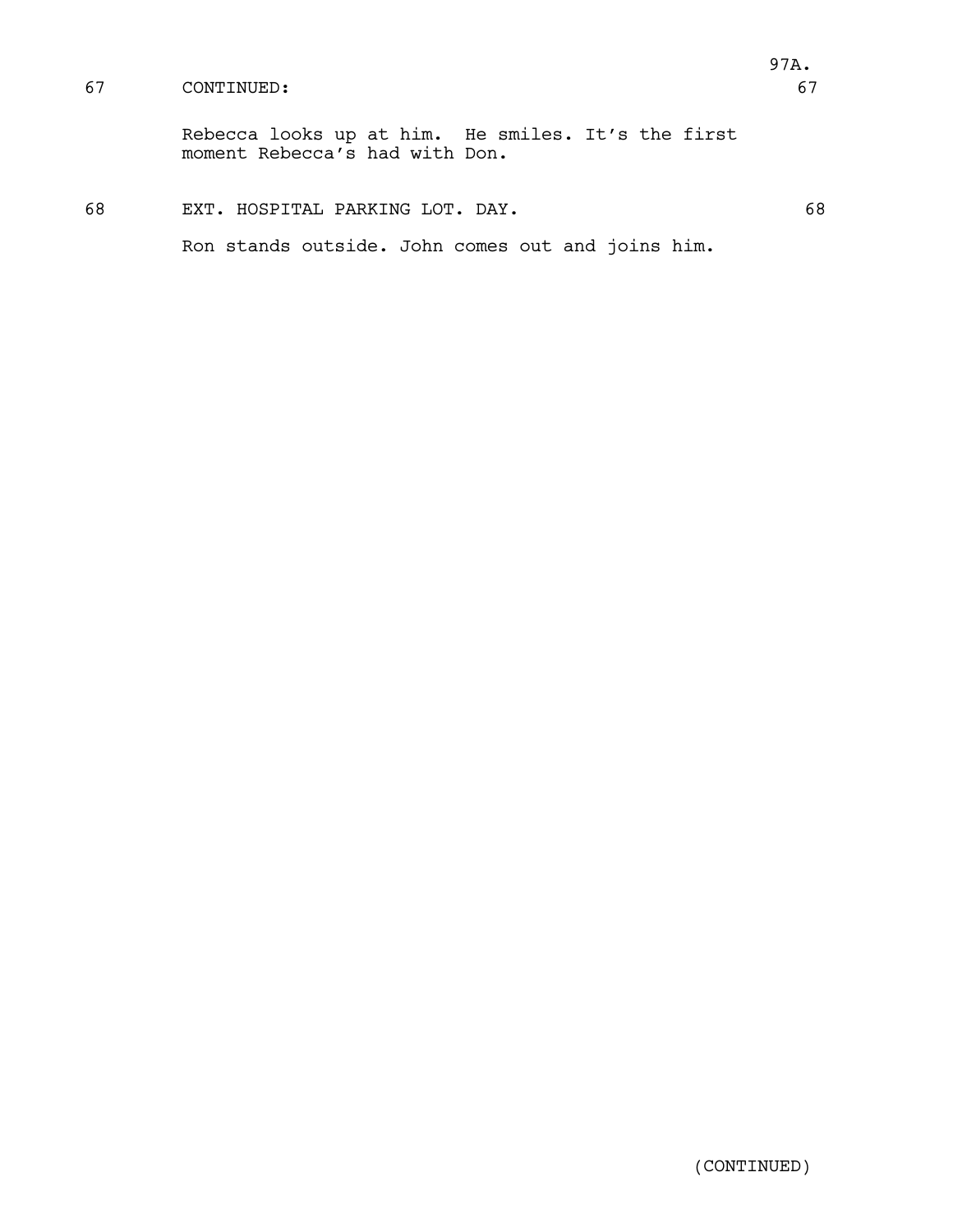JOHN How you doin' Ron?

RON I'm fine. I'm good.

JOHN We are terrible liars.

Beat.

JOHN (CONT'D) How's the job search going?

RON Okay. I'm waiting for a second interview at Amazon.

JOHN Oh. Wow. That's a good company.

RON No, not that Amazon. The club in Bristol. They need bartenders.

JOHN Do you bartend?

RON

No.

John smiles.

RON (CONT'D) I just need a job.

JOHN You know dad wants you back?

RON What? No he doesn't.

JOHN That's not what he told me.

RON Dad wants me to work for him again?

JOHN Not for. With. He wants you to run the company with him.

RON You're right you are a terrible liar.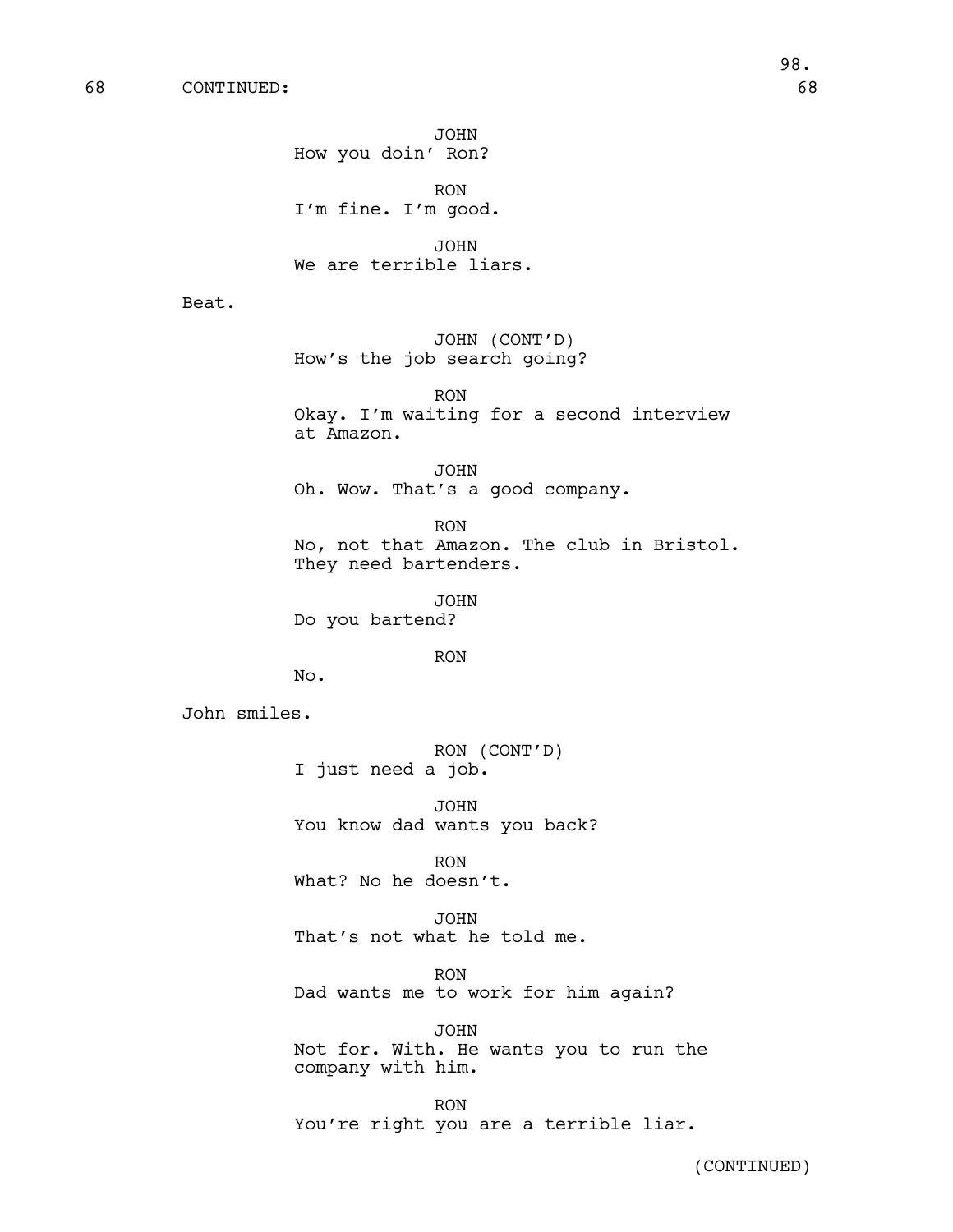Beat.

JOHN No. I'm not. He's just too proud to ask. But he can't really pay you until the company gets back on its feet. RON He can't pay me? JOHN Well, you're staying at his house rent free. RON Yeah. That's his duty as one of the people who brought me into this world without asking. JOHN Come on, Ron. He needs your help. Ron looks kind of intrigued. RON I'll think about it. JOHN Hey, what did mom say to you? RON Nothing. Just that she loved me. Why, what did she say to you?

JOHN

The same.

Ron and John smile.

JOHN (CONT'D) See you inside.

John walks back in. We hold on Ron's smile

69 INT. HOSPITAL WAITING AREA. DAY. 69

John re-enters the waiting area. And goes to his father.

JOHN

Dad?

Yeah?

DON

99.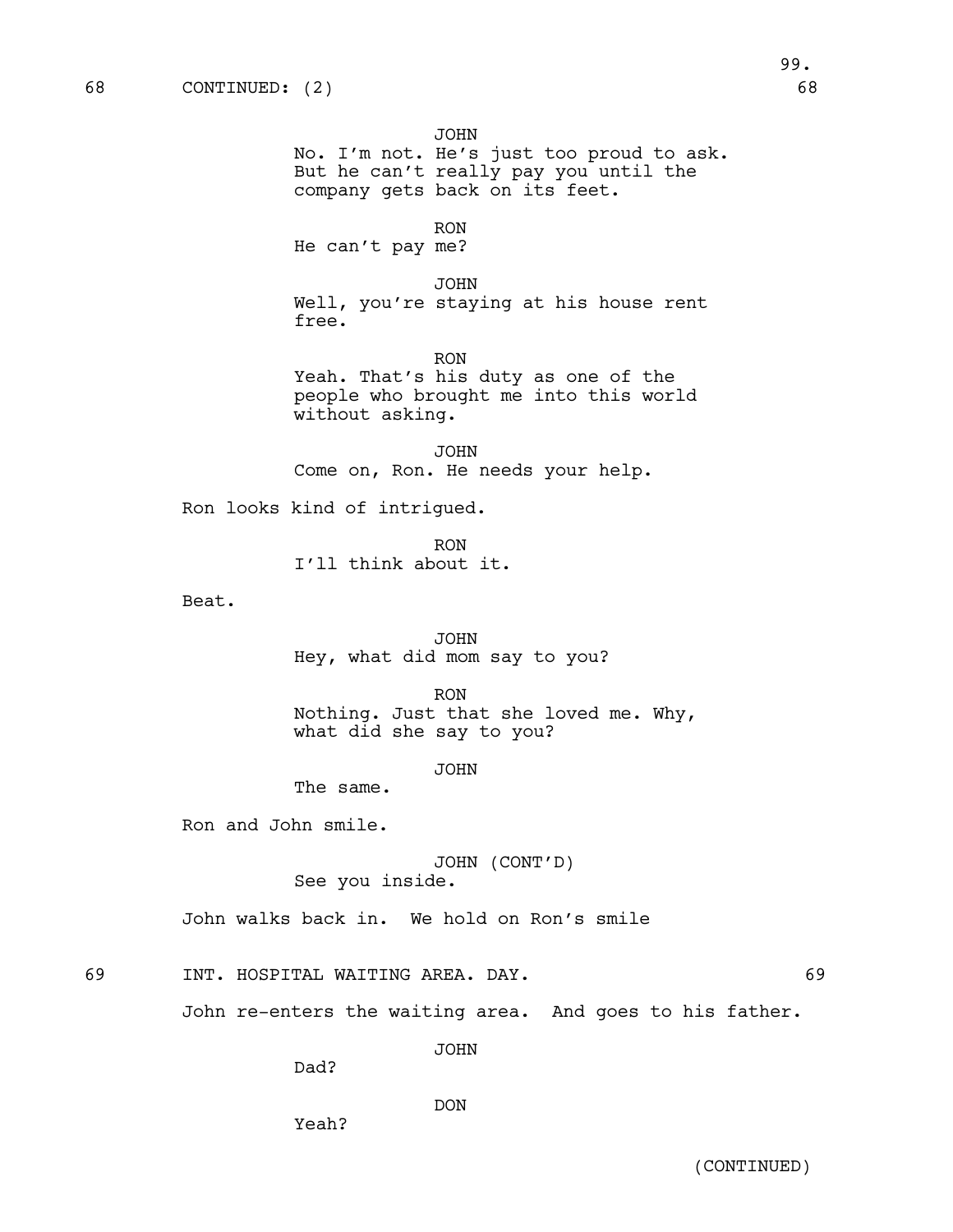JOHN Ron wants his job back.

DON

What?

JOHN He needs to work. He's willing to come back without pay until the company gets up on it's feet again.

DON He said he'd work for no pay?

JOHN That's exactly what he said.

DON

Hmmm.

JOHN But you'll have to make him vice president.

DON I'll make him queen of England if he can start makin money again.

JOHN Great. He'll start next week.

John looks up at Rebecca, who saw the whole thing. She smiles knowingly at John. He smiles at her genuinely.

70 INT. HOSPITAL WAITING AREA. LATER. **70** 

John paces around while Rebecca sleeps and Ron and Don talk. Dr. Fong comes out into the waiting room.

Everyone looks at him.

DR. FONG Well, the operation was a success.

Everyone cheers.

DR. FONG (CONT'D) We were able to remove 95 percent of the tumor.

RON 95%? Why couldn't you remove it all?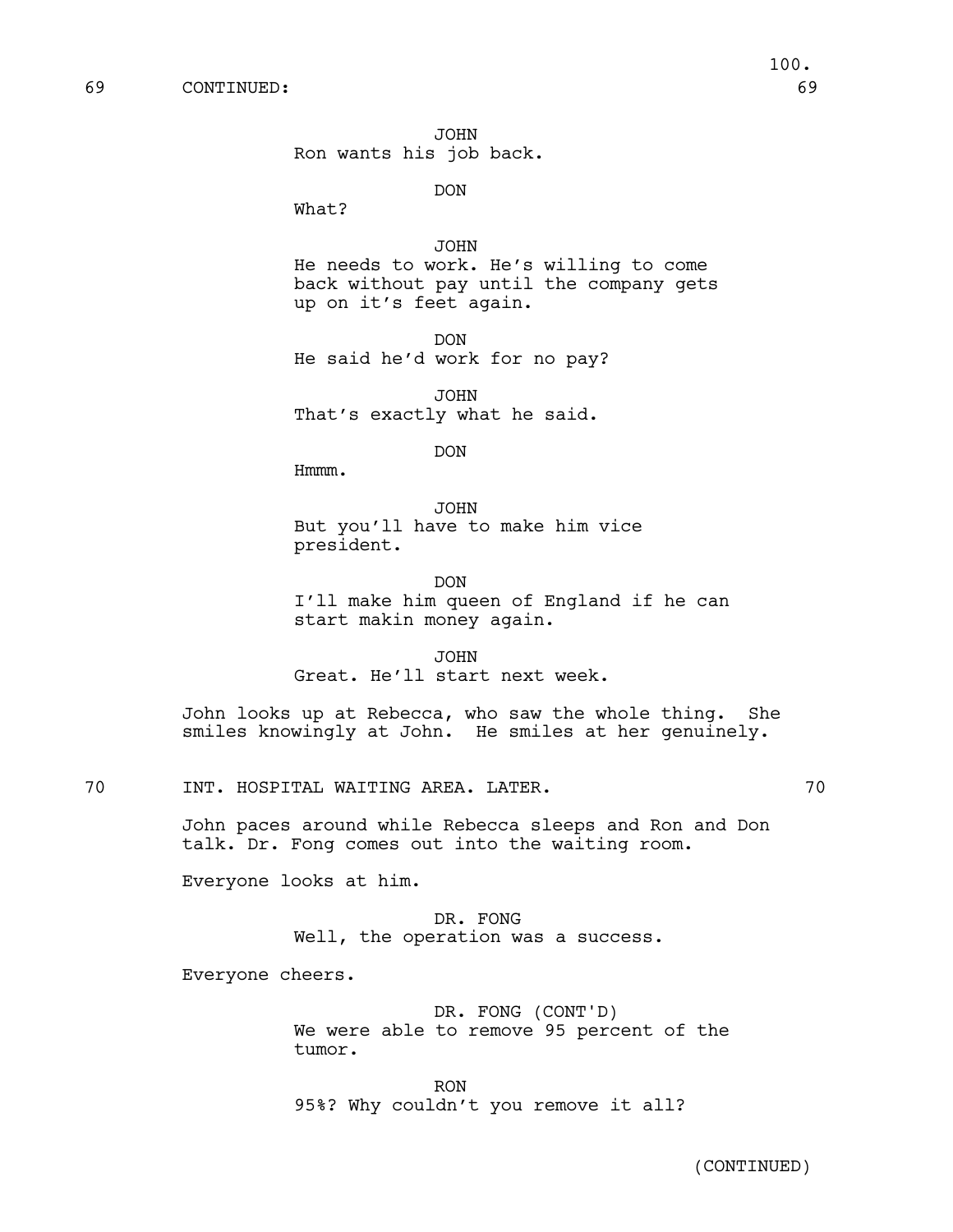Ron looks to John.

# DR. FONG

The tumor is putting a good deal of pressure on the brain stem. You don't want to mess with the brain stem.

JOHN So, it could grow back?

DR. FONG It could. We'll have to watch it.

DON When can we see her doctor?

### DR. FONG

We're moving her to intensive care. You can visit her once she's settled. But she's still heavily sedated.

DON

Thank you, so much, Dr. Fong. I can't tell you how much we appreciate everything you've done for her.

#### DR. FONG

Let's just keep an eye on her. See how she progresses. We're not out of the woods yet. She's been living with that tumor for a long time. We have to see how the brain responds to it's removal.

71 1NT. INTENSIVE CARE. DAY. 21

Don, John and Ron stand in front of Sally. Her head is heavily bandaged. Her heart is hooked up to a monitor.

#### DON

I'll stay with her. Why don't you boys go home and get some rest?

RON

We want to stay.

DON No, no, take Rebecca home. You two should sleep in a real bed.

JOHN

Are you sure?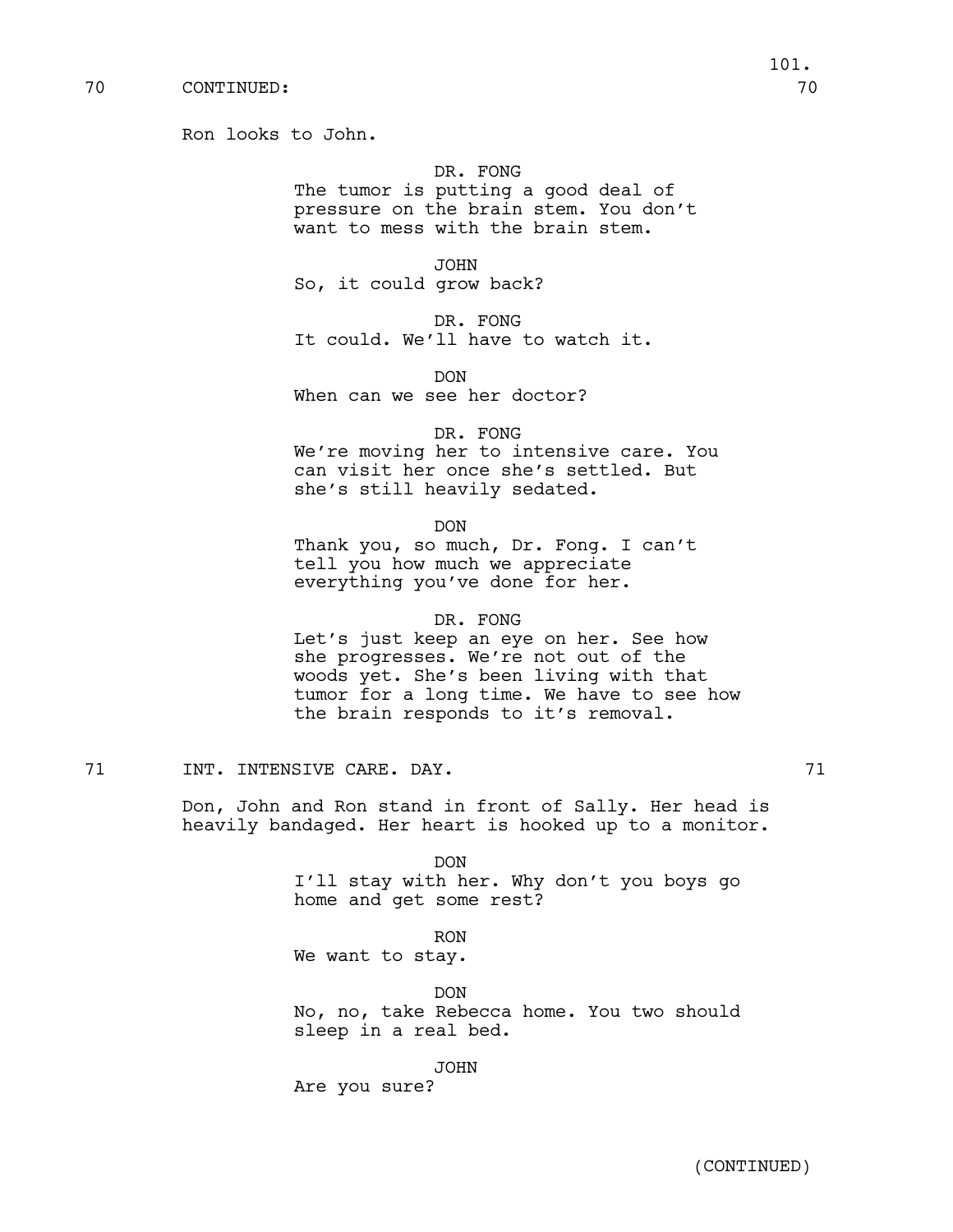#### DON

## Yeah. Go. You, too, Ron.

Ron doesn't move. Don speaks right to him for the first time.

## DON (CONT'D) It's gonna be okay.

Ron and John leave the room.

72 INT. HOSPITAL ELEVATOR. DAY. 72

John, Ron and Rebecca walk into a hospital elevator together.

> RON She is going to be okay, right?

JOHN Yeah. Better then ever.

RON Tell Dad I'll take the job.

A73 EXT. STACEY'S HOUSE. DAY. A73

Ron knocks on the door. Stacey answers with Reverend Dan. The girls run out with back packs on hugging Ron then running to the car.

> RON ... Thank you.

73 INT. INTENSIVE CARE. NIGHT. 73

Don sits next to Sally and holds her hand.

74 INT. HOLLAR HOUSE. TV ROOM. NIGHT. 74

Ron plays Dance, Dance, Revolution with his daughters. They are all surprisingly good. John and Rebecca watch on the couch.

> JOHN Are you sure you're okay?

> > REBECCA

Yeah, fine.  $*$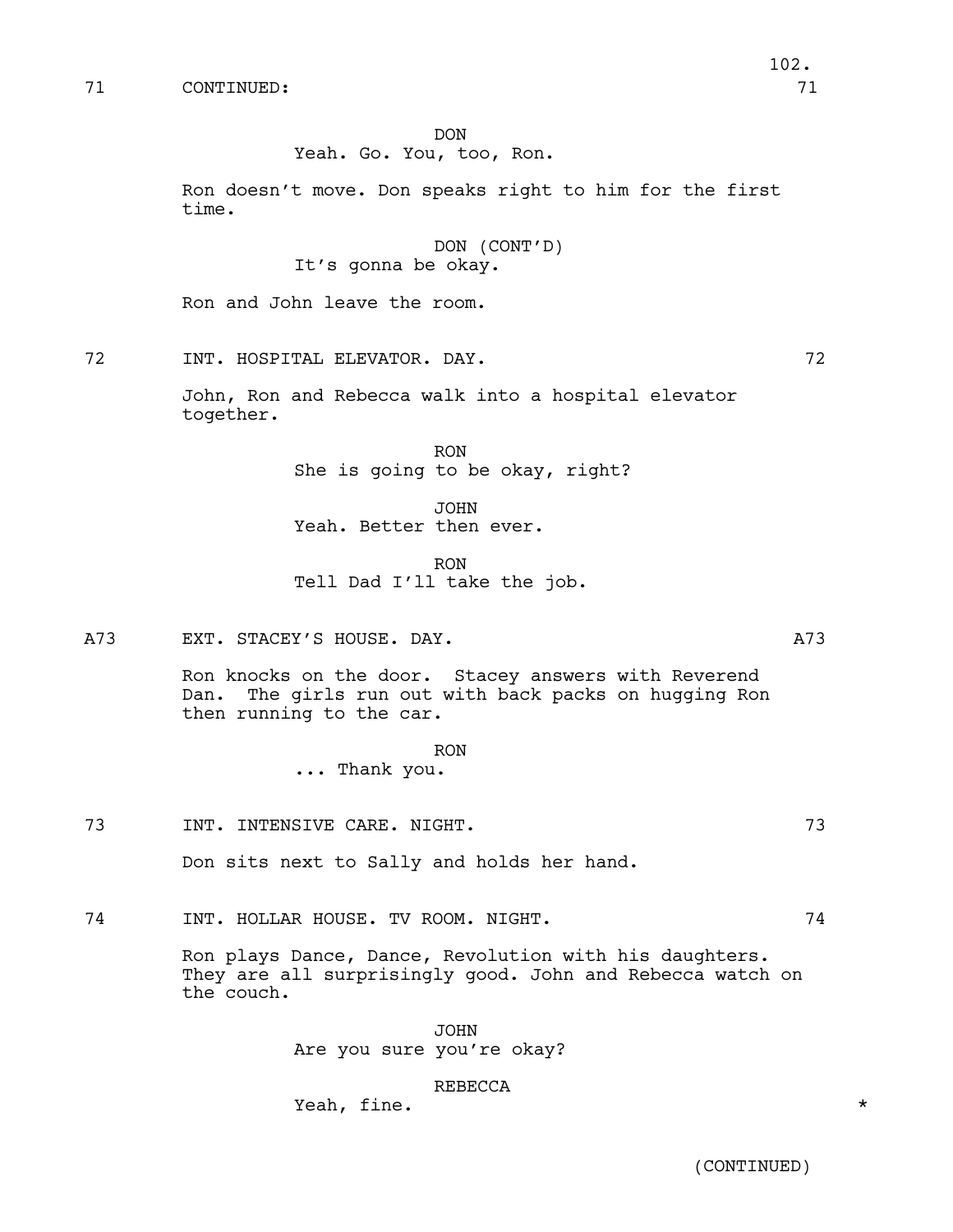Rebecca is not convinced.

JOHN We'll get you back home soon.

Ron stops dancing. He looks at John.

RON You want to try?

John and Rebecca get up and play the dancing game. Everyone is laughing and happy. It's a very warm moment between the family.

75 INT. ICU. NEXT MORNING. 75

103.

Don sleeps holding hands with Sally. Sally opens her eyes.

> SALLY (whispers)

Don wakes. He smiles.

Don?

DON Hey, Chief. How you doing?

Sally smiles.

SALLY Did they get it?

DON Yeah. They got it. The tumor's gone.

SALLY

Oh, good.

DON You did great, Chief.

Sally blinks. And then without warning her heart rate drops. Don turns to the machine in a panic.

> DON (CONT'D) Sally? Sally? Honey? Sally?

A nurse runs into the room.

ICU NURSE What happened?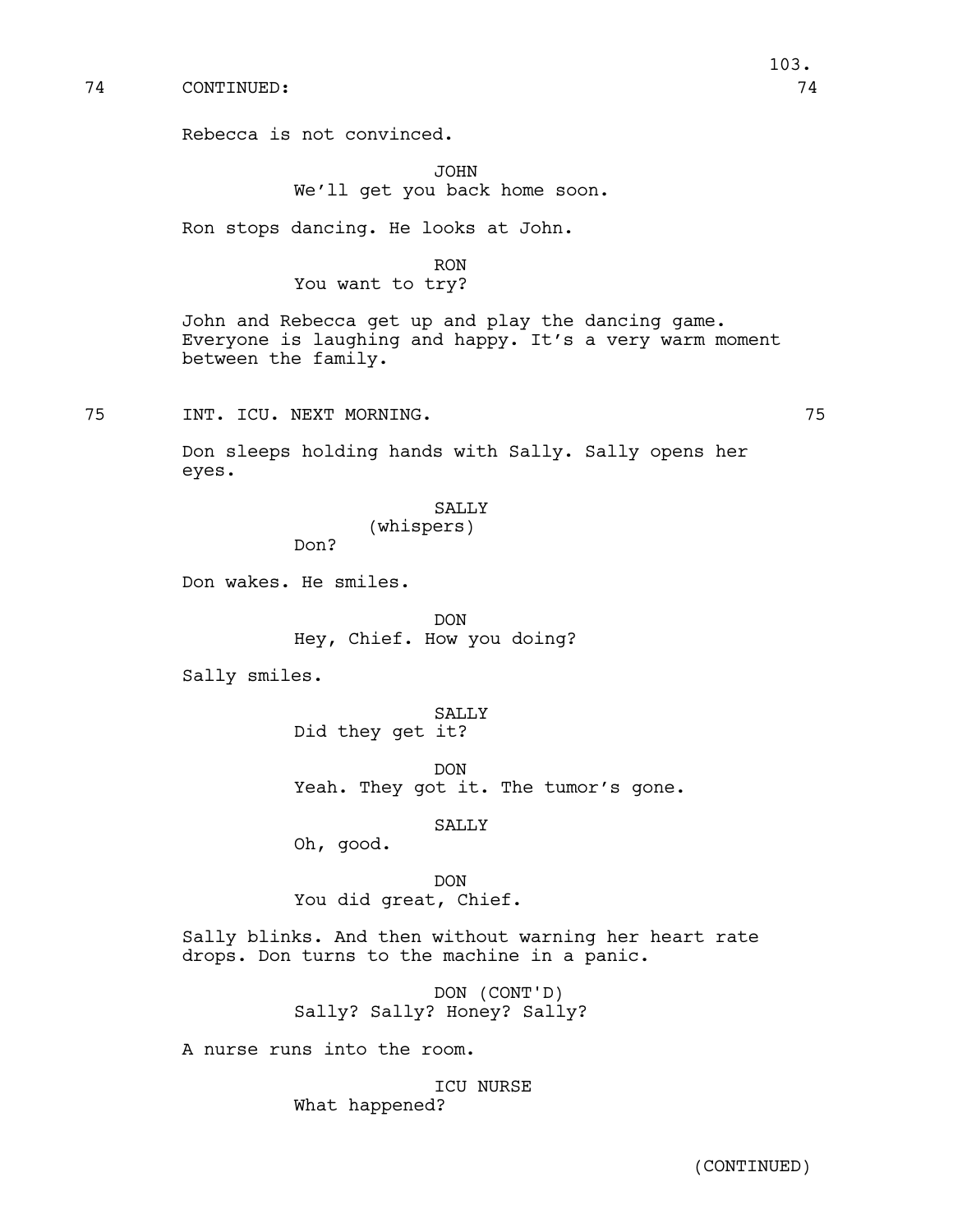DON

I don't know.

More nurses come into the room.

ICU NURSE We need a doctor in here right away!

A nurse starts pumping Sally's heart.

DON What's going on? What are you doing to her?

ICU NURSE I'm sorry, sir. You're going to have to leave the room.

DON But Dr. Fong said the surgery was a success.

ICU NURSE Please, sir.

DON I don't understand.

Don steps backwards towards a chair. Time slows down. Sound fades out to the sound of the heart monitor. Slowly the beep turns into a faint flat line.

76 INT. HOLLAR HOUSE. TV ROOM. DAY. 76

Ron sleeps in a make shift fort with his daughters. The phone rings. Ron gets up and answers it.

RON

Hello.

Ron looks very upset.

77 INT. JOHN'S ROOM. DAY. 27

Ron walks into John's bedroom. He and Rebecca are sleeping in each other's arms. Ron gently wakes his brother.

RON

John. John.

John wakes up in a panic, as if in a bad dream.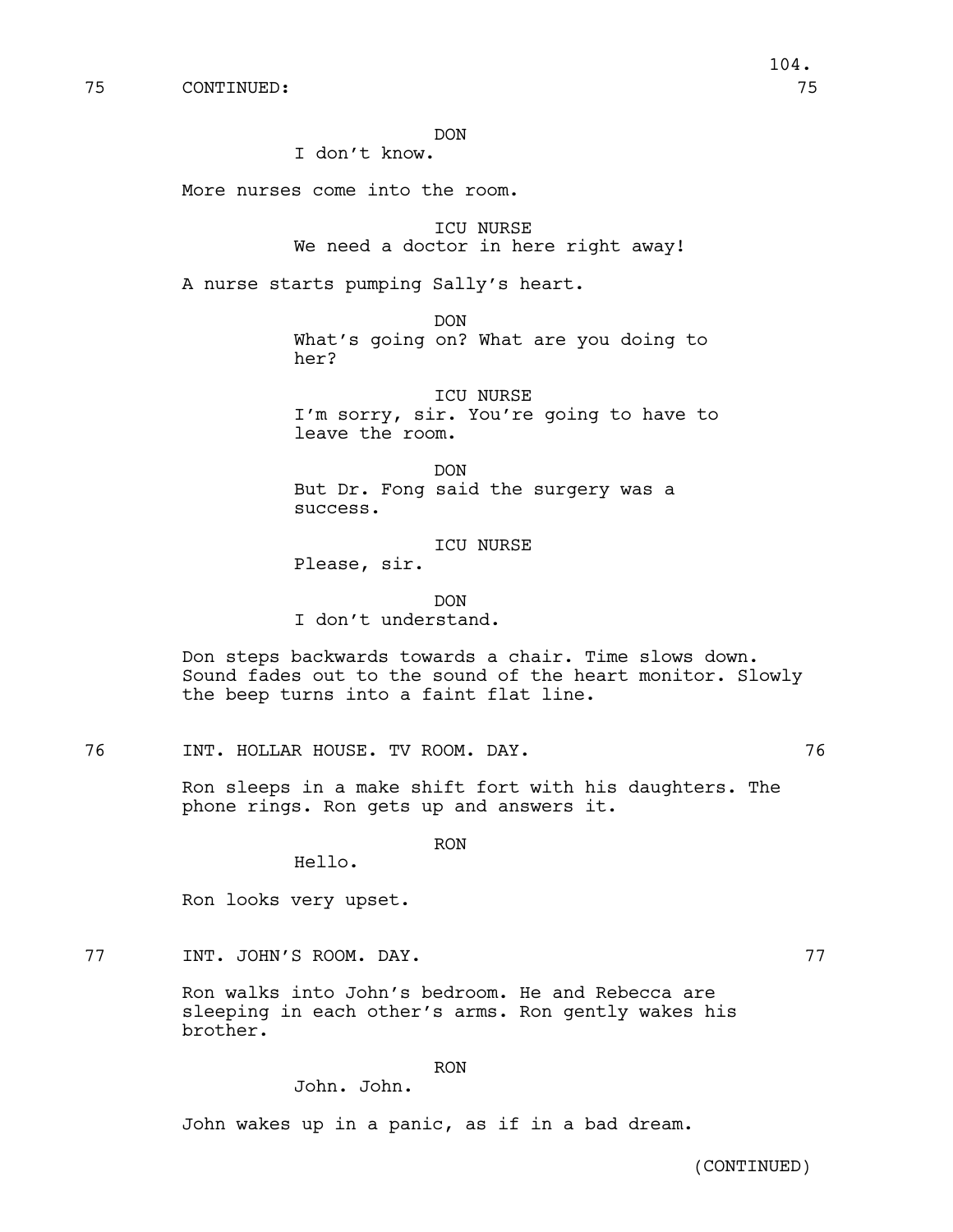JOHN

78 INT. DR. FONG'S OFFICE. DAY. 78

Don, Ron and John sit in Dr. Fong's office.

What? What is it?

I'm sorry. There was just nothing we could do. She had lived with that tumor a long time. Her body just couldn't adjust to the change.

RON I thought the procedure was a success?

Ron looks to John.

DR. FONG

It was.

RON (truthful anger) Do all your successes end in death???

JOHN (calming... like his mom) Ron.

DR. FONG (flustered) Look, I understand this is a hard time for you. I did everything I could.

DON (quietly) Thank you, doctor.

Don turns to leave. He bursts into tears.

79 OMIT SCENE 79

80 INT. CHURCH. NEXT DAY. 80

Don, John and Ron sit in the front pew of a church going over the details of Sally's funeral with a funeral director and a minister.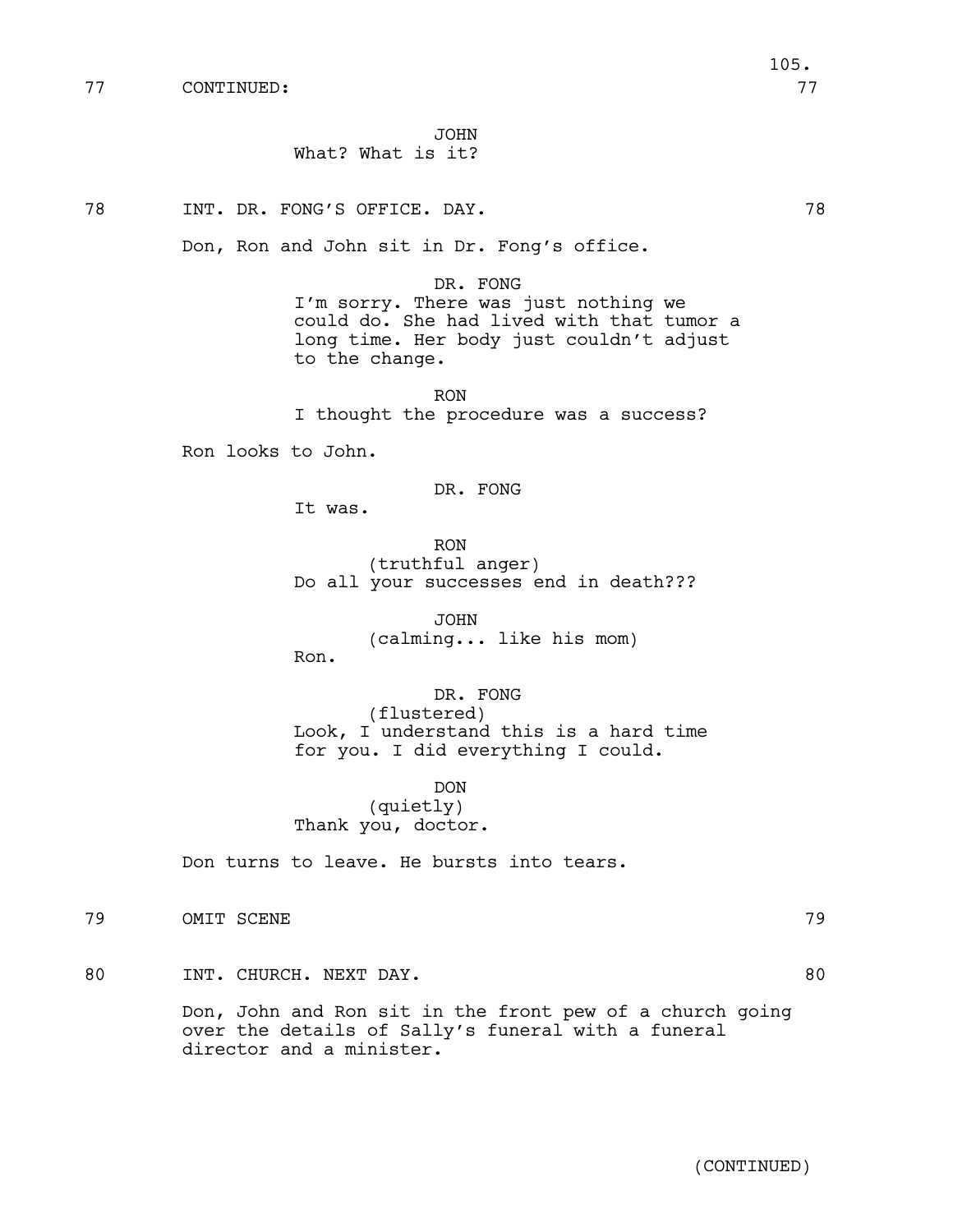MINISTER She will be presented here in front. Do you know what flowers you'd like to have surrounding the casket? DON ... I don't know. No one speaks. Ron just stares at the empty space where the casket will be. FUNERAL DIRECTOR Now, as far as caskets go-- DON --We'll take the best one you got. RON That's... a lot of money, Dad. DON I don't care. RON Well, how are we going to pay for it? DON We just pay for it. FUNERAL DIRECTOR Actually, all expenses have already been taken care of. RON What? By who? FUNERAL DIRECTOR An anonymous party. Don looks really confused. DON I don't understand. RON We don't know any anonymous parties. John realizes who it was.

> JOHN I think I have an idea.

RON Are you ready, Dad?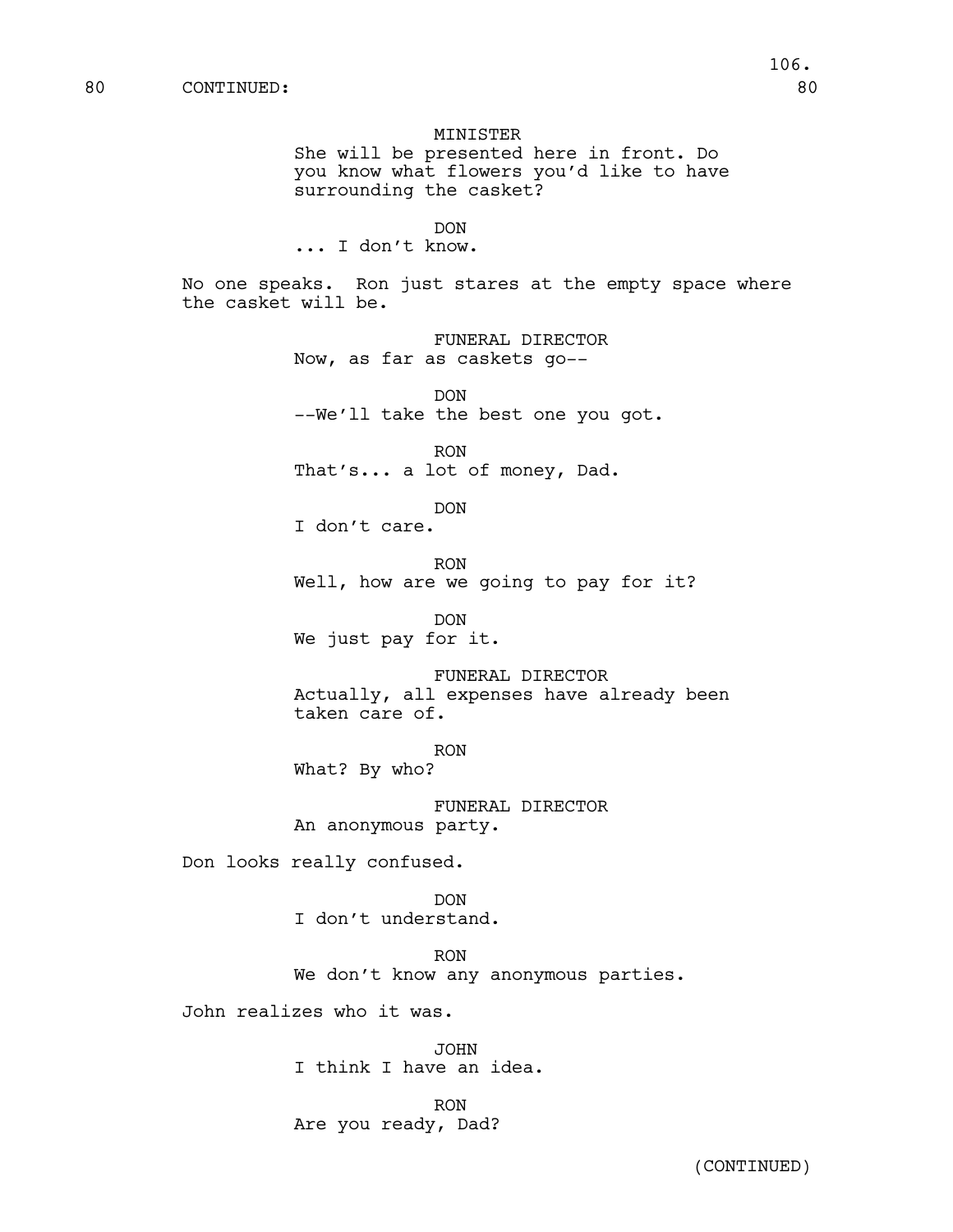DON

I think I'm going to just... *be* here for a bit.

John and Ron stand and put their hand on their father's back. They slowly exit the viewing room.

81 INT. CHURCH. DAY. 81

Ron and John exit into the foyer of the church.

JOHN You think dad's going to be okay?

RON ... I don't know.

Beat.

RON (CONT'D) I'm gonna take a walk... I'll see you at home?

#### JOHN

Yeah.

Ron walks away. Off to the right, John sees Rebecca looking at a statue. John approaches her.

> JOHN (CONT'D) Did you just pay for my mother's funeral?

REBECCA Don't tell your father. I wanted to do something. You told me he was strapped for cash.

JOHN That's really generous but we can't accept it.

#### REBECCA

Why not?

JOHN

I just can't.

### REBECCA

John, please accept it. I have money now. You'll have money later. It doesn't make any difference. We're family.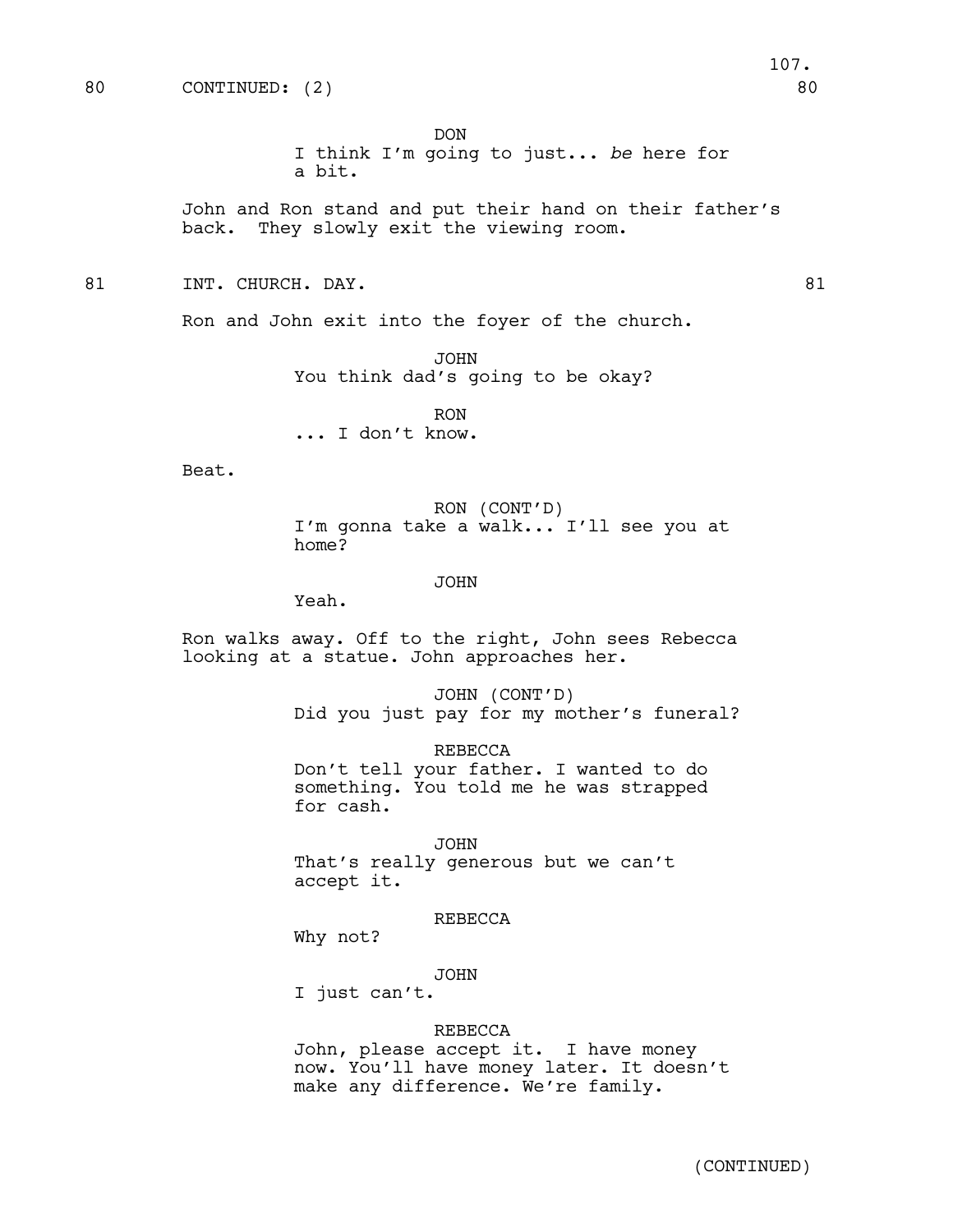John is really touched. He doesn't know what to say. He gives Rebecca a long, hard look.

> JOHN Will you marry me?

### REBECCA

What?

JOHN

Marry me.

Rebecca doesn't know what to say. John pulls a pen out of his pocket and draws a line around Rebecca's ring finger. She looks at the ring, fighting tears.

REBECCA

It's beautiful...

JOHN Marry me. Right now.

REBECCA Well, do you think now is a good time?

JOHN It's for better or worse, right? I can't think of a worse time then now. What do you say?

## REBECCA

Yes.

JOHN

Really?

REBECCA

Yes!

A82 EXT. CHURCH. DAY.

John and Rebecca run to the car.

82 EXT. CHURCH - PARKING LOT. DAY. 82

John and Rebecca get into his mothers car. They look at each other with nervous excitement. John starts the car.

> REBECCA Take me to some place she loved.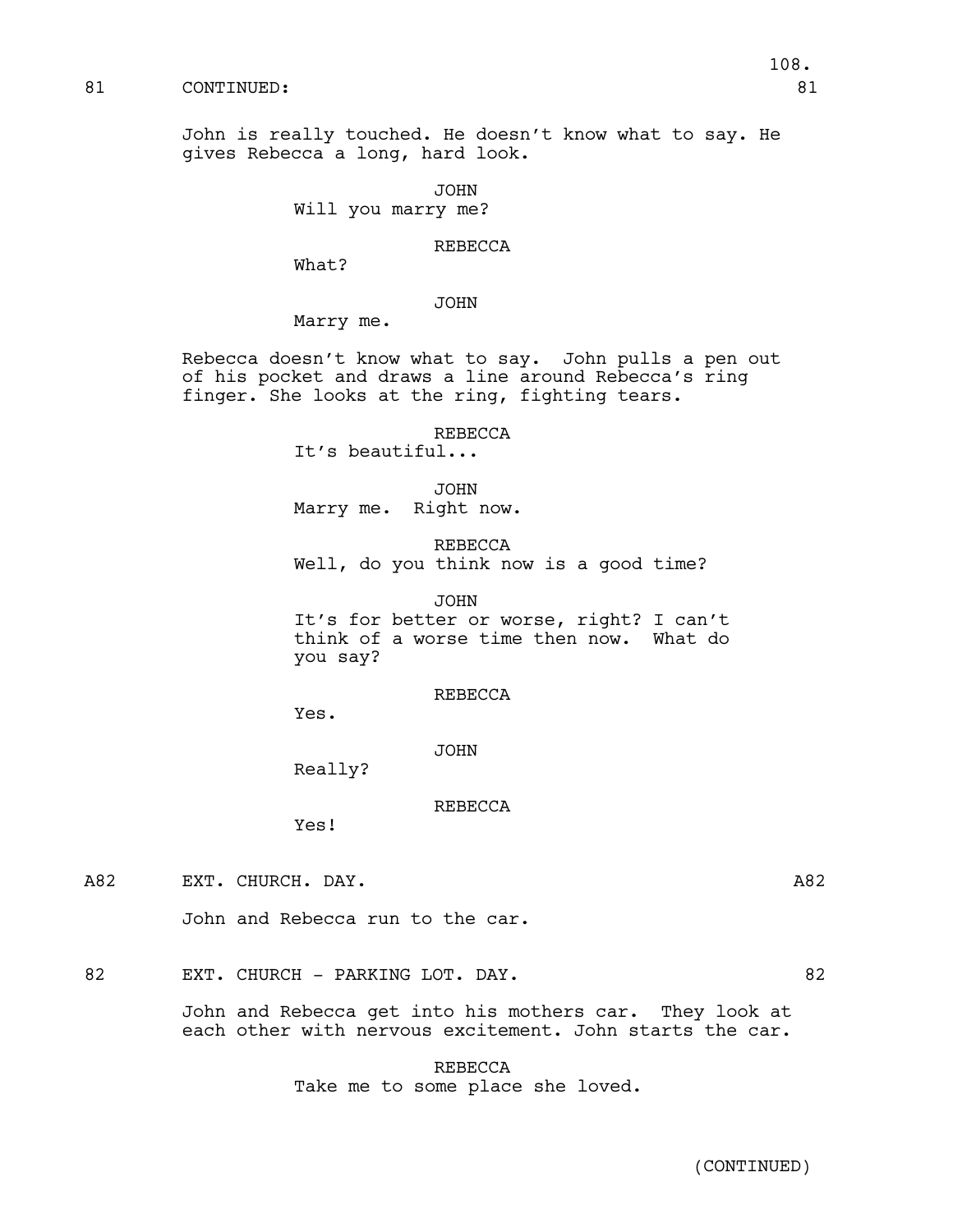John smiles and reverses out of the parking spot. Just as he stops to put car in drive, in his rearview mirror we see Ron walking slowly to his car.

## JOHN

## (to Rebecca) Hold on.

John exits the car and walks towards Ron. Through the back window we see John talk to Ron. After a moment. The two brothers walk back to the car and get in. John smiles at Rebecca. Rebecca smiles at Ron. Ron smiles... touched.

83 EXT. POND. DAY. 83

John and Rebecca stand in front of the little swimming hole John visited earlier in the story... Along with Reverend Dan and Ron. They get married.

84 EXT. POND. DAY. 2008 2012 12:30 12:30 12:30 12:30 12:31 12:32 13:41

John and Rebecca slow dance without music watching the sun go down. Behind them Ron stands talking to Reverend Dan.

#### REBECCA

This is nice.

JOHN Yeah. My mom used to take my brother and me here to swim every summer.

Rebecca nods.

JOHN (CONT'D) We got to bring our kids here when they get older.

### REBECCA

Every summer.

John looks at Rebecca and smiles. He starts to weep.

REBECCA (CONT'D)

Oh, honey.

Rebecca holds John.

109.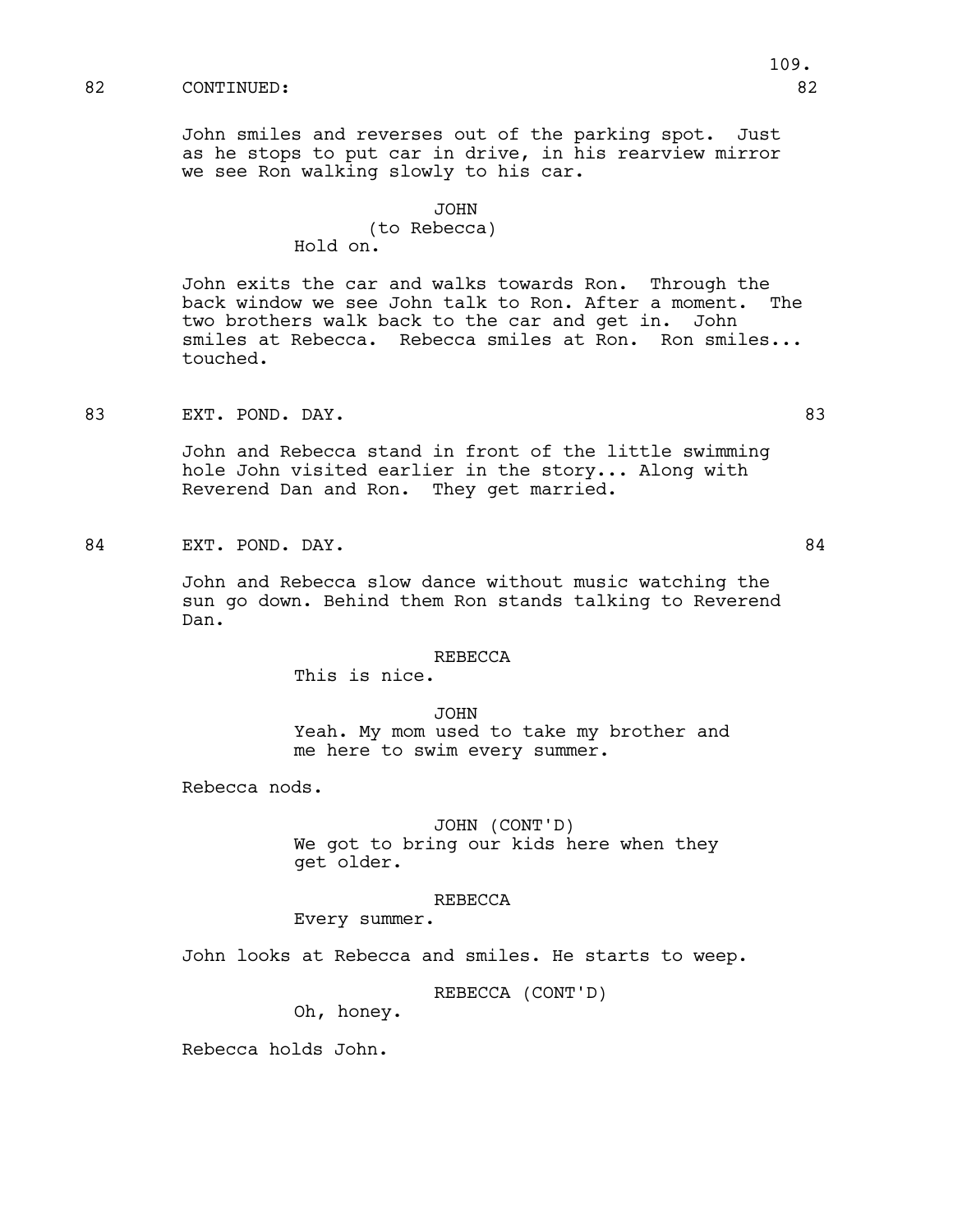## 85 INT. HOLLAR HOUSE. KITCHEN. DAY. 85

Don sits at the kitchen table alone. He looks out at the empty kitchen. In front of him is a bowl of Sally's knitting. After a long beat, Ron enters in the doorway behind him.

> RON Hey, Dad. The girls and I were going to go get some ice cream. You want to come?

Don looks at Ron.

DON

No, thanks.

RON Want us to bring anything back for you?

Don doesn't answer.

# RON (CONT'D) We'll get you a Dilly bar.

Ron stands and looks at his dad for a beat... then exits. Don continues to sit at the table staring out the window. The doorbell rings. Don sighs. The doorbell rings again. Don goes to the front door.

86 INT. FRONT DOOR, HOLLAR HOUSE. DAY. 86

Don answers the door. Jason stands at the doorstep.

JASON Hello, Mr. Hollar.

Don nods.

JASON (CONT'D) I'm very sorry about--

DON

What do you want?

Jason takes a breath. He pulls a envelope out of his pocket.

> JASON Sally asked me to give this to you if...you know.

Jason hands the envelope to Don.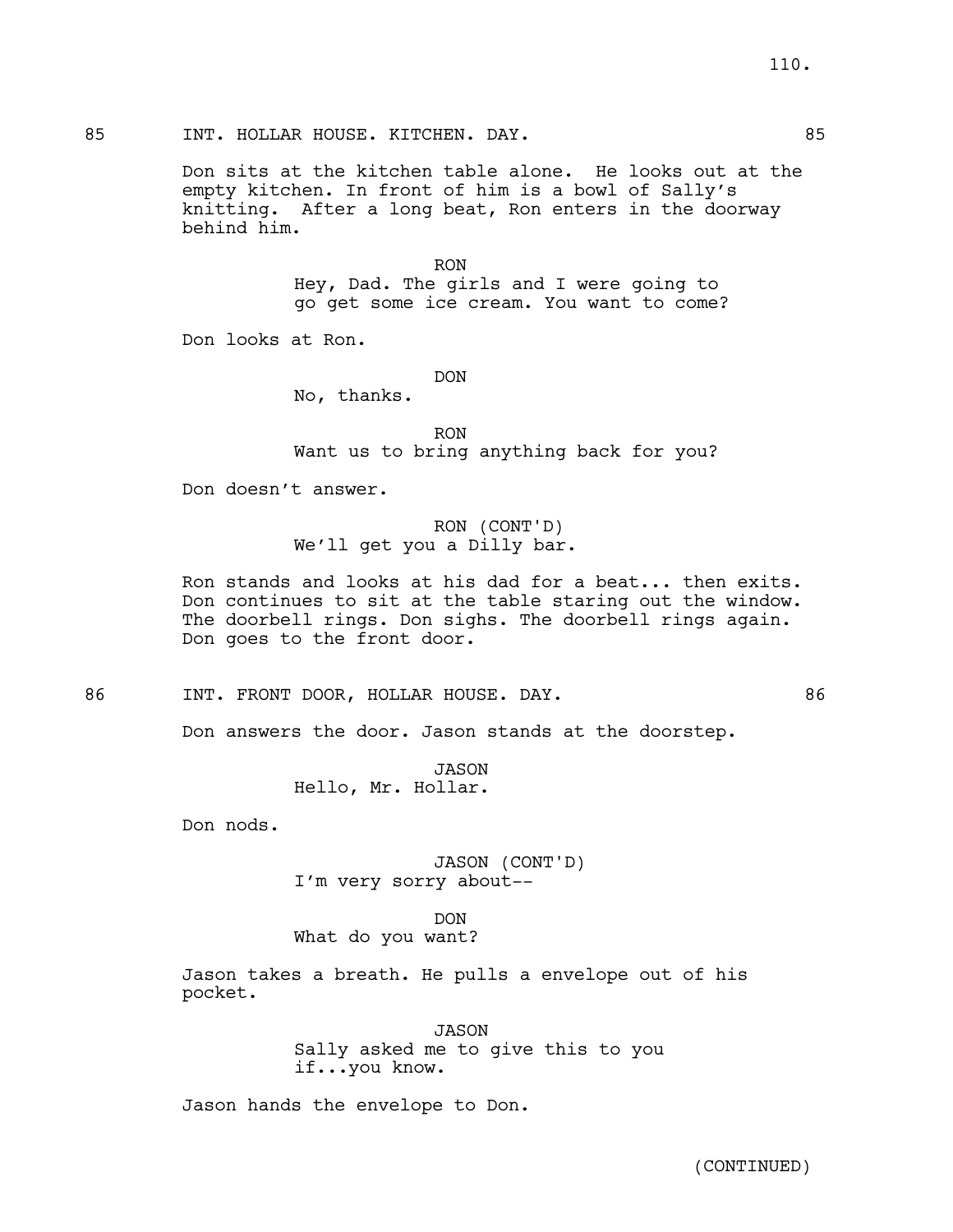### JASON (CONT'D) She was a great woman.

DON

Thanks.

Don closes the door. He takes the envelope back to the kitchen.

87 INT. KITCHEN, HOLLAR HOUSE. DAY. 87

Don sits back down at the kitchen table and opens the envelope. There is a simple note card in it. The note card reads,

"If you're reading this letter then I guess I didn't make it.): I'm sorry I can't be there to help you through this, Donald. But you're going to be okay. Buck up. You gave me a great life. I love you so much. Sally."

Don starts to weep. The doorbell rings again.

Don gets up and goes to the door.

88 INT. FRONT DOOR, HOLLAR HOUSE. DAY. 68

Don answers the doors with tears in his eyes. It's Jason, again. He holds another envelope.

> JASON She asked me to wait five minutes and then give you this one.

Jason hands the envelope to Don. Don opens it right there at the door. This note card reads,

"Stop crying. You got a funeral to plan. Don't forget I like orchids."

Don smiles.

JASON (CONT'D) Everything okay?

DON Yeah. Thanks for this.

89 OMIT SCENE 89

111.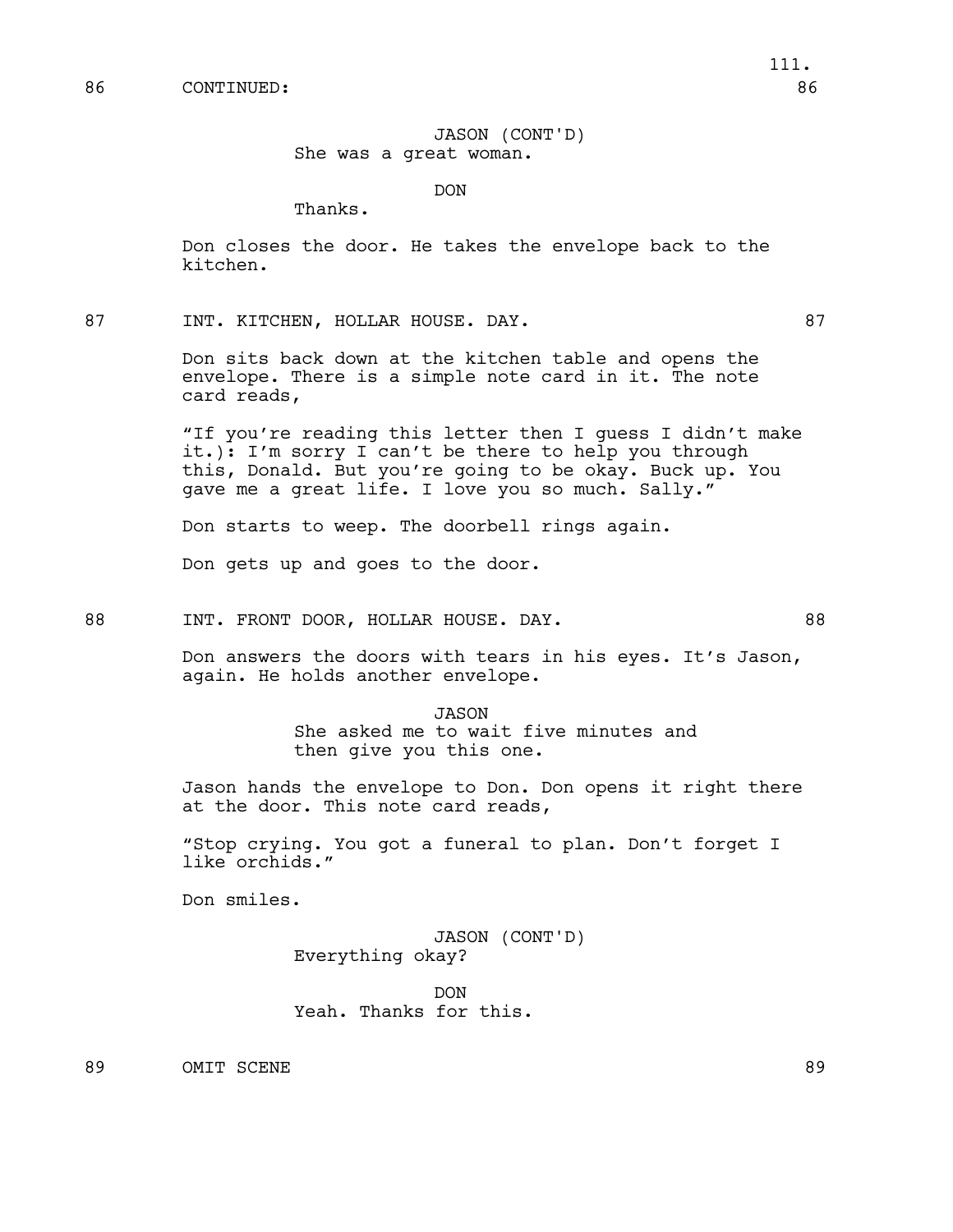## 90 EXT. CEMETERY. DAY. 90

Sally's coffin is surrounded by orchids. A large group of  $*$ Sally's friends and family are gathered around her casket as it is about to be lowered into the ground. Don, John, Rebecca and Ron sit in chairs in the front. Don bravely tries to hold in his tears but he can't help welling up. Behind him we see that everyone has shown up for Sally. Stacey stands with Reverend Dan, Constance and Matilda. Pam is there. Everyone is emotional.

#### MINISTER

In the end the message is most clear in the first book of Corinthians... "Behold, I show you a mystery: We shall not all sleep; but we shall all be changed"

The minister says his last few words... then there is silence. John looks around.

JOHN

(whispers) Someone should say something.

RON

What?

JOHN

Someone from the family should say something before they put her into the ground.

### RON

Go ahead.

John takes a breath... then stands up.

#### JOHN

Hello. I'm John Hollar. I'm Sally's son. (Saying this immediately has an impact) I unfortunately don't quite know what to say. I just want to thank everyone for coming here... to say goodbye to our mother.

He looks out at the group. This is his family. This is his life.

> JOHN (CONT'D) I, uh... I remember talking to my Mom once... in a time where I was a bit...

He looks directly at Rebecca. She tears up.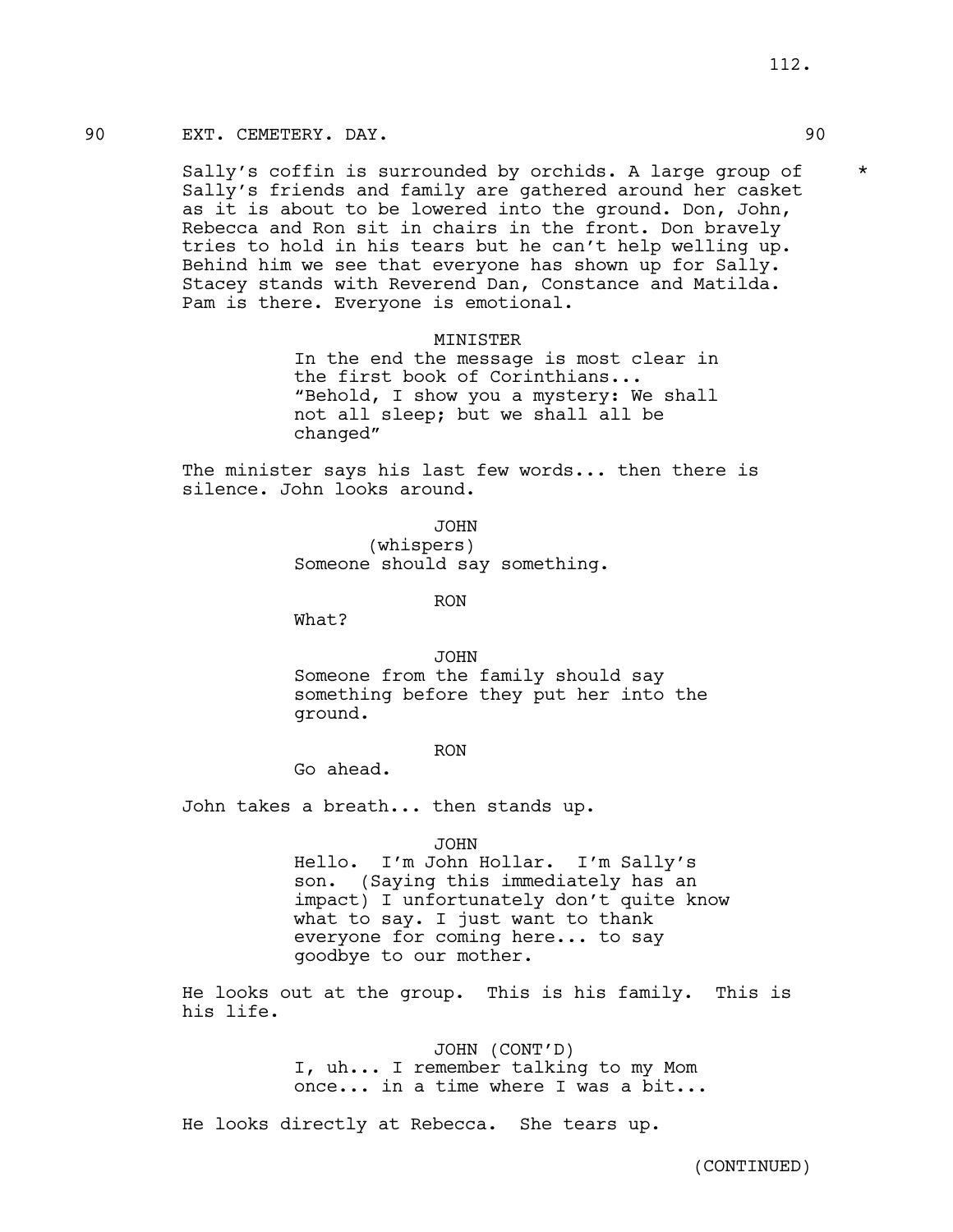JOHN (CONT'D) Lost... And my Mom said... "You won't know till you get there... that you're ok."

Beat. He looks out at everyone, finishing with his Dad.

JOHN (CONT'D) Well, we're all here. And she was right... We're ok.

John finishes and goes to hug his father. As he does Rebecca touches her stomach. She starts to feel some serious pains. Ron looks at Rebecca. Rebecca is going into labor. She grabs Ron's hand aggressively.

RON

Uh, John.

John looks over.

RON (CONT'D) John! You're wife is going into labor.

John runs over to Rebecca and helps her to her feet and begins to walk Rebecca to the car and exits. After a moment he returns.... and kisses the casket.

> JOHN Bye, Mom! We love you.

91 INT/EXT. RON'S CAR, CEMETERY. DAY. 91

Ron, John, Don, Rebecca are all packed in Ron's car.

RON Everyone got on their seat belts?

JOHN Yeah. Just go. Go, go!

Ron peels out. The car goes dead.

RON Shit. I never did get that fixed.

JOHN

Oh my God.

Everyone begins to panic. Ron looks around. He gets an idea.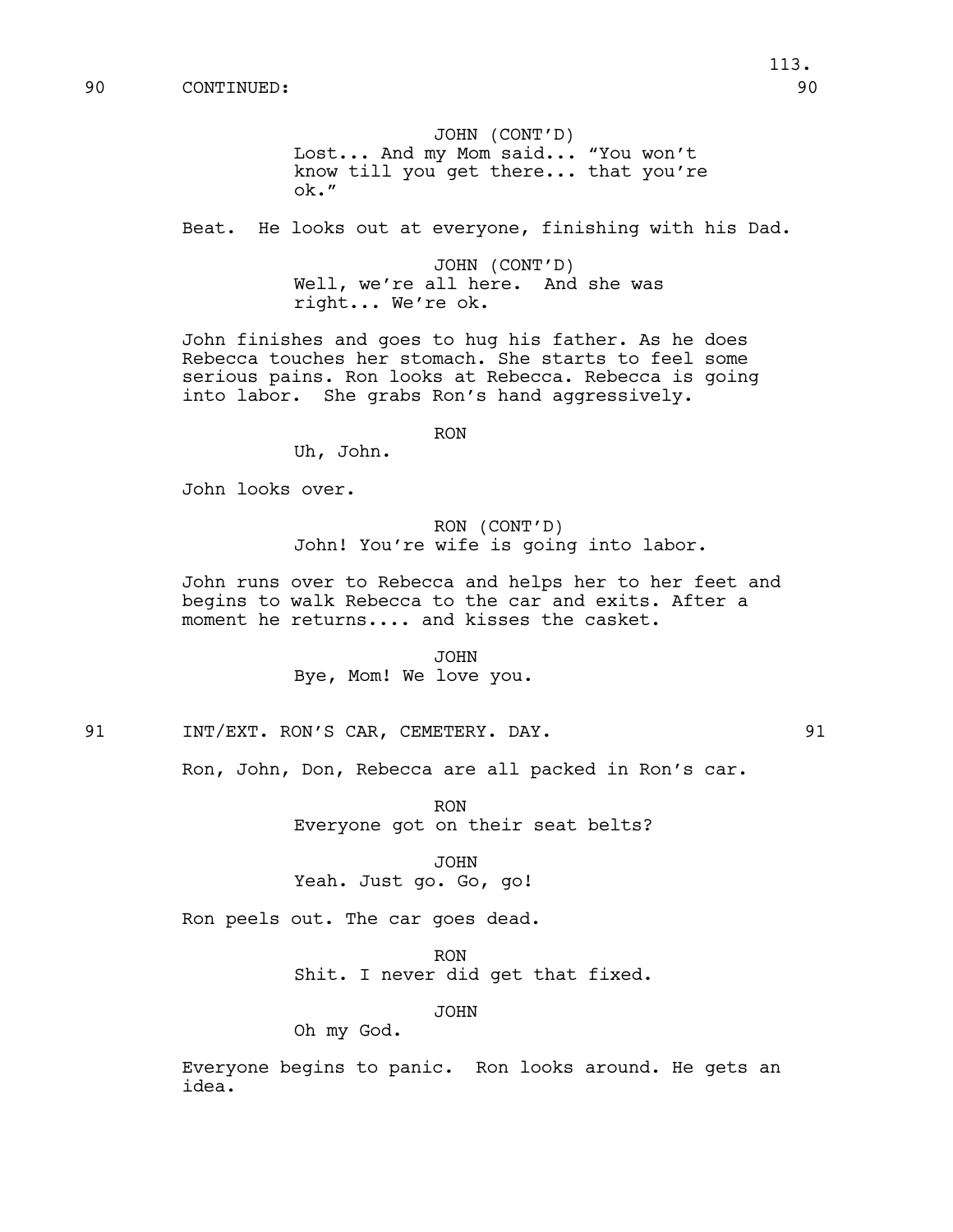92 INT./EXT. HEARSE. CEMETERY ROAD. DAY. 92

Ron closes the door to... the hearse. Rebecca is next to him. John and Don are in the back.

> REBECCA I feel like this is a bad way to bring kids into the world.

JOHN No, no. It's fine.

RON

As the hearse screeches out of frame, in the background we see... Sally's casket.

A93 EXT. HIGHWAY. DAY. A93

The hearse drives down the highway.  $\star$ 

Here we go!

93 EXT/INT. HOSPITAL. DAY. 93

Ron pulls the hearse up to the emergency drop off. He jumps out of the hearse and looks around as John helps Rebecca out of the car. Ron suddenly sees an old man in a wheel chair.

> RON Dad... have a heart attack.

DON What did you say?

RON Have a heart attack now!

Don suddenly sees the man in the wheel chair... And begins faking a heart attack. Ron smiles... then drops it as he rushes up to the man.

> RON (CONT'D) Please! I need this wheel chair my father's having a heart attack!!

The old man stands up, confused. Ron takes the wheelchair to the hearse... And Rebecca gets in. The old man watches as Ron and Rebecca rush into the hospital followed by John... and then Don. The old man stares at Don.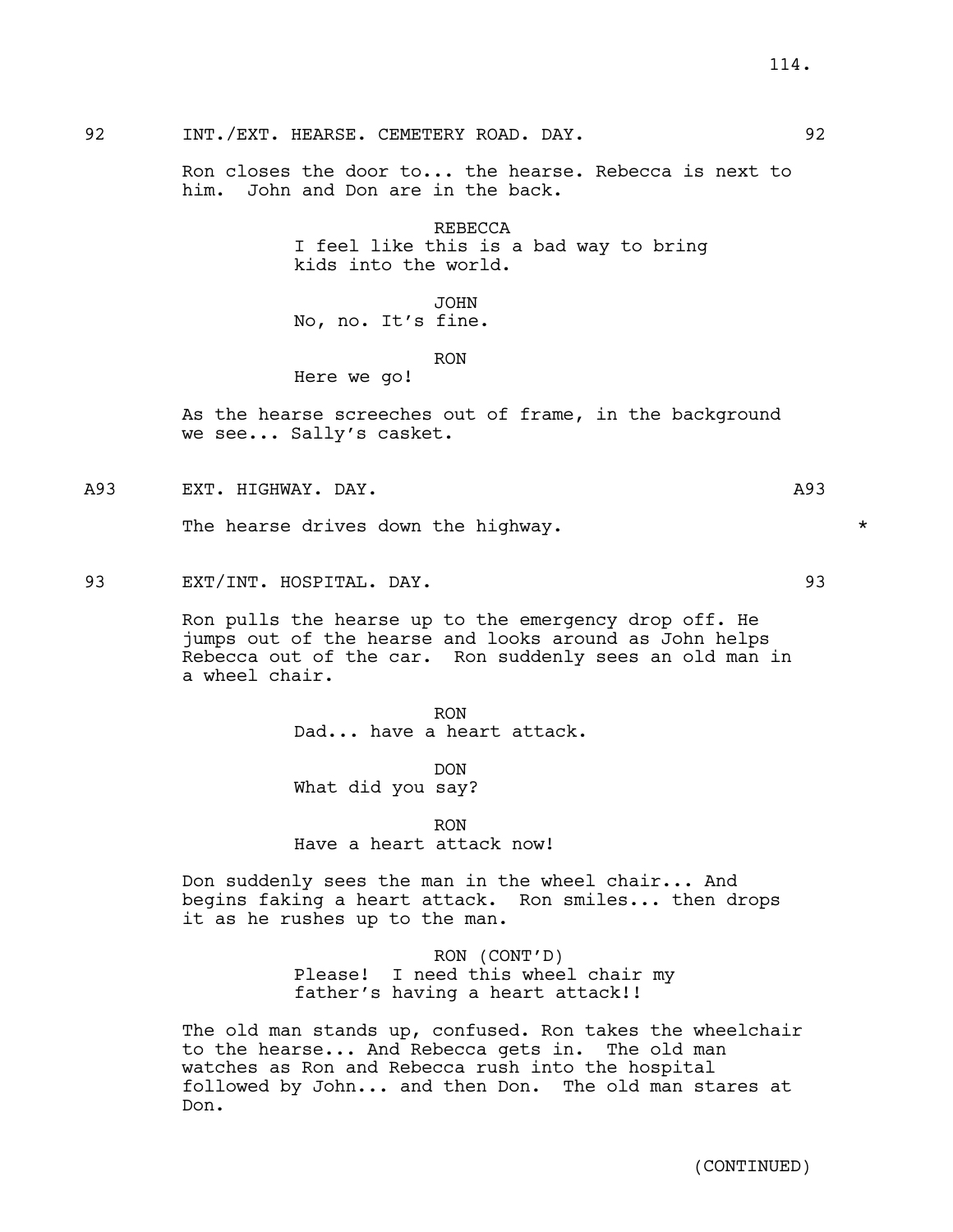DON

Thank you.

94 INT. HOSPITAL. MAIN ENTRANCE. DAY. 94

Ron runs up to the nurses desk.

RON We're having a baby! Where do we need to go?

ER NURSE Down the hall and to the left.

Everyone starts to head down the hall.

ER NURSE (CONT'D)

Wait!

Everyone stops.

ER NURSE (CONT'D) You can't all go.

John looks at his dad and brother.

JOHN I'll call you when we get a room.

DON Good luck, Johnny.

JOHN

Thanks, Dad.

John gives his dad a hug. Then his brother. Don leans down and kisses Rebecca on the forehead.

> DON Thank you for being here.

John pushes Rebecca down the hall. Ron looks at Don.

RON You think they're gonna to be alright?

DON Yeah. They'll be fine.

RON ... What about us?

Don gives his son a big hug.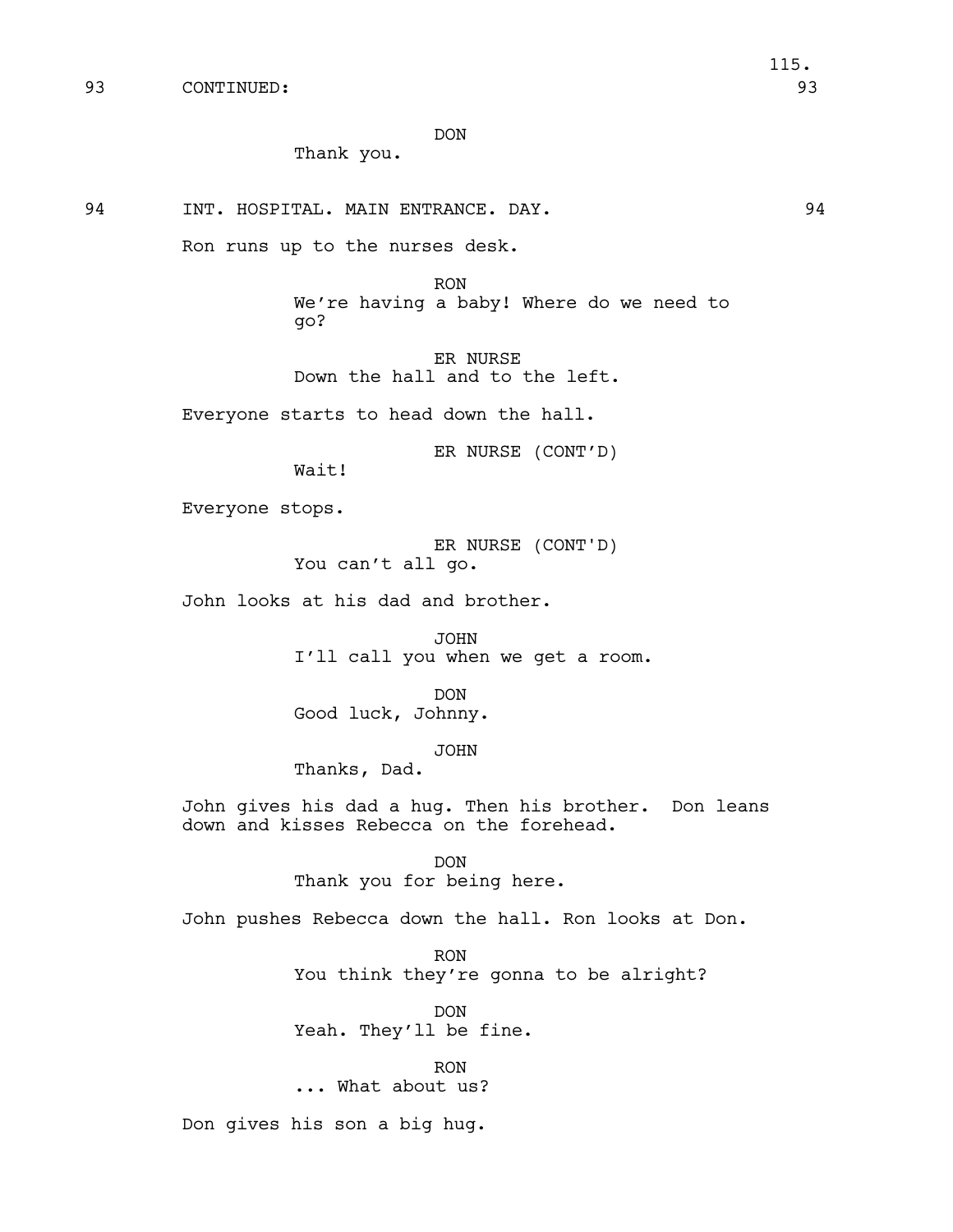95 INT. HOSPITAL HALLWAY. DAY. 95

Rebecca is screaming as John pushes her down a white, gleaming hallway.

> REBECCA You promised me we wouldn't have the babies here.

JOHN I'm sorry. I didn't know you were going to be early.

### REBECCA

I'm scared.

## JOHN

Me, too.

REBECCA You're not supposed to tell me that.

JOHN It's going to be okay. You're going to do great.

REBECCA Ahhhhhhhhhhhhhhhhhh.

# JOHN

Just breathe.

REBECCA

I am breathing.

JOHN

Becca?

REBECCA

Yeah?

# JOHN

I love you.

REBECCA

I love you, too.

96 EXT. HOSPITAL. SKY BRIDGE. DAY. 96

John pushes Rebecca in a wheel chair over a glass sky  $*$ bridge to the hospital.